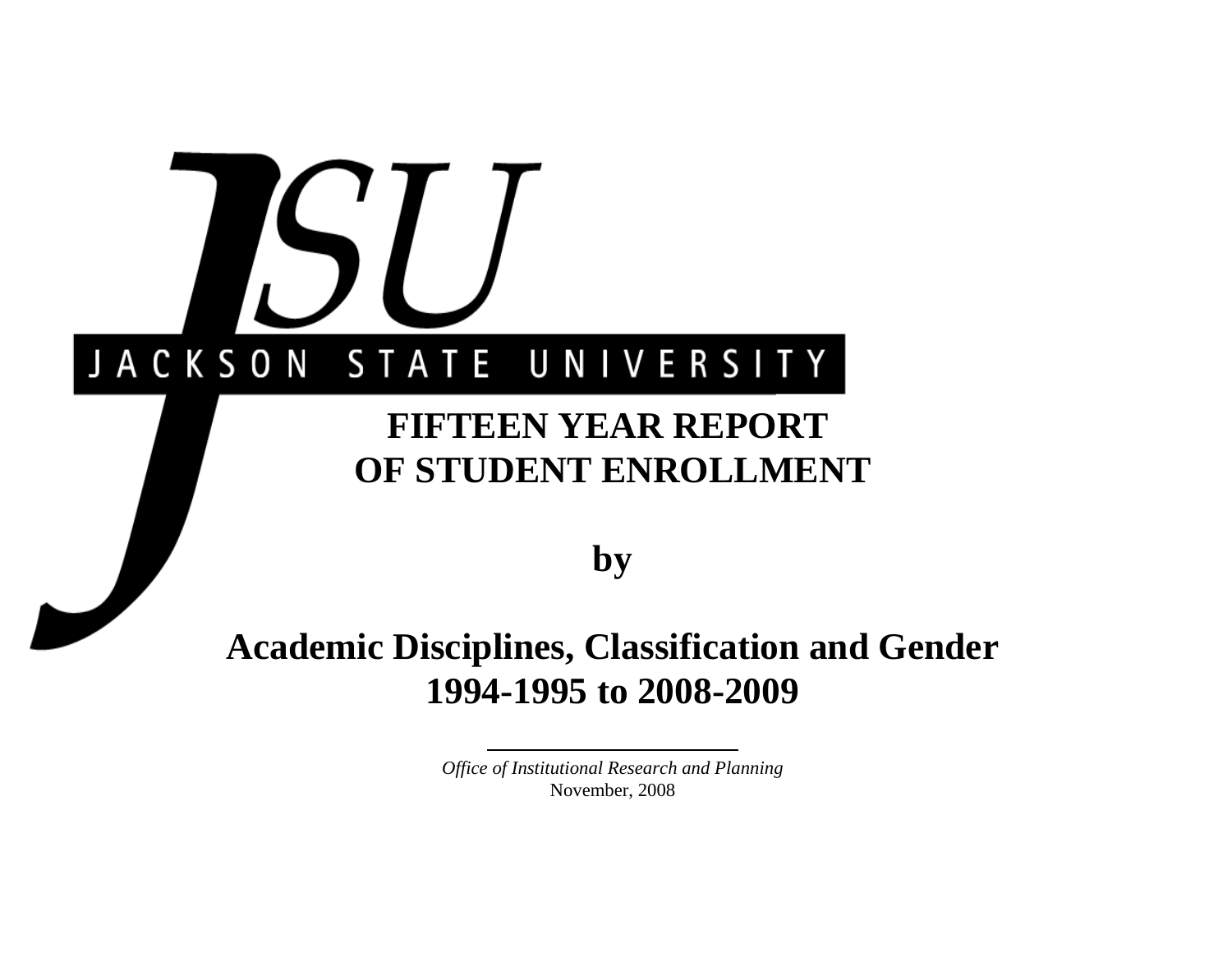#### **PREFACE**

This annual report contains data on student enrollment at Jackson State University by academic discipline, educational classification and gender for Fall Semesters, 1994-1995 to 2008-2009. All data are from Census files. Academic discipline are listed in alphabetical sequence.

It is the intent of the Office of Institutional Research and Planning (OIRP) to provide data which are useful to the administrators, faculty and staff. Direct any questions or comments to the Office of Institutional Research and Planning at (601) 979-2615.

Thank you.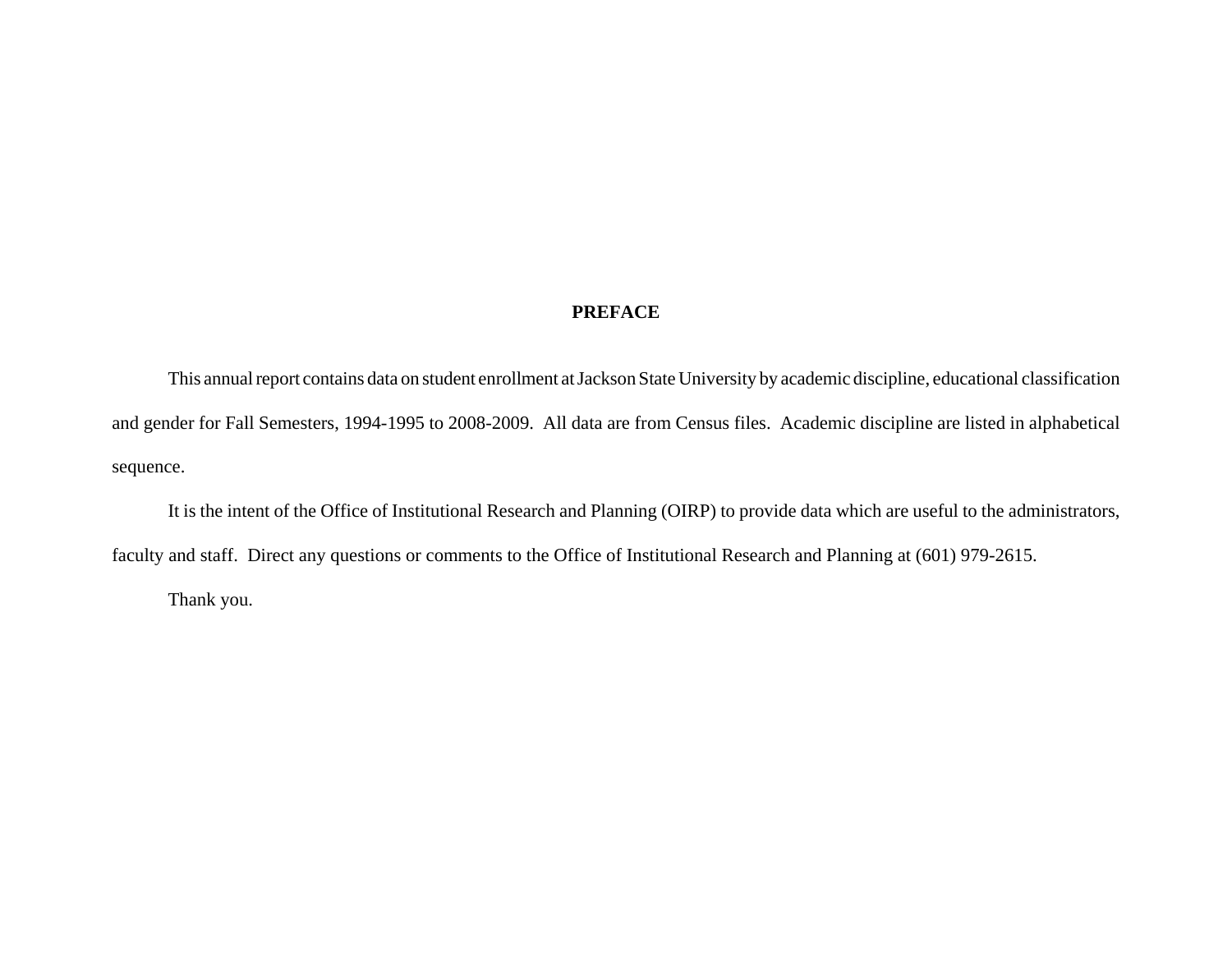# **TABLE OF CONTENTS**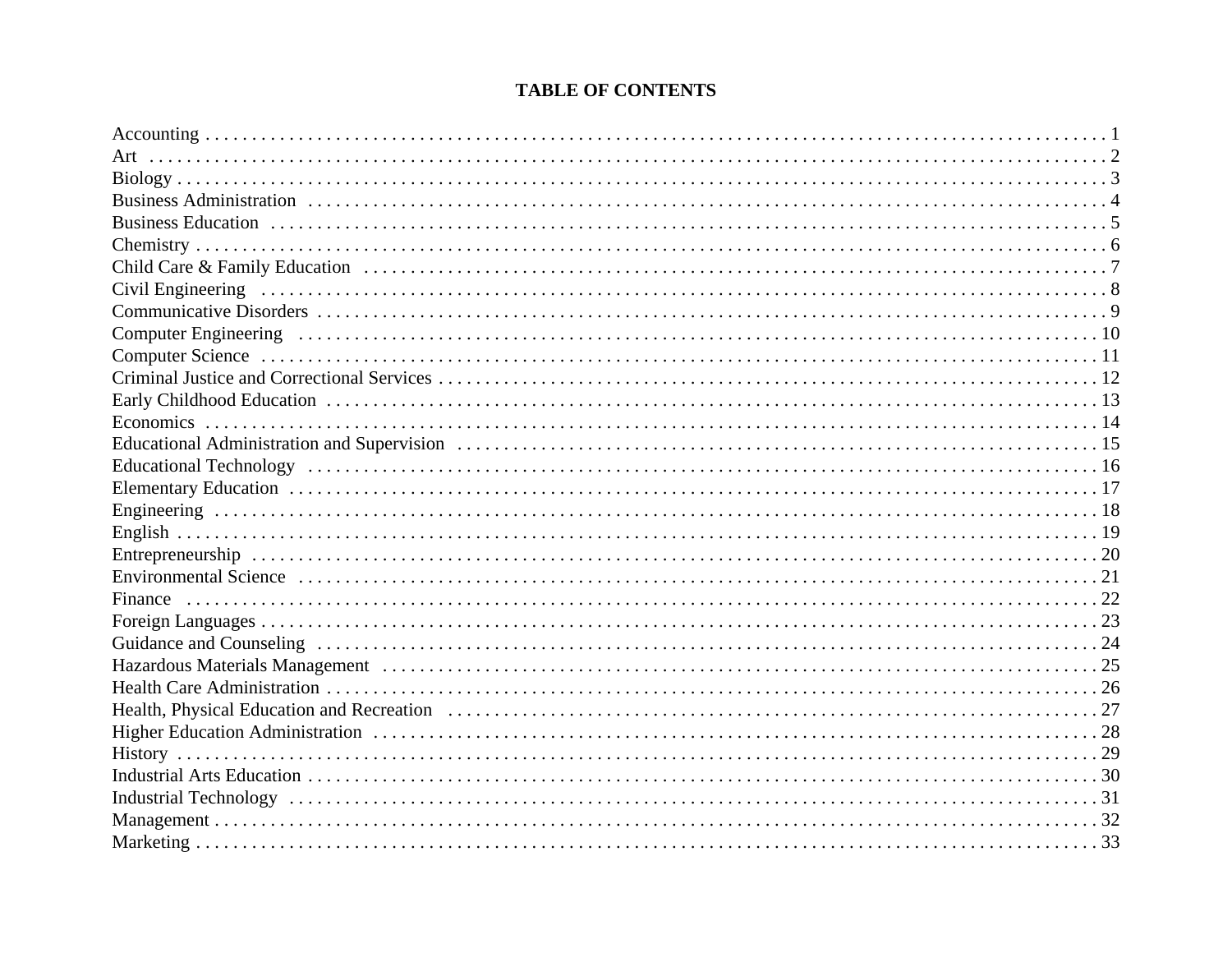# **TABLE OF CONTENTS (con't)**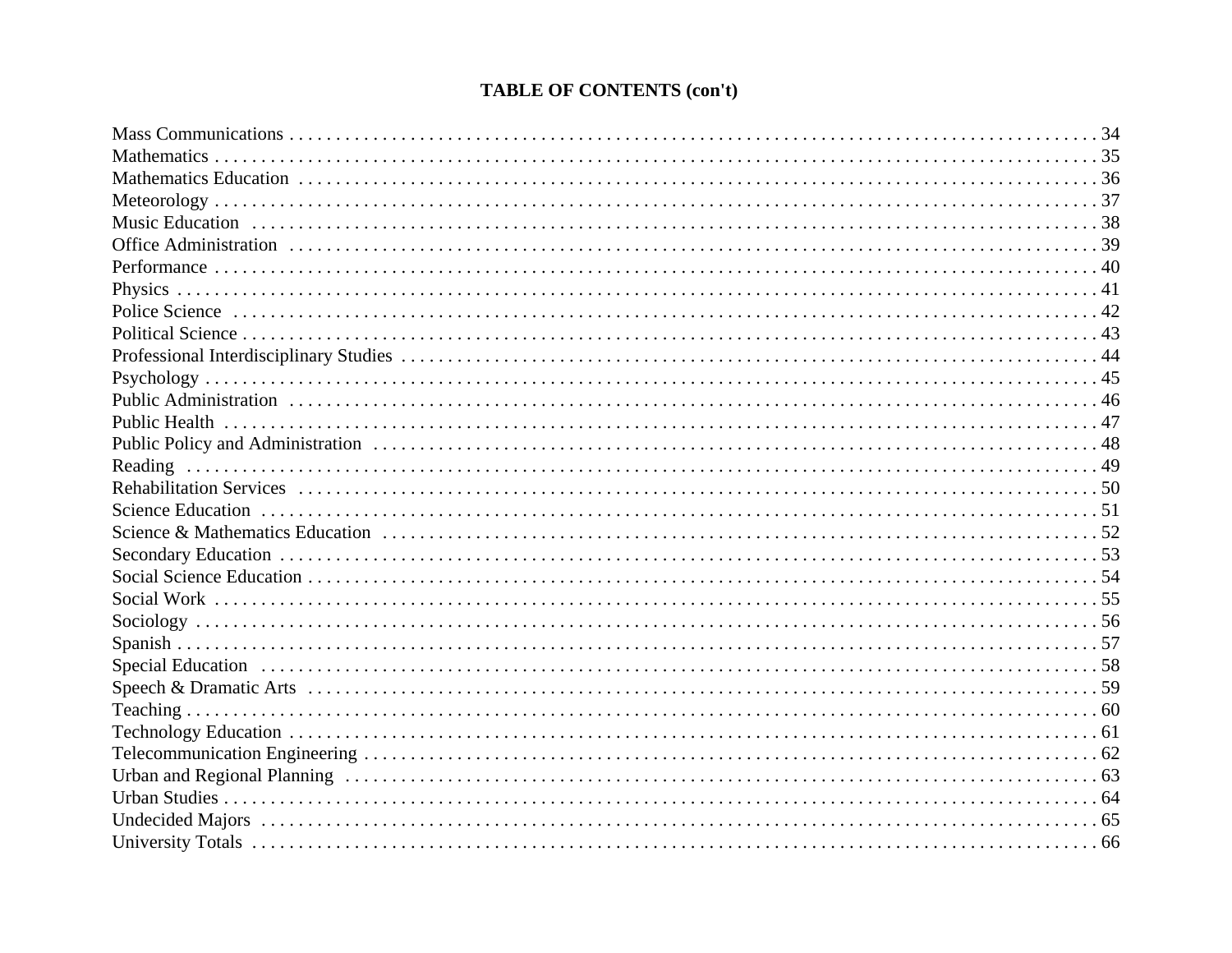| DISCIPLINE: ACCOUNTING                                |             |                                  |             |                            |        |                                |        |                                |                |                                  |                       |
|-------------------------------------------------------|-------------|----------------------------------|-------------|----------------------------|--------|--------------------------------|--------|--------------------------------|----------------|----------------------------------|-----------------------|
| <b>CLASSIFICATION</b><br><b>GENDER</b><br><b>YEAR</b> | <b>MALE</b> | <b>FRESHMAN</b><br><b>FEMALE</b> | <b>MALE</b> | SOPHOMORE<br><b>FEMALE</b> | MALE   | <b>JUNIOR</b><br><b>FEMALE</b> | MALE   | <b>SENIOR</b><br><b>FEMALE</b> | MALE           | <b>GRADUATE</b><br><b>FEMALE</b> | <b>GRAND</b><br>TOTAL |
| 1994-95                                               | 25          | 47                               | 21          | 47                         | 24     | 40                             | 29     | 59                             | 6              | 13                               | 311                   |
| 1995-96                                               | 23          | 44                               | 18          | 35                         | 19     | 46                             | 34     | 65                             | $\overline{2}$ | 16                               | 302                   |
| 1996-97                                               | 33          | 54                               | 17          | 29                         | $17\,$ | 31                             | $27\,$ | 55                             |                | 13                               | 277                   |
| 1997-98                                               | 26          | 55                               | 23          | 44                         | 23     | 41                             | 29     | 47                             | 5              | $\overline{9}$                   | 302                   |
| 1998-99                                               | 18          | 38                               | 19          | 44                         | 10     | 46                             | 23     | 50                             | 5              | 15                               | 268                   |
| 1999-00                                               | 14          | 46                               | 10          | 32                         | 19     | 56                             | 23     | 64                             | $\overline{4}$ | 15                               | 283                   |
| 2000-01                                               | 18          | 46                               | 13          | 32                         | 19     | 42                             | 20     | 78                             |                | $\overline{7}$                   | 276                   |
| 2001-02                                               | 18          | 44                               | 12          | 30                         | 10     | 49                             | 23     | 72                             | $\overline{3}$ | 13                               | 274                   |
| 2002-03                                               | 32          | 51                               | 16          | 38                         | 17     | 37                             | 20     | 77                             | 7              | 13                               | 308                   |
| 2003-04                                               | 26          | 65                               | 21          | 43                         | 24     | 42                             | 22     | 79                             | $\overline{3}$ | 21                               | 346                   |
| 2004-05                                               | 33          | 64                               | $22\,$      | 38                         | 17     | 46                             | 29     | 75                             | $\overline{4}$ | 16                               | 344                   |
| 2005-06                                               | 35          | 57                               | 16          | 67                         | $25\,$ | 48                             | 23     | 70                             | 7              | 16                               | 364                   |
| 2006-07                                               | 17          | $50\,$                           | 17          | 48                         | 24     | 49                             | 32     | 75                             | 12             | 23                               | 347                   |
| 2007-08                                               | 37          | 43                               | 20          | 42                         | 25     | 64                             | 38     | 79                             | 11             | $22\,$                           | 381                   |
| 2008-09                                               | $28\,$      | 55                               | 22          | 39                         | 13     | 41                             | 45     | 81                             | 8              | 27                               | 359                   |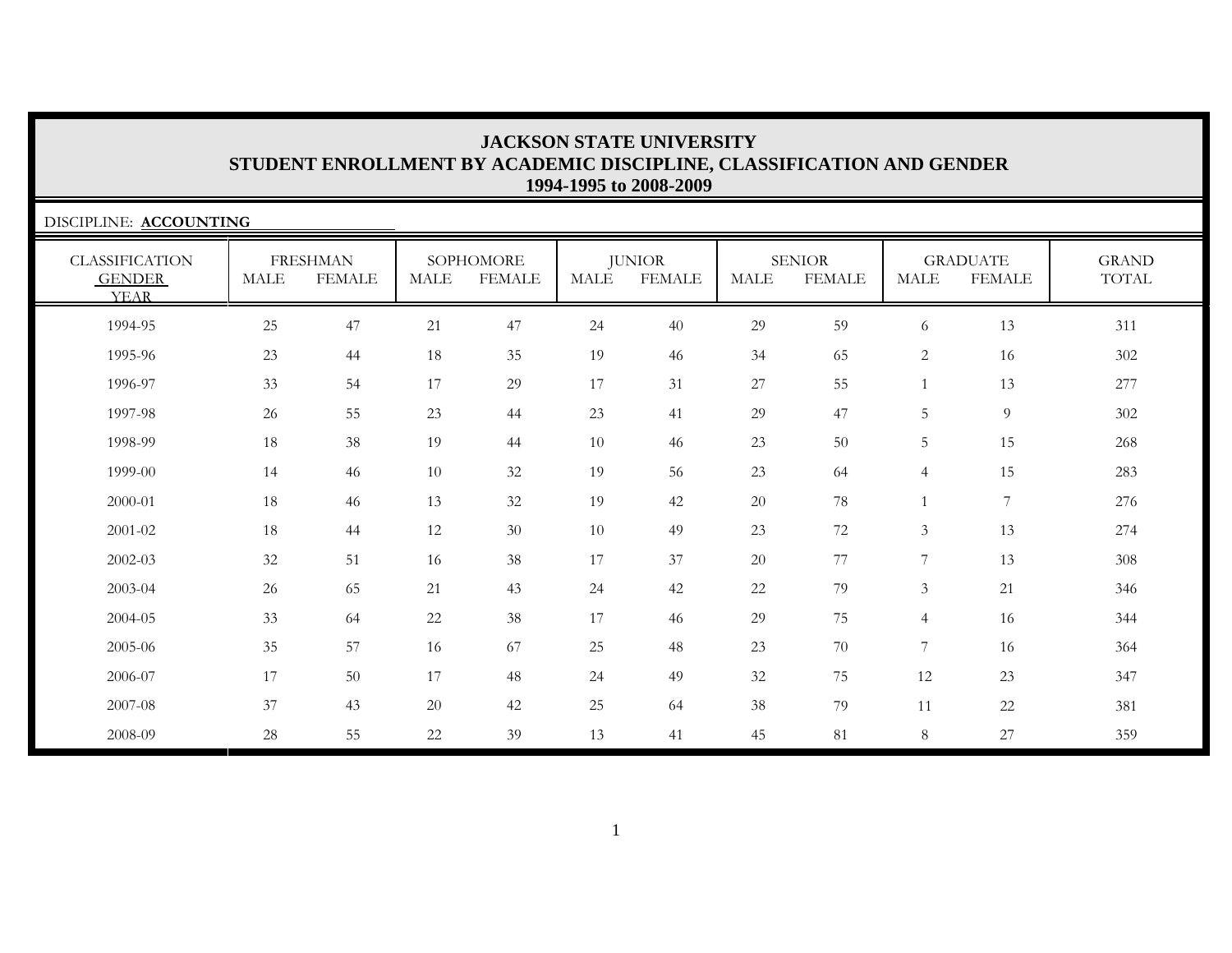| DISCIPLINE: ART                                       |             |                                  |                |                            |                  |                                |                |                                |                                                     |                                                       |                       |
|-------------------------------------------------------|-------------|----------------------------------|----------------|----------------------------|------------------|--------------------------------|----------------|--------------------------------|-----------------------------------------------------|-------------------------------------------------------|-----------------------|
| <b>CLASSIFICATION</b><br><b>GENDER</b><br><b>YEAR</b> | <b>MALE</b> | <b>FRESHMAN</b><br><b>FEMALE</b> | <b>MALE</b>    | SOPHOMORE<br><b>FEMALE</b> | <b>MALE</b>      | <b>JUNIOR</b><br><b>FEMALE</b> | MALE           | <b>SENIOR</b><br><b>FEMALE</b> | <b>MALE</b>                                         | <b>GRADUATE</b><br><b>FEMALE</b>                      | <b>GRAND</b><br>TOTAL |
| 1994-95                                               | 9           |                                  | 6              | $\mathbf{1}$               | $\mathfrak{Z}$   | 3                              | $8\,$          | $\overline{2}$                 | $\qquad \qquad -$                                   | $-\,-$                                                | 33                    |
| 1995-96                                               | 8           | 15                               | 5              | 2                          | $\mathfrak{Z}$   | $\overline{2}$                 | $\overline{4}$ | 6                              | $\qquad \qquad -$                                   | $-$                                                   | 45                    |
| 1996-97                                               | 8           | $\mathfrak{Z}$                   | 6              | $\overline{4}$             | $\overline{4}$   | $\overline{2}$                 | 6              | $\overline{4}$                 | $\hspace{0.05cm} -\hspace{0.05cm} -\hspace{0.05cm}$ | $\mathord{\hspace{1pt}\text{--}\hspace{1pt}}$         | 37                    |
| 1997-98                                               | 5           | $\mathfrak{Z}$                   | 7              | $\mathbf{1}$               | 6                | 5                              | $\overline{4}$ | 3                              | $\qquad \qquad -$                                   | $\hspace{0.05cm} - \hspace{0.05cm} - \hspace{0.05cm}$ | 34                    |
| 1998-99                                               | 8           | $\sqrt{2}$                       | $\mathfrak{Z}$ | $\sqrt{2}$                 | $\mathfrak{Z}$   |                                | 6              | 5                              |                                                     |                                                       | $30\,$                |
| 1999-00                                               | 6           | $\mathfrak{Z}$                   | $\mathfrak{Z}$ | $\overline{4}$             | 5                | $\overline{4}$                 | 7              | 6                              |                                                     |                                                       | 38                    |
| 2000-01                                               | 9           | 11                               | 10             | $\overline{4}$             | 6                | 7                              | 11             | 5                              |                                                     |                                                       | 63                    |
| 2001-02                                               | 20          | 10                               | 9              | 6                          | $\overline{9}$   | 7                              | 13             | 6                              |                                                     |                                                       | $80\,$                |
| 2002-03                                               | 16          | 10                               | 17             | 6                          | 9                | 6                              | 12             | 9                              | $\qquad \qquad -$                                   | $\overline{\phantom{0}}$                              | 85                    |
| 2003-04                                               | 8           |                                  | 17             | 8                          | 13               | 7                              | 15             | 13                             |                                                     |                                                       | 82                    |
| 2004-05                                               | 15          | $\overline{c}$                   | 7              | $\overline{4}$             | $\boldsymbol{7}$ | 12                             | 25             | 14                             |                                                     |                                                       | 86                    |
| 2005-06                                               | 17          | 16                               | 17             | $\overline{4}$             | 12               | 10                             | 16             | 13                             |                                                     |                                                       | 105                   |
| 2006-07                                               | 15          | 8                                | 14             | 9                          | 11               | 11                             | 18             | 12                             |                                                     |                                                       | 98                    |
| 2007-08                                               | 12          | 5                                | 12             | $8\,$                      | 11               | 15                             | 11             | 12                             | $\hspace{0.05cm} -\hspace{0.05cm} -\hspace{0.05cm}$ | $\qquad \qquad -$                                     | 86                    |
| 2008-09                                               | 9           | 9                                | 6              | $\overline{4}$             | 14               | 11                             | 11             | 21                             | $\qquad \qquad -$                                   | $-$                                                   | 85                    |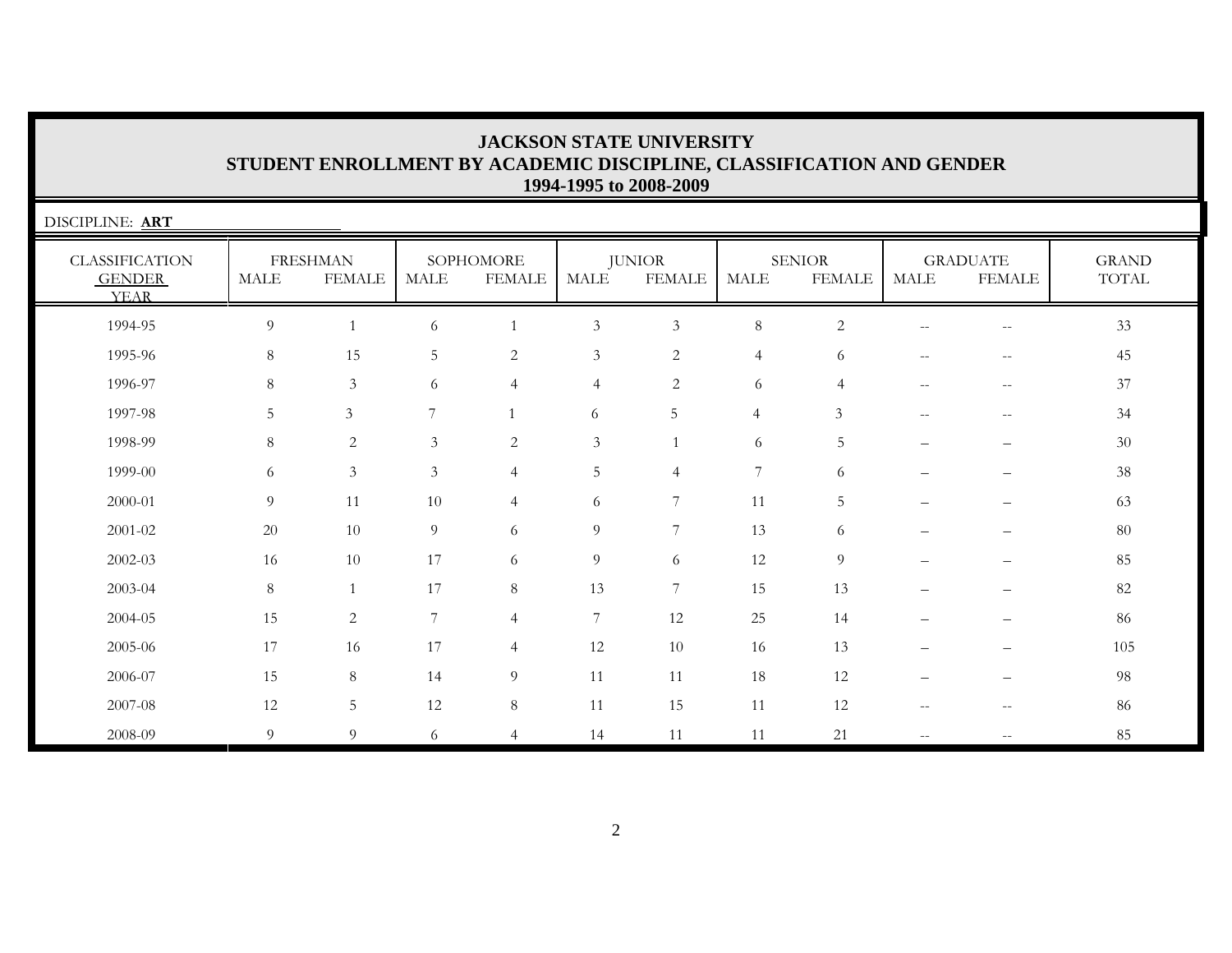| DISCIPLINE: BIOLOGY                                   |      |                                  |             |                            |      |                         |             |                                |                 |                                  |                       |
|-------------------------------------------------------|------|----------------------------------|-------------|----------------------------|------|-------------------------|-------------|--------------------------------|-----------------|----------------------------------|-----------------------|
| <b>CLASSIFICATION</b><br><b>GENDER</b><br><b>YEAR</b> | MALE | <b>FRESHMAN</b><br><b>FEMALE</b> | <b>MALE</b> | SOPHOMORE<br><b>FEMALE</b> | MALE | <b>JUNIOR</b><br>FEMALE | <b>MALE</b> | <b>SENIOR</b><br><b>FEMALE</b> | <b>MALE</b>     | <b>GRADUATE</b><br><b>FEMALE</b> | <b>GRAND</b><br>TOTAL |
| 1994-95                                               | 120  | 216                              | 60          | 143                        | 58   | 94                      | 50          | 86                             | 9               | 14                               | 852                   |
| 1995-96                                               | 121  | 250                              | 67          | 140                        | 54   | 111                     | 68          | 93                             | 10              | 20                               | 934                   |
| 1996-97                                               | 89   | 220                              | 76          | 151                        | 61   | 129                     | 87          | 119                            | 16              | 21                               | 969                   |
| 1997-98                                               | 79   | 192                              | 57          | 137                        | 59   | 142                     | 80          | 145                            | 16              | 33                               | 940                   |
| 1998-99                                               | 59   | 187                              | 38          | 109                        | 59   | 126                     | 73          | 137                            | 16              | 30                               | 834                   |
| 1999-00                                               | 45   | 147                              | 32          | 93                         | 41   | 89                      | 81          | 146                            | 14              | 25                               | 713                   |
| 2000-01                                               | 41   | 159                              | 28          | 88                         | 32   | 91                      | 64          | 126                            | $8\phantom{.}$  | 21                               | 658                   |
| 2001-02                                               | 55   | 168                              | $25\,$      | 76                         | 18   | 63                      | 52          | 127                            | $5\phantom{.0}$ | 19                               | 608                   |
| 2002-03                                               | 62   | 211                              | 28          | 116                        | 23   | 77                      | 38          | 103                            | 6               | 22                               | 686                   |
| 2003-04                                               | 51   | 174                              | 33          | 114                        | 22   | 91                      | 34          | 104                            | $\overline{7}$  | 19                               | 652                   |
| 2004-05                                               | 66   | 232                              | 38          | 115                        | 27   | 99                      | 33          | 117                            | 9               | 20                               | 756                   |
| 2005-06                                               | 72   | 263                              | 37          | 146                        | 49   | 104                     | 28          | 118                            | $\overline{9}$  | 24                               | 850                   |
| 2006-07                                               | 68   | 204                              | 44          | 133                        | 43   | 122                     | 48          | 141                            | 8               | 26                               | 837                   |
| 2007-08                                               | 73   | 192                              | 54          | 128                        | 42   | 109                     | 54          | 143                            | $\overline{5}$  | 22                               | 822                   |
| 2008-09                                               | 65   | 198                              | 51          | 128                        | 37   | 112                     | 53          | 132                            | 5               | 17                               | 798                   |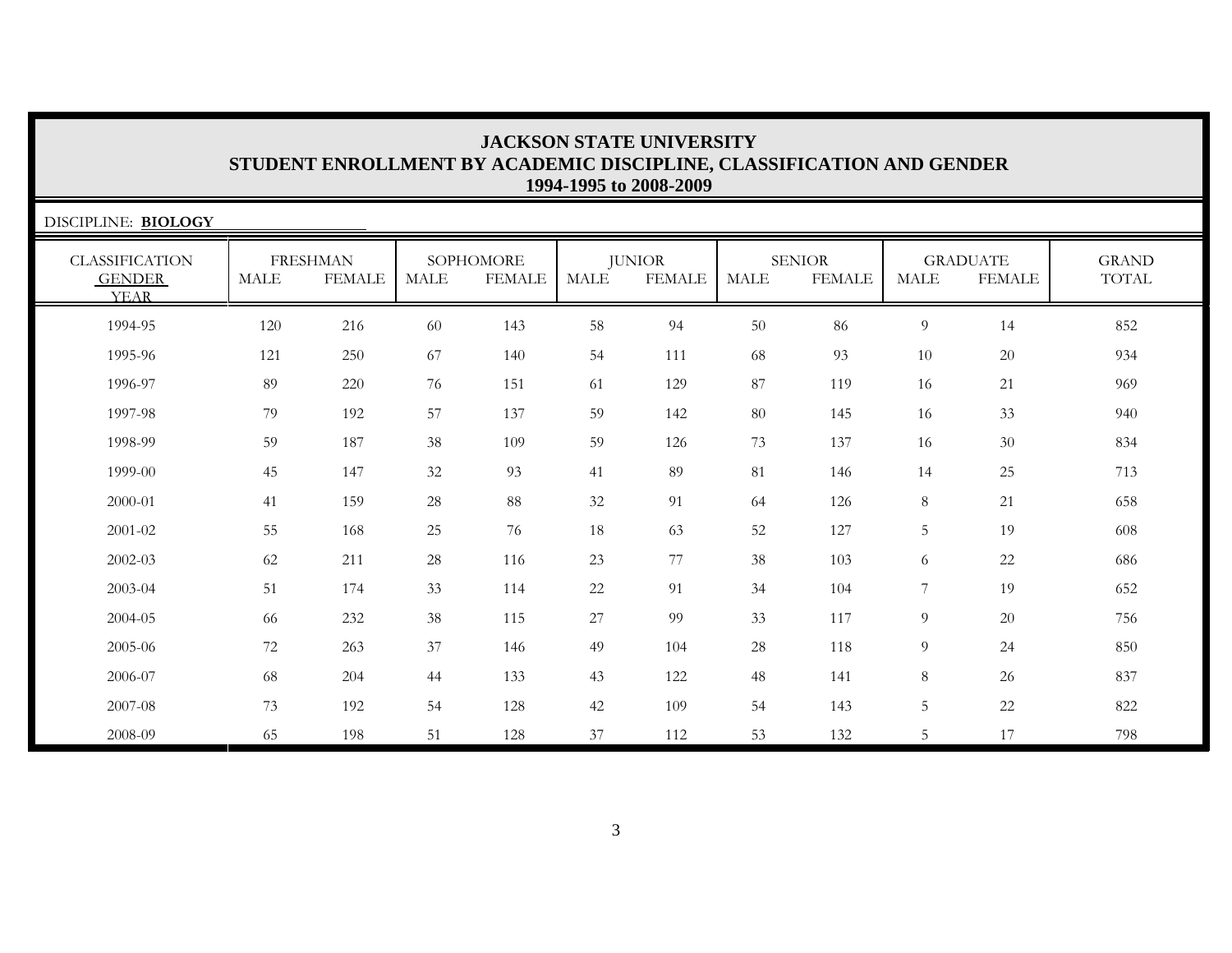#### DISCIPLINE: **BUSINESS ADMINISTRATION**CLASSIFICATION GENDER YEARFRESHMAN MALE FEMALESOPHOMORE MALE FEMALEJUNIOR MALE FEMALESENIORMALE FEMALEGRADUATE MALE FEMALEGRAND TOTAL 1994-95 63 60 35 29 27 38 50 67 15 34 418 1995-96 78 70 33 39 32 24 32 68 16 32 424 1996-97 57 70 38 37 29 23 32 58 41 60 445 1997-98 58 59 39 35 27 31 24 52 44 66 435 1998-99 53 68 35 28 24 45 36 58 31 49 427 1999-00 67 73 33 36 30 48 34 66 30 30 447 2000-01 64 79 45 48 35 51 35 64 31 36 488 2001-02 66 89 43 52 41 68 38 84 28 48 557 2002-03 68 87 47 50 48 58 54 108 31 47 598 2003-04 84 76 42 49 38 55 54 107 36 42 583 2004-05 98 98 43 56 39 51 51 106 300 35 607 2005-06 75 92 45 72 48 57 38 78 32 31 568 2006-07 81 94 47 45 39 53 47 99 31 33 569 2007-08 84 91 44 63 39 60 56 92 30 32 591 2008-0982 73 45 58 32 47 56 83 31 41 548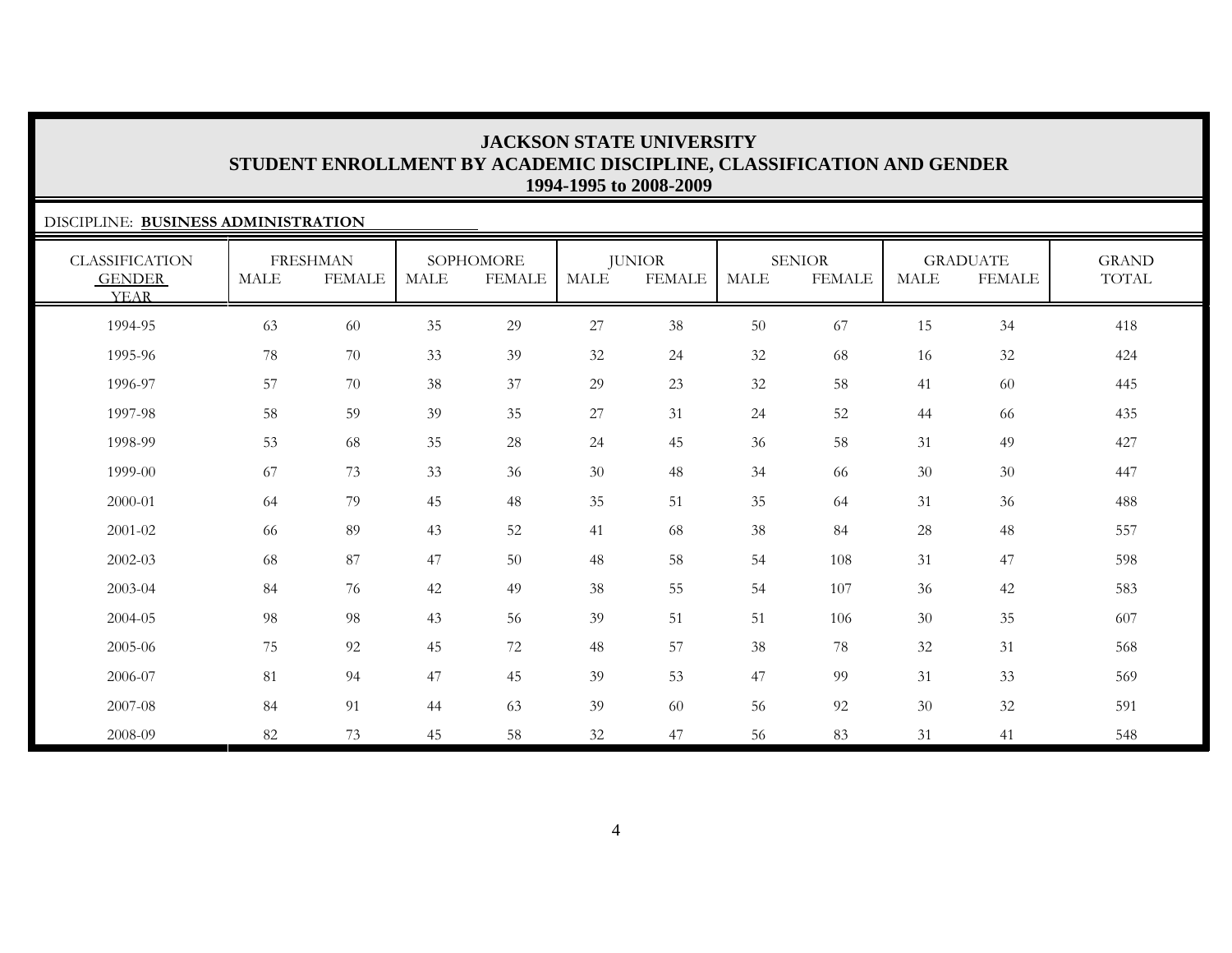#### DISCIPLINE: **BUSINESS EDUCATION**CLASSIFICATION GENDER YEARFRESHMAN MALE FEMALE**SOPHOMORE** MALE FEMALEJUNIOR MALE FEMALESENIOR MALE FEMALEGRADUATE MALE FEMALEGRAND TOTAL 1994-95 9 10 -- 8 -- 5 3 8 -- 6 491995-96 7 8 1 7 2 4 -- 7 -- 6 4242 1996-97 7 4 4 7 2 3 4 11 1 8 5151 1997-98 4 5 1 4 3 2 1 5 1 11 3737 1998-99 3 3 1 3 1 6 2 3 1 11 34 1999-00 3 6 1 1 – 4 4 2 – 2 2323 2000-01 5 5 1 2 – 3 1 8 – – 2525 2001-02 5 7 2 2 2 2 1 7 – – 2828 2002-03 6 6 3 5 – 3 – 8 – – 312003-04 4 3 2 6 – 5 3 7 – – 3030  $2004-05$  4 4 2 4 3 2 2 7  $-$  2 30 30 2005-06 3 4 3 3 1 3 – 2 – – 19 $2006-07$  2 3 1 2 2 2 1 1 -- - 14 14 2007-08 -- -- -- -- -- -- -- -- -- -- --2008-09 -- -- -- -- -- -- 1 -- -- -- 1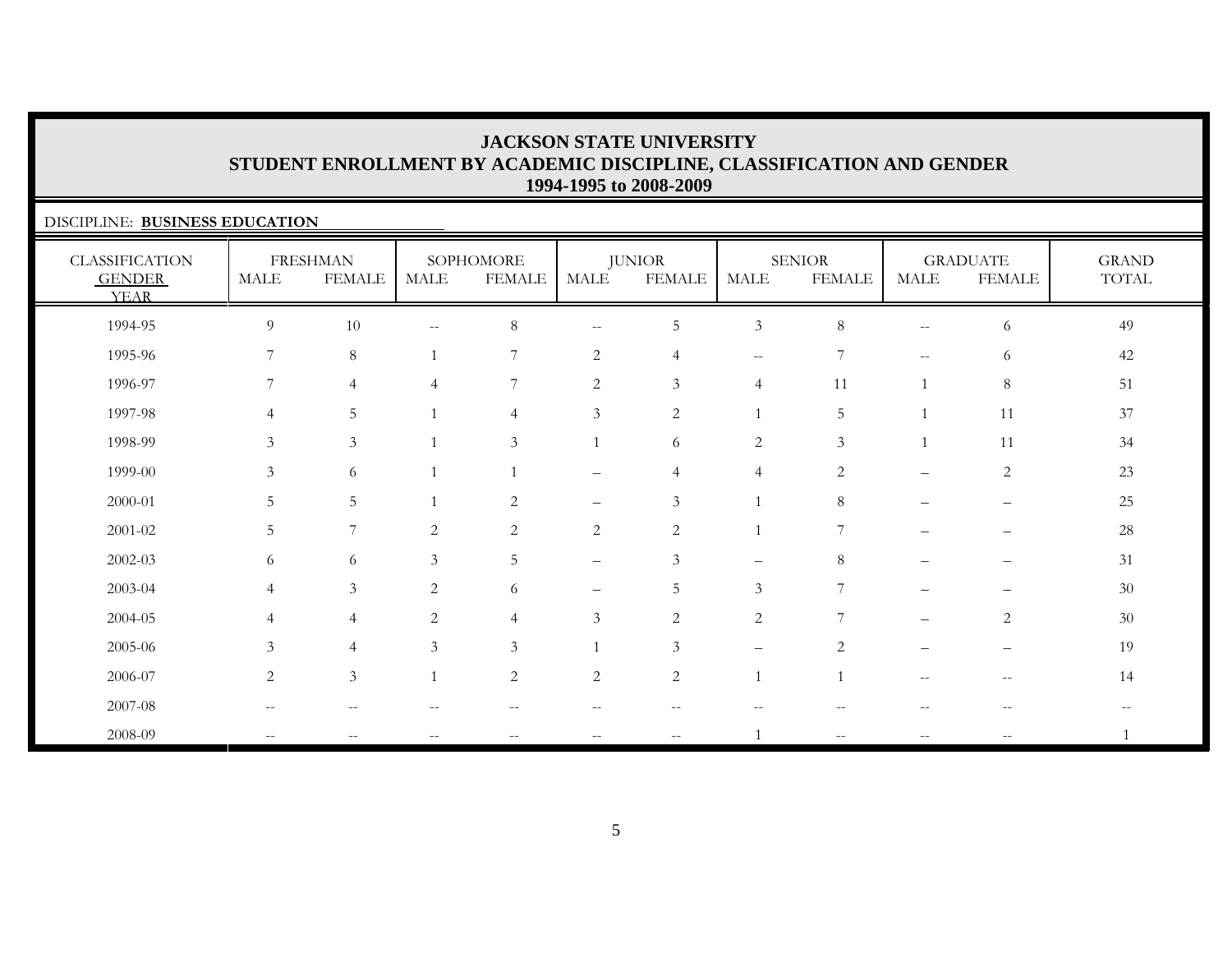| DISCIPLINE: CHEMISTRY                                 |                |                                  |                |                            |                |                                |                |                                |                |                                  |                       |
|-------------------------------------------------------|----------------|----------------------------------|----------------|----------------------------|----------------|--------------------------------|----------------|--------------------------------|----------------|----------------------------------|-----------------------|
| <b>CLASSIFICATION</b><br><b>GENDER</b><br><b>YEAR</b> | MALE           | <b>FRESHMAN</b><br><b>FEMALE</b> | <b>MALE</b>    | SOPHOMORE<br><b>FEMALE</b> | MALE           | <b>JUNIOR</b><br><b>FEMALE</b> | MALE           | <b>SENIOR</b><br><b>FEMALE</b> | MALE           | <b>GRADUATE</b><br><b>FEMALE</b> | <b>GRAND</b><br>TOTAL |
| 1994-95                                               | 11             | 6                                | 6              | $17\,$                     | $\overline{2}$ | 11                             | 12             | $7\phantom{.0}$                | 5              | 6                                | 83                    |
| 1995-96                                               | 8              | 7                                | 9              | 6                          | $\,8\,$        | 16                             | 7              | 14                             | 5              | 6                                | 86                    |
| 1996-97                                               | 13             | 10                               | 8              | $10\,$                     | 6              | 10                             | 6              | 18                             | $\overline{4}$ | $\mathfrak{Z}$                   | 88                    |
| 1997-98                                               | $\mathfrak{Z}$ | 11                               | $\overline{7}$ | 6                          | 14             | 11                             | 5              | 16                             | $\overline{c}$ | $\overline{4}$                   | 79                    |
| 1998-99                                               | 8              | 11                               | 3              | 10                         | $\mathfrak{Z}$ | 10                             | 15             | 13                             | $\overline{4}$ | $\overline{4}$                   | 81                    |
| 1999-00                                               | 6              | 2                                | 6              | 11                         | 4              | 9                              | $\overline{7}$ | 14                             | $\mathfrak{Z}$ | 5                                | 67                    |
| 2000-01                                               | $\overline{4}$ | 5                                | 6              | $\mathfrak{Z}$             | $\overline{9}$ | 11                             | 5              | $12\,$                         | 6              | 5                                | 66                    |
| 2001-02                                               | 3              | 11                               | $\overline{4}$ | 6                          | $\overline{7}$ | $\overline{2}$                 | 8              | 13                             | 6              | 3                                | 63                    |
| 2002-03                                               | 3              | 7                                | $\overline{4}$ | 11                         | 5              | 5                              | $\overline{9}$ | 2                              | 6              | 7                                | 59                    |
| 2003-04                                               | 8              | 9                                | 3              | 7                          | $\overline{3}$ | 7                              | 6              | 3                              | 9              | $8\,$                            | 63                    |
| 2004-05                                               | 6              | 3                                | 7              | $\overline{4}$             | $\overline{4}$ | $\overline{4}$                 | 3              | 9                              | 14             | 19                               | 73                    |
| 2005-06                                               | 6              | 15                               | $\overline{4}$ | 8                          | 6              | $\,8\,$                        | $\mathfrak{Z}$ | 7                              | 24             | 21                               | 102                   |
| 2006-07                                               | 6              | 17                               | 8              | $12\,$                     | $\overline{1}$ | 8                              | 8              | 13                             | 22             | 28                               | 123                   |
| 2007-08                                               | 16             | 26                               | 5              | 21                         | 5              | 9                              | $\overline{4}$ | 14                             | 26             | 32                               | 158                   |
| 2008-09                                               | 13             | 27                               | 10             | 20                         | 2              | 19                             | 5              | 13                             | 22             | 26                               | 157                   |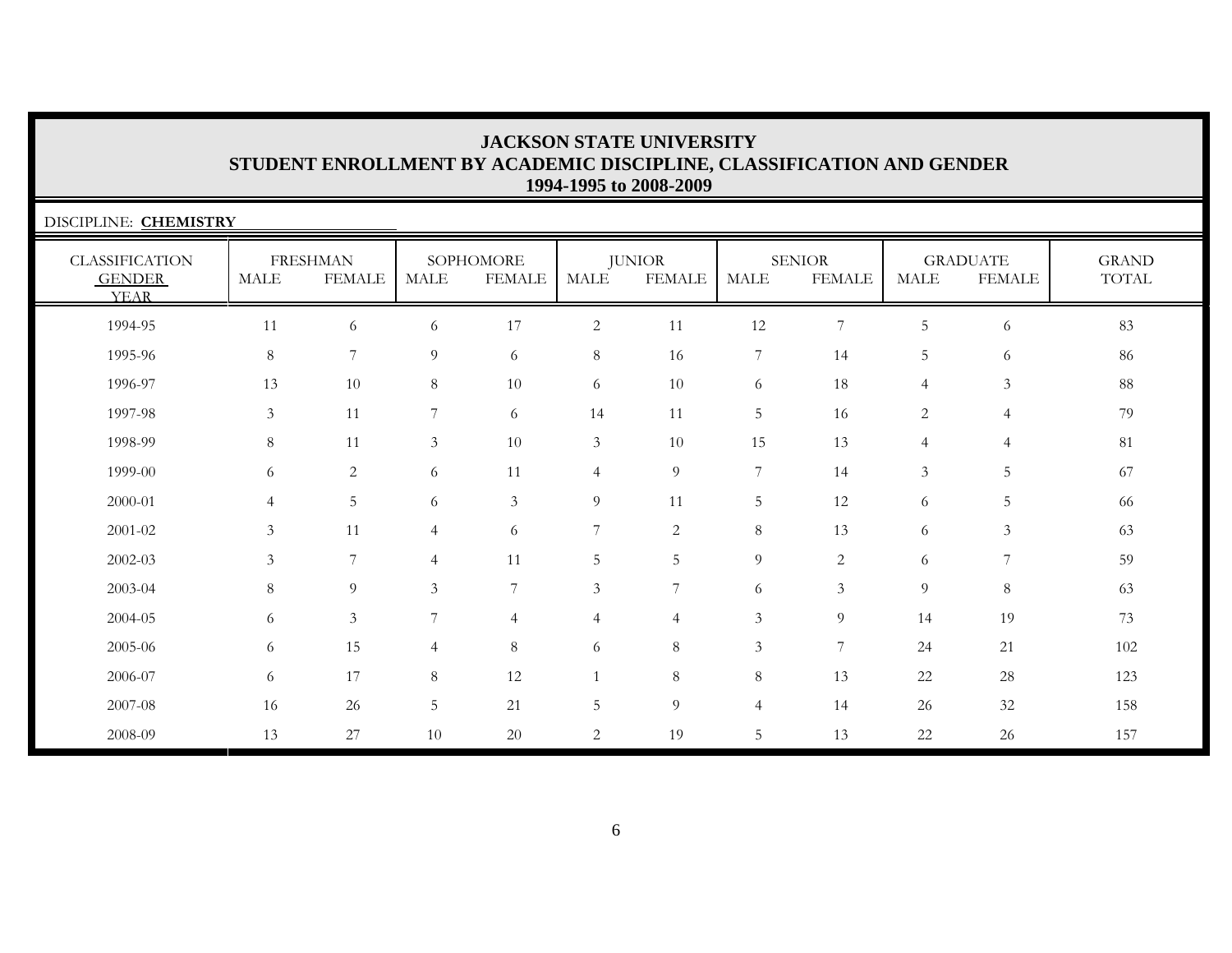#### DISCIPLINE: **CHILD CARE & FAMILY EDUCATION**

| <b>CLASSIFICATION</b><br><b>GENDER</b><br><b>YEAR</b> | <b>MALE</b>              | <b>FRESHMAN</b><br><b>FEMALE</b> | MALE                                                | SOPHOMORE<br><b>FEMALE</b> | <b>MALE</b>    | <b>JUNIOR</b><br><b>FEMALE</b> | <b>MALE</b>                                         | <b>SENIOR</b><br><b>FEMALE</b> | MALE                     | <b>GRADUATE</b><br><b>FEMALE</b>                    | <b>GRAND</b><br>TOTAL |
|-------------------------------------------------------|--------------------------|----------------------------------|-----------------------------------------------------|----------------------------|----------------|--------------------------------|-----------------------------------------------------|--------------------------------|--------------------------|-----------------------------------------------------|-----------------------|
| 1994-95                                               | --                       |                                  |                                                     |                            |                |                                |                                                     |                                |                          |                                                     | $-$                   |
| 1995-96                                               | $--$                     | $\sim$ $-$                       | $\sim$ $\sim$                                       | $\sim$ $-$                 | $- -$          | $- -$                          | $\hspace{0.05cm} -\hspace{0.05cm} -\hspace{0.05cm}$ | $\sim$ $\sim$                  | $\sim$ $-$               | $-\,-$                                              | $\sim$ $-$            |
| 1996-97                                               | $\mathbf{1}$             | 8                                |                                                     | $\mathfrak{Z}$             | $- -$          | $\overline{2}$                 | $\mathfrak{Z}$                                      | 9                              | $\mathbf{u}$             | $\hspace{0.05cm} -\hspace{0.05cm} -\hspace{0.05cm}$ | 26                    |
| 1997-98                                               | $\overline{\phantom{a}}$ | 3                                | $\hspace{0.05cm} -\hspace{0.05cm} -\hspace{0.05cm}$ | 9                          |                | 9                              | $\overline{4}$                                      | 17                             | $\overline{\phantom{m}}$ | $-\,-$                                              | 43                    |
| 1998-99                                               | $\mathbf{1}$             | $\overline{9}$                   | $\overline{\phantom{0}}$                            | $\mathbf{1}$               |                | 17                             | $\mathfrak{Z}$                                      | 32                             | -                        | —                                                   | 64                    |
| 1999-00                                               | $\overline{\phantom{a}}$ | 21                               | $\mathcal{L}=\mathcal{L}$                           | 7                          |                | 18                             | $\overline{7}$                                      | 48                             | $\mathbf{u}$             | $\hspace{0.05cm} -$                                 | 102                   |
| 2000-01                                               | 2                        | 16                               | $\qquad \qquad -$                                   | 19                         | 2              | 26                             | 1                                                   | 46                             | $\qquad \qquad -$        | $\overline{\phantom{m}}$                            | 112                   |
| 2001-02                                               | 8                        | 40                               | $\qquad \qquad -$                                   | 19                         | $\mathbf{2}$   | 47                             | 8                                                   | 64                             | $\equiv$                 | $\overline{\phantom{0}}$                            | 188                   |
| 2002-03                                               | $\overline{c}$           | 21                               |                                                     | 24                         | $\overline{c}$ | 26                             | 10                                                  | 93                             | $\overline{\phantom{0}}$ | $\overline{\phantom{0}}$                            | 179                   |
| 2003-04                                               | $\mathbf{1}$             | 17                               | $\overline{4}$                                      | 20                         | $\overline{c}$ | 38                             | 6                                                   | 91                             | $\overline{\phantom{0}}$ | $\overline{\phantom{0}}$                            | 1790                  |
| 2004-05                                               | $\overline{c}$           | 39                               |                                                     | 21                         | $\sqrt{2}$     | 44                             | 6                                                   | 87                             |                          | $\qquad \qquad -$                                   | 202                   |
| 2005-06                                               | $\overline{\phantom{0}}$ | 35                               |                                                     | 46                         | $\mathfrak{Z}$ | 64                             | $5\phantom{.0}$                                     | 83                             | $\qquad \qquad -$        | $\overline{\phantom{0}}$                            | 237                   |
| 2006-07                                               | $\mathbf{u}$             | 34                               | $\mathbf{1}$                                        | 28                         |                | 46                             | $\overline{7}$                                      | 137                            | $\overline{\phantom{m}}$ | $-\,-$                                              | 254                   |
| 2007-08                                               | $\mathfrak{Z}$           | 34                               | $\overline{\phantom{m}}$                            | 34                         | $- -$          | 58                             | 6                                                   | 134                            | $\qquad \qquad -$        | $\hspace{0.05cm}$ – $\hspace{0.05cm}$               | 269                   |
| 2008-09                                               | $\overline{4}$           | 22                               |                                                     | 31                         |                | 52                             |                                                     | 127                            | $\qquad \qquad -$        | $\hspace{0.05cm}$ – $\hspace{0.05cm}$               | 239                   |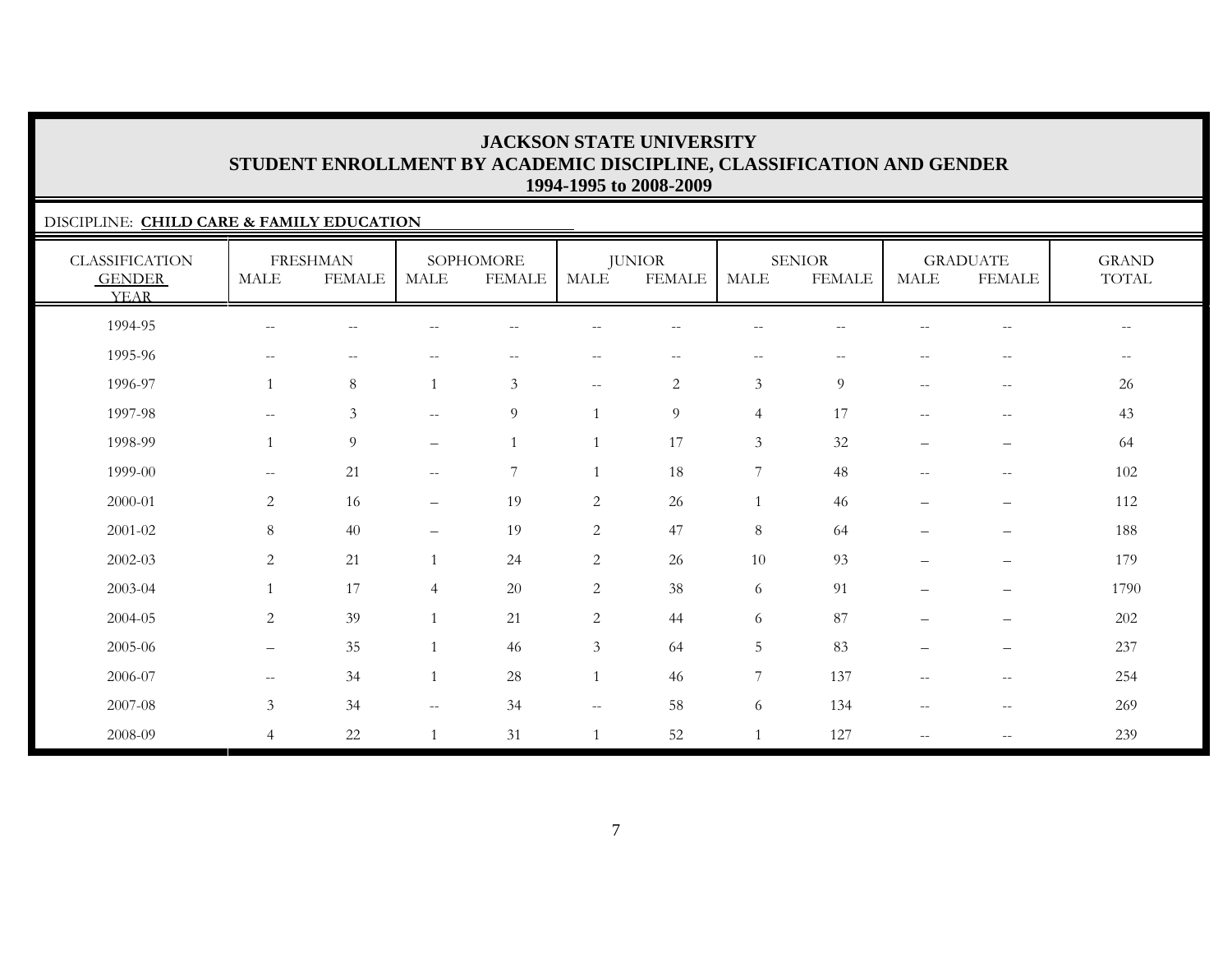#### DISCIPLINE: **CIVIL ENGINEERING** CLASSIFICATION GENDER YEARFRESHMAN MALE FEMALE**SOPHOMORE** MALE FEMALEJUNIOR MALE FEMALESENIORMALE FEMALEGRADUATE MALE FEMALEGRAND TOTAL 1994-95 -- -- -- -- -- -- -- -- -- -- --1995-96 -- -- -- -- -- -- -- -- -- -- --1996-97 -- -- -- -- -- -- -- -- -- -- --1997-98 -- -- -- -- -- -- -- -- -- -- --1998-99 -- -- -- -- -- -- -- -- -- -- --1999-00 -- -- -- -- -- -- -- -- -- -- --2000-01 12 2 1 – – – – – – – 152001-02 16 4 11 – – – – – – – 3333 2002-03 16 7 18 2 3 – 3 – – – 492003-04 6 6 14 2 7 2 6 2 – – 4545 2004-05 12 3 6 4 13 1 12 5 – – 5656 2005-06 14 3 11 2 9 5 15 4 – – 6363 2006-07 11 2 13 2 7 1 14 5 -- -- 552007-08 19 2 14 2 12 2 13 7 -- -- 7171 2008-09 19 3 10 1 16 2 21 9 -- -- 81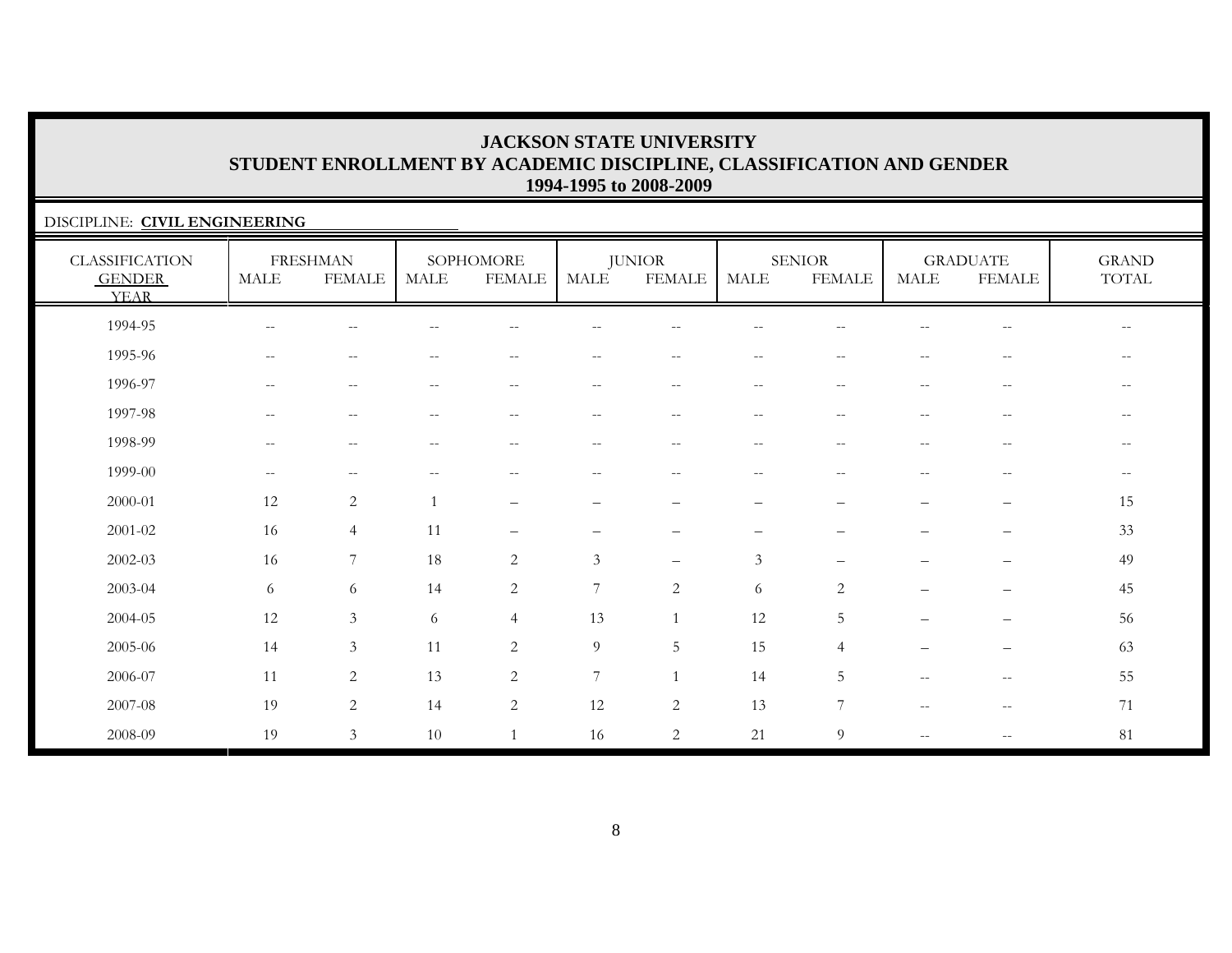#### DISCIPLINE: **COMMUNICATIVE DISORDERS**

| <b>CLASSIFICATION</b><br><b>GENDER</b><br><b>YEAR</b> | <b>MALE</b>                                         | <b>FRESHMAN</b><br><b>FEMALE</b>                      | MALE                                                | SOPHOMORE<br>FEMALE                            | <b>MALE</b>              | <b>JUNIOR</b><br><b>FEMALE</b> | <b>MALE</b>                                           | <b>SENIOR</b><br><b>FEMALE</b>                | MALE                                                | <b>GRADUATE</b><br><b>FEMALE</b>                      | <b>GRAND</b><br>$\operatorname{TOTAL}$ |
|-------------------------------------------------------|-----------------------------------------------------|-------------------------------------------------------|-----------------------------------------------------|------------------------------------------------|--------------------------|--------------------------------|-------------------------------------------------------|-----------------------------------------------|-----------------------------------------------------|-------------------------------------------------------|----------------------------------------|
| 1994-95                                               | $\hspace{0.05cm} -\hspace{0.05cm} -\hspace{0.05cm}$ | $\overline{\phantom{a}}$                              | $\qquad \qquad -$                                   | $\hspace{0.1mm}-\hspace{0.1mm}-\hspace{0.1mm}$ | $- -$                    | $ -$                           | $-$                                                   | $\qquad \qquad -$                             | $\overline{\phantom{m}}$                            | $\overline{\phantom{m}}$                              | $--$                                   |
| 1995-96                                               | $--$                                                | $\hspace{0.05cm} -\hspace{0.05cm} -\hspace{0.05cm}$   | $\mathrel{{-}{-}}$                                  | $\hspace{0.1mm}-\hspace{0.1mm}-\hspace{0.1mm}$ | $--$                     | $ -$                           | $\overline{\phantom{m}}$                              | $\mathord{\hspace{1pt}\text{--}\hspace{1pt}}$ | $\overline{\phantom{m}}$                            | $-\,-$                                                | $\overline{\phantom{m}}$               |
| 1996-97                                               | $-\,-$                                              | $\hspace{0.05cm} - \hspace{0.05cm} - \hspace{0.05cm}$ | $\qquad \qquad -$                                   | $\hspace{0.1mm}-\hspace{0.1mm}-\hspace{0.1mm}$ | $\qquad \qquad -$        | $-\,-$                         | $\hspace{0.05cm} - \hspace{0.05cm} - \hspace{0.05cm}$ | $-\,-$                                        | $\overline{\phantom{m}}$                            | $\hspace{0.05cm} - \hspace{0.05cm} - \hspace{0.05cm}$ | $- -$                                  |
| 1997-98                                               | $-$                                                 | $-$                                                   | $-$                                                 |                                                | $-$                      | --                             | $-$                                                   | --                                            | $-$                                                 | $-$                                                   | $\overline{\phantom{m}}$               |
| 1998-99                                               |                                                     | -                                                     |                                                     |                                                | -                        | -                              | -                                                     | $\overline{\phantom{0}}$                      | $\qquad \qquad -$                                   | 10                                                    | 10                                     |
| 1999-00                                               | $\qquad \qquad -$                                   | $\qquad \qquad -$                                     | $\qquad \qquad -$                                   | $\overline{\phantom{0}}$                       | $\overline{\phantom{0}}$ | $\overline{\phantom{0}}$       | $\overline{\phantom{m}}$                              | $\overline{\phantom{0}}$                      | $\overline{\phantom{m}}$                            | 17                                                    | 17                                     |
| 2000-01                                               |                                                     | —                                                     |                                                     |                                                | $\overline{\phantom{0}}$ | $\overline{\phantom{0}}$       | $\overline{\phantom{0}}$                              | $\overline{\phantom{0}}$                      | 2                                                   | 22                                                    | 24                                     |
| 2001-02                                               | $\sim$ $-$                                          | $\overline{\phantom{a}}$                              | $\overline{\phantom{a}}$                            | $\hspace{0.1mm}-\hspace{0.1mm}-\hspace{0.1mm}$ | $\overline{\phantom{a}}$ | $ -$                           | $\sim$ $-$                                            | $\hspace{0.05cm} -$                           | $\mathfrak{Z}$                                      | $22\,$                                                | $25\,$                                 |
| 2002-03                                               |                                                     |                                                       |                                                     |                                                |                          |                                |                                                       |                                               |                                                     | 22                                                    | 23                                     |
| 2003-04                                               |                                                     |                                                       |                                                     |                                                |                          |                                |                                                       | $\overline{\phantom{0}}$                      |                                                     | 20                                                    | 21                                     |
| 2004-05                                               | $\qquad \qquad -$                                   | $\overline{\phantom{m}}$                              | $\overline{\phantom{0}}$                            |                                                | —                        | -                              | -                                                     | $\overline{\phantom{0}}$                      | $\qquad \qquad -$                                   | $27\,$                                                | 27                                     |
| 2005-06                                               | $\qquad \qquad -$                                   | —                                                     | $\overline{\phantom{0}}$                            |                                                | —                        | $\overline{\phantom{0}}$       | -                                                     | $\overline{\phantom{0}}$                      | $\qquad \qquad -$                                   | 28                                                    | $28\,$                                 |
| 2006-07                                               | $\mathbf{u}$                                        | $5\phantom{.}$                                        | $\hspace{0.05cm} -\hspace{0.05cm} -\hspace{0.05cm}$ | $5\phantom{.0}$                                |                          | $\qquad \qquad -$              | $\mathbf{1}$                                          | 5                                             | $\hspace{0.05cm} -\hspace{0.05cm} -\hspace{0.05cm}$ | 37                                                    | 54                                     |
| 2007-08                                               | $\mathbf{u}$                                        | $\mathfrak{Z}$                                        | $\mathbf{u}$                                        | 10                                             | $--$                     | 10                             | $\overline{1}$                                        | 10                                            | $\hspace{0.05cm} -\hspace{0.05cm} -\hspace{0.05cm}$ | 41                                                    | 75                                     |
| 2008-09                                               | $\mathbf{u}$                                        | 5                                                     |                                                     | $8\,$                                          |                          | $12\,$                         | $\overline{1}$                                        | 18                                            | $\hspace{0.05cm} -\hspace{0.05cm} -\hspace{0.05cm}$ | 34                                                    | 80                                     |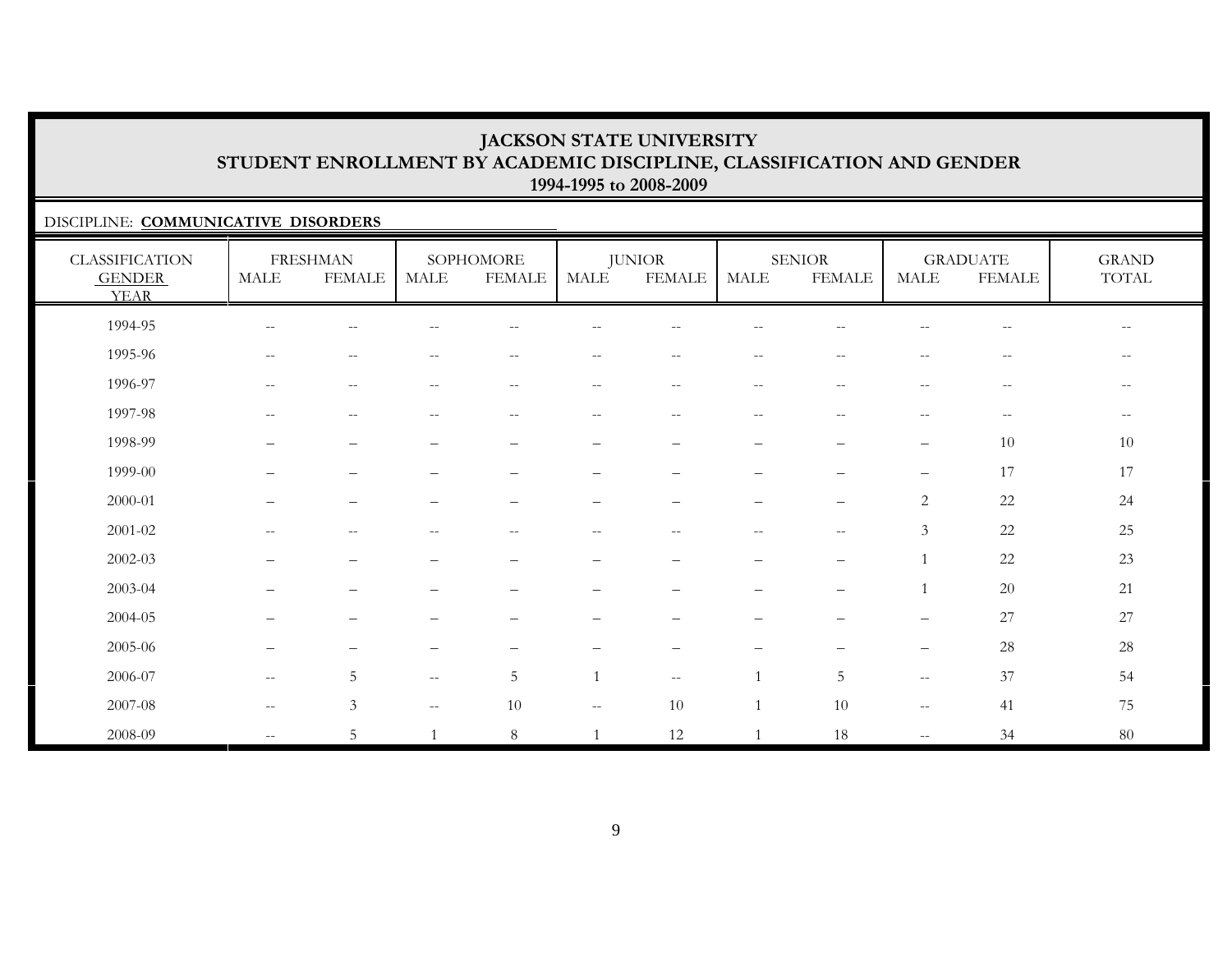#### DISCIPLINE: **COMPUTER ENGINEERING**

| <b>CLASSIFICATION</b><br><b>GENDER</b><br><b>YEAR</b> | <b>MALE</b>              | <b>FRESHMAN</b><br><b>FEMALE</b> | <b>MALE</b>                                         | SOPHOMORE<br><b>FEMALE</b> | <b>MALE</b>              | <b>JUNIOR</b><br><b>FEMALE</b>                        | <b>MALE</b>                                           | <b>SENIOR</b><br><b>FEMALE</b> | <b>MALE</b>                                         | <b>GRADUATE</b><br><b>FEMALE</b>                      | <b>GRAND</b><br>TOTAL                               |
|-------------------------------------------------------|--------------------------|----------------------------------|-----------------------------------------------------|----------------------------|--------------------------|-------------------------------------------------------|-------------------------------------------------------|--------------------------------|-----------------------------------------------------|-------------------------------------------------------|-----------------------------------------------------|
| 1994-95                                               | $-\,-$                   | $- -$                            |                                                     | $- -$                      | $-$                      | $-$                                                   | $- -$                                                 |                                | --                                                  | $-\,-$                                                | $\overline{\phantom{m}}$                            |
| 1995-96                                               | $\overline{\phantom{m}}$ | $- -$                            |                                                     | $-$                        | --                       | $\sim$                                                | $-$                                                   |                                | --                                                  | $\overline{\phantom{m}}$                              | $\qquad \qquad -$                                   |
| 1996-97                                               | $\overline{\phantom{a}}$ | $\overline{\phantom{m}}$         | $ -$                                                | $--$                       | $--$                     | $\hspace{0.05cm} -\hspace{0.05cm} -\hspace{0.05cm}$   | $--$                                                  | $\sim$ $\sim$                  | $\hspace{0.05cm} -\hspace{0.05cm} -\hspace{0.05cm}$ | $\hspace{0.05cm} -\hspace{0.05cm} -\hspace{0.05cm}$   | $\hspace{0.05cm} -\hspace{0.05cm} -\hspace{0.05cm}$ |
| 1997-98                                               | $\overline{\phantom{a}}$ | $\overline{\phantom{m}}$         | $\frac{1}{2}$                                       | $--$                       | $- -$                    | $\hspace{0.05cm} -\hspace{0.05cm} -\hspace{0.05cm}$   | $--$                                                  | $\sim$ $\sim$                  | $\hspace{0.05cm} -\hspace{0.05cm} -\hspace{0.05cm}$ | $\hspace{0.05cm} -\hspace{0.05cm} -\hspace{0.05cm}$   | $--$                                                |
| 1998-99                                               | $\overline{\phantom{a}}$ | $\overline{\phantom{m}}$         | $\hspace{0.05cm} -\hspace{0.05cm} -\hspace{0.05cm}$ | $--$                       | $--$                     | $\hspace{0.05cm} -\hspace{0.05cm} -\hspace{0.05cm}$   | $--$                                                  | $\hspace{0.05cm} -$            | $\hspace{0.05cm} -\hspace{0.05cm} -\hspace{0.05cm}$ | $\hspace{0.05cm} -\hspace{0.05cm} -\hspace{0.05cm}$   | $--$                                                |
| 1999-00                                               | $\overline{\phantom{a}}$ | $-\, -$                          | $-$                                                 | $\qquad \qquad -$          | $\overline{\phantom{m}}$ | $\hspace{0.05cm} - \hspace{0.05cm} - \hspace{0.05cm}$ | $\hspace{0.05cm} - \hspace{0.05cm} - \hspace{0.05cm}$ | $\overline{\phantom{a}}$       | --                                                  | $\overline{\phantom{m}}$                              | $--$                                                |
| 2000-01                                               | 35                       | 16                               | 5                                                   | $\qquad \qquad -$          | $\sqrt{2}$               | $\sqrt{2}$                                            | $\qquad \qquad -$                                     |                                | $\overline{\phantom{0}}$                            | $\overline{\phantom{m}}$                              | 60                                                  |
| $2001 - 02$                                           | 53                       | 22                               | 22                                                  | 12                         | $\mathfrak{Z}$           |                                                       |                                                       | 2                              | $\overline{\phantom{a}}$                            | $\overline{\phantom{m}}$                              | 116                                                 |
| $2002 - 03$                                           | 54                       | 16                               | $27\,$                                              | $\overline{9}$             | 14                       | $\mathbf 5$                                           | $\mathbf{2}$                                          | $\overline{1}$                 | $\overline{\phantom{0}}$                            | $\qquad \qquad -$                                     | 128                                                 |
| 2003-04                                               | 49                       | 19                               | $32\,$                                              | 12                         | 14                       | $\mathfrak{Z}$                                        | $\boldsymbol{7}$                                      | $\sqrt{2}$                     | $\overline{\phantom{0}}$                            | $\overline{\phantom{m}}$                              | 138                                                 |
| 2004-05                                               | 56                       | 14                               | 27                                                  | 12                         | 20                       | 6                                                     | 11                                                    | 5                              | $\overline{\phantom{0}}$                            | $\qquad \qquad -$                                     | 151                                                 |
| 2005-06                                               | 46                       | 16                               | 23                                                  | 8                          | 17                       | $\overline{7}$                                        | 14                                                    | $\overline{4}$                 | $\overline{\phantom{0}}$                            | $\qquad \qquad -$                                     | 135                                                 |
| 2006-07                                               | 51                       | 20                               | 25                                                  | $5\phantom{.0}$            | 16                       | 8                                                     | 23                                                    | $\overline{7}$                 | $\overline{\phantom{0}}$                            | $\qquad \qquad -$                                     | 155                                                 |
| 2007-08                                               | 50                       | 15                               | 23                                                  | 6                          | 14                       | $\overline{4}$                                        | 36                                                    | 15                             | $\mathcal{L}=\mathcal{L}$                           | $\sim$                                                | 163                                                 |
| 2008-09                                               | 70                       | 14                               | $20\,$                                              | $\overline{9}$             | 11                       | $\overline{4}$                                        | 29                                                    | 11                             | $\overline{\phantom{a}}$                            | $\hspace{0.05cm} - \hspace{0.05cm} - \hspace{0.05cm}$ | 168                                                 |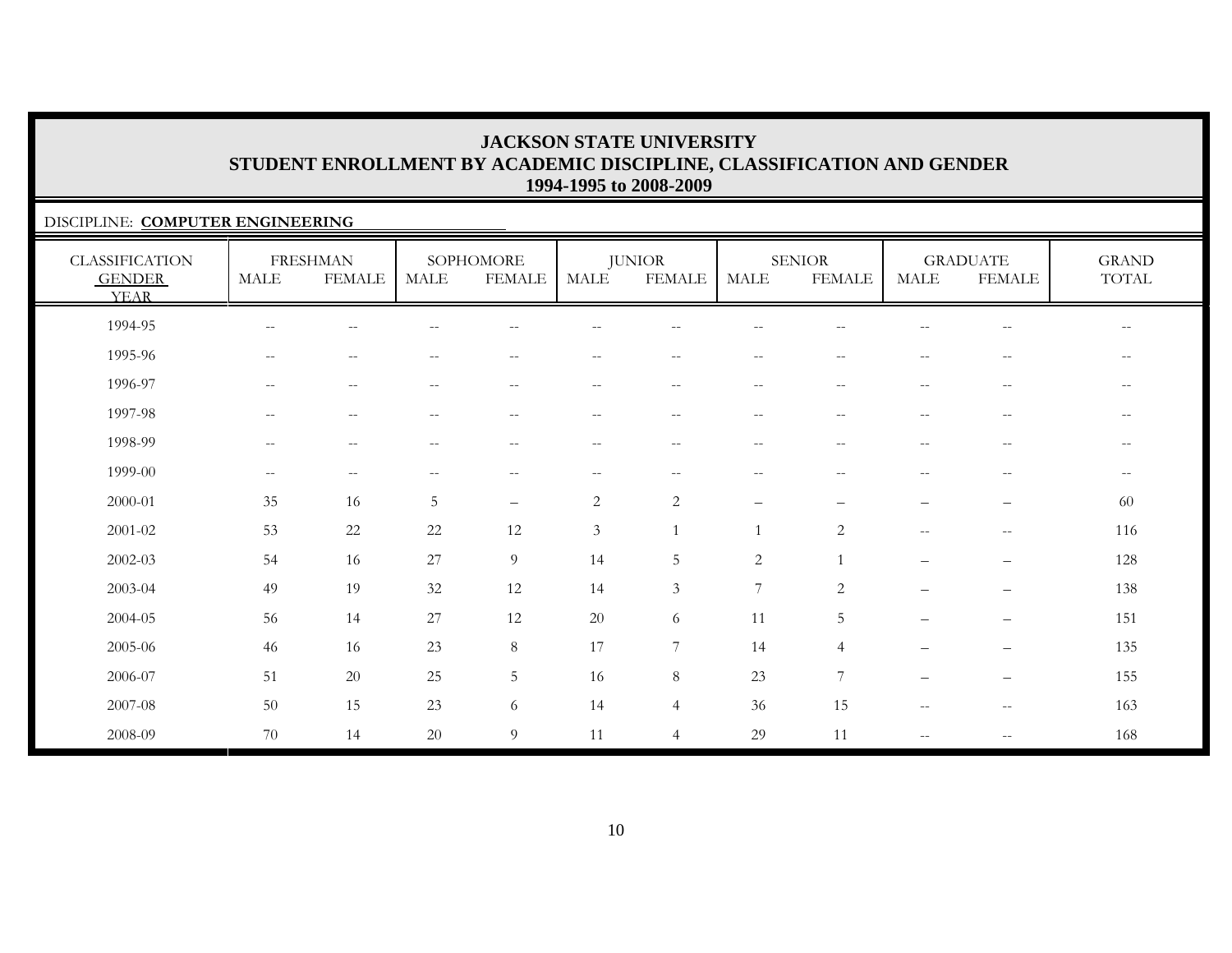| DISCIPLINE: COMPUTER SCIENCE                          |             |                                  |             |                            |             |                                |             |                                |             |                                  |                       |
|-------------------------------------------------------|-------------|----------------------------------|-------------|----------------------------|-------------|--------------------------------|-------------|--------------------------------|-------------|----------------------------------|-----------------------|
| <b>CLASSIFICATION</b><br><b>GENDER</b><br><b>YEAR</b> | <b>MALE</b> | <b>FRESHMAN</b><br><b>FEMALE</b> | <b>MALE</b> | SOPHOMORE<br><b>FEMALE</b> | <b>MALE</b> | <b>JUNIOR</b><br><b>FEMALE</b> | <b>MALE</b> | <b>SENIOR</b><br><b>FEMALE</b> | <b>MALE</b> | <b>GRADUATE</b><br><b>FEMALE</b> | <b>GRAND</b><br>TOTAL |
| 1994-95                                               | 57          | 54                               | 45          | 35                         | 31          | 38                             | 51          | 47                             | 54          | 19                               | 431                   |
| 1995-96                                               | 62          | 58                               | 39          | 24                         | 32          | 29                             | 46          | 46                             | 54          | 25                               | 415                   |
| 1996-97                                               | 73          | 66                               | 37          | 33                         | 29          | 24                             | 37          | 44                             | 53          | 31                               | 427                   |
| 1997-98                                               | 60          | 69                               | 38          | 39                         | 37          | 33                             | 42          | 39                             | 56          | 29                               | 442                   |
| 1998-99                                               | 80          | 58                               | 48          | 46                         | 36          | 40                             | 48          | 39                             | 53          | 25                               | 473                   |
| 1999-00                                               | 75          | 64                               | 41          | 36                         | 40          | 38                             | 50          | 52                             | 39          | 25                               | 460                   |
| 2000-01                                               | 80          | 57                               | 42          | 42                         | 38          | 33                             | 62          | 45                             | 42          | 22                               | 463                   |
| 2001-02                                               | 80          | 54                               | 43          | 26                         | 39          | 31                             | 56          | 33                             | 37          | 34                               | 433                   |
| 2002-03                                               | 79          | 51                               | 39          | 26                         | 32          | 25                             | 57          | 44                             | 51          | 38                               | 442                   |
| 2003-04                                               | 59          | 27                               | 39          | 14                         | 24          | 16                             | 36          | 37                             | 47          | 31                               | 330                   |
| 2004-05                                               | 47          | 25                               | 33          | 16                         | 24          | 13                             | 46          | 31                             | 55          | 39                               | 329                   |
| 2005-06                                               | 39          | 16                               | 20          | 13                         | $27\,$      | 14                             | 31          | 15                             | 47          | 31                               | 253                   |
| 2006-07                                               | 27          | 14                               | 25          | 6                          | 20          | 7                              | 41          | 15                             | 38          | 28                               | 221                   |
| 2007-08                                               | 34          | 16                               | 21          | 12                         | 21          | $\mathfrak{Z}$                 | 42          | 13                             | 36          | 25                               | 223                   |
| 2008-09                                               | 26          | 16                               | 15          | 5                          | 16          | 8                              | 37          | 10                             | 25          | 20                               | 178                   |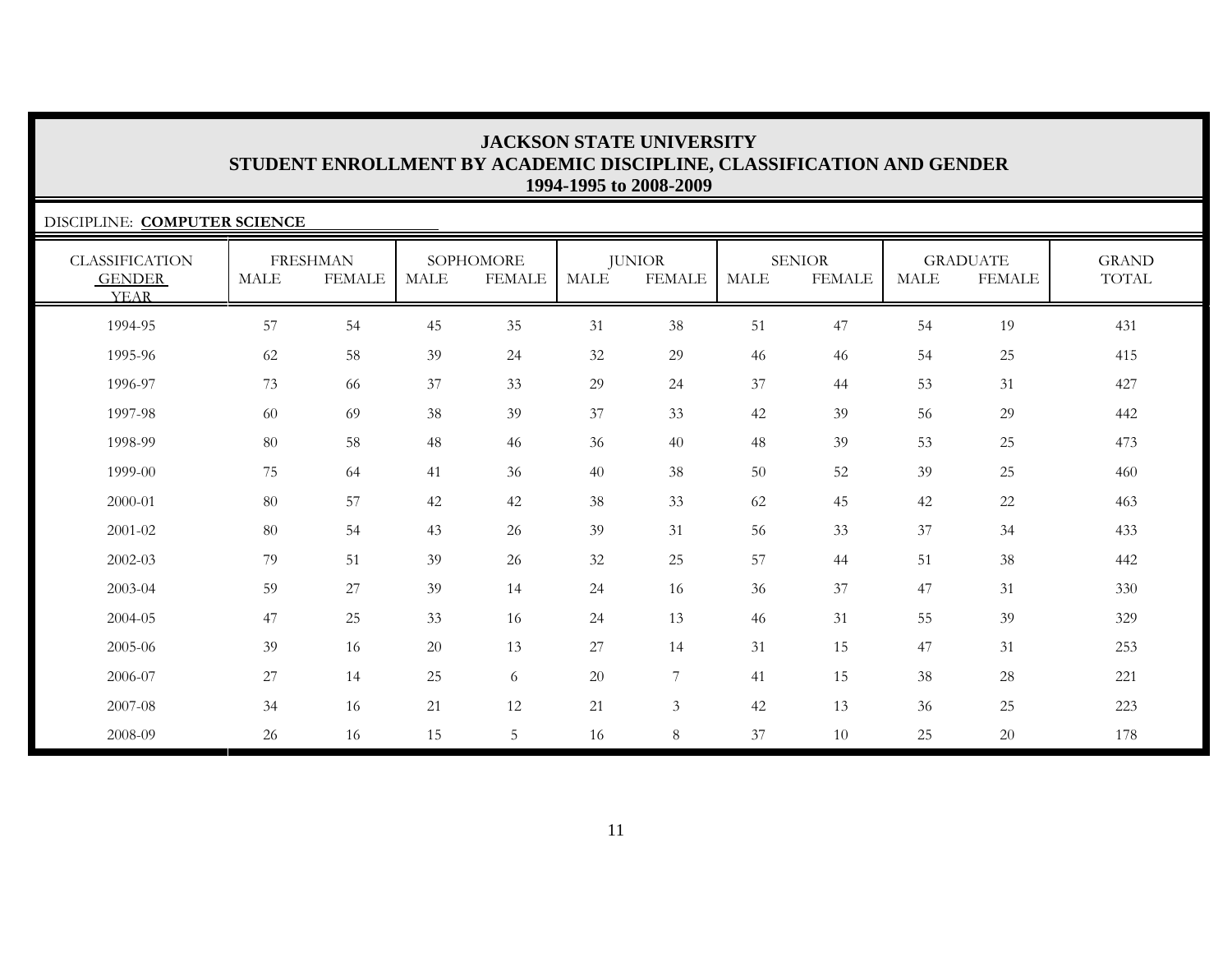#### DISCIPLINE: **CRIMINAL JUSTICE & CORRECTIONAL SERVICES** CLASSIFICATION GENDER YEARFRESHMAN MALE FEMALESOPHOMORE MALE FEMALEJUNIOR MALE FEMALESENIORMALE FEMALEGRADUATE MALE FEMALEGRAND TOTAL1994-95 53 25 35 17 37 30 58 32 -- -- 287 1995-96 50 35 47 24 33 27 42 38 5 9 310 1996-97 37 43 30 24 42 26 45 31 4 10 282 1997-98 30 28 34 43 40 26 43 30 4 12 290 1998-99 28 30 33 31 39 46 52 29 8 16 312 1999-00 $\begin{array}{ccccccccccc} 0 & 21 & 27 & 23 & 23 & 51 & 38 & 63 & 52 & 6 & 14 & 318 \end{array}$ 2000-01 30 29 15 26 38 30 63 54 15 15 315 2001-02 29 35 17 32 25 27 43 44 9 15 276 2002-03 33 41 26 26 26 38 42 43 8 17 300 2003-04 34 35 40 32 31 32 34 49 12 20 319 2004-05 39 62 23 31 28 34 46 566 11 23 353 2005-06 57 62 34 44 28 48 28 37 10 23 371 2006-07 50 39 21 35 188 41 44 49 9 32 338 2007-08 40 57 36 32 27 38 311 52 12 30 355 2008-0939 51 34 38 31 32 30 51 9 32 347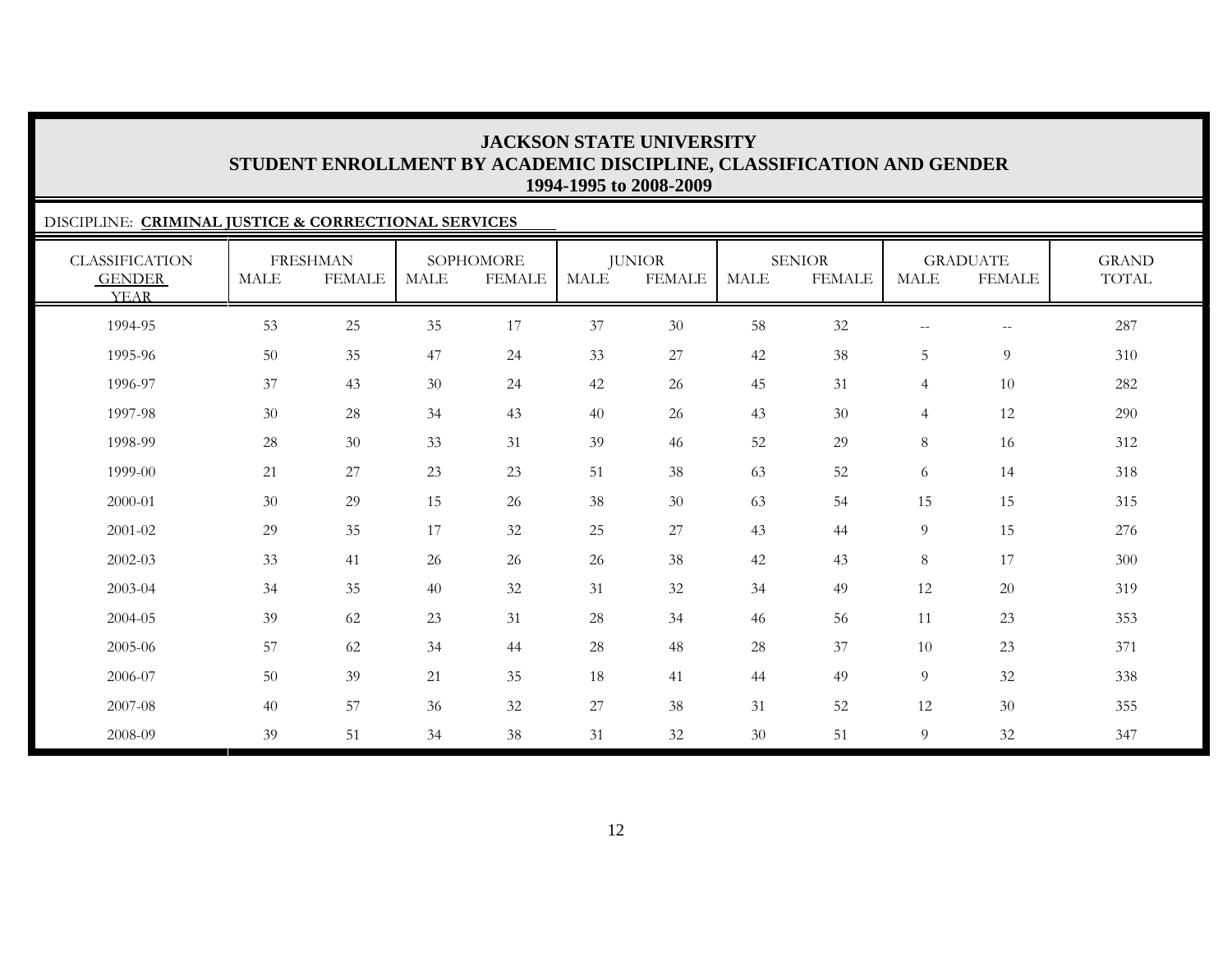#### DISCIPLINE: **EARLY CHILDHOOD EDUCATION**

| <b>CLASSIFICATION</b><br><b>GENDER</b><br><b>YEAR</b> | <b>MALE</b>                                         | <b>FRESHMAN</b><br><b>FEMALE</b> | <b>MALE</b>                                         | SOPHOMORE<br><b>FEMALE</b> | MALE                     | <b>JUNIOR</b><br><b>FEMALE</b>                        | <b>MALE</b>              | <b>SENIOR</b><br><b>FEMALE</b>        | <b>MALE</b>    | <b>GRADUATE</b><br><b>FEMALE</b> | <b>GRAND</b><br>$\operatorname{TOTAL}$ |
|-------------------------------------------------------|-----------------------------------------------------|----------------------------------|-----------------------------------------------------|----------------------------|--------------------------|-------------------------------------------------------|--------------------------|---------------------------------------|----------------|----------------------------------|----------------------------------------|
| 1994-95                                               | $\sim$ $-$                                          | --                               |                                                     |                            |                          |                                                       | --                       | $-$                                   |                | 27                               | $28\,$                                 |
| 1995-96                                               | $\hspace{0.1mm}-\hspace{0.1mm}-\hspace{0.1mm}$      | $\overline{\phantom{m}}$         | $\hspace{0.05cm}$ – $\hspace{0.05cm}$               | $\overline{\phantom{m}}$   | $\overline{\phantom{m}}$ | $--$                                                  | $--$                     | $-\,-$                                | $--$           | $32\,$                           | $32\,$                                 |
| 1996-97                                               | $\hspace{0.05cm} -\hspace{0.05cm} -\hspace{0.05cm}$ | $\overline{\phantom{m}}$         | $\hspace{0.05cm} -\hspace{0.05cm} -\hspace{0.05cm}$ | $\qquad \qquad -$          | $- -$                    | $--$                                                  | $--$                     | $-\,-$                                | 2              | 31                               | 33                                     |
| 1997-98                                               | $\hspace{0.05cm} -\hspace{0.05cm} -\hspace{0.05cm}$ | $\overline{\phantom{m}}$         | $\hspace{0.05cm}$ – $\hspace{0.05cm}$               | $-\,-$                     | $-\,-$                   | $\overline{\phantom{m}}$                              | $--$                     | $\hspace{0.05cm}$ – $\hspace{0.05cm}$ | 5              | $32\,$                           | 37                                     |
| 1998-99                                               | $-$                                                 | $- -$                            | $-$                                                 | $\sim$ $-$                 | $\overline{\phantom{m}}$ | $\hspace{0.05cm} - \hspace{0.05cm} - \hspace{0.05cm}$ | $\qquad \qquad -$        | $\hspace{0.05cm} -$                   | 9              | 21                               | 30                                     |
| 1999-00                                               | $\sim$ $\sim$                                       | $- -$                            | $-$                                                 | $- -$                      | $\overline{\phantom{a}}$ | $\sim$ $-$                                            | $\frac{1}{2}$            | $\sim$ $\sim$                         | 14             | 19                               | 33                                     |
| 2000-01                                               | $\overline{\phantom{0}}$                            | $\qquad \qquad -$                | $\overline{\phantom{0}}$                            | $\qquad \qquad -$          | $\qquad \qquad -$        | $\overline{\phantom{0}}$                              | $\overline{\phantom{m}}$ | $\overline{\phantom{m}}$              | 10             | 24                               | 34                                     |
| $2001 - 02$                                           | $\sim$ $\sim$                                       | $\sim$ $-$                       | $-$                                                 | $- -$                      | $\overline{\phantom{a}}$ | $\overline{\phantom{a}}$                              | $\frac{1}{2}$            | $\sim$ $\sim$                         | $\overline{4}$ | $18\,$                           | $22\,$                                 |
| $2002 - 03$                                           | $\hspace{0.05cm} -\hspace{0.05cm} -\hspace{0.05cm}$ | $\overline{\phantom{m}}$         | $ -$                                                | $\overline{\phantom{m}}$   | $- -$                    | $\sim$ $\sim$                                         | $- -$                    | $-\,-$                                | $\sqrt{2}$     | $25\,$                           | 27                                     |
| 2003-04                                               | —                                                   | $\qquad \qquad -$                |                                                     | -                          |                          | $\overline{\phantom{0}}$                              | $\qquad \qquad -$        | $\qquad \qquad -$                     | $\mathfrak{Z}$ | 57                               | 60                                     |
| 2004-05                                               | $\overline{\phantom{0}}$                            | $\qquad \qquad -$                |                                                     | $\qquad \qquad -$          | $\overline{\phantom{0}}$ | $\overbrace{\phantom{1232211}}$                       | $\qquad \qquad -$        | $\qquad \qquad -$                     | $\overline{4}$ | 73                               | 77                                     |
| 2005-06                                               | —                                                   | $\overbrace{\phantom{12322111}}$ |                                                     | -                          | -                        | $\overbrace{\phantom{1232211}}$                       | $\overline{\phantom{m}}$ | $\overbrace{\phantom{12322111}}$      | 6              | $78\,$                           | 84                                     |
| 2006-07                                               | $\hspace{0.05cm} -\hspace{0.05cm} -\hspace{0.05cm}$ | $\overline{\phantom{m}}$         | $\hspace{0.05cm}$ – $\hspace{0.05cm}$               | $\qquad \qquad -$          | $- -$                    | $--$                                                  | $--$                     | $\mathbf{u}$                          | 13             | 103                              | 116                                    |
| 2007-08                                               | $\hspace{0.05cm} -\hspace{0.05cm} -\hspace{0.05cm}$ | $\qquad \qquad -$                | $\hspace{0.05cm}$ – $\hspace{0.05cm}$               | $\overline{\phantom{m}}$   | $- -$                    | $\overline{\phantom{m}}$                              | $--$                     | $\overline{\phantom{m}}$              | 12             | 141                              | 153                                    |
| 2008-09                                               | $\overline{\phantom{a}}$                            | $-$                              |                                                     | $- -$                      | $-\,-$                   | $\hspace{0.05cm}$ – $\hspace{0.05cm}$                 | $\overline{\phantom{m}}$ |                                       | 8              | 138                              | 146                                    |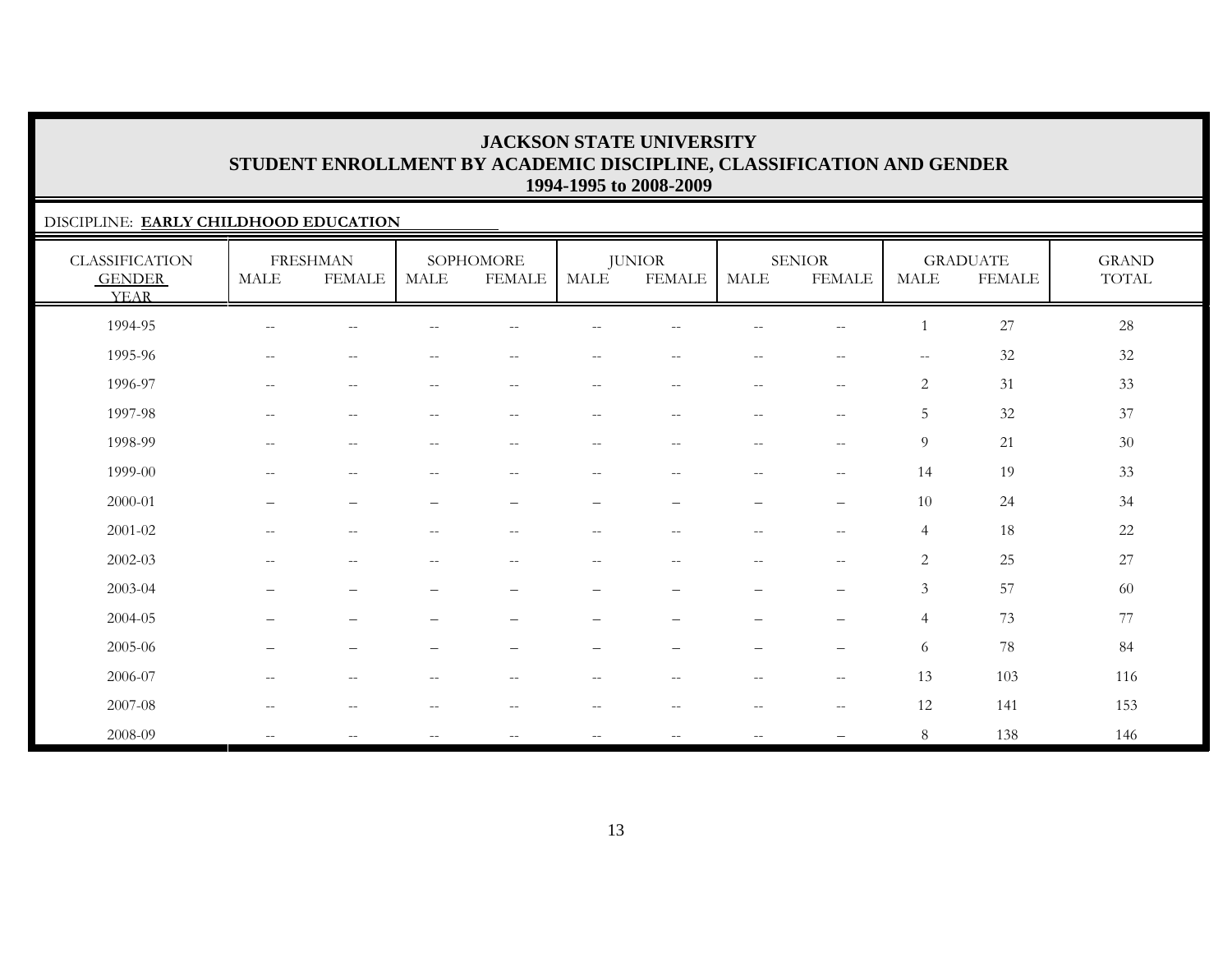| DISCIPLINE: ECONOMICS                                 |                |                                  |                          |                            |                |                                |                          |                                |       |                                                     |                                        |
|-------------------------------------------------------|----------------|----------------------------------|--------------------------|----------------------------|----------------|--------------------------------|--------------------------|--------------------------------|-------|-----------------------------------------------------|----------------------------------------|
| <b>CLASSIFICATION</b><br><b>GENDER</b><br><b>YEAR</b> | MALE           | <b>FRESHMAN</b><br><b>FEMALE</b> | MALE                     | SOPHOMORE<br><b>FEMALE</b> | MALE           | <b>JUNIOR</b><br><b>FEMALE</b> | MALE                     | <b>SENIOR</b><br><b>FEMALE</b> | MALE  | <b>GRADUATE</b><br><b>FEMALE</b>                    | <b>GRAND</b><br>$\operatorname{TOTAL}$ |
| 1994-95                                               | $\overline{3}$ | $\mathfrak{Z}$                   |                          |                            | $\mathfrak{Z}$ |                                | $\overline{4}$           | $\overline{4}$                 | $-$   | $- -$                                               | 20                                     |
| 1995-96                                               | $\mathbf{1}$   | 1                                | 2                        | $\mathbf{1}$               | 1              |                                | 3                        | $-$                            |       | --                                                  | 10                                     |
| 1996-97                                               |                | $\overline{4}$                   |                          |                            | $\mathfrak{Z}$ | $\overline{c}$                 | $\mathfrak{Z}$           | $\overline{1}$                 | $-$   | $\hspace{0.05cm} -\hspace{0.05cm} -\hspace{0.05cm}$ | 16                                     |
| 1997-98                                               | 3              | $--$                             | $-$                      | 2                          | 2              | 2                              | $\mathbf{1}$             | 2                              | $-$   | $\overline{\phantom{m}}$                            | 12                                     |
| 1998-99                                               |                |                                  | $\mathfrak{Z}$           | $\overline{\phantom{0}}$   | $\sqrt{2}$     | $\overline{c}$                 | $\mathfrak{Z}$           | 3                              |       |                                                     | 15                                     |
| 1999-00                                               |                | 2                                | $-$                      |                            | $\mathbf{1}$   | 2                              | 5                        | 2                              | $-$   | --                                                  | 13                                     |
| 2000-01                                               | 2              | $\overline{4}$                   | $\mathbf{2}$             | $\overline{2}$             | 3              |                                | $\overline{\phantom{0}}$ | $\mathbf{2}$                   |       |                                                     | 16                                     |
| 2001-02                                               |                | 4                                | $\mathbf{2}$             |                            | $\overline{4}$ | $- -$                          |                          | $\overline{4}$                 | $-$   |                                                     | 16                                     |
| $2002 - 03$                                           |                | 2                                | $\overline{\phantom{0}}$ |                            |                | $\mathfrak{Z}$                 | 5                        |                                |       |                                                     | 13                                     |
| 2003-04                                               | 2              | 3                                | $\overline{\phantom{0}}$ |                            |                |                                | 3                        | 3                              |       |                                                     | 13                                     |
| 2004-05                                               |                | $\overline{\phantom{0}}$         |                          | $\mathbf{2}$               |                |                                | $\mathfrak{Z}$           |                                |       |                                                     | 9                                      |
| 2005-06                                               |                | 5                                |                          |                            | 2              |                                | 2                        | 5                              |       |                                                     | 15                                     |
| 2006-07                                               |                |                                  |                          | $\overline{4}$             | $\mathfrak{Z}$ | 5                              | $\overline{4}$           |                                |       | --                                                  | $22\,$                                 |
| 2007-08                                               | $\overline{c}$ |                                  |                          |                            | 1              | 2                              | 6                        | 5                              | $- -$ |                                                     | 19                                     |
| 2008-09                                               | 6              |                                  | 4                        |                            | $\overline{1}$ | $\sqrt{2}$                     | 5                        | 9                              | $-$   |                                                     | 29                                     |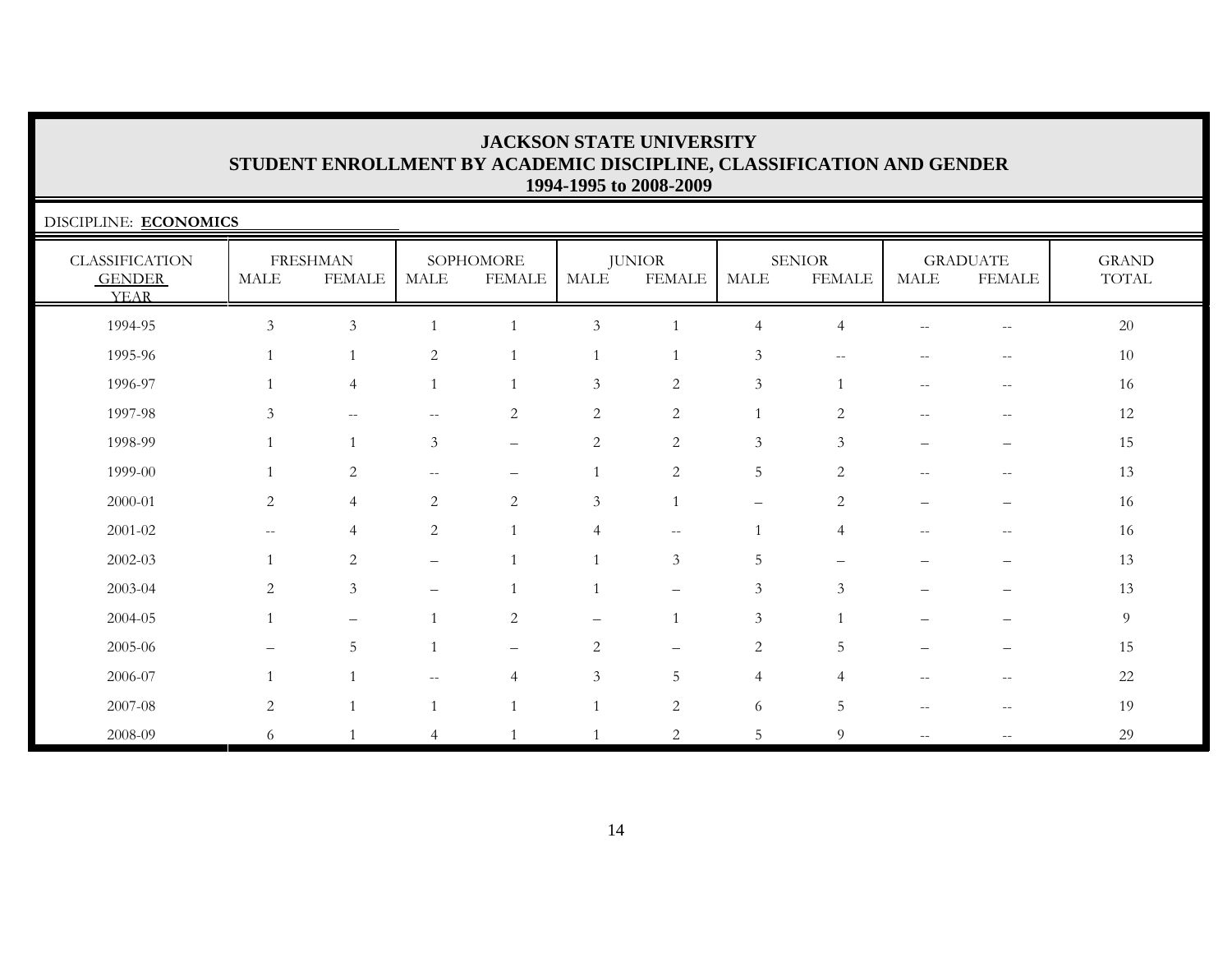#### DISCIPLINE: **EDUCATIONAL ADMINISTRATION & SUPERVISION**

| <b>CLASSIFICATION</b><br><b>GENDER</b><br><b>YEAR</b> | <b>MALE</b>                                         | <b>FRESHMAN</b><br><b>FEMALE</b> | <b>MALE</b>                                         | SOPHOMORE<br><b>FEMALE</b> | <b>MALE</b>              | <b>JUNIOR</b><br><b>FEMALE</b>    | MALE                     | <b>SENIOR</b><br><b>FEMALE</b>    | <b>MALE</b> | <b>GRADUATE</b><br><b>FEMALE</b> | <b>GRAND</b><br>TOTAL |
|-------------------------------------------------------|-----------------------------------------------------|----------------------------------|-----------------------------------------------------|----------------------------|--------------------------|-----------------------------------|--------------------------|-----------------------------------|-------------|----------------------------------|-----------------------|
| 1994-95                                               | $\sim$ $-$                                          | $-$                              |                                                     | $-$                        |                          |                                   | $\overline{\phantom{m}}$ | $\qquad \qquad -$                 | 24          | 44                               | 69                    |
| 1995-96                                               | $\hspace{0.05cm} -\hspace{0.05cm} -\hspace{0.05cm}$ | $\qquad \qquad -$                | $\sim$ $-$                                          | $\overline{1}$             | $ -$                     | $ -$                              | $\overline{\phantom{m}}$ | $\overline{\phantom{m}}$          | 22          | 40                               | 63                    |
| 1996-97                                               | $\mathcal{L}=\mathcal{L}$                           | $-\,-$                           | $\hspace{0.05cm} -\hspace{0.05cm} -\hspace{0.05cm}$ | $--$                       | $- -$                    | $--$                              | $- -$                    | $-\,-$                            | 27          | 40                               | 67                    |
| 1997-98                                               | $\hspace{0.05cm} -\hspace{0.05cm} -\hspace{0.05cm}$ | $\rightarrow$                    | $\hspace{0.05cm} -\hspace{0.05cm} -\hspace{0.05cm}$ | $--$                       | $- -$                    | $\overline{\phantom{m}}$          | $--$                     | $\overline{\phantom{m}}$          | 34          | 39                               | 73                    |
| 1998-99                                               |                                                     | $\overline{\phantom{0}}$         | $\overline{\phantom{a}}$                            | $\overline{\phantom{0}}$   | $\qquad \qquad -$        |                                   | $\qquad \qquad -$        | $\overline{\phantom{m}}$          | 40          | 49                               | 89                    |
| 1999-00                                               | $\overline{\phantom{a}}$                            | $-$                              | $\sim$ –                                            | $-$                        | $-$                      | $-$                               | $\overline{\phantom{m}}$ | $\sim$                            | 33          | 43                               | 76                    |
| 2000-01                                               | $\qquad \qquad -$                                   | $\qquad \qquad -$                | $\overline{\phantom{m}}$                            | —                          | $\qquad \qquad -$        | $\overbrace{\phantom{123221111}}$ | $\overline{\phantom{m}}$ | $\overbrace{\phantom{12322111}}$  | 53          | 75                               | 128                   |
| 2001-02                                               | —                                                   | $\qquad \qquad -$                |                                                     | -                          | -                        | $\overline{\phantom{0}}$          | $\qquad \qquad -$        | $\qquad \qquad -$                 | 52          | 81                               | 133                   |
| 2002-03                                               | $\hspace{0.05cm} -\hspace{0.05cm} -\hspace{0.05cm}$ | $\overline{\phantom{m}}$         | $-$                                                 | $\overline{\phantom{m}}$   | $ -$                     | $--$                              | $--$                     | $\sim$ $\sim$                     | 58          | 89                               | 147                   |
| 2003-04                                               | $\overline{\phantom{0}}$                            | $\qquad \qquad -$                |                                                     | $\qquad \qquad -$          | $\overline{\phantom{0}}$ | $\overbrace{\phantom{1232211}}$   | $\qquad \qquad -$        | $\qquad \qquad -$                 | 49          | 80                               | 129                   |
| 2004-05                                               | $\overline{\phantom{0}}$                            | $\qquad \qquad -$                |                                                     | $\qquad \qquad -$          |                          | $\overline{\phantom{0}}$          | $\qquad \qquad -$        | $\qquad \qquad -$                 | 50          | 83                               | 133                   |
| 2005-06                                               | $\overline{\phantom{0}}$                            | $\qquad \qquad -$                |                                                     | -                          | $\overline{\phantom{0}}$ | $\overbrace{\phantom{1232211}}$   | $\qquad \qquad -$        | $\qquad \qquad -$                 | 44          | 75                               | 119                   |
| 2006-07                                               | $\hspace{0.05cm} -\hspace{0.05cm} -\hspace{0.05cm}$ | $\overline{\phantom{m}}$         | $\hspace{0.05cm} -$                                 | $\qquad \qquad -$          | $- -$                    | $--$                              | $--$                     | $\overline{\phantom{m}}$          | 37          | 103                              | 140                   |
| 2007-08                                               | $\mathcal{L}=\mathcal{L}$                           | $-\,-$                           | $\hspace{0.05cm} -\hspace{0.05cm} -\hspace{0.05cm}$ | $\overline{\phantom{m}}$   | $\overline{\phantom{a}}$ | $- -$                             | $- -$                    | $-\,-$                            | 37          | 69                               | 106                   |
| 2008-09                                               | $\hspace{0.05cm} -\hspace{0.05cm} -\hspace{0.05cm}$ | $\qquad \qquad -$                | $\hspace{0.05cm}$ – $\hspace{0.05cm}$               | $\qquad \qquad -$          | $-\,-$                   | $--$                              | $--$                     | $\overbrace{\phantom{123221111}}$ | 40          | 63                               | 103                   |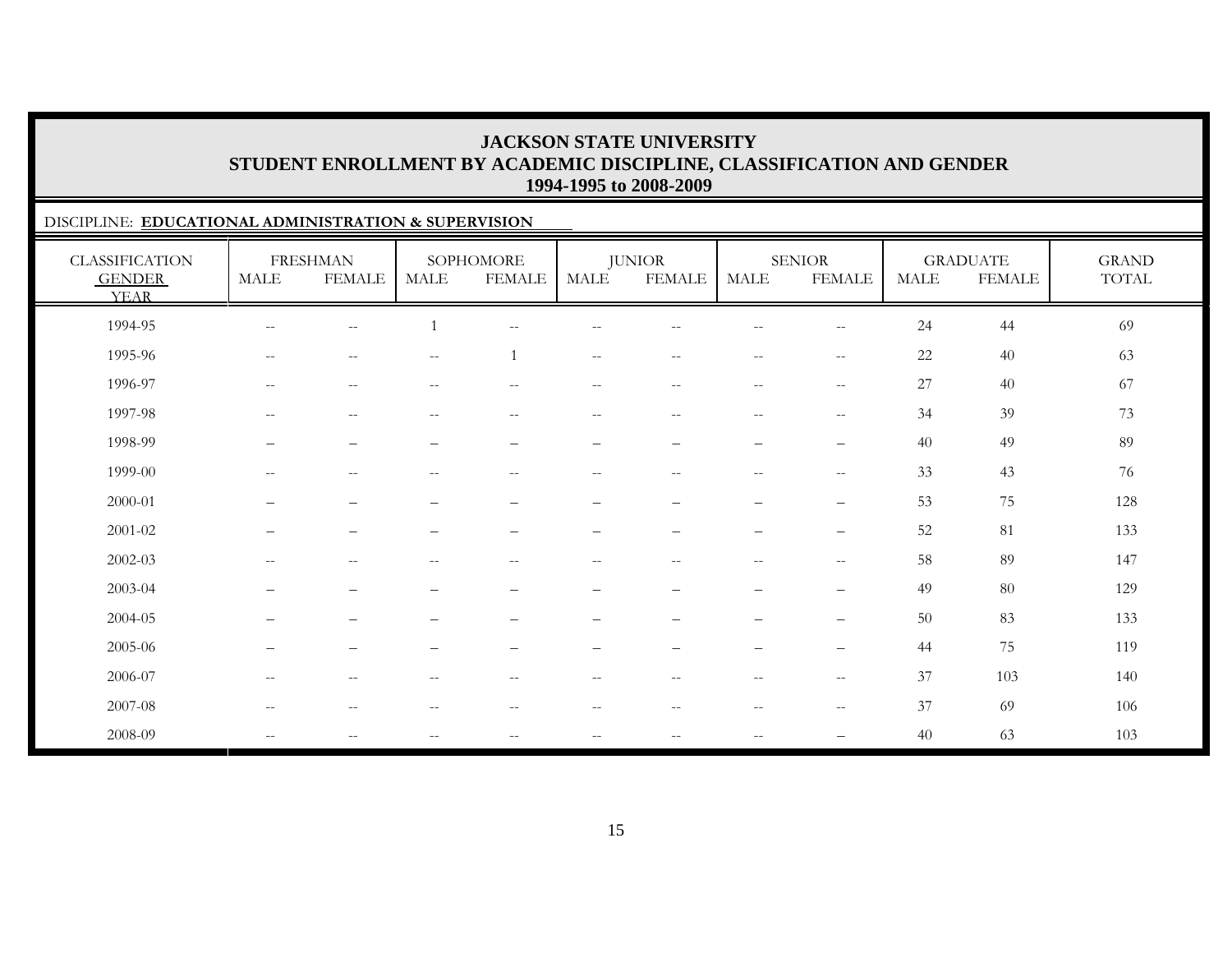#### DISCIPLINE: **EDUCATIONAL TECHNOLOGY**

| <b>CLASSIFICATION</b><br><b>GENDER</b><br><b>YEAR</b> | MALE                                                | <b>FRESHMAN</b><br><b>FEMALE</b>                    | MALE                     | SOPHOMORE<br><b>FEMALE</b>                            | <b>MALE</b>              | <b>JUNIOR</b><br><b>FEMALE</b>                      | MALE                     | <b>SENIOR</b><br><b>FEMALE</b> | MALE                                                | <b>GRADUATE</b><br><b>FEMALE</b>                    | <b>GRAND</b><br>TOTAL |
|-------------------------------------------------------|-----------------------------------------------------|-----------------------------------------------------|--------------------------|-------------------------------------------------------|--------------------------|-----------------------------------------------------|--------------------------|--------------------------------|-----------------------------------------------------|-----------------------------------------------------|-----------------------|
| 1994-95                                               | $\hspace{0.05cm} -\hspace{0.05cm} -\hspace{0.05cm}$ |                                                     |                          |                                                       |                          |                                                     |                          |                                |                                                     |                                                     |                       |
| 1995-96                                               | $- -$                                               | $\frac{1}{2}$                                       |                          | $-$                                                   |                          | $\sim$                                              | $\overline{\phantom{a}}$ | $\overline{\phantom{a}}$       |                                                     |                                                     |                       |
| 1996-97                                               | $\overline{\phantom{m}}$                            | $\qquad \qquad -$                                   |                          | $\hspace{0.05cm} - \hspace{0.05cm} - \hspace{0.05cm}$ | $- -$                    | $\overline{\phantom{m}}$                            | $\overline{\phantom{m}}$ | н.                             | $-$                                                 | $\sim$ $\sim$                                       |                       |
| 1997-98                                               | $\qquad \qquad -$                                   | $\hspace{0.05cm} -\hspace{0.05cm} -\hspace{0.05cm}$ | $\overline{\phantom{m}}$ | $ -$                                                  | $\qquad \qquad -$        | $\hspace{0.05cm} -\hspace{0.05cm} -\hspace{0.05cm}$ | $--$                     | $- -$                          | $\hspace{0.1mm}-\hspace{0.1mm}-\hspace{0.1mm}$      | $\overline{\phantom{m}}$                            | $- -$                 |
| 1998-99                                               | $\qquad \qquad -$                                   |                                                     | $\overline{1}$           |                                                       |                          |                                                     |                          | 5                              | $\hspace{0.05cm} -\hspace{0.05cm} -\hspace{0.05cm}$ | $\qquad \qquad -$                                   | 11                    |
| 1999-00                                               | $--$                                                |                                                     | $\overline{\phantom{0}}$ |                                                       | 2                        | $\overline{2}$                                      | $\overline{4}$           | 5                              | $\hspace{0.05cm} -\hspace{0.05cm} -\hspace{0.05cm}$ | $\hspace{0.05cm} -\hspace{0.05cm} -\hspace{0.05cm}$ | 15                    |
| 2000-01                                               | $\qquad \qquad -$                                   | $\mathfrak{Z}$                                      | 2                        |                                                       |                          | $\sqrt{2}$                                          | $\mathfrak{Z}$           | $\mathfrak{Z}$                 |                                                     |                                                     | 15                    |
| 2001-02                                               | $\qquad \qquad -$                                   | 7                                                   | 5                        | $\overline{7}$                                        | $\qquad \qquad -$        |                                                     | $\mathfrak{Z}$           | 6                              |                                                     |                                                     | 29                    |
| 2002-03                                               |                                                     |                                                     | $\overline{1}$           | $\mathfrak{Z}$                                        | $\mathfrak{Z}$           | 6                                                   |                          | 5                              |                                                     |                                                     | 21                    |
| 2003-04                                               |                                                     | $\overline{2}$                                      |                          |                                                       |                          | $\mathfrak{Z}$                                      | $\mathfrak{Z}$           | $7\phantom{.0}$                |                                                     |                                                     | 16                    |
| 2004-05                                               |                                                     | $7\phantom{.0}$                                     | $\overline{1}$           | 2                                                     | $\qquad \qquad -$        |                                                     | $\overline{\phantom{m}}$ | .5                             | $\overline{\phantom{0}}$                            | $\qquad \qquad -$                                   | 17                    |
| 2005-06                                               | $\mathfrak{Z}$                                      | 2                                                   | $\overline{1}$           | $\overline{4}$                                        | $\overline{\phantom{m}}$ | 3                                                   | 2                        | 6                              | $\overline{\phantom{0}}$                            | $\overline{\phantom{m}}$                            | 21                    |
| 2006-07                                               | $- -$                                               |                                                     | $\overline{4}$           |                                                       | $\overline{\phantom{m}}$ | 3                                                   | $--$                     | 6                              | $\overline{\phantom{m}}$                            | $-\,-$                                              | 15                    |
| 2007-08                                               |                                                     | 3                                                   | $\overline{1}$           |                                                       | 2                        | $\overline{1}$                                      | $\sim$ $-$               | $7\phantom{.0}$                | $\hspace{0.05cm} -\hspace{0.05cm} -\hspace{0.05cm}$ | $\hspace{0.05cm} -\hspace{0.05cm} -\hspace{0.05cm}$ | 16                    |
| 2008-09                                               | $\mathfrak{Z}$                                      | $\mathbf{1}$                                        | 2                        | 2                                                     |                          | $\mathbf{1}$                                        | 3                        | 10                             |                                                     | $-$                                                 | $23\,$                |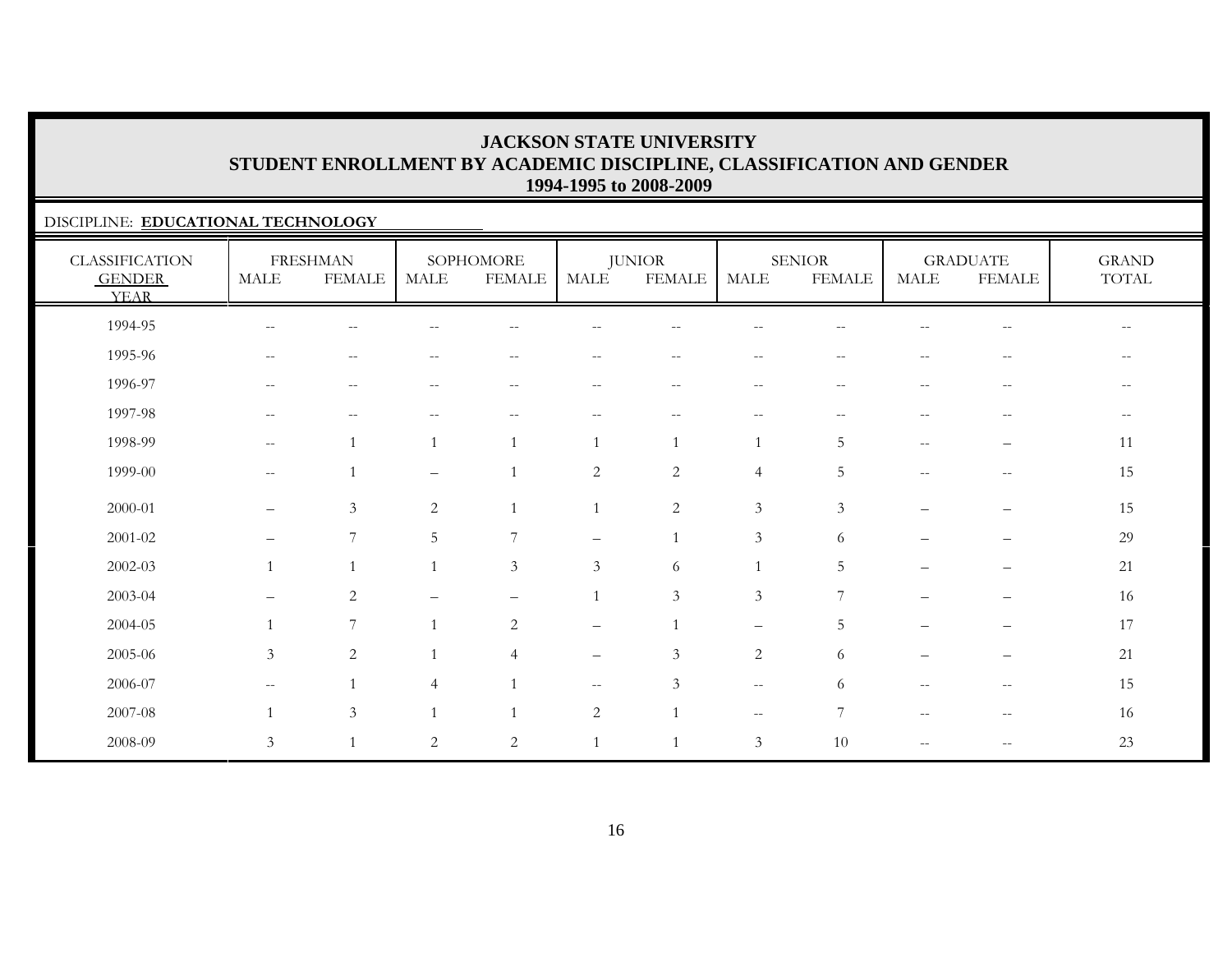#### DISCIPLINE: **ELEMENTARY EDUCATION**CLASSIFICATION GENDER YEARFRESHMAN MALE FEMALESOPHOMORE MALE FEMALEJUNIOR MALE FEMALESENIORMALE FEMALEGRADUATE MALE FEMALEGRAND TOTAL1994-95 12 61 7 47 17 72 24 113 3 17 3731995-96 23 77 13 50 21 61 25 103 3 38 4141996-97 23 71 19 57 17 48 44 82 6 21 388388 1997-98 24 53 25 63 18 74 35 94 3 28 4171998-99 27 77 15 38 30 82 33 117 3 33 4551999-00 25 77 24 67 25 75 90 79 9 33 5042000-01 13 79 21 80 22 104 35 135 4 32 5252001-02 24 91 16 75 19 100 29 163 6 40 5632002-03 15 104 19 83 16 105 32 180 8 37 5992003-04 28 90 15 81 19 90 24 167 6 63 583583 2004-05 23 106 11 82 23 98 22 196 13 95 6692005-06 13 100 23 94 17 114 21 165 6 84 6372006-07 11 84 18 65 17 94 27 197 4 64 5772007-08 12 73 13 77 14 83 33 221 3 55 5842008-09 9 79 8 69 13 100 34 199 5 39 555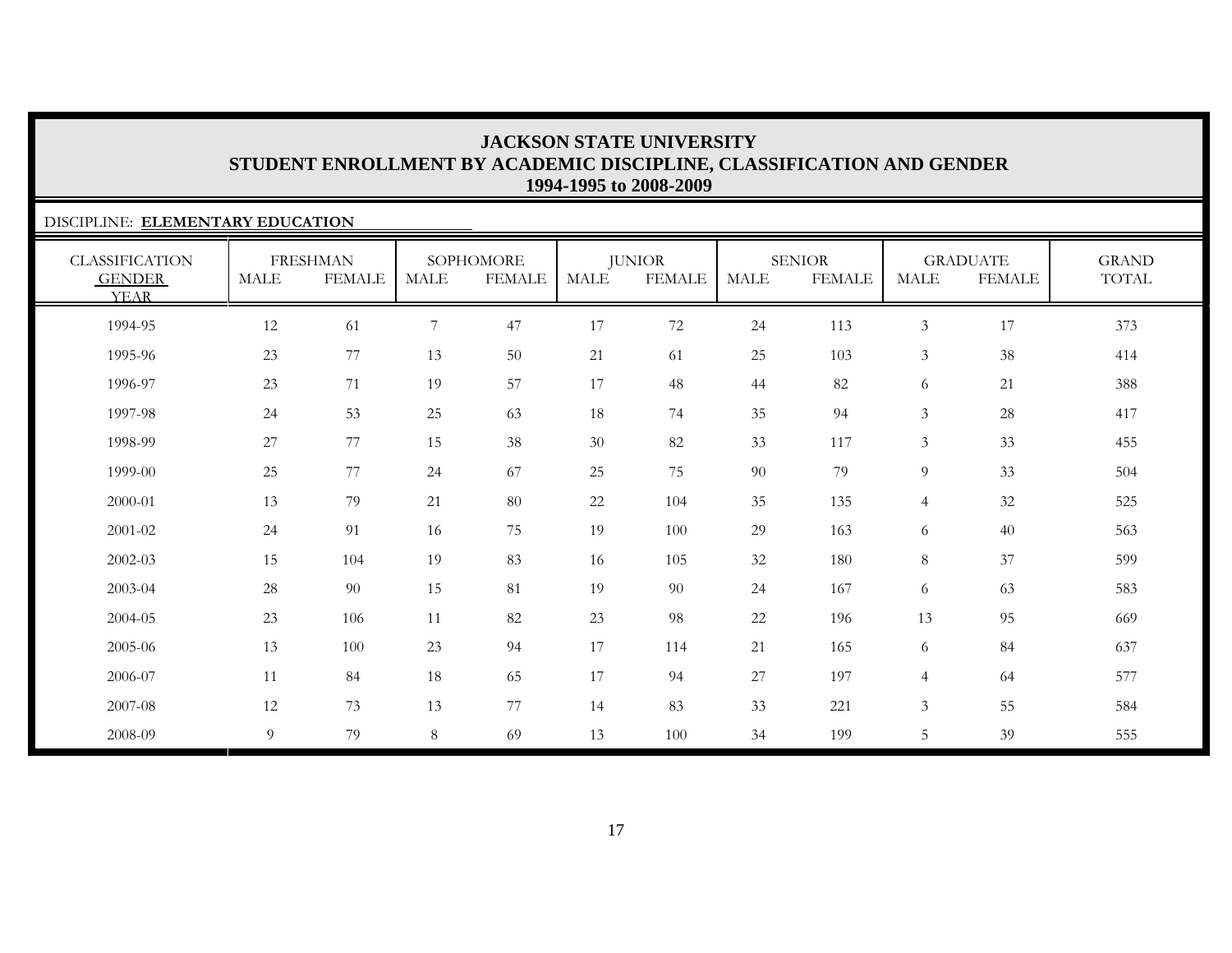| DISCIPLINE: ENGINEERING                               |                          |                                  |                          |                                                     |                          |                                |                                                |                                                     |                                                     |                                                       |                                                     |
|-------------------------------------------------------|--------------------------|----------------------------------|--------------------------|-----------------------------------------------------|--------------------------|--------------------------------|------------------------------------------------|-----------------------------------------------------|-----------------------------------------------------|-------------------------------------------------------|-----------------------------------------------------|
| <b>CLASSIFICATION</b><br><b>GENDER</b><br><b>YEAR</b> | <b>MALE</b>              | <b>FRESHMAN</b><br><b>FEMALE</b> | <b>MALE</b>              | SOPHOMORE<br><b>FEMALE</b>                          | MALE                     | <b>JUNIOR</b><br><b>FEMALE</b> | <b>MALE</b>                                    | <b>SENIOR</b><br><b>FEMALE</b>                      | <b>MALE</b>                                         | <b>GRADUATE</b><br><b>FEMALE</b>                      | $\operatorname{GRAND}$<br>$\operatorname{TOTAL}$    |
| 1994-95                                               |                          |                                  |                          |                                                     |                          |                                |                                                |                                                     |                                                     | --                                                    | $-\,-$                                              |
| 1995-96                                               |                          |                                  |                          |                                                     |                          |                                |                                                |                                                     |                                                     |                                                       | $-\,-$                                              |
| 1996-97                                               | $\overline{\phantom{a}}$ | $--$                             | $\overline{\phantom{m}}$ | $\mathbf{u}$                                        | $\sim$ $\sim$            | $--$                           | $\sim$ $-$                                     | $- -$                                               | $\hspace{0.05cm} -\hspace{0.05cm} -\hspace{0.05cm}$ | $- -$                                                 | $--$                                                |
| 1997-98                                               | $\frac{1}{2}$            | $- -$                            | $\overline{\phantom{m}}$ | $--$                                                | $--$                     | $\hspace{0.05cm} -$            | $\hspace{0.1mm}-\hspace{0.1mm}-\hspace{0.1mm}$ | $- -$                                               | $\overline{\phantom{m}}$                            | $\hspace{0.05cm} - \hspace{0.05cm} - \hspace{0.05cm}$ | $--$                                                |
| 1998-99                                               |                          |                                  |                          |                                                     |                          |                                |                                                |                                                     |                                                     | $\overline{\phantom{0}}$                              | $\hspace{0.05cm} -\hspace{0.05cm} -\hspace{0.05cm}$ |
| 1999-00                                               | $-$                      | $--$                             | $\overline{\phantom{m}}$ | $\hspace{0.05cm} -\hspace{0.05cm} -\hspace{0.05cm}$ | $--$                     | $--$                           | $\sim$ $-$                                     | $\hspace{0.05cm} -\hspace{0.05cm} -\hspace{0.05cm}$ | $\hspace{0.05cm} -\hspace{0.05cm} -\hspace{0.05cm}$ | $\sim$                                                | $\overline{\phantom{m}}$                            |
| 2000-01                                               |                          |                                  |                          | $\overline{\phantom{0}}$                            | -                        |                                |                                                |                                                     |                                                     | $\overline{\phantom{0}}$                              | $-\,-$                                              |
| $2001 - 02$                                           |                          |                                  |                          | $\overbrace{\phantom{1232211}}$                     | $\qquad \qquad -$        |                                |                                                |                                                     |                                                     | $\overline{\phantom{0}}$                              | $\hspace{0.05cm} -\hspace{0.05cm} -\hspace{0.05cm}$ |
| 2002-03                                               | $-$                      | $-$                              | --                       | $\overline{\phantom{m}}$                            | $-$                      | $-$                            | $\sim$                                         | $-$                                                 | $-$                                                 | $ -$                                                  | $-\,-$                                              |
| 2003-04                                               |                          |                                  |                          |                                                     |                          |                                |                                                |                                                     |                                                     |                                                       | $ -$                                                |
| 2004-05                                               |                          |                                  |                          |                                                     |                          |                                |                                                |                                                     |                                                     |                                                       | $-\,-$                                              |
| 2005-06                                               |                          |                                  |                          |                                                     |                          |                                |                                                |                                                     |                                                     |                                                       | $-\,-$                                              |
| 2006-07                                               |                          |                                  |                          |                                                     |                          |                                |                                                | $- -$                                               | 13                                                  | 5                                                     | 18                                                  |
| 2007-08                                               | $-$                      |                                  | $-$                      | $\overline{\phantom{m}}$                            | $\overline{\phantom{m}}$ | $-$                            | $\sim$ $-$                                     | $\overline{\phantom{m}}$                            | 17                                                  | $\mathfrak{Z}$                                        | $20\,$                                              |
| 2008-09                                               | $\overline{\phantom{a}}$ | $- -$                            | $\qquad \qquad -$        | $\hspace{0.05cm} -\hspace{0.05cm} -\hspace{0.05cm}$ | $ -$                     | $ -$                           | $\sim$ $-$                                     | —                                                   | 19                                                  | $\overline{4}$                                        | 23                                                  |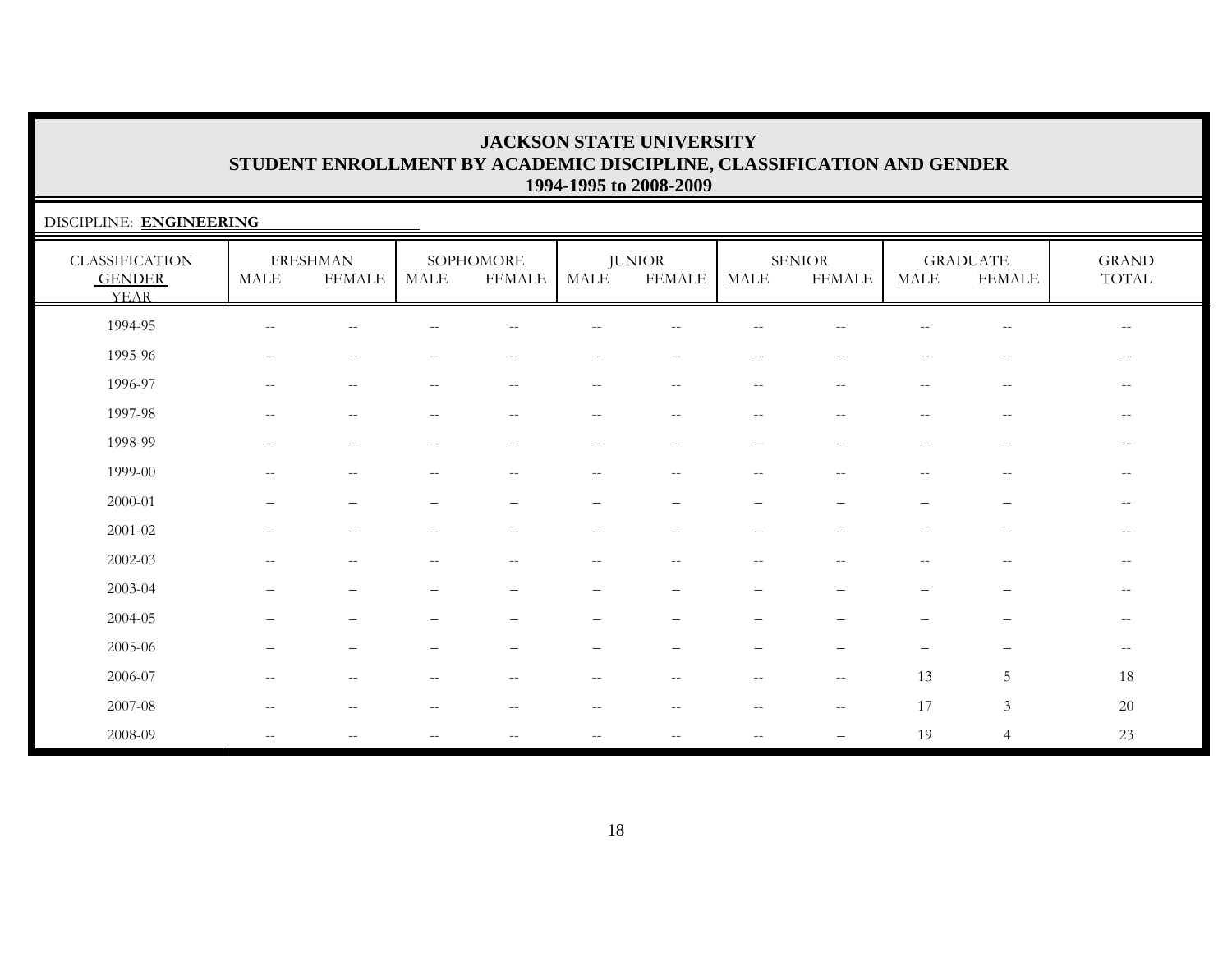| <b>JACKSON STATE UNIVERSITY</b>                                      |  |  |  |  |  |  |  |  |  |
|----------------------------------------------------------------------|--|--|--|--|--|--|--|--|--|
| STUDENT ENROLLMENT BY ACADEMIC DISCIPLINE, CLASSIFICATION AND GENDER |  |  |  |  |  |  |  |  |  |
| 1994-1995 to 2008-2009                                               |  |  |  |  |  |  |  |  |  |

| DISCIPLINE: ENGLISH                                   |                |                                  |                |                            |                |                                |                  |                                |                |                                  |                       |
|-------------------------------------------------------|----------------|----------------------------------|----------------|----------------------------|----------------|--------------------------------|------------------|--------------------------------|----------------|----------------------------------|-----------------------|
| <b>CLASSIFICATION</b><br><b>GENDER</b><br><b>YEAR</b> | <b>MALE</b>    | <b>FRESHMAN</b><br><b>FEMALE</b> | MALE           | SOPHOMORE<br><b>FEMALE</b> | <b>MALE</b>    | <b>JUNIOR</b><br><b>FEMALE</b> | <b>MALE</b>      | <b>SENIOR</b><br><b>FEMALE</b> | <b>MALE</b>    | <b>GRADUATE</b><br><b>FEMALE</b> | <b>GRAND</b><br>TOTAL |
| 1994-95                                               | $\overline{9}$ | 17                               | 8              | 14                         | $\overline{7}$ | 19                             | $\,8\,$          | 26                             | $\overline{c}$ | 10                               | 120                   |
| 1995-96                                               | 7              | 17                               | 8              | 19                         | 11             | 22                             | 11               | 26                             | $\mathfrak{Z}$ | 17                               | 141                   |
| 1996-97                                               | 3              | 10                               | 6              | 17                         | $8\,$          | 20                             | $20\,$           | 33                             | $\overline{4}$ | 16                               | 137                   |
| 1997-98                                               | 3              | 22                               | $\overline{4}$ | 13                         | 9              | 22                             | 13               | 34                             | $\overline{4}$ | 21                               | 145                   |
| 1998-99                                               | 3              | 15                               | 5              | 21                         | 10             | 21                             | 15               | 39                             | 5              | 18                               | 152                   |
| 1999-00                                               | 9              | 20                               | 7              | 20                         | 14             | 22                             | 13               | 36                             | 6              | 10                               | 157                   |
| 2000-01                                               | 6              | 18                               | 6              | 24                         | $8\,$          | 28                             | 11               | 31                             | 10             | 20                               | 162                   |
| 2001-02                                               | 10             | 31                               | $\overline{4}$ | 28                         | 10             | 30                             | 3                | 36                             | 9              | 11                               | 172                   |
| 2002-03                                               | 7              | 31                               | 12             | $28\,$                     | $\overline{4}$ | 28                             | 12               | 50                             | 9              | 15                               | 196                   |
| 2003-04                                               | $\mathfrak{Z}$ | 34                               | 5              | 35                         | 11             | 26                             | $\overline{7}$   | 43                             | 5              | 19                               | 188                   |
| 2004-05                                               | 6              | $32\,$                           | $\overline{4}$ | 23                         | 6              | 31                             | 14               | 53                             | 7              | 25                               | 201                   |
| 2005-06                                               | 6              | 23                               | 9              | 20                         | $\overline{4}$ | 30                             | $\boldsymbol{7}$ | 38                             | 8              | 21                               | 166                   |
| 2006-07                                               | 5              | 25                               | 5              | 21                         | $7\phantom{.}$ | 16                             | $\boldsymbol{7}$ | 39                             | 6              | 29                               | 160                   |
| 2007-08                                               | $8\,$          | 15                               | 8              | 14                         | $\sqrt{2}$     | 17                             | 10               | 30                             | 7              | 33                               | 144                   |
| 2008-09                                               | 11             | 18                               | 7              | 29                         | $\overline{4}$ | 19                             | 10               | 28                             | $\overline{7}$ | 36                               | 169                   |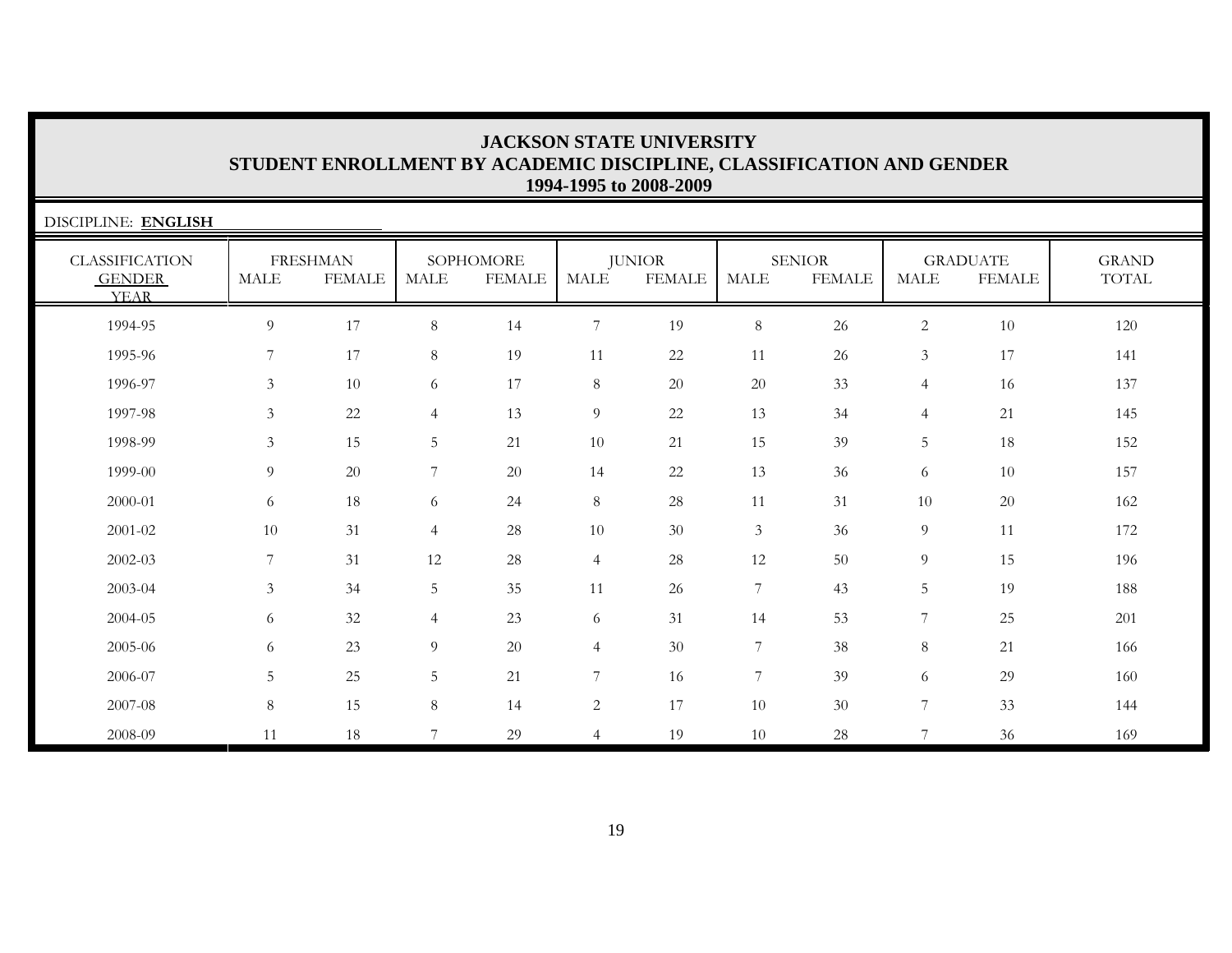#### DISCIPLINE: **ENTREPRENEURSHIP**

| <b>CLASSIFICATION</b><br><b>GENDER</b><br><b>YEAR</b> | <b>MALE</b>              | <b>FRESHMAN</b><br><b>FEMALE</b>                    | MALE              | SOPHOMORE<br><b>FEMALE</b>                          | MALE                                                | <b>JUNIOR</b><br><b>FEMALE</b>                | MALE                                                | <b>SENIOR</b><br><b>FEMALE</b> | <b>MALE</b>              | <b>GRADUATE</b><br><b>FEMALE</b>                      | <b>GRAND</b><br>TOTAL |
|-------------------------------------------------------|--------------------------|-----------------------------------------------------|-------------------|-----------------------------------------------------|-----------------------------------------------------|-----------------------------------------------|-----------------------------------------------------|--------------------------------|--------------------------|-------------------------------------------------------|-----------------------|
| 1994-95                                               | $\qquad \qquad -$        | $\sim$                                              |                   |                                                     |                                                     |                                               |                                                     |                                |                          |                                                       | $\qquad \qquad -$     |
| 1995-96                                               | $--$                     | $\sim$ $\sim$                                       | $\sim$ $-$        | $\frac{1}{2}$                                       | $- -$                                               | $\sim$ $-$                                    | $\sim$ $\sim$                                       | $\sim$ $\sim$                  | $\frac{1}{2}$            | $\hspace{0.05cm} - \hspace{0.05cm} - \hspace{0.05cm}$ | $--$                  |
| 1996-97                                               | $\overline{\phantom{m}}$ | $\hspace{0.05cm} -\hspace{0.05cm} -\hspace{0.05cm}$ | $\qquad \qquad -$ | $--$                                                | $--$                                                | $\overline{\phantom{m}}$                      | $--$                                                | $\hspace{0.05cm} -$            | $\overline{\phantom{m}}$ | $\hspace{0.05cm} - \hspace{0.05cm} - \hspace{0.05cm}$ | $--$                  |
| 1997-98                                               | $\overline{\phantom{m}}$ | $\sim$ $-$                                          | $- -$             | $\hspace{0.05cm} -\hspace{0.05cm} -\hspace{0.05cm}$ | $\hspace{0.05cm} -\hspace{0.05cm} -\hspace{0.05cm}$ | $\mathord{\hspace{1pt}\text{--}\hspace{1pt}}$ | $\hspace{0.05cm} -\hspace{0.05cm} -\hspace{0.05cm}$ | $\hspace{0.05cm} -$            | $\overline{\phantom{m}}$ | $\sim$ $\sim$                                         | $\qquad \qquad -$     |
| 1998-99                                               | $-$                      | --                                                  |                   |                                                     | $\overline{\phantom{a}}$                            |                                               |                                                     |                                | $-$                      | --                                                    |                       |
| 1999-00                                               |                          |                                                     |                   |                                                     | -                                                   |                                               | $\overline{\phantom{0}}$                            |                                |                          | $\overline{\phantom{0}}$                              | $\qquad \qquad -$     |
| $2000 - 01$                                           |                          | $\overbrace{\phantom{1232211}}$                     | —                 | $\qquad \qquad -$                                   | $\overline{\phantom{m}}$                            | $\overline{\phantom{0}}$                      | $\overline{\phantom{m}}$                            |                                | $\qquad \qquad -$        | $\overline{\phantom{m}}$                              | $\qquad \qquad -$     |
| $2001 - 02$                                           |                          |                                                     |                   |                                                     | $\overline{\phantom{0}}$                            |                                               |                                                     |                                |                          | -                                                     | $\qquad \qquad -$     |
| $2002 - 03$                                           |                          |                                                     |                   |                                                     |                                                     |                                               |                                                     |                                |                          |                                                       | $- -$                 |
| 2003-04                                               |                          |                                                     |                   |                                                     |                                                     |                                               |                                                     |                                |                          |                                                       | $- -$                 |
| 2004-05                                               | $\overline{\phantom{0}}$ | $\overline{\phantom{0}}$                            |                   |                                                     |                                                     |                                               | -                                                   |                                |                          | $\overline{\phantom{0}}$                              | $- -$                 |
| 2005-06                                               | $\qquad \qquad -$        | $\overline{\phantom{m}}$                            |                   | $--$                                                | $\overline{\phantom{m}}$                            |                                               | $\overline{\phantom{m}}$                            |                                | $\qquad \qquad -$        | —                                                     | $--$                  |
| 2006-07                                               | $\mathfrak{Z}$           | $\mathfrak{Z}$                                      | $--$              | $\overline{4}$                                      | $- -$                                               | $\mathbf{1}$                                  | $--$                                                | $-$                            | $-$                      | $\hspace{0.05cm} - \hspace{0.05cm} - \hspace{0.05cm}$ | 11                    |
| 2007-08                                               | $5\phantom{.0}$          | 12                                                  | $\mathfrak{Z}$    | 11                                                  | $\overline{4}$                                      | $\overline{c}$                                | $\mathfrak{Z}$                                      | $\mathfrak{Z}$                 | $-$                      | $\overline{\phantom{m}}$                              | 43                    |
| 2008-09                                               | 12                       | 8                                                   | 10                | 13                                                  | 6                                                   | 11                                            | 5                                                   | $\overline{4}$                 | $\overline{\phantom{a}}$ | $- -$                                                 | 69                    |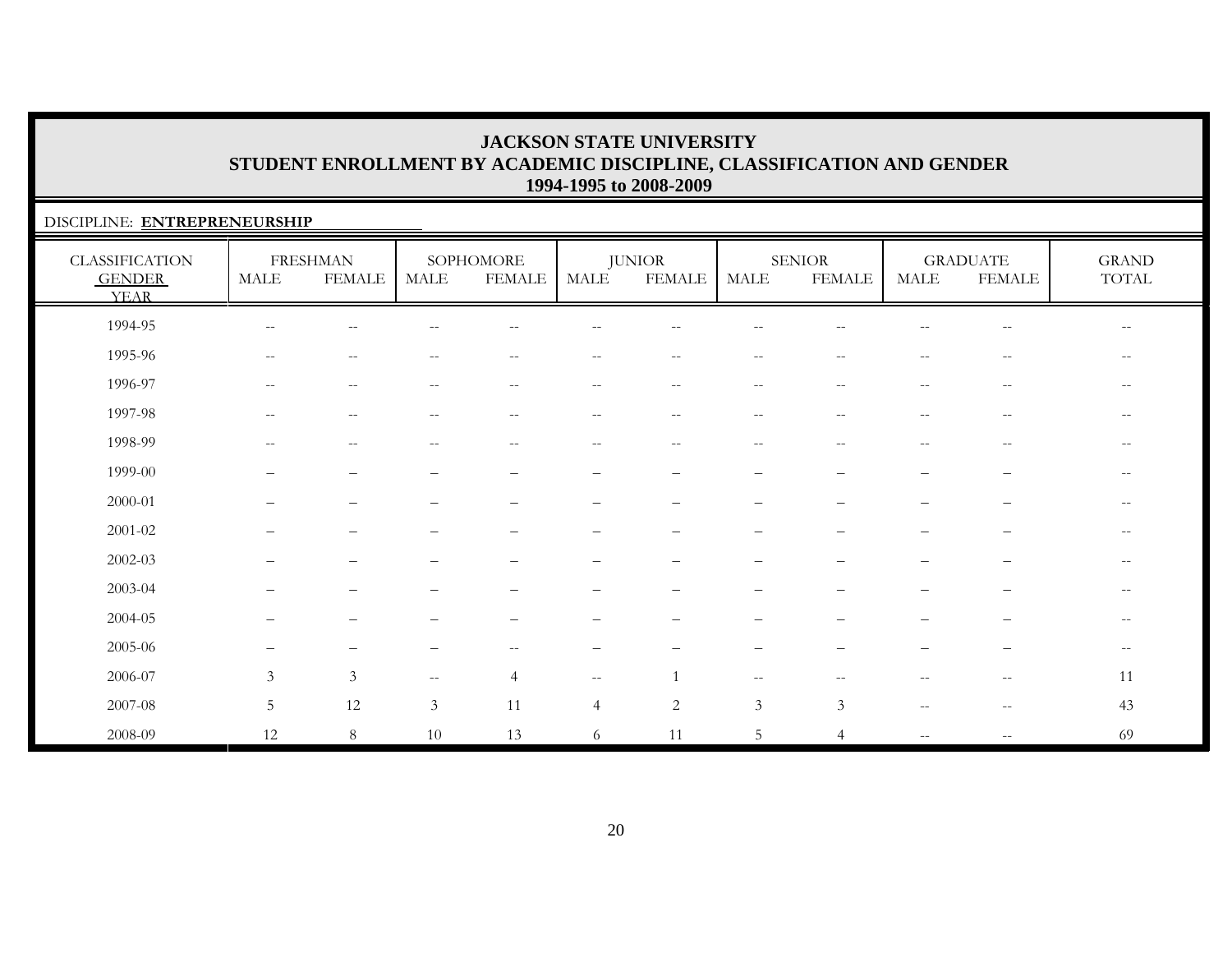#### DISCIPLINE: **ENVIRONMENTAL SCIENCE**

| <b>CLASSIFICATION</b><br><b>GENDER</b><br><b>YEAR</b> | <b>MALE</b>                                           | <b>FRESHMAN</b><br><b>FEMALE</b> | MALE                                                | SOPHOMORE<br><b>FEMALE</b>                            | MALE                                                | <b>JUNIOR</b><br><b>FEMALE</b>                        | <b>MALE</b>                     | <b>SENIOR</b><br><b>FEMALE</b>                      | <b>MALE</b> | <b>GRADUATE</b><br><b>FEMALE</b> | <b>GRAND</b><br>TOTAL |
|-------------------------------------------------------|-------------------------------------------------------|----------------------------------|-----------------------------------------------------|-------------------------------------------------------|-----------------------------------------------------|-------------------------------------------------------|---------------------------------|-----------------------------------------------------|-------------|----------------------------------|-----------------------|
| 1994-95                                               | $\hspace{0.05cm} - \hspace{0.05cm} - \hspace{0.05cm}$ | $\qquad \qquad -$                |                                                     | $- -$                                                 |                                                     |                                                       | $-$                             | $\hspace{0.05cm} -\hspace{0.05cm} -\hspace{0.05cm}$ | 16          | 21                               | 37                    |
| 1995-96                                               | $\overline{\phantom{m}}$                              | $\overline{\phantom{m}}$         | $\qquad \qquad -$                                   | $\hspace{0.05cm} - \hspace{0.05cm} - \hspace{0.05cm}$ | $\qquad \qquad -$                                   | $- -$                                                 | $--$                            | $--$                                                | 22          | $20\,$                           | 42                    |
| 1996-97                                               | $\overline{\phantom{m}}$                              | $\overline{\phantom{m}}$         | $\hspace{0.05cm} -\hspace{0.05cm} -\hspace{0.05cm}$ | $\hspace{0.05cm} -\hspace{0.05cm} -\hspace{0.05cm}$   | $\hspace{0.05cm} -\hspace{0.05cm} -\hspace{0.05cm}$ | $\hspace{0.05cm} - \hspace{0.05cm} - \hspace{0.05cm}$ | $--$                            | $-\,-$                                              | 17          | 21                               | 38                    |
| 1997-98                                               | $\overline{\phantom{m}}$                              | $-\,-$                           | $\overline{\phantom{m}}$                            | $-\,-$                                                | $-\,-$                                              | $\overline{\phantom{m}}$                              | $--$                            | $\overline{\phantom{m}}$                            | 14          | 18                               | 32                    |
| 1998-99                                               | $- -$                                                 | $\sim$ $-$                       |                                                     | $-$                                                   | --                                                  | $- -$                                                 | $\qquad \qquad -$               | $\mathord{\hspace{1pt}\text{--}\hspace{1pt}}$       | 20          | 18                               | $38\,$                |
| 1999-00                                               | $\overline{\phantom{0}}$                              | $\qquad \qquad -$                |                                                     | $\overline{\phantom{0}}$                              | $\qquad \qquad -$                                   | $\overline{\phantom{0}}$                              | $\qquad \qquad -$               | $\qquad \qquad -$                                   | 16          | 15                               | 31                    |
| 2000-01                                               |                                                       | $\overline{\phantom{0}}$         |                                                     |                                                       | $\overline{\phantom{m}}$                            |                                                       | $\qquad \qquad -$               | $\overline{\phantom{m}}$                            | 17          | 18                               | 35                    |
| $2001 - 02$                                           |                                                       | $\overline{\phantom{0}}$         |                                                     |                                                       | $\qquad \qquad -$                                   | -                                                     | $\overbrace{\phantom{1232211}}$ | $\qquad \qquad -$                                   | 17          | 18                               | 35                    |
| 2002-03                                               |                                                       |                                  |                                                     |                                                       |                                                     |                                                       | $\overline{\phantom{0}}$        | $\qquad \qquad -$                                   | 16          | 27                               | 43                    |
| 2003-04                                               |                                                       |                                  |                                                     |                                                       |                                                     |                                                       |                                 | $\qquad \qquad -$                                   | 12          | 29                               | 41                    |
| 2004-05                                               | $\qquad \qquad -$                                     | $\overline{\phantom{m}}$         | $\overline{\phantom{0}}$                            | $\overline{\phantom{0}}$                              | $\qquad \qquad -$                                   | $\overline{\phantom{m}}$                              | $\qquad \qquad -$               | $\overline{\phantom{m}}$                            | 16          | 31                               | 47                    |
| 2005-06                                               |                                                       | $\overline{\phantom{m}}$         | -                                                   | $\qquad \qquad -$                                     | $\qquad \qquad -$                                   | $\overline{\phantom{0}}$                              | $\qquad \qquad -$               | $\overline{\phantom{m}}$                            | 21          | 32                               | 53                    |
| 2006-07                                               | $\qquad \qquad -$                                     | $\overline{\phantom{m}}$         | $-$                                                 | $\overline{\phantom{m}}$                              | $- -$                                               | $- -$                                                 | $\overline{\phantom{a}}$        | $-\,-$                                              | 17          | 36                               | 53                    |
| 2007-08                                               | $\overline{\phantom{m}}$                              | $\overline{\phantom{m}}$         | $\overline{\phantom{m}}$                            | $\overline{\phantom{m}}$                              | $\overline{\phantom{m}}$                            | $\hspace{0.05cm} - \hspace{0.05cm} - \hspace{0.05cm}$ | $--$                            | $\overline{\phantom{m}}$                            | 16          | 35                               | 51                    |
| 2008-09                                               | $\hspace{0.05cm} -\hspace{0.05cm} -\hspace{0.05cm}$   | $\overline{\phantom{m}}$         | $\overline{\phantom{a}}$                            | $\overline{\phantom{m}}$                              | $\overline{\phantom{m}}$                            | $\overline{\phantom{a}}$                              | $\overline{\phantom{m}}$        | $\overline{\phantom{m}}$                            | 19          | 28                               | 47                    |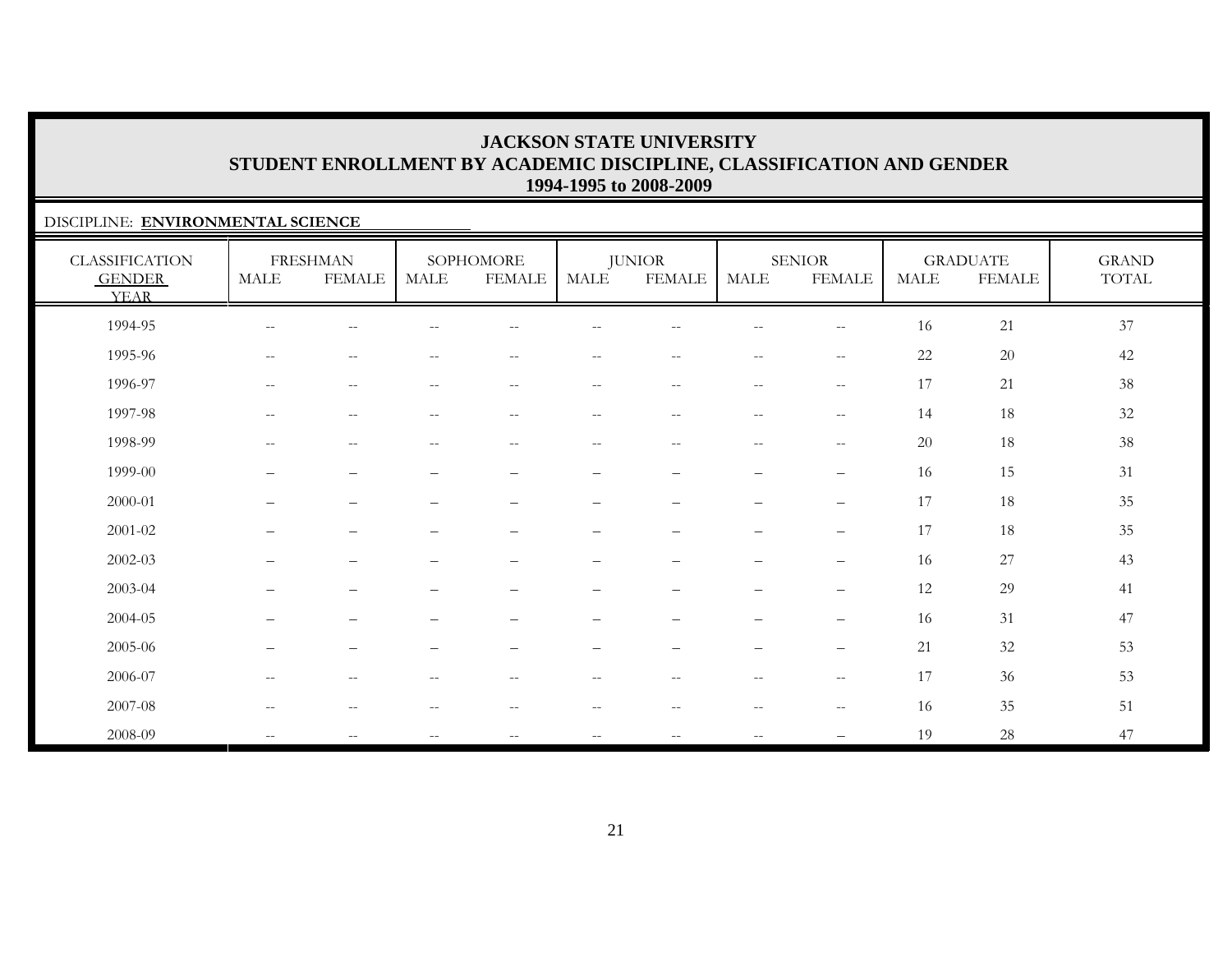| DISCIPLINE: FINANCE                                   |                 |                                  |                |                            |                |                                |                |                                |                                                     |                                  |                       |
|-------------------------------------------------------|-----------------|----------------------------------|----------------|----------------------------|----------------|--------------------------------|----------------|--------------------------------|-----------------------------------------------------|----------------------------------|-----------------------|
| <b>CLASSIFICATION</b><br><b>GENDER</b><br><b>YEAR</b> | <b>MALE</b>     | <b>FRESHMAN</b><br><b>FEMALE</b> | <b>MALE</b>    | SOPHOMORE<br><b>FEMALE</b> | MALE           | <b>JUNIOR</b><br><b>FEMALE</b> | <b>MALE</b>    | <b>SENIOR</b><br><b>FEMALE</b> | <b>MALE</b>                                         | <b>GRADUATE</b><br><b>FEMALE</b> | <b>GRAND</b><br>TOTAL |
| 1994-95                                               | 5               | $\mathbf{1}$                     | 6              | $8\,$                      | $\overline{9}$ | 14                             | 20             | 22                             | $\overline{\phantom{m}}$                            | $-\,-$                           | 95                    |
| 1995-96                                               | $\overline{4}$  | 6                                | 7              | 9                          | $\overline{4}$ | 8                              | 25             | 23                             | $\sim$ $-$                                          | $- -$                            | 86                    |
| 1996-97                                               | 6               | $\mathbf{1}$                     | 6              | 6                          | 11             | 14                             | 13             | $22\,$                         | $\hspace{0.05cm} -\hspace{0.05cm} -\hspace{0.05cm}$ | $--$                             | 79                    |
| 1997-98                                               | 6               | $\overline{4}$                   | 5              | 11                         | 10             | 18                             | 22             | 32                             | $\overline{\phantom{m}}$                            | $-\,-$                           | 108                   |
| 1998-99                                               | 2               | 5                                | 7              | $\overline{9}$             | 14             | 16                             | 22             | 29                             | $\overline{\phantom{m}}$                            | $\qquad \qquad -$                | 104                   |
| 1999-00                                               | $7\phantom{.0}$ | $\overline{4}$                   | 2              | $\overline{4}$             | $\overline{9}$ | 11                             | 21             | 25                             | $\overline{\phantom{0}}$                            | $\qquad \qquad -$                | 83                    |
| 2000-01                                               | 6               | 6                                | $\,8\,$        | $\,8\,$                    | 8              | 10                             | 13             | 23                             | $\overline{\phantom{0}}$                            |                                  | 82                    |
| 2001-02                                               | 8               | $\overline{7}$                   | $\,8\,$        | 13                         | 14             | 8                              | 11             | 24                             |                                                     |                                  | 93                    |
| 2002-03                                               | 11              | 10                               | 7              | 11                         | $\overline{9}$ | 16                             | 17             | $20\,$                         | $\overline{\phantom{m}}$                            | $\qquad \qquad -$                | 101                   |
| 2003-04                                               | 7               | $\overline{7}$                   | 8              | 13                         | $\overline{4}$ | 10                             | 16             | 23                             | $\overline{\phantom{m}}$                            | $\qquad \qquad -$                | 88                    |
| 2004-05                                               | 7               | $\overline{7}$                   | 6              | 7                          | 5              | 15                             | 12             | 18                             | $\overline{\phantom{0}}$                            | $\qquad \qquad -$                | 77                    |
| 2005-06                                               | 3               | $\overline{7}$                   | 9              | 6                          | 7              | 6                              | $\overline{9}$ | 19                             |                                                     |                                  | 66                    |
| 2006-07                                               | 8               | $\overline{4}$                   | $\overline{4}$ | 5                          | 8              | 10                             | 15             | 10                             | $-\,-$                                              | $-\,-$                           | 64                    |
| 2007-08                                               | 13              | 5                                | 6              | $\overline{4}$             | $\overline{5}$ | 10                             | 15             | 12                             | $\overline{\phantom{m}}$                            | $\qquad \qquad -$                | 70                    |
| 2008-09                                               | 8               | $\overline{7}$                   | $\overline{4}$ | $\,8\,$                    | $8\,$          | 11                             | 17             | 19                             | $\overline{\phantom{a}}$                            | $\qquad \qquad -$                | 82                    |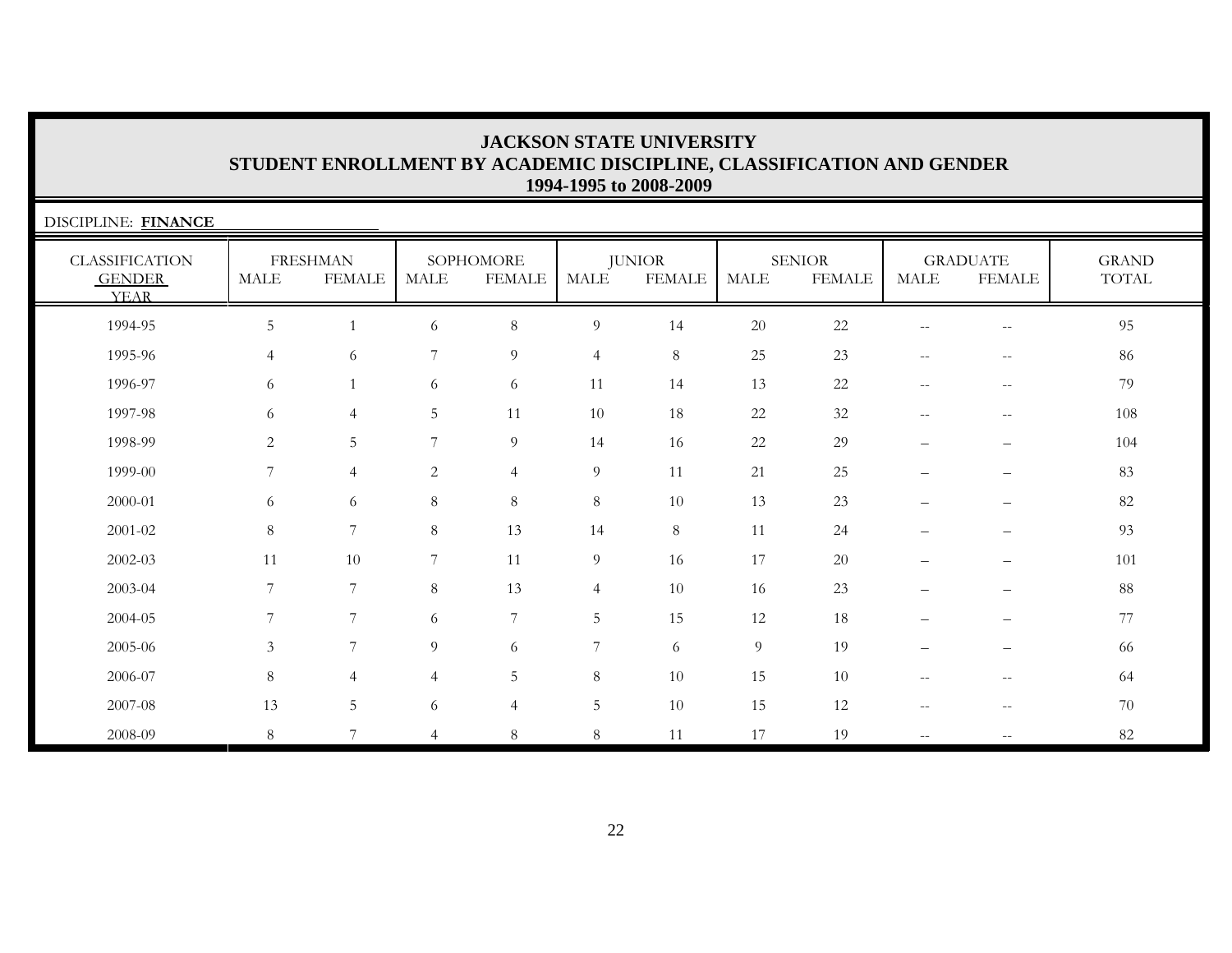#### DISCIPLINE: **FOREIGN LANGUAGES**

| <b>CLASSIFICATION</b><br><b>GENDER</b><br><b>YEAR</b> | <b>MALE</b>                                         | <b>FRESHMAN</b><br><b>FEMALE</b> | <b>MALE</b>              | SOPHOMORE<br><b>FEMALE</b> | MALE                                          | <b>JUNIOR</b><br><b>FEMALE</b> | MALE                                                | <b>SENIOR</b><br><b>FEMALE</b> | <b>MALE</b>              | <b>GRADUATE</b><br><b>FEMALE</b> | <b>GRAND</b><br>TOTAL |
|-------------------------------------------------------|-----------------------------------------------------|----------------------------------|--------------------------|----------------------------|-----------------------------------------------|--------------------------------|-----------------------------------------------------|--------------------------------|--------------------------|----------------------------------|-----------------------|
| 1994-95                                               | $\hspace{0.05cm} -\hspace{0.05cm} -\hspace{0.05cm}$ | $-$                              |                          | $\qquad \qquad -$          | $ -$                                          |                                |                                                     |                                |                          | $-$                              | $-$                   |
| 1995-96                                               | $--$                                                | $-$                              |                          | $\overline{\phantom{m}}$   | $\overline{\phantom{m}}$                      | $-$                            | $\hspace{0.05cm} -\hspace{0.05cm} -\hspace{0.05cm}$ | --                             | $-$                      | $-$                              |                       |
| 1996-97                                               | $--$                                                | $-$                              |                          | $\overline{\phantom{m}}$   | $- -$                                         |                                | $--$                                                | $-$                            |                          | $\overline{\phantom{m}}$         |                       |
| 1997-98                                               |                                                     |                                  | $\overline{\phantom{0}}$ |                            |                                               | $\overline{\phantom{0}}$       | $\overline{\phantom{m}}$                            |                                | $\overline{\phantom{0}}$ | $\overline{\phantom{0}}$         | 5                     |
| 1998-99                                               |                                                     | $\overbrace{\phantom{1232211}}$  | $\overline{1}$           | $\overline{\phantom{0}}$   |                                               | $\overline{\phantom{0}}$       | $\mathbf 1$                                         |                                |                          | $\qquad \qquad -$                | $\mathfrak{Z}$        |
| 1999-00                                               |                                                     |                                  |                          |                            |                                               |                                |                                                     | $\overline{2}$                 |                          |                                  | $\mathfrak{Z}$        |
| 2000-01                                               | $\qquad \qquad -$                                   |                                  |                          |                            | $\overbrace{\phantom{1232211}}$               |                                | 2                                                   |                                |                          | —                                | 4                     |
| $2001 - 02$                                           | $\qquad \qquad$                                     |                                  |                          |                            |                                               |                                | $\qquad \qquad -$                                   | $\overline{2}$                 |                          |                                  | 6                     |
| $2002 - 03$                                           |                                                     | 6                                |                          |                            |                                               |                                |                                                     |                                |                          | —                                | 10                    |
| 2003-04                                               |                                                     | 5                                |                          | 4                          |                                               |                                |                                                     | $\overline{2}$                 |                          |                                  | 14                    |
| 2004-05                                               |                                                     | 2                                | $\overline{\phantom{0}}$ |                            | $\qquad \qquad -$                             | $\sqrt{2}$                     |                                                     | 2                              |                          | —                                | $\overline{9}$        |
| 2005-06                                               | $\overline{\phantom{m}}$                            | $\mathbf{1}$                     | $\overline{1}$           | 2                          | $\overline{\phantom{m}}$                      | $\overline{2}$                 | $\overline{1}$                                      |                                | ▃                        | -                                | 8                     |
| 2006-07                                               | $--$                                                |                                  |                          |                            | $--$                                          | 2                              | $--$                                                |                                |                          | $-$                              | 4                     |
| 2007-08                                               | $--$                                                |                                  | $\mathfrak{Z}$           |                            | $\mathord{\hspace{1pt}\text{--}\hspace{1pt}}$ | $\overline{2}$                 | $\hspace{0.05cm} -\hspace{0.05cm} -\hspace{0.05cm}$ |                                | $-$                      | $\sim$ $\sim$                    | $8\,$                 |
| 2008-09                                               | $\overline{\phantom{m}}$                            | 2                                | $\overline{2}$           |                            |                                               | 2                              | $\sim$ $\sim$                                       | $\overline{2}$                 | $\overline{\phantom{m}}$ | $\overline{\phantom{m}}$         | 10                    |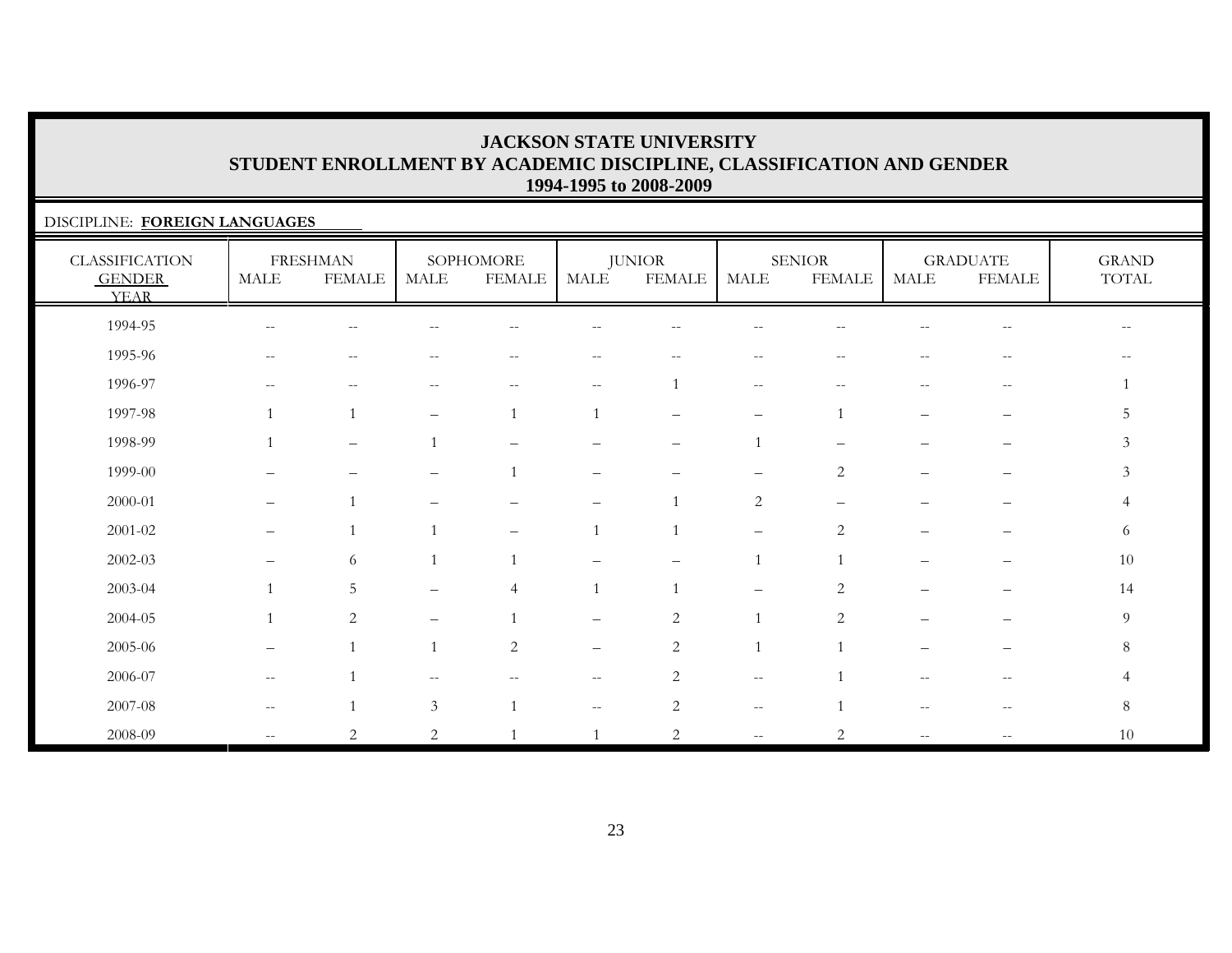#### DISCIPLINE: **GUIDANCE & COUNSELING**

| <b>CLASSIFICATION</b><br><b>GENDER</b><br><b>YEAR</b> | <b>MALE</b>                                         | <b>FRESHMAN</b><br><b>FEMALE</b>                      | <b>MALE</b>              | SOPHOMORE<br><b>FEMALE</b> | MALE                     | <b>JUNIOR</b><br><b>FEMALE</b> | <b>MALE</b>                                           | <b>SENIOR</b><br><b>FEMALE</b>                      | <b>MALE</b> | <b>GRADUATE</b><br><b>FEMALE</b> | <b>GRAND</b><br>TOTAL |
|-------------------------------------------------------|-----------------------------------------------------|-------------------------------------------------------|--------------------------|----------------------------|--------------------------|--------------------------------|-------------------------------------------------------|-----------------------------------------------------|-------------|----------------------------------|-----------------------|
| 1994-95                                               | $\overline{\phantom{m}}$                            |                                                       |                          |                            |                          |                                |                                                       | $\qquad \qquad -$                                   | 24          | 76                               | 100                   |
| 1995-96                                               | $\hspace{0.05cm} -\hspace{0.05cm} -\hspace{0.05cm}$ | $\sim$ $-$                                            |                          | $\qquad \qquad -$          | --                       |                                | $\sim$ $\sim$                                         | $-\,-$                                              | 26          | 73                               | 99                    |
| 1996-97                                               | $\overline{\phantom{m}}$                            | $\hspace{0.05cm} - \hspace{0.05cm} - \hspace{0.05cm}$ | $\overline{\phantom{m}}$ | $\qquad \qquad -$          | $\overline{\phantom{m}}$ | $\overline{\phantom{m}}$       | $\hspace{0.05cm} - \hspace{0.05cm} - \hspace{0.05cm}$ | $\hspace{0.05cm} -\hspace{0.05cm} -\hspace{0.05cm}$ | 30          | 80                               | 110                   |
| 1997-98                                               | $\qquad \qquad -$                                   | $\overline{\phantom{0}}$                              |                          | $\qquad \qquad -$          | -                        | $\overline{\phantom{0}}$       | $\overline{\phantom{0}}$                              | $\qquad \qquad -$                                   | 23          | 92                               | 115                   |
| 1998-99                                               |                                                     | $\overline{\phantom{0}}$                              |                          | $\qquad \qquad -$          | -                        | $\overline{\phantom{0}}$       | $\overline{\phantom{0}}$                              | $\qquad \qquad -$                                   | 22          | 90                               | 112                   |
| 1999-00                                               | $\qquad \qquad -$                                   |                                                       |                          | ▃                          | $\overline{\phantom{0}}$ |                                |                                                       |                                                     | 38          | 88                               | 126                   |
| 2000-01                                               | $\overline{\phantom{m}}$                            | $\overline{\phantom{a}}$                              |                          | $\overline{\phantom{0}}$   | $\qquad \qquad -$        | $\overline{\phantom{0}}$       | $\overline{\phantom{m}}$                              | $\qquad \qquad -$                                   | 27          | 109                              | 136                   |
| $2001 - 02$                                           |                                                     |                                                       |                          |                            |                          |                                |                                                       | $\qquad \qquad -$                                   | 26          | 126                              | 152                   |
| $2002 - 03$                                           |                                                     |                                                       |                          |                            |                          |                                |                                                       | $\qquad \qquad -$                                   | 25          | 144                              | 169                   |
| 2003-04                                               |                                                     |                                                       |                          |                            |                          |                                |                                                       |                                                     | 27          | 152                              | 179                   |
| 2004-05                                               | $\overline{\phantom{0}}$                            | $\qquad \qquad -$                                     |                          | —                          | -                        | $\qquad \qquad -$              | $\overline{\phantom{m}}$                              | $\qquad \qquad -$                                   | 24          | 136                              | 160                   |
| 2005-06                                               | $\qquad \qquad -$                                   |                                                       |                          | $\overline{\phantom{0}}$   | -                        |                                |                                                       | $\qquad \qquad -$                                   | 22          | 99                               | 121                   |
| 2006-07                                               | $\overline{\phantom{m}}$                            | $\hspace{0.05cm} - \hspace{0.05cm} - \hspace{0.05cm}$ | $\overline{\phantom{m}}$ | $\qquad \qquad -$          | $\overline{\phantom{m}}$ | $- -$                          | $\hspace{0.05cm} - \hspace{0.05cm} - \hspace{0.05cm}$ | $--$                                                | 19          | 87                               | 106                   |
| 2007-08                                               | $--$                                                | $\sim$ $\sim$                                         | $\overline{\phantom{m}}$ | $\qquad \qquad -$          | $- -$                    | $- -$                          | $\sim$ $-$                                            | $-\,-$                                              | 17          | 100                              | 117                   |
| 2008-09                                               | $\mathbf{u}$                                        | $\hspace{0.05cm} -\hspace{0.05cm} -\hspace{0.05cm}$   | $--$                     | $\overline{\phantom{m}}$   | $- -$                    | $\sim$ $\sim$                  | $\mathbf{u}$                                          |                                                     | 16          | 90                               | 106                   |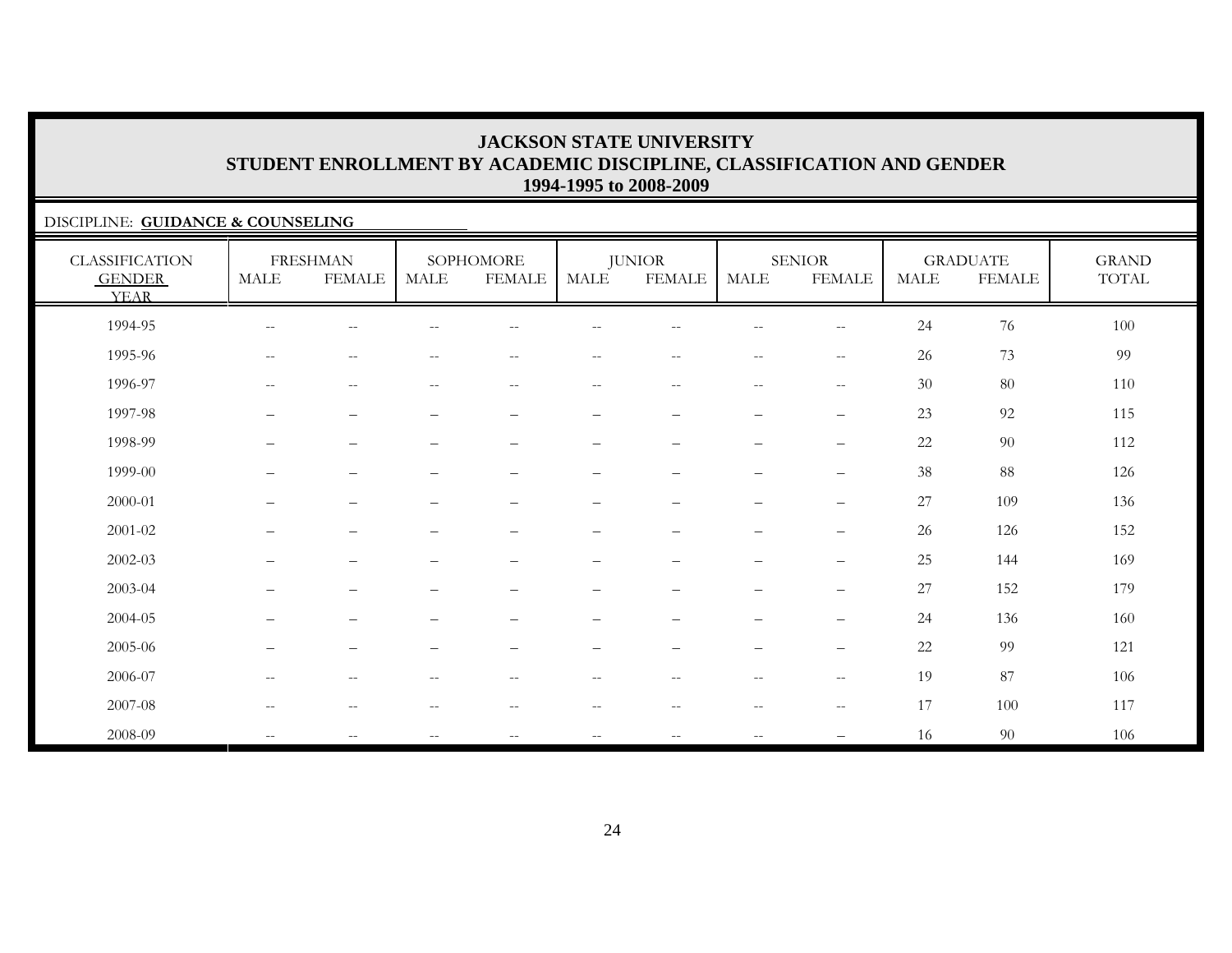#### DISCIPLINE: **HAZARDOUS MATERIALS MANAGEMENT**

| <b>CLASSIFICATION</b><br><b>GENDER</b><br><b>YEAR</b> | <b>MALE</b>              | <b>FRESHMAN</b><br><b>FEMALE</b>                    | <b>MALE</b>              | SOPHOMORE<br><b>FEMALE</b> | <b>MALE</b>              | <b>JUNIOR</b><br><b>FEMALE</b>  | <b>MALE</b>              | <b>SENIOR</b><br><b>FEMALE</b>                      | <b>MALE</b>              | <b>GRADUATE</b><br><b>FEMALE</b>                    | <b>GRAND</b><br>TOTAL    |
|-------------------------------------------------------|--------------------------|-----------------------------------------------------|--------------------------|----------------------------|--------------------------|---------------------------------|--------------------------|-----------------------------------------------------|--------------------------|-----------------------------------------------------|--------------------------|
| 1994-95                                               | $\overline{\phantom{m}}$ | $\sim$                                              |                          |                            |                          |                                 |                          |                                                     |                          | $\sim$ $\sim$                                       | $\overline{\phantom{m}}$ |
| 1995-96                                               | $--$                     | $\sim$ $\sim$                                       | $- -$                    | $\sim$ $-$                 | $- -$                    | $\sim$ $-$                      | $\sim$ $-$               | $\sim$ $\sim$                                       | $--$                     | $\hspace{0.05cm} -\hspace{0.05cm} -\hspace{0.05cm}$ | $--$                     |
| 1996-97                                               | $\overline{\phantom{m}}$ | $\hspace{0.05cm} -\hspace{0.05cm} -\hspace{0.05cm}$ | $\overline{\phantom{m}}$ | $--$                       | $\overline{\phantom{m}}$ | $--$                            | $--$                     | $-\,-$                                              | $\overline{9}$           | $\overline{5}$                                      | 14                       |
| 1997-98                                               | $\qquad \qquad$          | $\overbrace{\phantom{1232211}}$                     |                          | —                          | $\qquad \qquad -$        | $\overbrace{\phantom{1232211}}$ | $\overline{\phantom{0}}$ | $\qquad \qquad -$                                   | 8                        | 8                                                   | 16                       |
| 1998-99                                               |                          | $\overline{\phantom{0}}$                            |                          | $\overline{\phantom{0}}$   |                          |                                 |                          | —                                                   | $\,8\,$                  | 5                                                   | 13                       |
| 1999-00                                               |                          | $\overline{\phantom{0}}$                            |                          |                            | -                        |                                 | $\overline{\phantom{0}}$ | $\overline{\phantom{0}}$                            | 2                        | 6                                                   | 8                        |
| 2000-01                                               |                          | $\overbrace{\phantom{1232211}}$                     | $\overline{\phantom{0}}$ | $\qquad \qquad -$          | —                        |                                 | $\overline{\phantom{m}}$ | $\qquad \qquad -$                                   | $\overline{c}$           | 6                                                   | $8\,$                    |
| $2001 - 02$                                           |                          |                                                     |                          |                            |                          |                                 |                          | —                                                   | $\overline{5}$           | $\overline{4}$                                      | $\overline{9}$           |
| 2002-03                                               |                          |                                                     |                          |                            |                          |                                 |                          | $\overline{\phantom{0}}$                            | $\overline{\mathcal{I}}$ | $\overline{7}$                                      | 14                       |
| 2003-04                                               |                          |                                                     |                          |                            |                          |                                 |                          |                                                     | 7                        | $\overline{4}$                                      | 11                       |
| 2004-05                                               |                          | $\overline{\phantom{0}}$                            |                          | —                          | -                        |                                 | $\overline{\phantom{0}}$ | $\overline{\phantom{m}}$                            | $\overline{9}$           | $\mathfrak{Z}$                                      | 12                       |
| 2005-06                                               | $\overline{\phantom{0}}$ | $\overline{\phantom{m}}$                            |                          | —                          | -                        | -                               | $\overline{\phantom{0}}$ | $\qquad \qquad -$                                   | 7                        | 7                                                   | 14                       |
| 2006-07                                               | $\overline{\phantom{m}}$ | $\sim$ $-$                                          | $-$                      | $\overline{\phantom{m}}$   | $\overline{\phantom{m}}$ | $--$                            | $\sim$ $-$               | $\hspace{0.05cm} -\hspace{0.05cm} -\hspace{0.05cm}$ | $\,8\,$                  | 6                                                   | 14                       |
| 2007-08                                               | $\overline{\phantom{m}}$ | $-$                                                 |                          | $\qquad \qquad -$          | --                       | $\overline{\phantom{m}}$        | $\sim$ $\sim$            | $-\,-$                                              | 11                       | 6                                                   | 17                       |
| 2008-09                                               | $\overline{\phantom{a}}$ | $\hspace{0.05cm} -\hspace{0.05cm} -\hspace{0.05cm}$ | $\qquad \qquad -$        | $\overline{\phantom{m}}$   | $\overline{\phantom{m}}$ | $\overline{\phantom{m}}$        | $\overline{\phantom{m}}$ |                                                     | 13                       |                                                     | 14                       |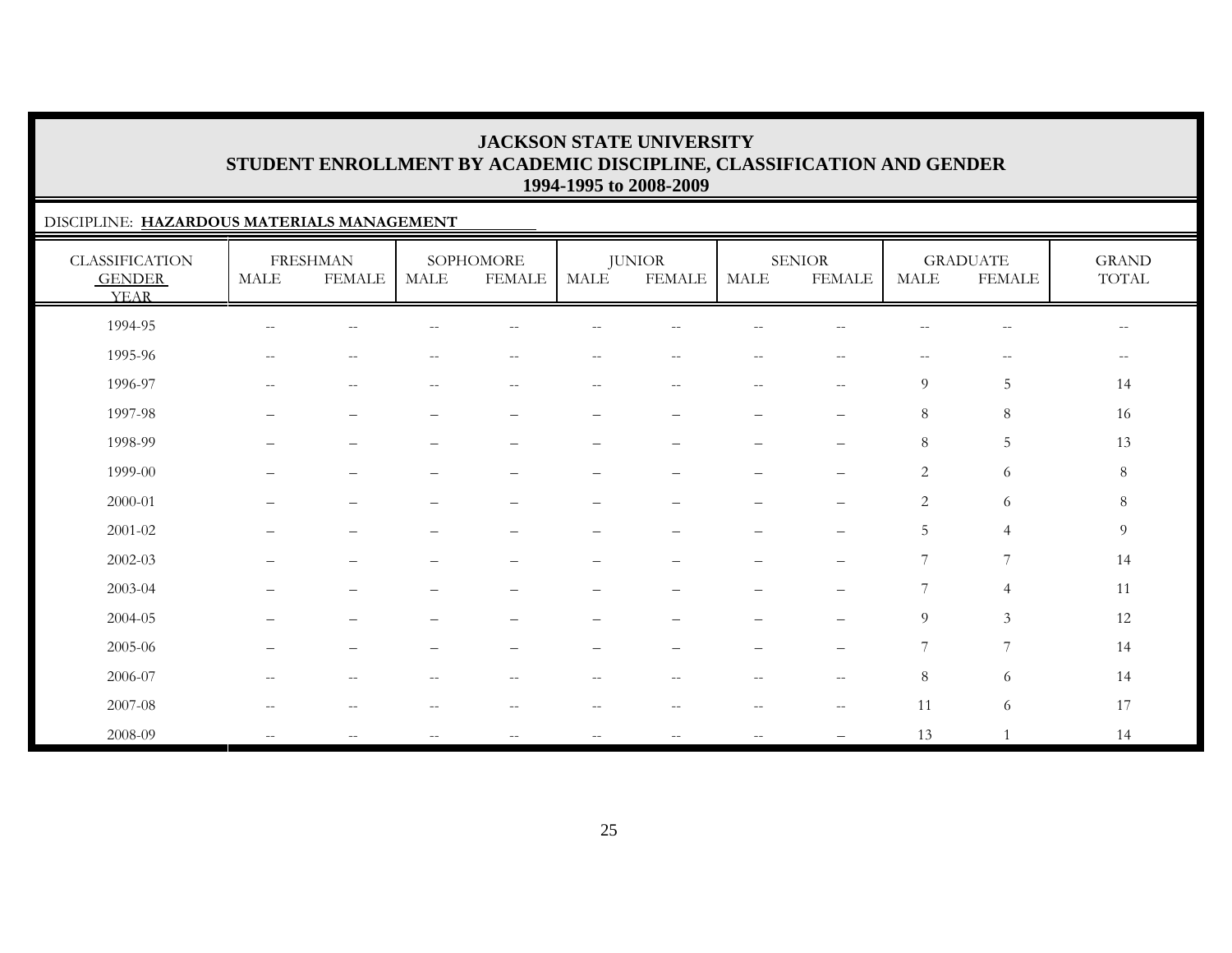#### DISCIPLINE: **HEALTH CARE ADMINISTRATION**

| <b>CLASSIFICATION</b><br><b>GENDER</b><br><b>YEAR</b> | <b>MALE</b>              | <b>FRESHMAN</b><br><b>FEMALE</b>                      | MALE           | SOPHOMORE<br><b>FEMALE</b> | MALE                     | <b>JUNIOR</b><br><b>FEMALE</b>        | MALE                     | <b>SENIOR</b><br><b>FEMALE</b> | <b>MALE</b>              | <b>GRADUATE</b><br><b>FEMALE</b>                      | <b>GRAND</b><br>TOTAL    |
|-------------------------------------------------------|--------------------------|-------------------------------------------------------|----------------|----------------------------|--------------------------|---------------------------------------|--------------------------|--------------------------------|--------------------------|-------------------------------------------------------|--------------------------|
| 1994-95                                               | $\overline{\phantom{m}}$ | $-$                                                   |                |                            |                          |                                       |                          |                                |                          | $\qquad \qquad -$                                     | $\overline{\phantom{m}}$ |
| 1995-96                                               | $\overline{\phantom{m}}$ | $-$                                                   |                |                            |                          |                                       | --                       |                                |                          | $\qquad \qquad -$                                     | $- -$                    |
| 1996-97                                               | $\overline{\phantom{a}}$ | $\hspace{0.05cm} - \hspace{0.05cm} - \hspace{0.05cm}$ |                | $\qquad \qquad -$          | $\overline{\phantom{m}}$ | $\hspace{0.05cm}$ – $\hspace{0.05cm}$ | $\overline{\phantom{m}}$ | $\hspace{0.05cm} -$            | $\overline{\phantom{m}}$ | $\hspace{0.05cm} - \hspace{0.05cm} - \hspace{0.05cm}$ | $\overline{\phantom{m}}$ |
| 1997-98                                               | $\overline{\phantom{0}}$ | $\qquad \qquad -$                                     | -              | $\qquad \qquad -$          | $\overline{\phantom{m}}$ | $\overline{\phantom{m}}$              | $\overline{\phantom{0}}$ | -                              | $- -$                    | $\overline{\phantom{m}}$                              | $--$                     |
| 1998-99                                               | $\overline{4}$           | 7                                                     | 2              | 1                          | $\overline{4}$           | $\overline{4}$                        | $\overline{\phantom{m}}$ | 9                              | $\overline{\phantom{m}}$ | $\qquad \qquad -$                                     | 31                       |
| 1999-00                                               | $\mathbf{1}$             | 7                                                     | 6              | 16                         | 2                        | 10                                    | 9                        | 23                             |                          | $\qquad \qquad -$                                     | 74                       |
| 2000-01                                               | $\overline{2}$           | 14                                                    | $\mathfrak{Z}$ | 15                         | 6                        | 24                                    | $\boldsymbol{7}$         | 28                             |                          | $\qquad \qquad -$                                     | 99                       |
| 2001-02                                               | 6                        | 23                                                    | 2              | 34                         | 6                        | 21                                    | 9                        | 36                             |                          | $\qquad \qquad -$                                     | 137                      |
| 2002-03                                               | 8                        | 16                                                    | 7              | 26                         | $\overline{4}$           | 29                                    | 8                        | 39                             |                          | $\qquad \qquad -$                                     | 137                      |
| 2003-04                                               | 1                        | 18                                                    | 3              | $22\,$                     | 6                        | 29                                    | 6                        | 47                             |                          | $\qquad \qquad -$                                     | 132                      |
| 2004-05                                               | $\mathbf{1}$             | 25                                                    | $\overline{1}$ | 12                         | $\mathbf 5$              | 21                                    | 11                       | 49                             |                          | $\qquad \qquad -$                                     | 130                      |
| 2005-06                                               | $\overline{4}$           | 39                                                    | $\overline{4}$ | 25                         | 6                        | 18                                    | 6                        | 31                             | $\overline{\phantom{0}}$ | $\qquad \qquad -$                                     | 133                      |
| 2006-07                                               | 7                        | 41                                                    | 6              | 23                         | 5                        | 27                                    | 10                       | 36                             | $\overline{\phantom{m}}$ | $\overline{\phantom{m}}$                              | 155                      |
| 2007-08                                               | $\overline{7}$           | 36                                                    | 6              | 26                         | 7                        | 29                                    | 9                        | 36                             | $\overline{\phantom{m}}$ | $-\,-$                                                | 156                      |
| 2008-09                                               | 6                        | 41                                                    | $\overline{4}$ | 33                         | 6                        | 29                                    | 13                       | 46                             | --                       | $\qquad \qquad -$                                     | 178                      |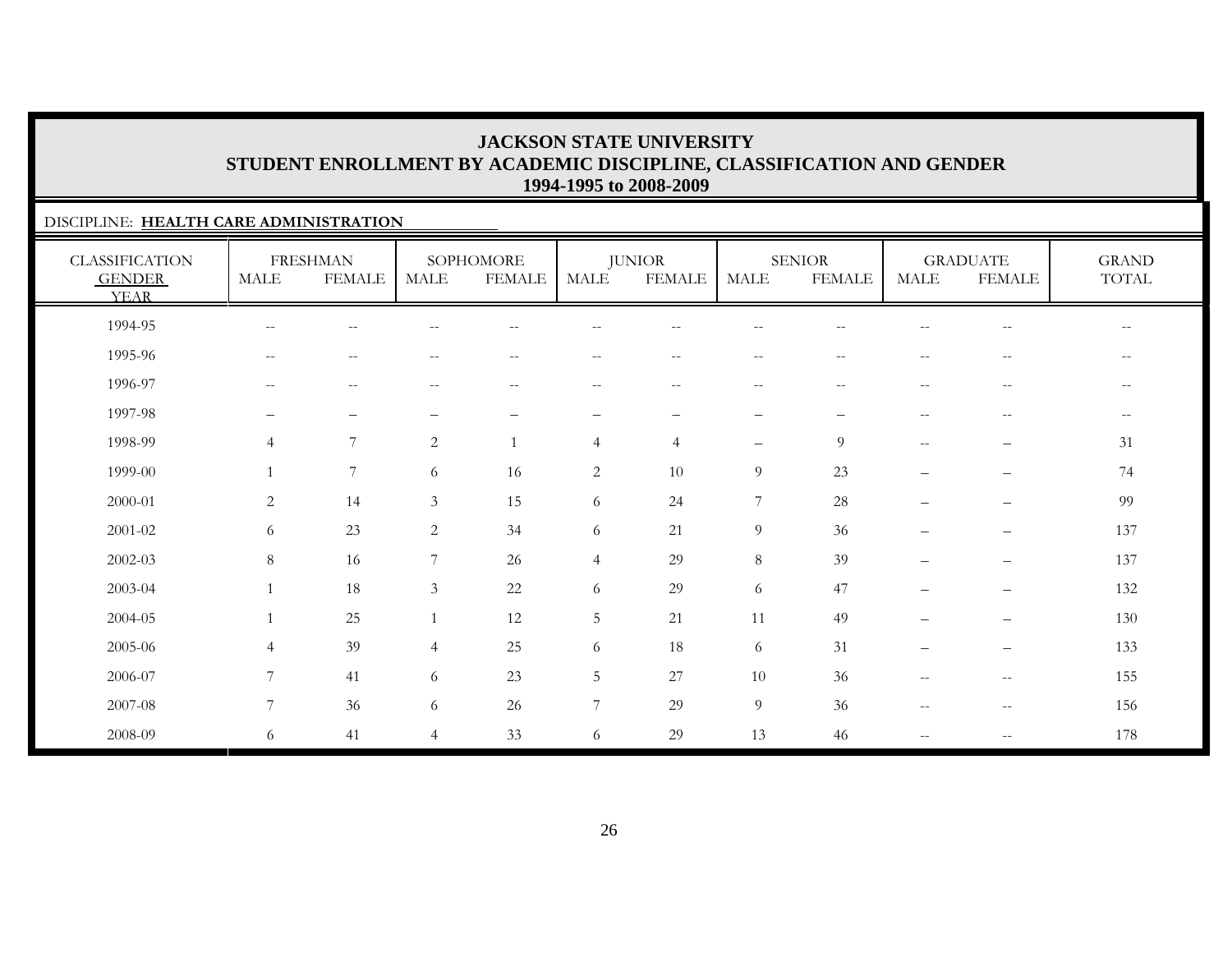| DISCIPLINE: HEALTH, PHYSICAL EDUCATION AND RECREATION |             |                                  |             |                            |                |                                |      |                                |                |                                                     |                       |
|-------------------------------------------------------|-------------|----------------------------------|-------------|----------------------------|----------------|--------------------------------|------|--------------------------------|----------------|-----------------------------------------------------|-----------------------|
| <b>CLASSIFICATION</b><br><b>GENDER</b><br><b>YEAR</b> | <b>MALE</b> | <b>FRESHMAN</b><br><b>FEMALE</b> | <b>MALE</b> | SOPHOMORE<br><b>FEMALE</b> | <b>MALE</b>    | <b>JUNIOR</b><br><b>FEMALE</b> | MALE | <b>SENIOR</b><br><b>FEMALE</b> | <b>MALE</b>    | <b>GRADUATE</b><br><b>FEMALE</b>                    | <b>GRAND</b><br>TOTAL |
| 1994-95                                               | 17          | 3                                | 9           | $\overline{\phantom{m}}$   | 16             | 6                              | 14   | 10                             | $\overline{9}$ | $\hspace{0.05cm} -\hspace{0.05cm} -\hspace{0.05cm}$ | 86                    |
| 1995-96                                               | 30          | $5\phantom{.0}$                  | 13          | $\overline{7}$             | $\overline{9}$ | $\overline{2}$                 | 25   | 9                              | 10             | $5\,$                                               | 115                   |
| 1996-97                                               | 24          | 9                                | 22          | $\mathfrak{Z}$             | 19             | 7                              | 24   | 9                              | 17             | $\mathfrak{Z}$                                      | 137                   |
| 1997-98                                               | 20          | $\mathfrak{Z}$                   | 22          | 6                          | 29             | 7                              | 32   | 15                             | 15             | $\mathfrak{Z}$                                      | 152                   |
| 1998-99                                               | 26          | $5\phantom{.}$                   | 21          | $\mathbf{1}$               | 18             | 6                              | 39   | 22                             | 8              | 6                                                   | 152                   |
| 1999-00                                               | 20          | $\overline{7}$                   | $18\,$      | $\mathfrak{Z}$             | $30\,$         | 8                              | 55   | 15                             | $\overline{7}$ | $\overline{4}$                                      | 167                   |
| 2000-01                                               | 19          | 11                               | 16          | 8                          | 33             | 13                             | 46   | 17                             | 9              | 3                                                   | 175                   |
| 2001-02                                               | 37          | 11                               | $22\,$      | 8                          | $28\,$         | 13                             | 60   | 14                             | 9              | $\mathbf{2}$                                        | 204                   |
| 2002-03                                               | 37          | 11                               | 34          | 11                         | $30\,$         | 13                             | 54   | 19                             | 14             | 6                                                   | 229                   |
| 2003-04                                               | 19          | 7                                | 24          | 9                          | 38             | 15                             | 50   | 17                             | 12             | 9                                                   | 200                   |
| 2004-05                                               | 32          | $\overline{7}$                   | $22\,$      | $8\,$                      | 23             | 10                             | 62   | 19                             | 11             | 13                                                  | 207                   |
| 2005-06                                               | 31          | 14                               | 27          | 16                         | 36             | 13                             | 41   | 18                             | 13             | 21                                                  | 230                   |
| 2006-07                                               | 25          | 15                               | 45          | 11                         | 18             | 18                             | 51   | 28                             | 21             | 23                                                  | 255                   |
| 2007-08                                               | 39          | 12                               | 28          | 12                         | 41             | 22                             | 52   | 27                             | 25             | $22\,$                                              | 280                   |
| 2008-09                                               | 35          | 20                               | 23          | 7                          | 30             | 14                             | 56   | 29                             | 31             | 25                                                  | 270                   |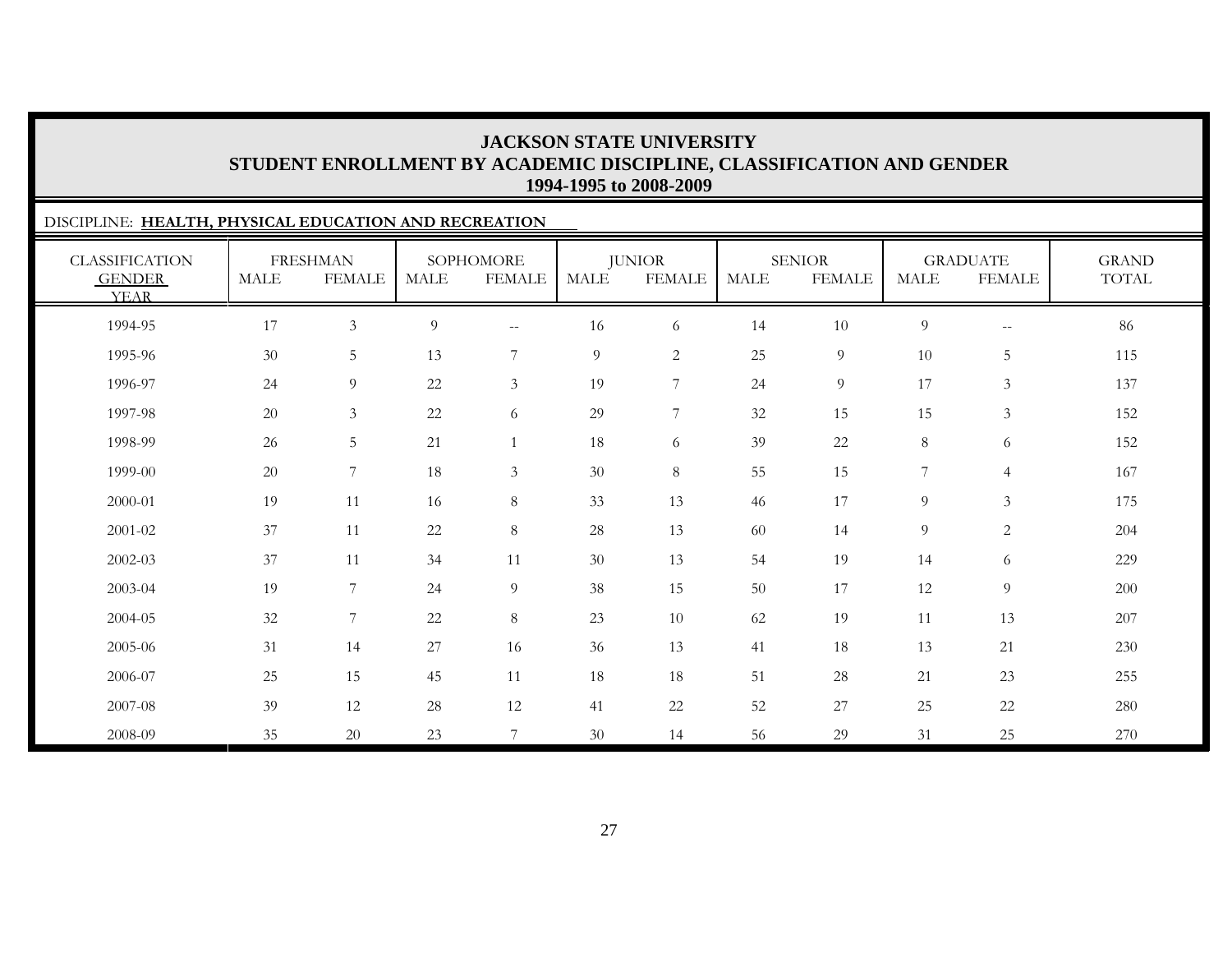#### DISCIPLINE: **HIGHER EDUCATION ADMINISTRATION**

| <b>CLASSIFICATION</b><br><b>GENDER</b><br><b>YEAR</b> | MALE                     | <b>FRESHMAN</b><br><b>FEMALE</b> | MALE | SOPHOMORE<br><b>FEMALE</b> | <b>MALE</b>              | <b>JUNIOR</b><br><b>FEMALE</b> | MALE              | ${\tt SENIOR}$<br><b>FEMALE</b> | <b>MALE</b>              | <b>GRADUATE</b><br><b>FEMALE</b> | <b>GRAND</b><br>$\operatorname{TOTAL}$ |
|-------------------------------------------------------|--------------------------|----------------------------------|------|----------------------------|--------------------------|--------------------------------|-------------------|---------------------------------|--------------------------|----------------------------------|----------------------------------------|
| 1994-95                                               |                          |                                  |      |                            |                          |                                |                   |                                 |                          |                                  | $\overline{\phantom{m}}$               |
| 1995-96                                               | $\qquad \qquad -$        | $\overbrace{\phantom{1232211}}$  |      |                            | $\overline{\phantom{0}}$ |                                | $\qquad \qquad -$ | $\overline{\phantom{0}}$        | —                        | $\overline{\phantom{m}}$         | $\qquad \qquad -$                      |
| 1996-97                                               | $\overline{\phantom{0}}$ | $\overbrace{\phantom{1232211}}$  |      | $\overline{\phantom{0}}$   | $\qquad \qquad -$        | $\qquad \qquad -$              | $\qquad \qquad -$ | $\overline{\phantom{m}}$        | $\overline{\phantom{0}}$ | $\overline{\phantom{m}}$         | --                                     |
| 1997-98                                               |                          | $\overline{\phantom{0}}$         |      |                            | $\overline{\phantom{0}}$ |                                | -                 |                                 | —                        |                                  | $- -$                                  |
| 1998-99                                               |                          | $\overline{\phantom{0}}$         |      |                            | $\overline{\phantom{0}}$ |                                |                   |                                 | $\overline{\phantom{0}}$ |                                  | $- -$                                  |
| 1999-00                                               |                          | $\overline{\phantom{0}}$         |      |                            | $\overline{\phantom{0}}$ |                                | -                 |                                 |                          | $\overline{\phantom{0}}$         | $-\,-$                                 |
| 2000-01                                               |                          | $\overline{\phantom{0}}$         |      |                            | $\qquad \qquad -$        |                                | -                 |                                 | —                        | $\overline{\phantom{m}}$         | $\qquad \qquad -$                      |
| $2001 - 02$                                           |                          |                                  |      |                            |                          |                                |                   |                                 |                          | $\overline{\phantom{0}}$         | $-\,-$                                 |
| $2002 - 03$                                           |                          |                                  |      |                            |                          |                                |                   |                                 |                          |                                  | $\overline{\phantom{m}}$               |
| 2003-04                                               |                          |                                  |      |                            |                          |                                |                   |                                 |                          | $\overline{\phantom{m}}$         | $--$                                   |
| 2004-05                                               | $\overline{\phantom{0}}$ | $\overline{\phantom{0}}$         |      |                            | -                        | $\overline{\phantom{0}}$       | $\qquad \qquad -$ | $\qquad \qquad -$               | $\,8\,$                  | 22                               | 30                                     |
| 2005-06                                               | —                        | $\overline{\phantom{0}}$         |      | $\overline{\phantom{0}}$   | $\overline{\phantom{0}}$ | $\qquad \qquad -$              | $\qquad \qquad -$ | $\qquad \qquad -$               | 17                       | 34                               | 51                                     |
| 2006-07                                               |                          | $\overline{\phantom{0}}$         |      |                            |                          |                                |                   | $\overbrace{\phantom{1232211}}$ | 17                       | 27                               | 44                                     |
| 2007-08                                               |                          |                                  |      |                            |                          |                                |                   | $-$                             | 16                       | 25                               | 41                                     |
| 2008-09                                               |                          |                                  |      |                            |                          |                                |                   | $\qquad \qquad -$               | 13                       | 30                               | 43                                     |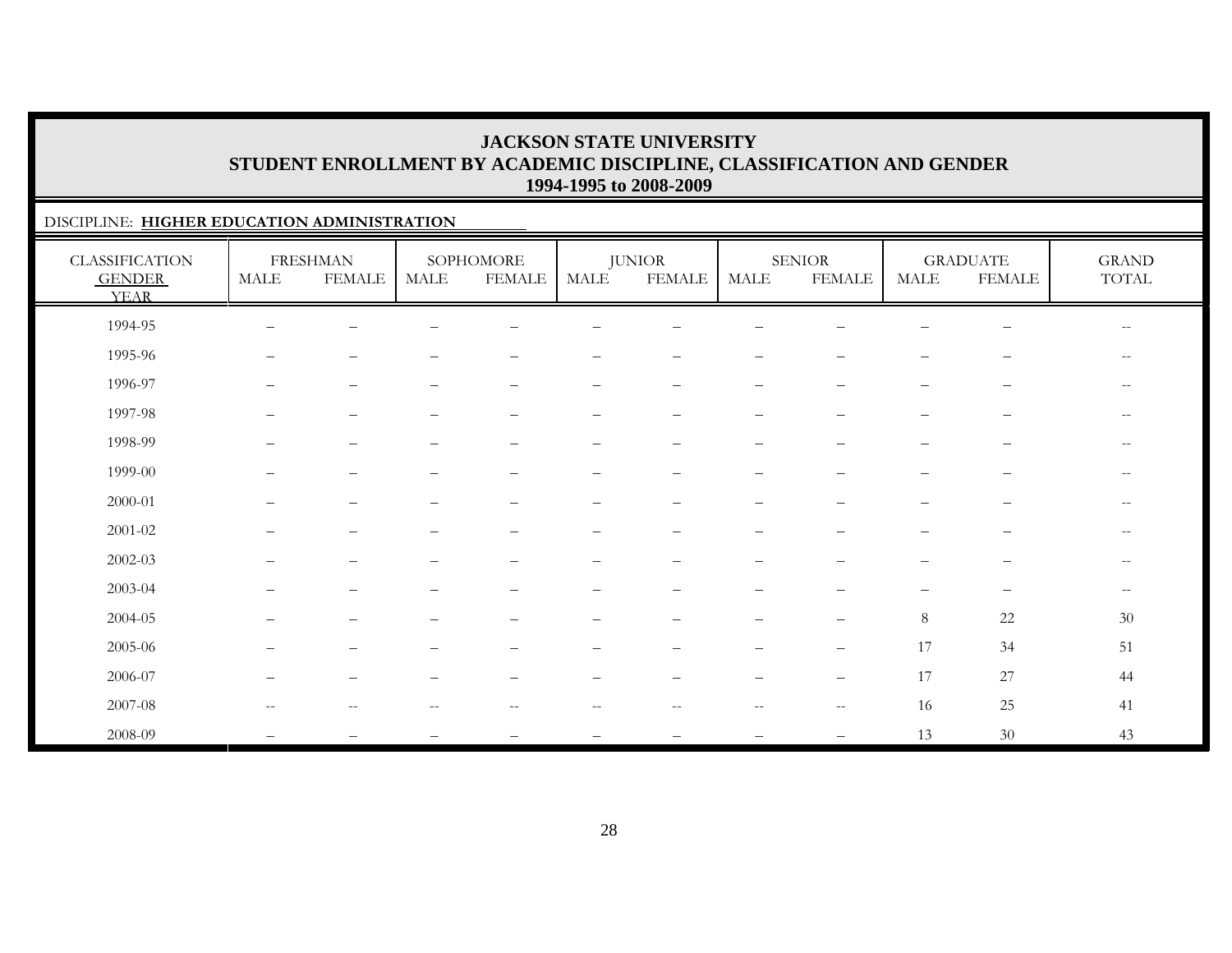| <b>JACKSON STATE UNIVERSITY</b>                                      |  |  |  |  |  |  |  |  |  |
|----------------------------------------------------------------------|--|--|--|--|--|--|--|--|--|
| STUDENT ENROLLMENT BY ACADEMIC DISCIPLINE, CLASSIFICATION AND GENDER |  |  |  |  |  |  |  |  |  |
| 1994-1995 to 2008-2009                                               |  |  |  |  |  |  |  |  |  |

| DISCIPLINE: HISTORY                                   |                |                                  |                |                            |                |                                |                |                                |                |                                  |                       |
|-------------------------------------------------------|----------------|----------------------------------|----------------|----------------------------|----------------|--------------------------------|----------------|--------------------------------|----------------|----------------------------------|-----------------------|
| <b>CLASSIFICATION</b><br><b>GENDER</b><br><b>YEAR</b> | MALE           | <b>FRESHMAN</b><br><b>FEMALE</b> | MALE           | SOPHOMORE<br><b>FEMALE</b> | <b>MALE</b>    | <b>JUNIOR</b><br><b>FEMALE</b> | <b>MALE</b>    | <b>SENIOR</b><br><b>FEMALE</b> | <b>MALE</b>    | <b>GRADUATE</b><br><b>FEMALE</b> | <b>GRAND</b><br>TOTAL |
| 1994-95                                               | $\overline{9}$ | 5                                | 6              |                            | $\overline{c}$ | 2                              | $5\,$          | 10                             | 5              | $\overline{2}$                   | 48                    |
| 1995-96                                               | 11             | 6                                | $\mathfrak{Z}$ | $\mathfrak{Z}$             | 5              | $\qquad \qquad -$              | 3              | 8                              | 5              | $\overline{2}$                   | 46                    |
| 1996-97                                               | $\overline{2}$ | $\overline{4}$                   | 6              | 2                          | 8              | 2                              | 5              | 6                              | 5              | 5                                | 45                    |
| 1997-98                                               | 10             | $\mathbf{1}$                     | 5              | 3                          | 7              | 2                              | 9              | $\overline{4}$                 | 3              | 5                                | 49                    |
| 1998-99                                               | 8              | 3                                | 6              | 2                          | 10             | $\mathfrak{Z}$                 | 9              |                                | $\overline{4}$ | 6                                | 52                    |
| 1999-00                                               | $\overline{4}$ | 3                                | 11             | $\mathbf{1}$               | 10             | $\overline{4}$                 | 15             | 6                              | $\overline{4}$ | 6                                | 64                    |
| 2000-01                                               | 5              | 3                                | 6              | 2                          | $\overline{7}$ | 6                              | 20             | 8                              | $\overline{2}$ | $\overline{4}$                   | 63                    |
| 2001-02                                               | 11             | 10                               | 11             | 2                          | 5              | 3                              | 8              | 7                              | 3              |                                  | 61                    |
| 2002-03                                               | 9              | $\overline{4}$                   | 13             | $\overline{4}$             | $8\,$          | 9                              | 10             | 8                              | 5              | 5                                | 75                    |
| 2003-04                                               | 5              | $\overline{4}$                   | 12             | 6                          | 13             | 8                              | 13             | $\overline{4}$                 | 6              |                                  | 78                    |
| 2004-05                                               | 12             | 2                                | 6              | 7                          | 7              | 6                              | 12             | 11                             | 9              | 9                                | 81                    |
| 2005-06                                               | 9              | 3                                | 14             | 5                          | 10             |                                | $\overline{5}$ | 7                              | 8              | 6                                | 68                    |
| 2006-07                                               | 7              | $\mathfrak{Z}$                   | $\overline{7}$ | $\mathfrak{Z}$             | $\overline{9}$ | $\overline{4}$                 | 13             | 5 <sub>1</sub>                 | 11             | 10                               | 51                    |
| 2007-08                                               | $\overline{7}$ | 4                                | 5              | $\overline{4}$             | 10             | $\overline{4}$                 | 12             | 6                              | 10             | $\overline{9}$                   | 71                    |
| 2008-09                                               | 8              | 2                                | 6              | 4                          | 11             | 8                              | 13             |                                | 7              | 10                               | 76                    |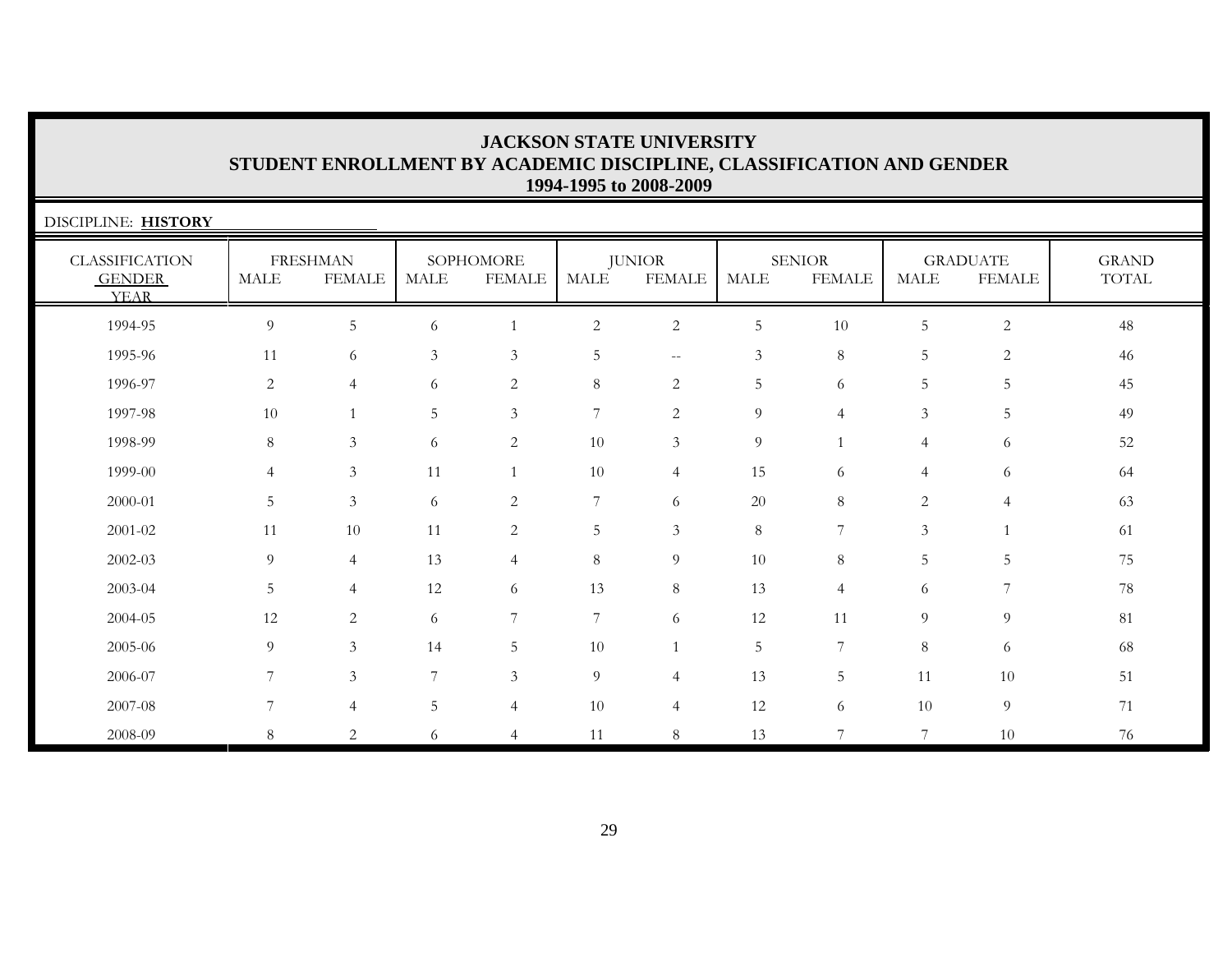#### DISCIPLINE: **INDUSTRIAL ARTS EDUCATION**

| <b>CLASSIFICATION</b><br><b>GENDER</b><br><b>YEAR</b> | MALE                     | <b>FRESHMAN</b><br><b>FEMALE</b>                      | MALE              | SOPHOMORE<br><b>FEMALE</b>                          | MALE                            | <b>JUNIOR</b><br><b>FEMALE</b> | MALE                     | <b>SENIOR</b><br><b>FEMALE</b>                      | <b>MALE</b>              | <b>GRADUATE</b><br><b>FEMALE</b> | $\operatorname{GRAND}$<br>TOTAL |
|-------------------------------------------------------|--------------------------|-------------------------------------------------------|-------------------|-----------------------------------------------------|---------------------------------|--------------------------------|--------------------------|-----------------------------------------------------|--------------------------|----------------------------------|---------------------------------|
| 1994-95                                               | $\overline{c}$           | $- -$                                                 |                   | $\hspace{0.05cm} -\hspace{0.05cm} -\hspace{0.05cm}$ | $-$                             | $- -$                          | $\mathfrak{Z}$           |                                                     | $\mathfrak{Z}$           |                                  | 11                              |
| 1995-96                                               | $--$                     | $\hspace{0.05cm} - \hspace{0.05cm} - \hspace{0.05cm}$ | $\qquad \qquad -$ | $--$                                                |                                 | $\overline{\phantom{m}}$       | 1                        | $\hspace{0.05cm} -\hspace{0.05cm} -\hspace{0.05cm}$ | 6                        | $\mathfrak{Z}$                   | 11                              |
| 1996-97                                               | $\qquad \qquad -$        | $\overbrace{\phantom{1232211}}$                       | —                 | $\overline{\phantom{0}}$                            | $\overline{\phantom{0}}$        | $\overline{\phantom{0}}$       | $\overline{\phantom{0}}$ | $\overline{\phantom{0}}$                            | $\qquad \qquad -$        | $\overline{\phantom{m}}$         | $\sim$ $\sim$                   |
| 1997-98                                               | $\overline{\phantom{0}}$ | $\overbrace{\phantom{1232211}}$                       | -                 | $\overline{\phantom{0}}$                            | $\overline{\phantom{0}}$        | $\overline{\phantom{0}}$       | $\qquad \qquad -$        | $\overbrace{\phantom{1232211}}$                     | $\overline{\phantom{0}}$ | -                                | $-$                             |
| 1998-99                                               | $\overline{\phantom{0}}$ | $\overbrace{\phantom{1232211}}$                       |                   | $\overline{\phantom{0}}$                            | $\overbrace{\phantom{1232211}}$ | $\overline{\phantom{m}}$       | -                        | $\overline{\phantom{0}}$                            | $\qquad \qquad -$        |                                  | $\overline{\phantom{m}}$        |
| 1999-00                                               |                          |                                                       |                   |                                                     |                                 |                                |                          |                                                     |                          |                                  |                                 |
| 2000-01                                               | —                        | $\overline{\phantom{m}}$                              |                   | $\overline{\phantom{m}}$                            | $\qquad \qquad -$               | $\qquad \qquad -$              | $\overline{\phantom{m}}$ | $\overline{\phantom{0}}$                            | —                        | $\overline{\phantom{m}}$         | $-\,-$                          |
| $2001 - 02$                                           |                          |                                                       |                   | -                                                   | $\overline{\phantom{m}}$        |                                | $\overline{\phantom{0}}$ |                                                     |                          | —                                | $- -$                           |
| $2002 - 03$                                           |                          |                                                       |                   |                                                     | $\overbrace{\phantom{1232211}}$ |                                | $\overline{\phantom{0}}$ |                                                     |                          | —                                | $\overline{\phantom{m}}$        |
| 2003-04                                               |                          |                                                       |                   |                                                     |                                 |                                |                          |                                                     |                          |                                  | $- -$                           |
| 2004-05                                               |                          |                                                       |                   |                                                     |                                 |                                |                          |                                                     |                          |                                  | $- -$                           |
| 2005-06                                               | —                        | $\overline{\phantom{0}}$                              |                   |                                                     |                                 | $\qquad \qquad -$              | $\overline{\phantom{m}}$ |                                                     |                          | $\overline{\phantom{m}}$         | $\overline{\phantom{m}}$        |
| 2006-07                                               |                          |                                                       |                   |                                                     |                                 |                                |                          |                                                     |                          |                                  |                                 |
| 2007-08                                               |                          | $\overline{\phantom{a}}$                              |                   |                                                     |                                 |                                |                          |                                                     |                          | -                                | $\overline{\phantom{m}}$        |
| 2008-09                                               |                          |                                                       |                   |                                                     |                                 |                                |                          |                                                     |                          |                                  | $\overline{\phantom{m}}$        |

\* Name changed to Technology Education June, 1996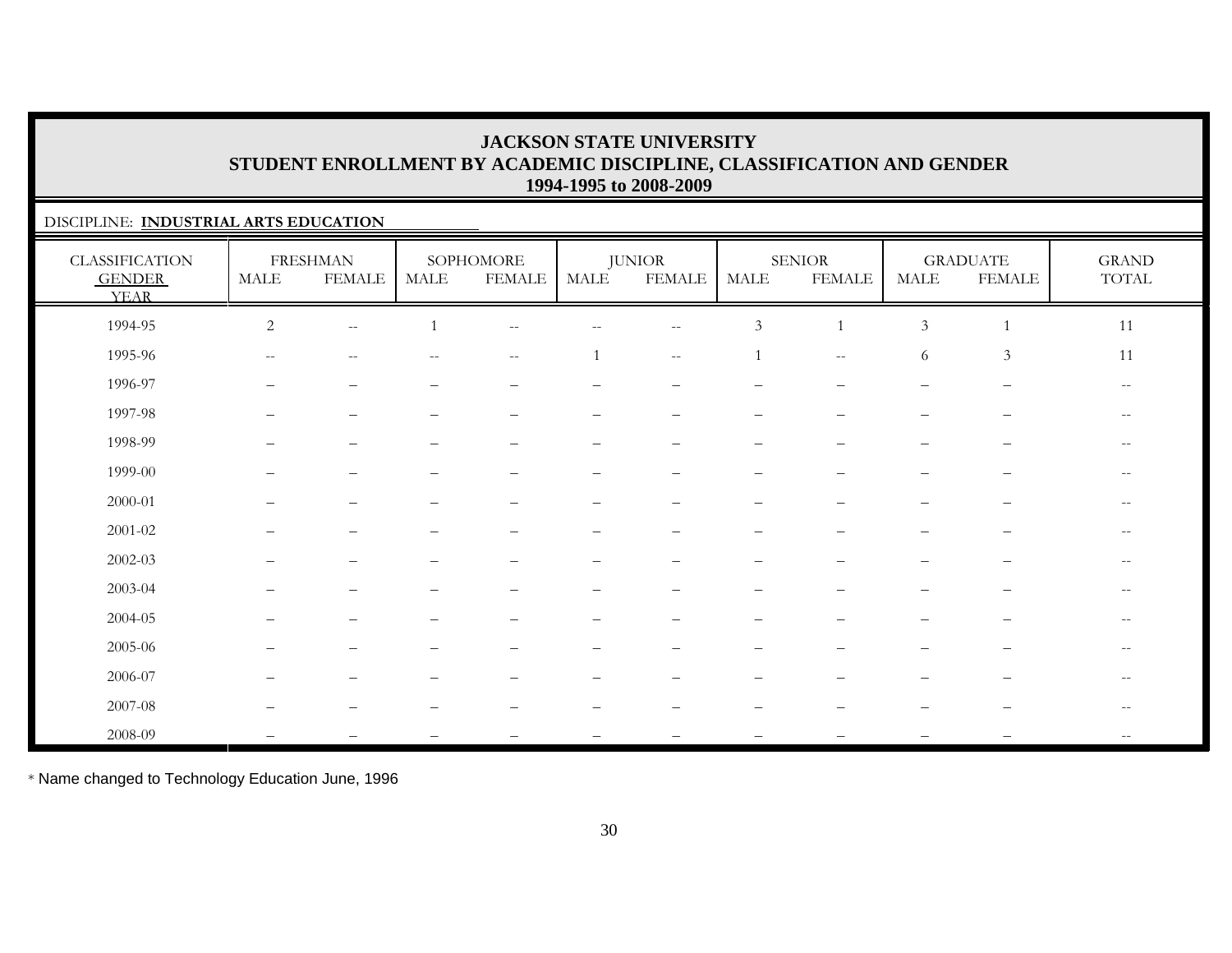#### DISCIPLINE: **INDUSTRIAL TECHNOLOGY**

| <b>CLASSIFICATION</b><br><b>GENDER</b><br><b>YEAR</b> | <b>MALE</b> | <b>FRESHMAN</b><br><b>FEMALE</b> | <b>MALE</b> | SOPHOMORE<br><b>FEMALE</b> | MALE | <b>JUNIOR</b><br><b>FEMALE</b> | <b>MALE</b> | <b>SENIOR</b><br><b>FEMALE</b> | <b>MALE</b>                                         | <b>GRADUATE</b><br><b>FEMALE</b>                      | <b>GRAND</b><br>TOTAL |
|-------------------------------------------------------|-------------|----------------------------------|-------------|----------------------------|------|--------------------------------|-------------|--------------------------------|-----------------------------------------------------|-------------------------------------------------------|-----------------------|
| 1994-95                                               | 60          | 15                               | 34          | 6                          | 35   | 11                             | 58          | 13                             | $\overline{\phantom{m}}$                            | $\hspace{0.05cm} -$                                   | 232                   |
| 1995-96                                               | 80          | 10                               | 41          | 6                          | 44   | 8                              | 55          | 13                             | $\hspace{0.05cm} -\hspace{0.05cm} -\hspace{0.05cm}$ | $\hspace{0.1mm}-\hspace{0.1mm}-\hspace{0.1mm}$        | 257                   |
| 1996-97                                               | 60          | 12                               | 40          | 6                          | 37   | 6                              | 59          | 13                             | $\overline{\phantom{m}}$                            | $-\,-$                                                | 233                   |
| 1997-98                                               | 48          | $7\phantom{.0}$                  | 51          | $\overline{9}$             | 37   | $7\phantom{.}$                 | 60          | 13                             | $\overline{\phantom{0}}$                            | $\qquad \qquad -$                                     | 232                   |
| 1998-99                                               | 47          | 11                               | 40          | 7                          | 45   | 8                              | 57          | 12                             | $\overline{\phantom{0}}$                            | $\overline{\phantom{0}}$                              | 227                   |
| 1999-00                                               | 35          | 14                               | 34          | $\mathfrak{Z}$             | 49   | $8\,$                          | 57          | 11                             | $\overline{\phantom{0}}$                            | $\overline{\phantom{0}}$                              | 211                   |
| 2000-01                                               | 37          | 15                               | 24          | 10                         | 46   | $\mathbf 5$                    | 61          | 11                             | $\overline{\phantom{0}}$                            | $\overline{\phantom{m}}$                              | 209                   |
| $2001 - 02$                                           | 38          | 20                               | 41          | 10                         | 44   | 12                             | 56          | 15                             | $\overline{\phantom{0}}$                            | $\qquad \qquad -$                                     | 236                   |
| $2002 - 03$                                           | 32          | 9                                | 35          | 17                         | 43   | 17                             | 69          | 14                             | $\overline{\phantom{0}}$                            | $\overline{\phantom{0}}$                              | 236                   |
| 2003-04                                               | 37          | $\overline{7}$                   | 32          | 6                          | 31   | 18                             | 80          | 24                             | $\overline{\phantom{0}}$                            | $\qquad \qquad -$                                     | 235                   |
| 2004-05                                               | 41          | $8\,$                            | $26\,$      | $\mathfrak{Z}$             | 31   | 6                              | 43          | 25                             | $\qquad \qquad -$                                   | $\overline{\phantom{m}}$                              | 183                   |
| 2005-06                                               | 41          | 10                               | 36          | $\overline{4}$             | 28   | $7\phantom{.}$                 | 37          | 12                             | $\overline{\phantom{0}}$                            | $\qquad \qquad -$                                     | 175                   |
| 2006-07                                               | 34          | $\overline{4}$                   | 17          | 2                          | 27   | 10                             | 42          | 8                              | $\overline{\phantom{a}}$                            | $\hspace{0.05cm} - \hspace{0.05cm} - \hspace{0.05cm}$ | 144                   |
| 2007-08                                               | 31          | 5                                | 18          | $\mathfrak{Z}$             | 17   | $\overline{4}$                 | 45          | 10                             | $\overline{\phantom{m}}$                            | $\hspace{0.05cm} - \hspace{0.05cm} - \hspace{0.05cm}$ | 133                   |
| 2008-09                                               | 14          | $\overline{4}$                   | 29          | 6                          | 19   | 5                              | 28          | $8\,$                          | $\sim$ $\sim$                                       | $-\,-$                                                | 113                   |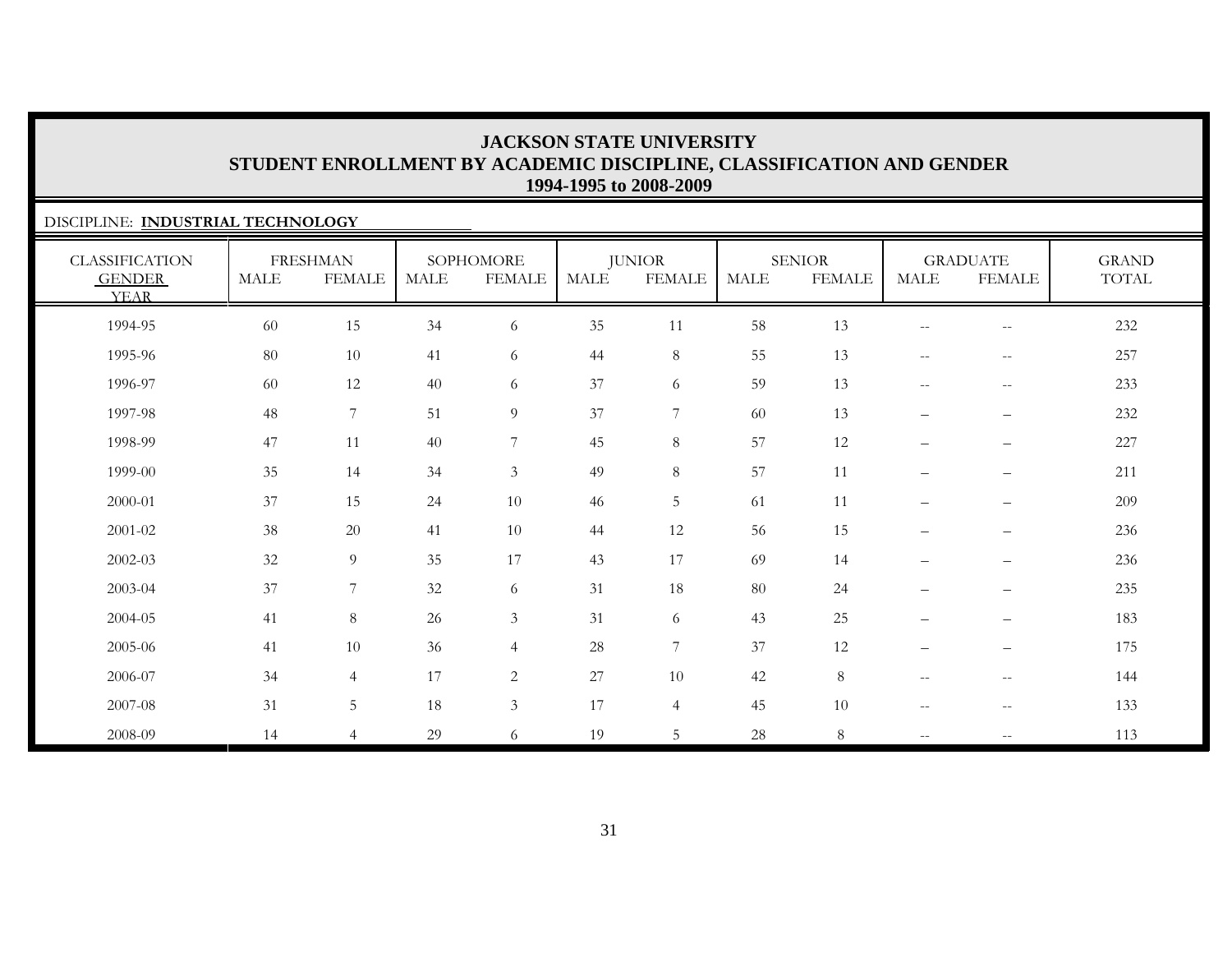| DISCIPLINE: MANAGEMENT                                |      |                                  |        |                            |                |                                |             |                                |                                                     |                                  |                       |
|-------------------------------------------------------|------|----------------------------------|--------|----------------------------|----------------|--------------------------------|-------------|--------------------------------|-----------------------------------------------------|----------------------------------|-----------------------|
| <b>CLASSIFICATION</b><br><b>GENDER</b><br><b>YEAR</b> | MALE | <b>FRESHMAN</b><br><b>FEMALE</b> | MALE   | SOPHOMORE<br><b>FEMALE</b> | MALE           | <b>JUNIOR</b><br><b>FEMALE</b> | <b>MALE</b> | <b>SENIOR</b><br><b>FEMALE</b> | MALE                                                | <b>GRADUATE</b><br><b>FEMALE</b> | <b>GRAND</b><br>TOTAL |
| 1994-95                                               | 10   | 11                               | 9      | $\sqrt{2}$                 | 11             | 10                             | 24          | 13                             | $\overline{\phantom{m}}$                            | $\overline{\phantom{m}}$         | 90                    |
| 1995-96                                               | 7    | $8\,$                            | 11     | 6                          | 12             | 5                              | 18          | 18                             | $\mathbf{u}$                                        | $- -$                            | 85                    |
| 1996-97                                               | 11   | $\overline{7}$                   | 5      | $\overline{4}$             | 10             | 12                             | 19          | 17                             | $\hspace{0.05cm} -\hspace{0.05cm} -\hspace{0.05cm}$ | $- -$                            | 85                    |
| 1997-98                                               | 12   | 10                               | 11     | 9                          | 12             | 12                             | 11          | 15                             | $\overline{\phantom{0}}$                            | $\qquad \qquad$                  | 92                    |
| 1998-99                                               | 15   | 7                                | 12     | $8\,$                      | 17             | $\overline{9}$                 | 26          | 26                             | $\overline{\phantom{m}}$                            | $\qquad \qquad$                  | 120                   |
| 1999-00                                               | 17   | 6                                | 16     | 10                         | 17             | 18                             | 28          | 29                             | $\overline{\phantom{m}}$                            | $\qquad \qquad$                  | 141                   |
| 2000-01                                               | 10   | 13                               | 19     | $8\,$                      | 19             | 9                              | 35          | 29                             |                                                     | $\qquad \qquad -$                | 142                   |
| 2001-02                                               | 12   | 17                               | 16     | 18                         | 18             | 10                             | 25          | 31                             | $\overline{\phantom{m}}$                            | $\qquad \qquad$                  | 147                   |
| $2002 - 03$                                           | 31   | 20                               | 12     | 17                         | 12             | 20                             | 31          | 31                             | $\overline{\phantom{m}}$                            | -                                | 174                   |
| 2003-04                                               | 32   | 16                               | $22\,$ | 25                         | 12             | 21                             | 25          | $28\,$                         | $\overline{\phantom{0}}$                            | $\overline{\phantom{0}}$         | 181                   |
| 2004-05                                               | 16   | 11                               | 13     | 16                         | 19             | 13                             | 34          | 35                             | $\qquad \qquad -$                                   | -                                | 157                   |
| 2005-06                                               | 12   | 12                               | 17     | 18                         | 26             | 21                             | 33          | 29                             |                                                     | $\qquad \qquad -$                | 168                   |
| 2006-07                                               | 18   | 17                               | $8\,$  | 13                         | 21             | 25                             | 41          | 46                             | $\overline{\phantom{m}}$                            | $-\,-$                           | 189                   |
| 2007-08                                               | 18   | 8                                | $8\,$  | 10                         | 14             | 14                             | 34          | 42                             | $\overline{\phantom{m}}$                            | $\overline{\phantom{m}}$         | 148                   |
| 2008-09                                               | 20   | 14                               | 9      | 10                         | $\overline{9}$ | 25                             | 23          | 33                             | $\overline{\phantom{a}}$                            | $- -$                            | 143                   |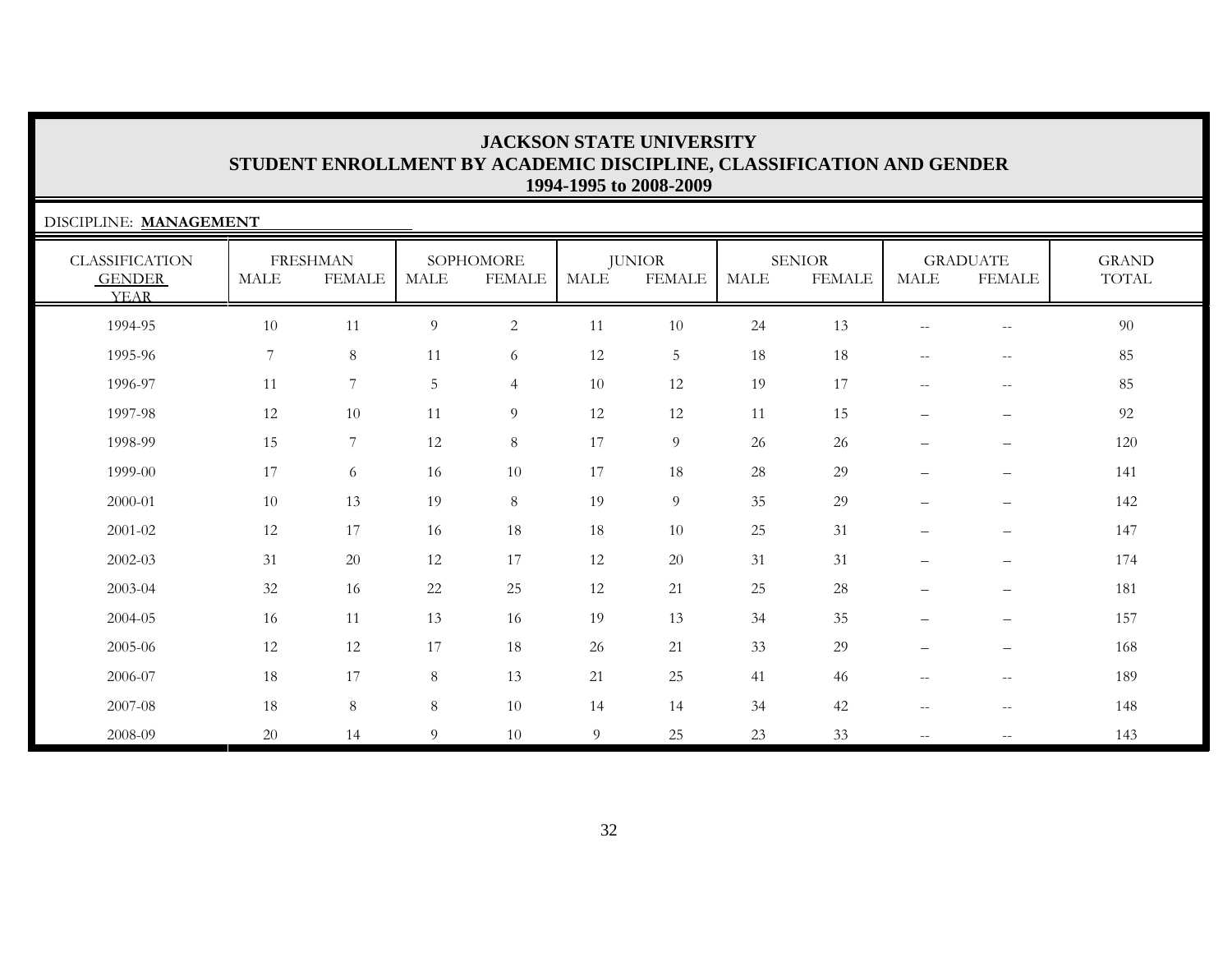| DISCIPLINE: MARKETING                                 |                 |                                  |                |                            |                |                                |             |                                |                                                     |                                                     |                       |
|-------------------------------------------------------|-----------------|----------------------------------|----------------|----------------------------|----------------|--------------------------------|-------------|--------------------------------|-----------------------------------------------------|-----------------------------------------------------|-----------------------|
| <b>CLASSIFICATION</b><br><b>GENDER</b><br><b>YEAR</b> | MALE            | <b>FRESHMAN</b><br><b>FEMALE</b> | MALE           | SOPHOMORE<br><b>FEMALE</b> | MALE           | <b>JUNIOR</b><br><b>FEMALE</b> | <b>MALE</b> | <b>SENIOR</b><br><b>FEMALE</b> | <b>MALE</b>                                         | <b>GRADUATE</b><br><b>FEMALE</b>                    | <b>GRAND</b><br>TOTAL |
| 1994-95                                               | 19              | 13                               | 16             | $8\,$                      | $\overline{7}$ | 13                             | 18          | 24                             | $\overline{\phantom{m}}$                            | $-\,-$                                              | 118                   |
| 1995-96                                               | 17              | $7\phantom{.}$                   | 21             | $8\,$                      | 14             | 15                             | 10          | 18                             | $\overline{\phantom{m}}$                            | $- -$                                               | 110                   |
| 1996-97                                               | 13              | 10                               | 11             | $8\,$                      | 18             | 10                             | 16          | 18                             | $\hspace{0.05cm} -\hspace{0.05cm} -\hspace{0.05cm}$ | $-\,-$                                              | 104                   |
| 1997-98                                               | 16              | $\overline{9}$                   | $\overline{7}$ | $\overline{9}$             | 19             | 11                             | 22          | 15                             | $\overline{\phantom{m}}$                            | $\qquad \qquad$                                     | 108                   |
| 1998-99                                               | 24              | 19                               | 15             | 12                         | 12             | 13                             | 25          | 17                             | $\overline{\phantom{0}}$                            | $\overline{\phantom{0}}$                            | 137                   |
| 1999-00                                               | 12              | 14                               | 21             | 18                         | 25             | 12                             | 15          | 16                             | $\overline{\phantom{m}}$                            | $\qquad \qquad$                                     | 133                   |
| 2000-01                                               | 16              | 19                               | 12             | 12                         | 21             | 21                             | 29          | 19                             | $\overline{\phantom{m}}$                            | $\qquad \qquad$                                     | 149                   |
| 2001-02                                               | 21              | 16                               | 9              | 16                         | 15             | 16                             | 27          | $22\,$                         | $\overline{\phantom{m}}$                            | $\qquad \qquad$                                     | 142                   |
| 2002-03                                               | 20              | 12                               | 24             | 15                         | 13             | 16                             | 27          | 23                             | $\qquad \qquad -$                                   | $\overline{\phantom{0}}$                            | 150                   |
| 2003-04                                               | 28              | 17                               | 11             | 11                         | 19             | 20                             | $25\,$      | $18\,$                         | $\overline{\phantom{m}}$                            | -                                                   | 149                   |
| 2004-05                                               | 23              | 16                               | 17             | 12                         | 16             | 17                             | $28\,$      | 24                             | $\overline{\phantom{m}}$                            | $\qquad \qquad$                                     | 153                   |
| 2005-06                                               | 15              | 24                               | 13             | 18                         | 18             | 15                             | $20\,$      | $18\,$                         | $\qquad \qquad -$                                   | -                                                   | 141                   |
| 2006-07                                               | 26              | 12                               | 15             | 14                         | 19             | 12                             | 24          | 24                             | $\overline{\phantom{m}}$                            | $\hspace{0.05cm} -\hspace{0.05cm} -\hspace{0.05cm}$ | 146                   |
| 2007-08                                               | 17              | 14                               | 21             | 11                         | 13             | 14                             | $28\,$      | 18                             | $\overline{\phantom{m}}$                            | $\overline{\phantom{m}}$                            | 136                   |
| 2008-09                                               | $7\phantom{.0}$ | 15                               | 19             | 15                         | 16             | 14                             | 18          | 15                             | $\overline{\phantom{a}}$                            | $- -$                                               | 119                   |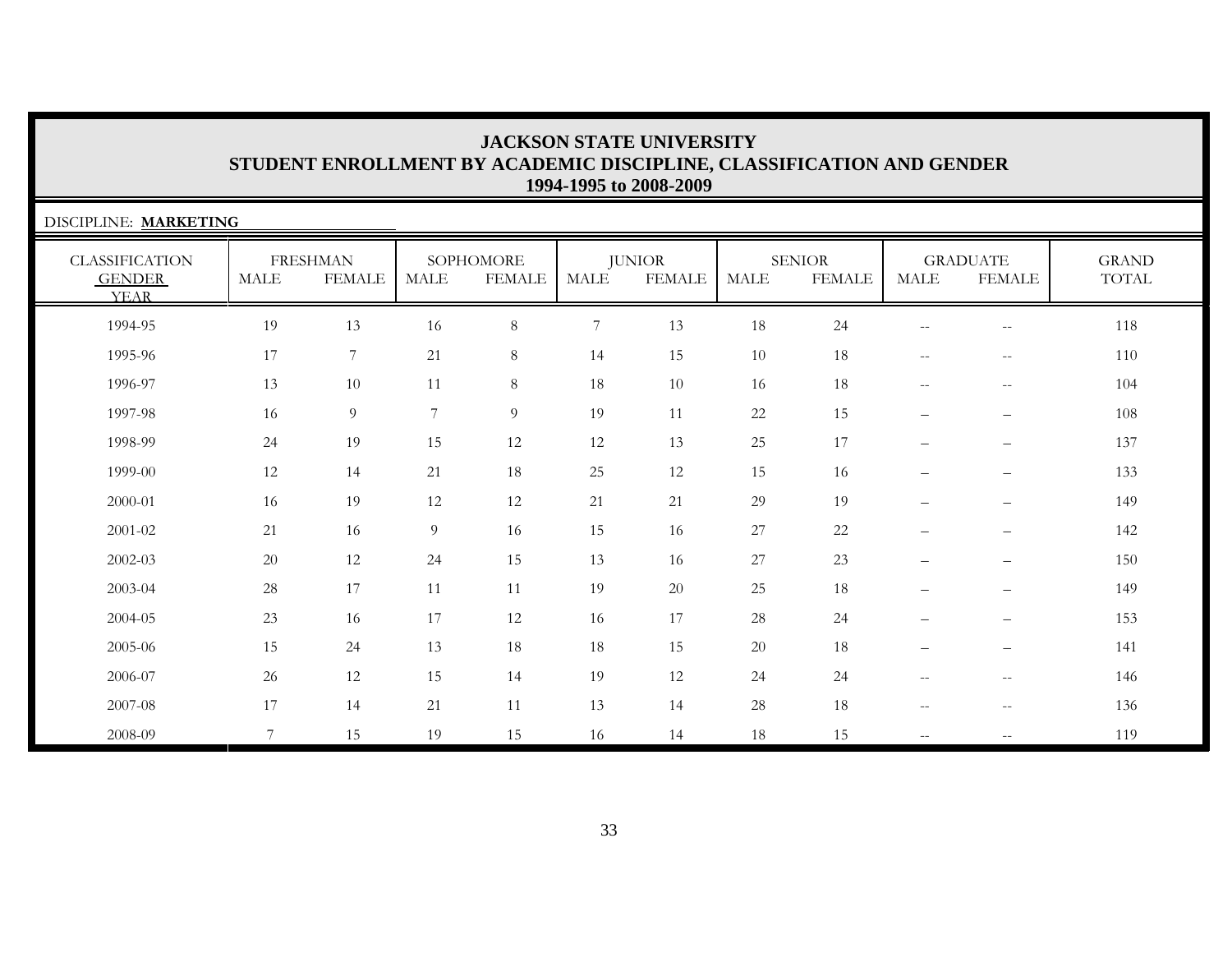#### DISCIPLINE: **MASS COMMUNICATIONS**

| <b>CLASSIFICATION</b><br><b>GENDER</b><br><b>YEAR</b> | <b>MALE</b> | <b>FRESHMAN</b><br><b>FEMALE</b> | <b>MALE</b> | SOPHOMORE<br><b>FEMALE</b> | <b>MALE</b> | <b>JUNIOR</b><br><b>FEMALE</b> | <b>MALE</b> | <b>SENIOR</b><br><b>FEMALE</b> | <b>MALE</b>    | <b>GRADUATE</b><br><b>FEMALE</b> | <b>GRAND</b><br>TOTAL |
|-------------------------------------------------------|-------------|----------------------------------|-------------|----------------------------|-------------|--------------------------------|-------------|--------------------------------|----------------|----------------------------------|-----------------------|
| 1994-95                                               | $18\,$      | 43                               | 16          | 20                         | 32          | $27\,$                         | 24          | 36                             | $\overline{c}$ | 6                                | 224                   |
| 1995-96                                               | 33          | 39                               | 16          | 30                         | $27\,$      | 29                             | 25          | 28                             | 9              | 10                               | 246                   |
| 1996-97                                               | 39          | $32\,$                           | 17          | 35                         | 19          | 25                             | 21          | 30                             | 7              | 13                               | 238                   |
| 1997-98                                               | 24          | 30                               | 21          | 26                         | 23          | 29                             | 22          | 36                             | 3              | 10                               | 224                   |
| 1998-99                                               | 21          | 24                               | 26          | 19                         | 16          | 31                             | 24          | 33                             |                | $8\,$                            | 203                   |
| 1999-00                                               | 17          | 29                               | 21          | 19                         | $22\,$      | 21                             | 22          | 34                             | 3              | $\,8\,$                          | 196                   |
| 2000-01                                               | 22          | 36                               | 16          | 28                         | 19          | 24                             | $27\,$      | $27\,$                         | $\overline{4}$ | 13                               | 216                   |
| $2001 - 02$                                           | 32          | 41                               | 22          | 38                         | 17          | 22                             | $28\,$      | 31                             | $\mathfrak{Z}$ | 10                               | 244                   |
| 2002-03                                               | 27          | 47                               | 27          | 33                         | 17          | 33                             | 26          | 34                             | 5              | 14                               | 263                   |
| $2003 - 04$                                           | $22\,$      | 45                               | 22          | 33                         | 23          | 31                             | 21          | 29                             | 7              | 16                               | 249                   |
| 2004-05                                               | 32          | 40                               | 19          | 21                         | 13          | 29                             | 29          | 34                             | 7              | 9                                | 233                   |
| 2005-06                                               | 22          | 42                               | 26          | 26                         | 25          | 27                             | 16          | 34                             | 9              | 15                               | 242                   |
| 2006-07                                               | 39          | 41                               | 20          | 32                         | 19          | 26                             | 29          | 41                             | 9              | 18                               | 274                   |
| 2007-08                                               | 35          | 44                               | 22          | 40                         | 20          | 37                             | 37          | 41                             | 12             | 22                               | 310                   |
| 2008-09                                               | 32          | 49                               | 29          | 31                         | 20          | 35                             | 25          | 39                             | 6              | 17                               | 283                   |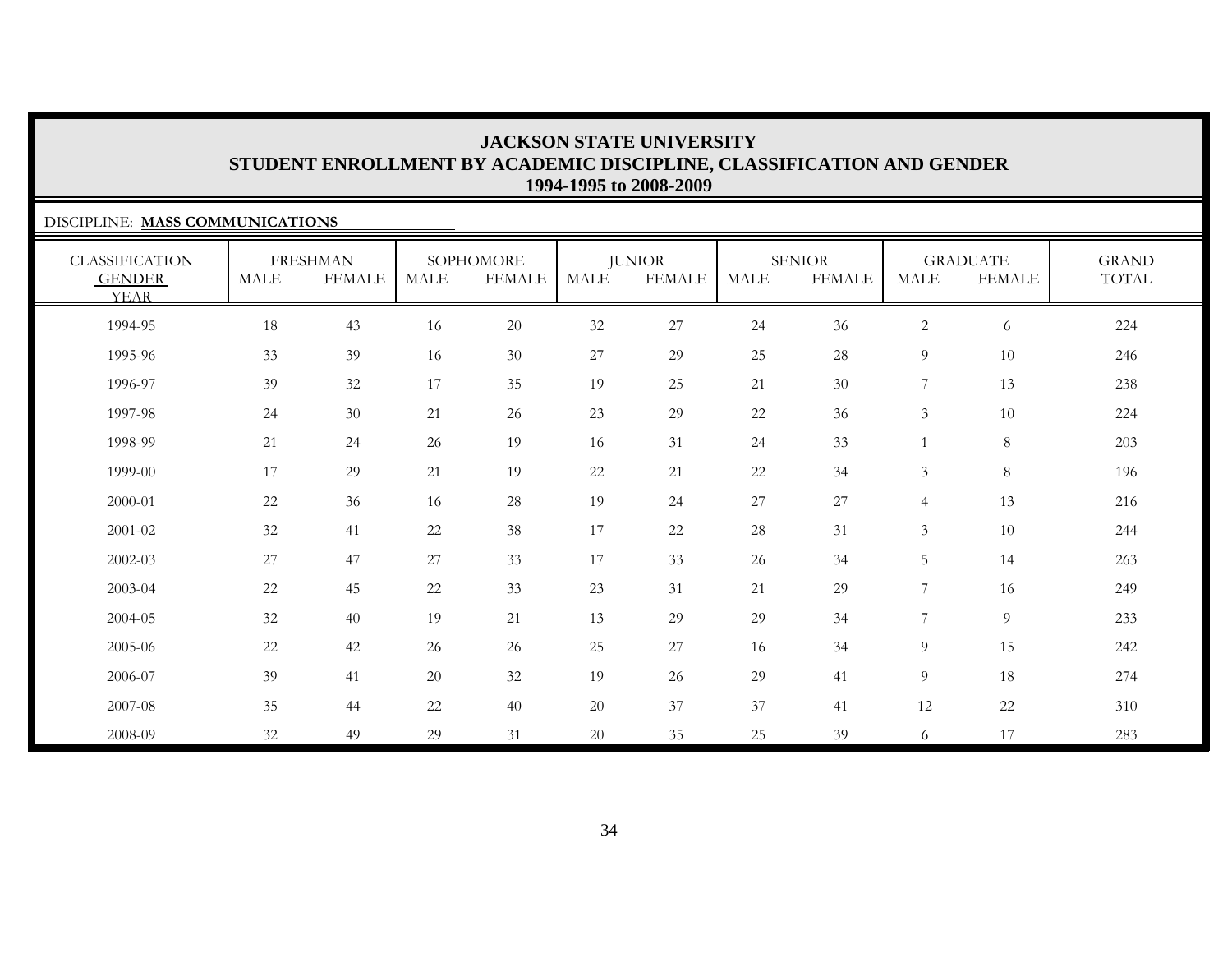| DISCIPLINE: MATHEMATICS                               |             |                                  |                          |                            |                |                                |                |                                |                          |                                  |                       |
|-------------------------------------------------------|-------------|----------------------------------|--------------------------|----------------------------|----------------|--------------------------------|----------------|--------------------------------|--------------------------|----------------------------------|-----------------------|
| <b>CLASSIFICATION</b><br><b>GENDER</b><br><b>YEAR</b> | <b>MALE</b> | <b>FRESHMAN</b><br><b>FEMALE</b> | <b>MALE</b>              | SOPHOMORE<br><b>FEMALE</b> | <b>MALE</b>    | <b>JUNIOR</b><br><b>FEMALE</b> | <b>MALE</b>    | <b>SENIOR</b><br><b>FEMALE</b> | <b>MALE</b>              | <b>GRADUATE</b><br><b>FEMALE</b> | <b>GRAND</b><br>TOTAL |
| 1994-95                                               | 29          | 8                                | 21                       | 13                         | 15             | 11                             | 29             | 12                             | $\overline{4}$           | 10                               | 152                   |
| 1995-96                                               | 32          | 13                               | 30                       | 1                          | $8\,$          | 11                             | 24             | 11                             | $\overline{1}$           | $\mathfrak{Z}$                   | 134                   |
| 1996-97                                               | 25          | 13                               | 21                       | $\overline{7}$             | $22\,$         | $\overline{4}$                 | 18             | 13                             | $\overline{1}$           | $\mathfrak{Z}$                   | 127                   |
| 1997-98                                               | 16          | 7                                | 13                       | 12                         | 13             | $\overline{7}$                 | 23             | 7                              | $\mathfrak{Z}$           | 5                                | 106                   |
| 1998-99                                               | 18          | 7                                | 14                       | 6                          | 16             | 12                             | 19             | $10\,$                         | $\sqrt{2}$               | $\mathfrak{Z}$                   | 107                   |
| 1999-00                                               | 15          | 6                                | 12                       | 2                          | $8\,$          | $\overline{7}$                 | 15             | 8                              |                          | 3                                | 77                    |
| 2000-01                                               | 9           | 2                                | 12                       | 3                          | $8\,$          | 5                              | 11             | $\overline{4}$                 | 3                        | 5                                | 62                    |
| 2001-02                                               | 6           | $\mathfrak{Z}$                   | 4                        | $\overline{2}$             | 6              | $\overline{c}$                 | 10             | 3                              | $\overline{2}$           | 3                                | 41                    |
| 2002-03                                               | 6           |                                  | $\overline{\phantom{0}}$ | $\overline{4}$             | 7              | 6                              | 7              | 3                              | $\qquad \qquad -$        | $\mathfrak{Z}$                   | 37                    |
| 2003-04                                               | 11          | $\mathbf{2}$                     | $\mathfrak{Z}$           | $\overline{2}$             | ---            | $\sqrt{2}$                     | 7              | 5                              | $\overline{\phantom{0}}$ | $\mathbf{2}$                     | 34                    |
| 2004-05                                               | 6           | $\overline{2}$                   | 4                        | $\overline{\phantom{m}}$   | 3              | $\overline{4}$                 | $\overline{4}$ | 3                              | 5                        | $\mathbf{1}$                     | 32                    |
| 2005-06                                               | 11          | 10                               | $\overline{c}$           | $\mathfrak{Z}$             | 6              | $\overline{4}$                 | 5              | $\mathfrak{Z}$                 | $\overline{4}$           | 3                                | 51                    |
| 2006-07                                               | 2           | $\overline{c}$                   | $\overline{2}$           | $\,8\,$                    | $\mathbf{2}$   | $\mathbf{1}$                   | 5              | 7                              | 5                        | $\overline{4}$                   | $38\,$                |
| 2007-08                                               | 6           | $5\phantom{.}$                   | $\overline{2}$           | $\mathfrak{Z}$             | $\mathbf{1}$   | 9                              | $\mathbf{2}$   | $5\phantom{.0}$                | 6                        |                                  | 40                    |
| 2008-09                                               | 12          | 3                                | 5                        | $\overline{4}$             | $\overline{2}$ | $\overline{4}$                 |                | 3                              | $\overline{4}$           | 3                                | 41                    |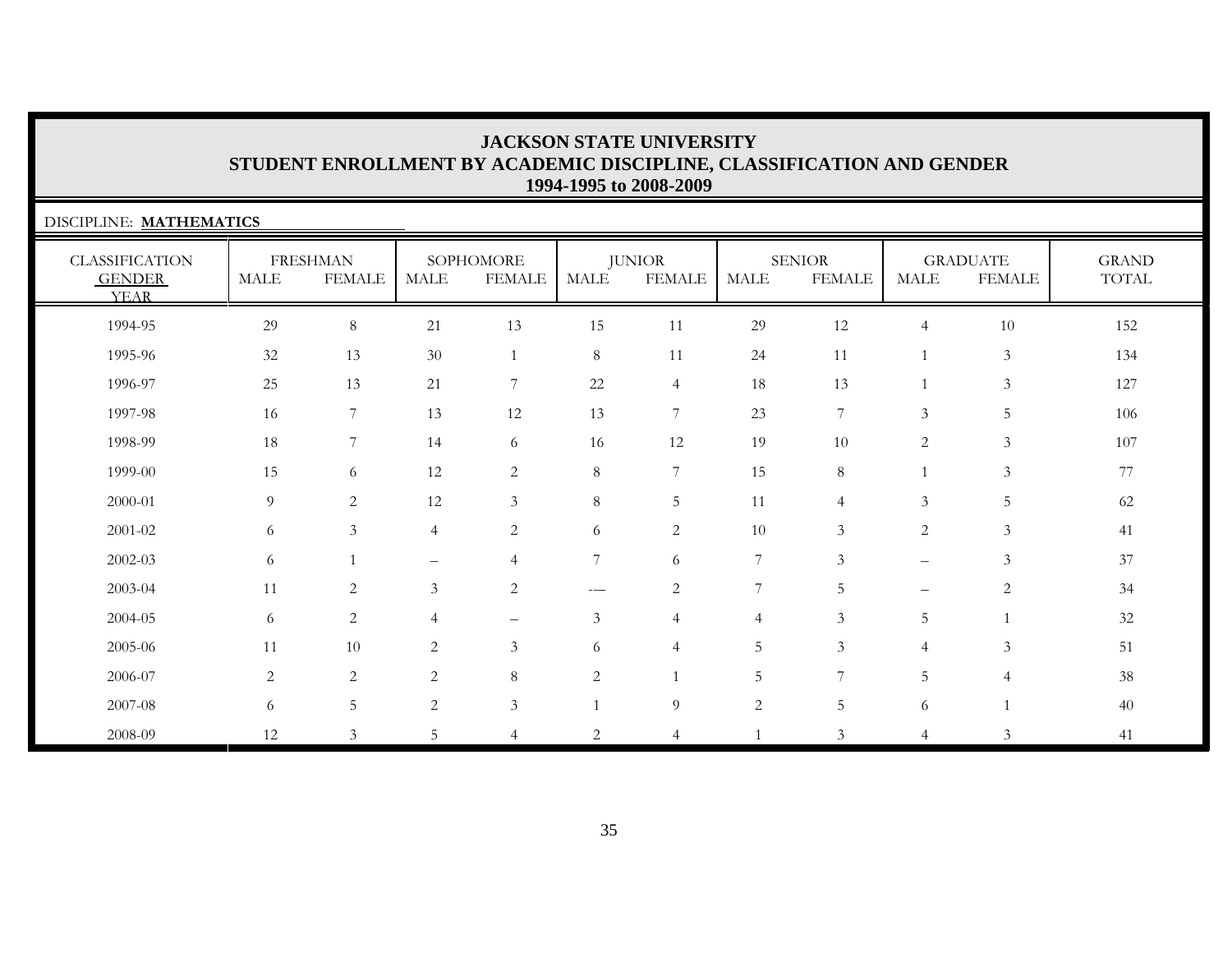#### DISCIPLINE: **MATHEMATICS EDUCATION**

| <b>CLASSIFICATION</b><br><b>GENDER</b><br><b>YEAR</b> | <b>MALE</b>              | <b>FRESHMAN</b><br><b>FEMALE</b> | MALE                                           | SOPHOMORE<br><b>FEMALE</b>                          | MALE                     | <b>JUNIOR</b><br><b>FEMALE</b> | <b>MALE</b>       | <b>SENIOR</b><br><b>FEMALE</b> | <b>MALE</b>                                           | <b>GRADUATE</b><br><b>FEMALE</b> | <b>GRAND</b><br>TOTAL |
|-------------------------------------------------------|--------------------------|----------------------------------|------------------------------------------------|-----------------------------------------------------|--------------------------|--------------------------------|-------------------|--------------------------------|-------------------------------------------------------|----------------------------------|-----------------------|
| 1994-95                                               | $- -$                    | $\sqrt{2}$                       | $\mathfrak{Z}$                                 | $\hspace{0.05cm} -\hspace{0.05cm} -\hspace{0.05cm}$ |                          |                                | $\overline{c}$    | $\sqrt{2}$                     |                                                       | $\sqrt{2}$                       | 14                    |
| 1995-96                                               | 5                        | $\sqrt{5}$                       | $\hspace{0.1mm}-\hspace{0.1mm}-\hspace{0.1mm}$ | $\overline{c}$                                      | $\mathfrak{Z}$           | $\sqrt{2}$                     | $\sqrt{2}$        | $\sim$ $-$                     | $\hspace{0.05cm} -\hspace{0.05cm} -\hspace{0.05cm}$   | 5                                | 24                    |
| 1996-97                                               | -1                       | $\overline{2}$                   | $\mathfrak{Z}$                                 | $\mathfrak{Z}$                                      | 3                        | $\overline{2}$                 | $\overline{5}$    | $\overline{\phantom{m}}$       | $--$                                                  | $\overline{4}$                   | 23                    |
| 1997-98                                               |                          | $\mathfrak{Z}$                   |                                                | $\overline{c}$                                      |                          |                                | $\overline{c}$    | $\overline{4}$                 | $\qquad \qquad -$                                     | $\mathfrak{Z}$                   | 18                    |
| 1998-99                                               |                          | $\overline{2}$                   |                                                | $\sqrt{2}$                                          |                          | $\sqrt{2}$                     | $\mathbf{1}$      | 5                              | $\overline{\phantom{m}}$                              | $\sqrt{2}$                       | 17                    |
| 1999-00                                               |                          | $\overline{2}$                   |                                                | 5                                                   |                          | 3                              | $\overline{4}$    | 2                              | $\qquad \qquad -$                                     | $\mathbf{2}$                     | 20                    |
| 2000-01                                               |                          | $\mathfrak{Z}$                   |                                                | $\overline{4}$                                      |                          | 6                              | 3                 | 5                              | $\overline{\phantom{0}}$                              | $\overline{2}$                   | 25                    |
| 2001-02                                               | 3                        | $\mathfrak{Z}$                   | 2                                              | $\mathfrak{Z}$                                      | 3                        | 5                              | $\mathbf{2}$      | $\mathfrak{Z}$                 |                                                       |                                  | 26                    |
| 2002-03                                               | $\qquad \qquad -$        | $\mathfrak{Z}$                   | $\sqrt{2}$                                     |                                                     | $\sqrt{2}$               | $\sqrt{2}$                     | $\mathbf{1}$      | 5                              | $\qquad \qquad -$                                     | $\overline{c}$                   | 18                    |
| 2003-04                                               | $\overline{2}$           | $\overline{4}$                   |                                                | 3                                                   | -                        | $\qquad \qquad -$              | $\overline{c}$    | 5                              | $\overline{c}$                                        | $\mathfrak{Z}$                   | 22                    |
| 2004-05                                               | $\overline{\phantom{0}}$ | $\mathfrak{Z}$                   |                                                | 6                                                   | $\overline{\phantom{0}}$ | $\mathfrak{Z}$                 | $\qquad \qquad -$ | $\overline{2}$                 | 2                                                     | $\overline{2}$                   | 19                    |
| 2005-06                                               | 3                        | $\sqrt{2}$                       |                                                | $\overline{4}$                                      | $\mathbf{1}$             | $\overline{4}$                 | $\qquad \qquad -$ | $\overline{4}$                 | $\overline{\phantom{m}}$                              |                                  | 20                    |
| 2006-07                                               | 2                        | --                               |                                                |                                                     | --                       |                                | $\qquad \qquad -$ | $\overline{4}$                 | $\hspace{0.05cm} - \hspace{0.05cm} - \hspace{0.05cm}$ |                                  | 11                    |
| 2007-08                                               |                          | $\mathfrak{Z}$                   |                                                | 3                                                   | $\overline{\phantom{a}}$ |                                | $\sqrt{2}$        | $\overline{2}$                 | $\sim$ $-$                                            | 3                                | 16                    |
| 2008-09                                               | 3                        | $\overline{4}$                   |                                                | 4                                                   |                          | $\mathfrak{Z}$                 | $\overline{c}$    | $\overline{2}$                 | $\mathbf{u}$                                          |                                  | 21                    |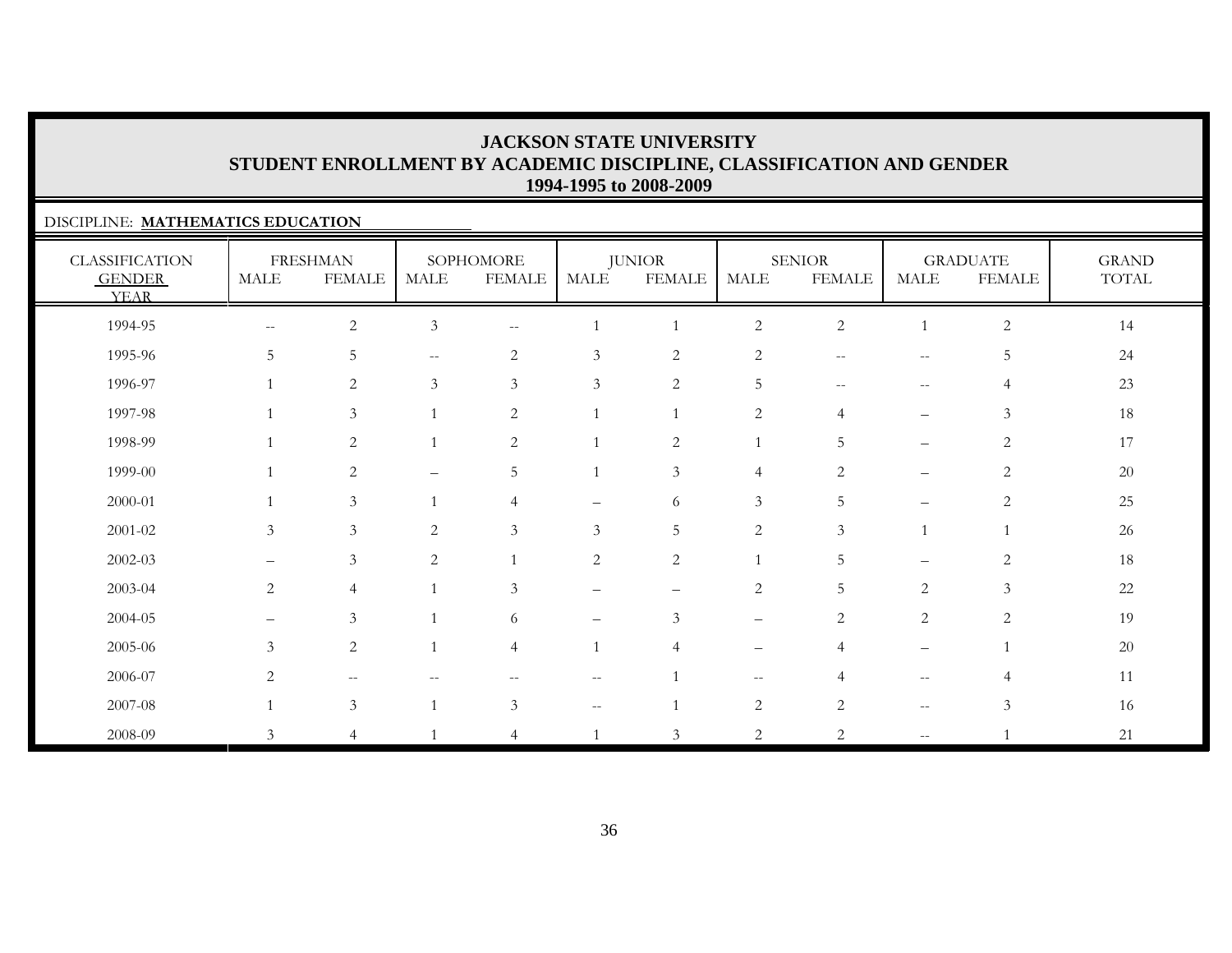| DISCIPLINE: METEOROLOGY                               |                |                                  |                                                     |                            |                |                                |                |                                |       |                                  |                       |
|-------------------------------------------------------|----------------|----------------------------------|-----------------------------------------------------|----------------------------|----------------|--------------------------------|----------------|--------------------------------|-------|----------------------------------|-----------------------|
| <b>CLASSIFICATION</b><br><b>GENDER</b><br><b>YEAR</b> | MALE           | <b>FRESHMAN</b><br><b>FEMALE</b> | MALE                                                | SOPHOMORE<br><b>FEMALE</b> | MALE           | <b>JUNIOR</b><br><b>FEMALE</b> | MALE           | <b>SENIOR</b><br><b>FEMALE</b> | MALE  | <b>GRADUATE</b><br><b>FEMALE</b> | <b>GRAND</b><br>TOTAL |
| 1994-95                                               | $\sim$ $-$     | 3                                | $\overline{2}$                                      | 3                          | $\mathbf{1}$   | $\mathfrak{Z}$                 | $\mathfrak{Z}$ | 2                              | $- -$ | $\overline{\phantom{m}}$         | 17                    |
| 1995-96                                               | 2              | $\mathfrak{Z}$                   | $\hspace{0.05cm} -\hspace{0.05cm} -\hspace{0.05cm}$ | 6                          | $\overline{c}$ | $\mathfrak{Z}$                 | $\overline{4}$ | 5                              | $-$   | --                               | 25                    |
| 1996-97                                               | 3              |                                  |                                                     | 2                          | $\mathbf{1}$   | 6                              | $\overline{4}$ | 3                              | $-$   | $\overline{\phantom{m}}$         | 21                    |
| 1997-98                                               | $\overline{2}$ | $\overline{c}$                   | $\overline{2}$                                      |                            |                | $\overline{2}$                 | $\mathbf{2}$   | 8                              |       |                                  | 19                    |
| 1998-99                                               | 6              | 6                                |                                                     |                            |                | 3                              | $\mathbf{2}$   | $\overline{5}$                 |       |                                  | 23                    |
| 1999-00                                               |                | $\overline{4}$                   | 5                                                   | 3                          |                |                                | 3              | 3                              |       |                                  | 21                    |
| 2000-01                                               | $\mathfrak{D}$ | $\overline{4}$                   | $\overline{2}$                                      | 5                          | $\mathbf{2}$   | $\overline{4}$                 |                |                                |       |                                  | 20                    |
| $2001 - 02$                                           | $\overline{4}$ | $\overline{5}$                   |                                                     | $\overline{2}$             | 2              | $\overline{2}$                 | $\mathbf{2}$   | 5                              |       |                                  | 23                    |
| 2002-03                                               | 6              |                                  | 4                                                   | 3                          |                |                                |                |                                |       |                                  | 26                    |
| 2003-04                                               | .5             | $\mathfrak{Z}$                   | 4                                                   | 7                          |                | 2                              | 2              | $\mathcal{Z}$                  |       |                                  | $27\,$                |
| 2004-05                                               | 7              | 6                                | 2                                                   | $\overline{4}$             | 5              | 5                              | 2              | 2                              |       |                                  | 33                    |
| 2005-06                                               |                |                                  | 5                                                   | 6                          | 6              | 5                              | $\mathbf{2}$   | 3                              |       |                                  | 28                    |
| 2006-07                                               | 3              | 6                                | 2                                                   | $\overline{\phantom{a}}$   | 5              | $\overline{c}$                 | $\,8\,$        |                                | $-$   | $-$                              | 30                    |
| 2007-08                                               | 5              | 2                                |                                                     | $\mathfrak{Z}$             | $\mathfrak{Z}$ | $\overline{c}$                 | 10             | 4                              |       |                                  | 30                    |
| 2008-09                                               | $\mathcal{Z}$  | .5                               | 4                                                   |                            |                | 3                              | $\,8\,$        |                                |       |                                  | 26                    |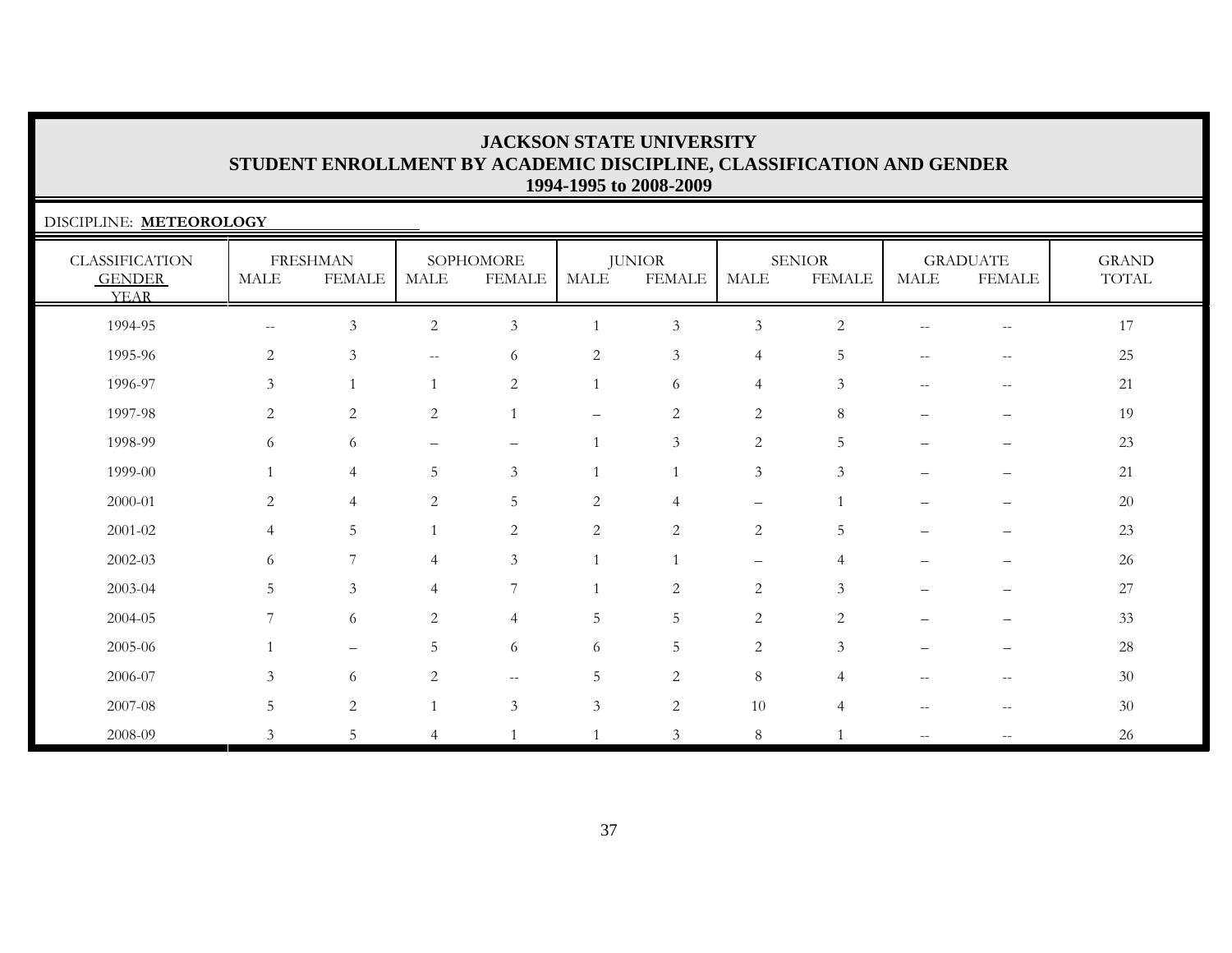| DISCIPLINE: MUSIC EDUCATION                           |        |                                  |                  |                            |                  |                                |                |                                |                |                                  |                       |
|-------------------------------------------------------|--------|----------------------------------|------------------|----------------------------|------------------|--------------------------------|----------------|--------------------------------|----------------|----------------------------------|-----------------------|
| <b>CLASSIFICATION</b><br><b>GENDER</b><br><b>YEAR</b> | MALE   | <b>FRESHMAN</b><br><b>FEMALE</b> | <b>MALE</b>      | SOPHOMORE<br><b>FEMALE</b> | <b>MALE</b>      | <b>JUNIOR</b><br><b>FEMALE</b> | <b>MALE</b>    | <b>SENIOR</b><br><b>FEMALE</b> | <b>MALE</b>    | <b>GRADUATE</b><br><b>FEMALE</b> | <b>GRAND</b><br>TOTAL |
| 1994-95                                               | 23     | 14                               | $\overline{9}$   |                            | $\overline{9}$   | $\mathfrak{Z}$                 | 19             | 8                              | $\overline{4}$ | $\mathbf{1}$                     | 91                    |
| 1995-96                                               | 22     | 14                               | 12               | 8                          | $\boldsymbol{7}$ | 2                              | 21             | 9                              |                | $\mathfrak{Z}$                   | 99                    |
| 1996-97                                               | 21     | 8                                | 9                | $\overline{7}$             | 12               | 6                              | 23             | 8                              | $\overline{4}$ | 3                                | 101                   |
| 1997-98                                               | 24     | 13                               | 11               | $5\phantom{.0}$            | 13               | 5                              | 20             | 14                             | $\overline{4}$ | $\mathbf{1}$                     | 110                   |
| 1998-99                                               | 15     | 6                                | 8                | 6                          | $\overline{5}$   | 2                              | 19             | 13                             | $\overline{4}$ | 2                                | 80                    |
| 1999-00                                               | 15     | 9                                | 10               | 2                          | $\overline{5}$   | $\overline{4}$                 | 23             | 6                              | $\overline{4}$ | $\mathbf{1}$                     | 79                    |
| 2000-01                                               | 20     | 6                                | 10               | $\overline{4}$             | 8                | 2                              | 18             | 11                             | 2              | $\mathfrak{Z}$                   | 84                    |
| 2001-02                                               | 30     | 9                                | 7                | $5\phantom{.0}$            | 11               | $\overline{2}$                 | $\overline{9}$ | $8\phantom{.}$                 | 5              | $\sqrt{2}$                       | 88                    |
| 2002-03                                               | 25     | 6                                | 9                | 7                          | 10               | $\overline{4}$                 | 12             | 6                              | $\overline{4}$ | 6                                | 89                    |
| 2003-04                                               | 33     | 10                               | 17               | $5\phantom{.0}$            | $8\,$            | 6                              | 17             | 6                              | $\mathfrak{Z}$ | $\sqrt{6}$                       | 111                   |
| 2004-05                                               | 35     | 14                               | 15               | $\overline{4}$             | 12               | 2                              | 24             | 10                             | 5              | 5                                | 126                   |
| 2005-06                                               | 22     | 8                                | 15               | 6                          | 12               | 5                              | 14             | 8                              | 9              | 5                                | 104                   |
| 2006-07                                               | 23     | 5                                | $10\,$           | $\overline{4}$             | 14               | $\mathfrak{Z}$                 | 14             | 6                              | 8              | $\,8\,$                          | 95                    |
| 2007-08                                               | $27\,$ | 6                                | $\boldsymbol{7}$ | $\mathfrak{Z}$             | $\boldsymbol{7}$ |                                | 18             | 7                              | 10             | 11                               | 97                    |
| 2008-09                                               | 19     | 7                                | 16               | $\overline{4}$             | $\overline{3}$   | 3                              | 16             | $\overline{4}$                 | 15             | 6                                | 93                    |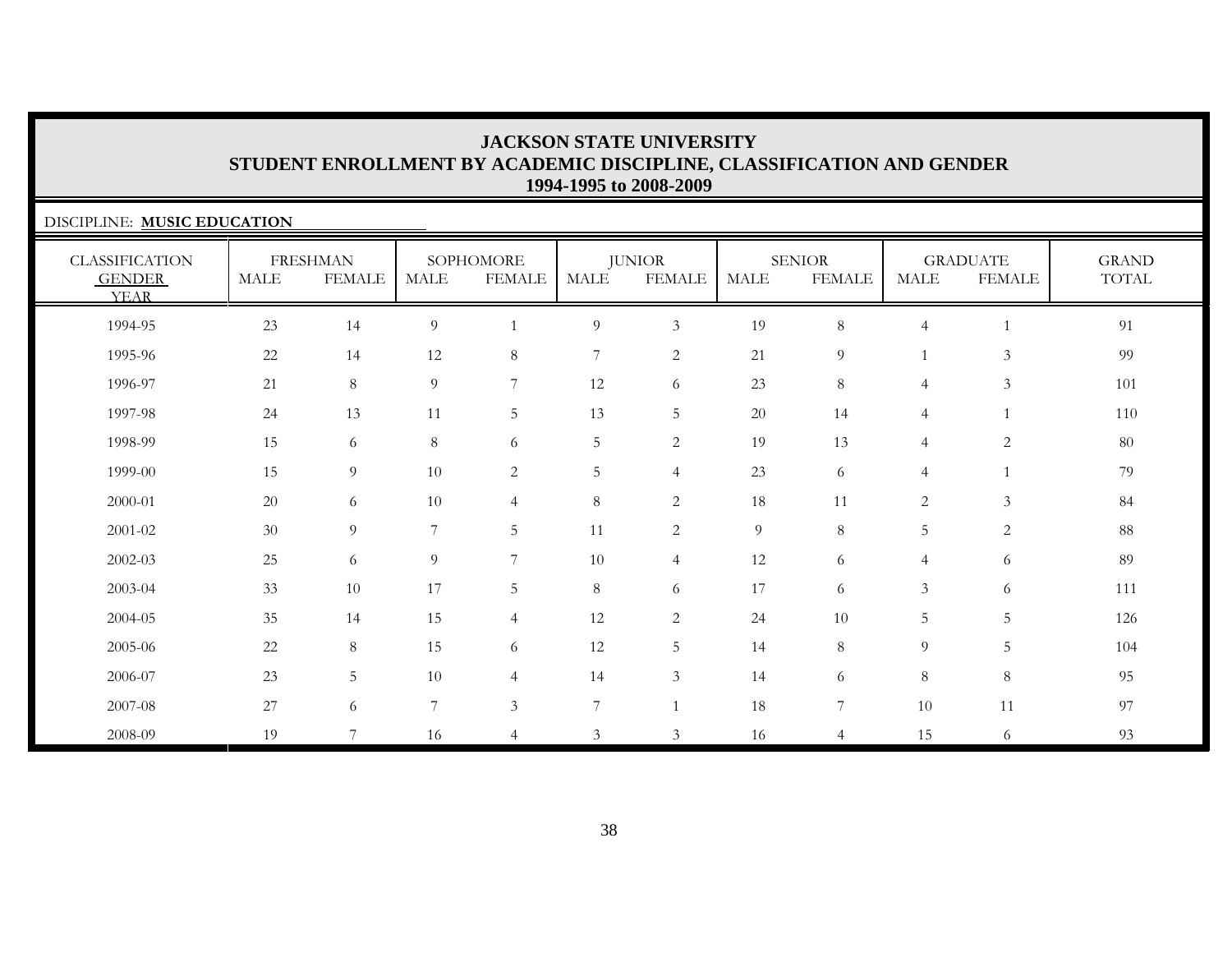#### DISCIPLINE: **OFFICE ADMINISTRATION**

| <b>CLASSIFICATION</b><br><b>GENDER</b><br><b>YEAR</b> | $\operatorname{MALE}$                         | <b>FRESHMAN</b><br><b>FEMALE</b> | MALE                     | SOPHOMORE<br><b>FEMALE</b> | MALE                     | <b>JUNIOR</b><br><b>FEMALE</b> | <b>MALE</b>                     | <b>SENIOR</b><br><b>FEMALE</b> | MALE                                                  | <b>GRADUATE</b><br><b>FEMALE</b>                      | <b>GRAND</b><br>TOTAL |
|-------------------------------------------------------|-----------------------------------------------|----------------------------------|--------------------------|----------------------------|--------------------------|--------------------------------|---------------------------------|--------------------------------|-------------------------------------------------------|-------------------------------------------------------|-----------------------|
| 1994-95                                               | $\mathord{\hspace{1pt}\text{--}\hspace{1pt}}$ | $\overline{4}$                   | $\overline{\phantom{a}}$ | 7                          | $- -$                    | $\mathbf 5$                    | $5\,$                           | 26                             | $\overline{\phantom{m}}$                              | $\hspace{0.05cm}$ – $\hspace{0.05cm}$                 | 46                    |
| 1995-96                                               | $\overline{2}$                                | 7                                | $\sim$                   | 11                         |                          | $\,8\,$                        | 2                               | 13                             | $\hspace{0.05cm} - \hspace{0.05cm} - \hspace{0.05cm}$ | $\hspace{0.05cm} - \hspace{0.05cm} - \hspace{0.05cm}$ | 44                    |
| 1996-97                                               | $\sim$ $\sim$                                 | 8                                | $\mathfrak{Z}$           | $\overline{4}$             | $\overline{\phantom{a}}$ | 7                              | $\mathbf{2}$                    | 10                             | $\hspace{0.05cm}$ $\hspace{0.05cm}$                   | $\hspace{0.05cm} -\hspace{0.05cm} -\hspace{0.05cm}$   | 34                    |
| 1997-98                                               | $\qquad \qquad -$                             | $\overline{5}$                   | $\mathbf{1}$             | $\overline{c}$             |                          | $\sqrt{5}$                     | $\overline{2}$                  | 13                             | $-$                                                   | $\qquad \qquad -$                                     | 29                    |
| 1998-99                                               | $\mathbf{1}$                                  | $\overline{c}$                   | $\qquad \qquad -$        | $\overline{4}$             | $\overline{\phantom{m}}$ | $\mathfrak{Z}$                 | $\overline{\phantom{m}}$        | 6                              | $\qquad \qquad -$                                     | $\overline{\phantom{m}}$                              | 16                    |
| 1999-00                                               | $\qquad \qquad -$                             |                                  |                          | $\mathfrak{Z}$             | $\qquad \qquad -$        | $\overline{2}$                 | $\qquad \qquad -$               | 5                              |                                                       |                                                       | 11                    |
| 2000-01                                               |                                               |                                  |                          | 2                          | $\overline{\phantom{0}}$ |                                | $\qquad \qquad -$               | $\overline{2}$                 |                                                       |                                                       | 6                     |
| $2001 - 02$                                           | $\qquad \qquad -$                             | 5                                |                          |                            |                          |                                | $\qquad \qquad -$               | 5                              | $\overline{\phantom{0}}$                              | —                                                     | 11                    |
| $2002 - 03$                                           | $\qquad \qquad -$                             | 3                                | $\qquad \qquad -$        |                            | $\sqrt{2}$               |                                | $\qquad \qquad -$               |                                |                                                       | —                                                     | $8\,$                 |
| 2003-04                                               | $\mathbf{1}$                                  |                                  |                          | 2                          |                          | $\overline{c}$                 | $\qquad \qquad -$               | $\overline{2}$                 |                                                       |                                                       | $\overline{9}$        |
| 2004-05                                               | $\qquad \qquad =$                             |                                  | $\overline{\phantom{0}}$ |                            | $\overline{\phantom{0}}$ |                                | $\qquad \qquad -$               |                                |                                                       |                                                       | $\overline{4}$        |
| 2005-06                                               | $\equiv$                                      | $\overline{\phantom{0}}$         |                          |                            |                          | $\overline{\phantom{0}}$       | $\overbrace{\phantom{1232211}}$ |                                | -                                                     |                                                       | $- -$                 |
| 2006-07                                               |                                               | $\overline{\phantom{0}}$         |                          |                            |                          |                                |                                 |                                |                                                       |                                                       |                       |
| 2007-08                                               | $\qquad \qquad -$                             | $\qquad \qquad -$                |                          | $- -$                      | --                       | $\overline{\phantom{m}}$       | $-$                             | $-$                            |                                                       | $\qquad \qquad -$                                     | $ -$                  |
| 2008-09                                               | $\qquad \qquad -$                             | $\qquad \qquad -$                |                          | $\qquad \qquad -$          | $-$                      | $\overline{\phantom{m}}$       | $\overline{\phantom{a}}$        | $\overline{\phantom{m}}$       |                                                       |                                                       |                       |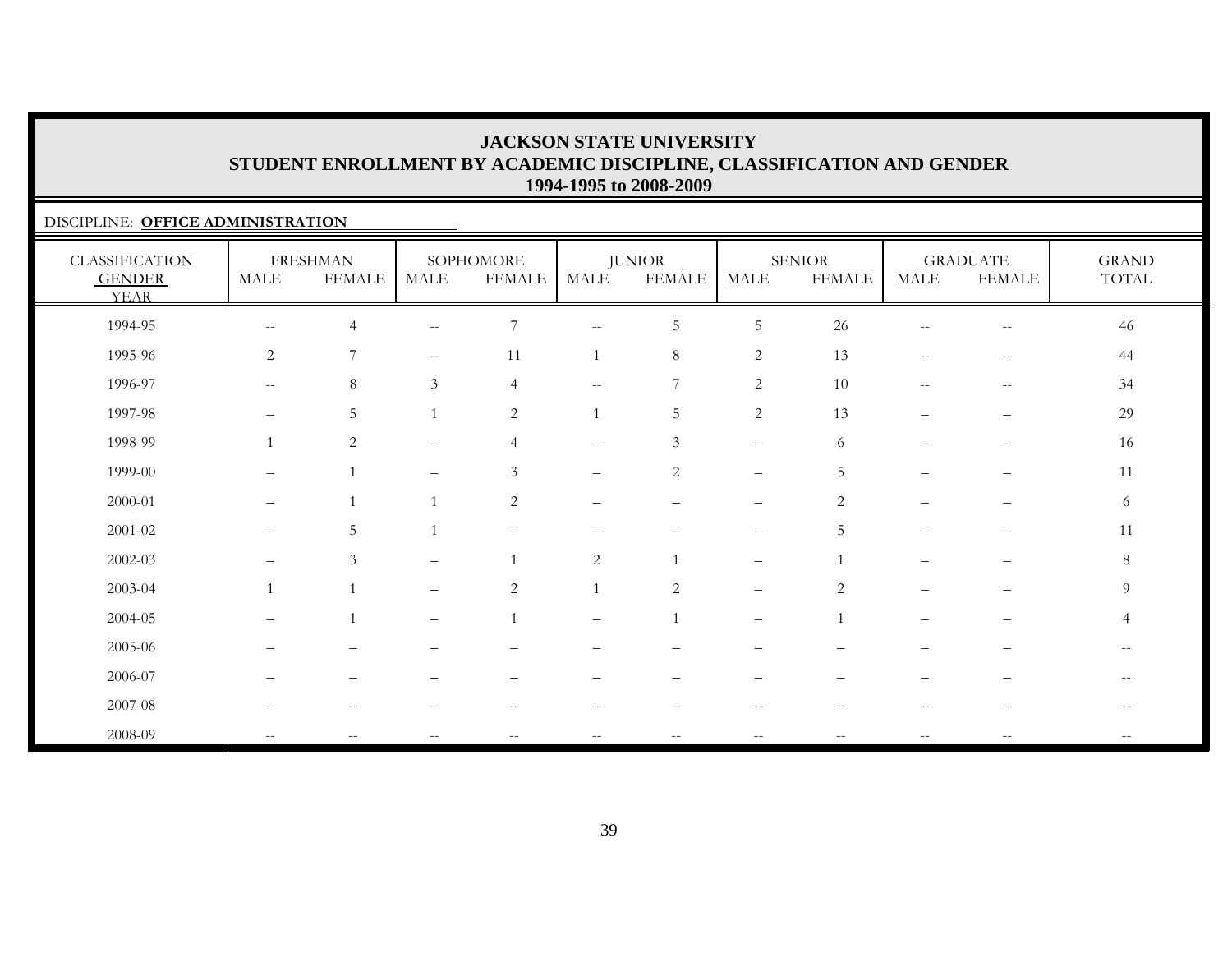| DISCIPLINE: PERFORMANCE                               |                          |                                                     |                          |                     |                          |                                |                          |                                |                                       |                                       |                              |
|-------------------------------------------------------|--------------------------|-----------------------------------------------------|--------------------------|---------------------|--------------------------|--------------------------------|--------------------------|--------------------------------|---------------------------------------|---------------------------------------|------------------------------|
| <b>CLASSIFICATION</b><br><b>GENDER</b><br><b>YEAR</b> | <b>MALE</b>              | <b>FRESHMAN</b><br><b>FEMALE</b>                    | <b>MALE</b>              | SOPHOMORE<br>FEMALE | MALE                     | <b>JUNIOR</b><br><b>FEMALE</b> | <b>MALE</b>              | <b>SENIOR</b><br><b>FEMALE</b> | <b>MALE</b>                           | <b>GRADUATE</b><br><b>FEMALE</b>      | <b>GRAND</b><br><b>TOTAL</b> |
| 1994-95                                               |                          |                                                     |                          |                     |                          |                                |                          |                                |                                       |                                       |                              |
| 1995-96                                               | $\overline{4}$           | $\hspace{0.05cm} -\hspace{0.05cm} -\hspace{0.05cm}$ |                          | $\mathfrak{Z}$      | $\overline{\phantom{m}}$ |                                | --                       |                                |                                       |                                       | 8                            |
| 1996-97                                               | $\overline{\phantom{m}}$ | 10                                                  | 2                        | $- -$               | $\overline{\phantom{m}}$ | $\overline{2}$                 | $\overline{2}$           |                                |                                       | $\hspace{0.05cm}$ – $\hspace{0.05cm}$ | 11                           |
| 1997-98                                               | $\overline{7}$           | 6                                                   |                          |                     | $\overline{2}$           |                                | $\overline{\phantom{m}}$ | 3                              |                                       |                                       | 19                           |
| 1998-99                                               | .5                       |                                                     | 4                        | 3                   | 2                        |                                | 3                        | 3                              |                                       | —                                     | 21                           |
| 1999-00                                               | 3                        |                                                     | 2                        |                     | 3                        | 2                              | $\overline{4}$           |                                |                                       |                                       | 16                           |
| $2000 - 01$                                           | $\overline{4}$           | 2                                                   | $\overline{\phantom{0}}$ | 3                   | 3                        | $\overline{\phantom{m}}$       | 3                        | 2                              |                                       |                                       | 17                           |
| 2001-02                                               | 3                        | $\mathfrak{Z}$                                      | $\overline{\phantom{0}}$ |                     |                          |                                |                          |                                |                                       |                                       | $12\,$                       |
| 2002-03                                               | $\overline{4}$           | 2                                                   | $\overline{2}$           | $\overline{2}$      |                          |                                | 2                        |                                |                                       |                                       | 14                           |
| 2003-04                                               | $\mathbf{1}$             | $\mathfrak{Z}$                                      |                          |                     | 3                        |                                | $\overline{4}$           |                                |                                       |                                       | 13                           |
| 2004-05                                               | 11                       | $\overline{4}$                                      |                          |                     | $\overline{4}$           |                                | 8                        | 3                              |                                       |                                       | 32                           |
| 2005-06                                               | 15                       | 11                                                  | 6                        | 2                   | 3                        |                                | $\overline{4}$           | 6                              |                                       |                                       | 48                           |
| 2006-07                                               | 25                       | 6                                                   | 7                        | $\overline{4}$      | 5                        | $\mathfrak{Z}$                 | 14                       | 4                              |                                       | $-$                                   | 68                           |
| 2007-08                                               | 24                       | 13                                                  | $\,8\,$                  | 6                   | $\overline{4}$           | $\mathfrak{Z}$                 | 12                       | 4                              | $\hspace{0.05cm}$ – $\hspace{0.05cm}$ | $\hspace{0.05cm}$ – $\hspace{0.05cm}$ | 74                           |
| 2008-09                                               | 25                       | 10                                                  | 12                       | 5                   | $\mathbf 5$              | $\mathfrak{Z}$                 | 11                       | 3                              | $\sim$ $-$                            | $\qquad \qquad -$                     | 74                           |

\* Name changed from Music (Piano Performance) in April, 2002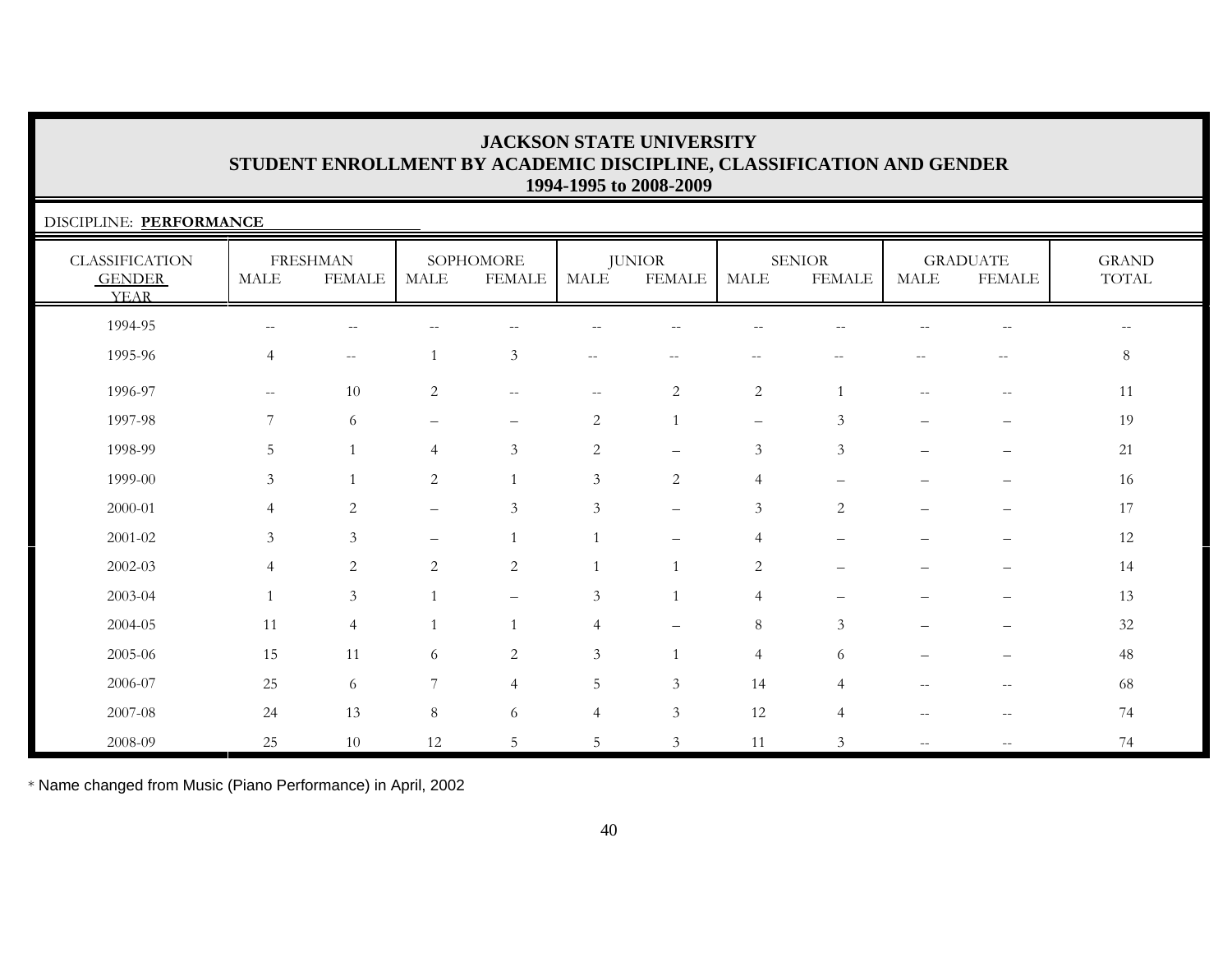| DISCIPLINE: PHYSICS                                   |                |                                  |                   |                                                     |             |                                |                |                                |                                                     |                                  |                       |
|-------------------------------------------------------|----------------|----------------------------------|-------------------|-----------------------------------------------------|-------------|--------------------------------|----------------|--------------------------------|-----------------------------------------------------|----------------------------------|-----------------------|
| <b>CLASSIFICATION</b><br><b>GENDER</b><br><b>YEAR</b> | <b>MALE</b>    | <b>FRESHMAN</b><br><b>FEMALE</b> | MALE              | SOPHOMORE<br><b>FEMALE</b>                          | <b>MALE</b> | <b>JUNIOR</b><br><b>FEMALE</b> | <b>MALE</b>    | <b>SENIOR</b><br><b>FEMALE</b> | $\operatorname{MALE}$                               | <b>GRADUATE</b><br><b>FEMALE</b> | <b>GRAND</b><br>TOTAL |
| 1994-95                                               |                | $\mathbf{u}$                     | $\mathfrak{Z}$    | $\hspace{0.05cm} -\hspace{0.05cm} -\hspace{0.05cm}$ | 2           | 3                              | 10             | $\overline{4}$                 | $\overline{\phantom{m}}$                            | $-\,-$                           | 23                    |
| 1995-96                                               |                |                                  | 3                 |                                                     |             | $\overline{2}$                 | 5              | $\overline{4}$                 | $-$                                                 | $-$                              | 17                    |
| 1996-97                                               | 2              | $\overline{c}$                   | 2                 | $\hspace{0.1mm}-\hspace{0.1mm}-\hspace{0.1mm}$      | 2           | $--$                           |                | 5                              | $\hspace{0.05cm} -\hspace{0.05cm} -\hspace{0.05cm}$ | $\overline{\phantom{m}}$         | 14                    |
| 1997-98                                               | $\mathfrak{Z}$ | $\overline{\phantom{m}}$         | $\overline{c}$    | 2                                                   | 2           |                                | $\overline{2}$ | $\mathfrak{Z}$                 |                                                     |                                  | 15                    |
| 1998-99                                               | 3              | $\overline{3}$                   | $\overline{c}$    | $\mathbf{1}$                                        | 3           |                                | $\overline{4}$ | 3                              |                                                     | $\overline{\phantom{0}}$         | 20                    |
| 1999-00                                               | 3              | $\overline{4}$                   | 2                 | $\sqrt{2}$                                          | 2           |                                | $\overline{2}$ | 3                              |                                                     |                                  | 18                    |
| 2000-01                                               | 3              | $\mathfrak{Z}$                   |                   | 3                                                   |             | 2                              | 6              |                                |                                                     |                                  | 19                    |
| 2001-02                                               | 2              |                                  |                   | $\overline{2}$                                      |             |                                | $\mathfrak{Z}$ | 2                              |                                                     |                                  | 11                    |
| 2002-03                                               |                | $\overline{4}$                   |                   |                                                     |             | $\overline{2}$                 | 3              |                                |                                                     |                                  | 13                    |
| 2003-04                                               |                | $\overline{c}$                   |                   | $\overline{4}$                                      |             |                                |                | 2                              |                                                     |                                  | 13                    |
| 2004-05                                               | 3              | $\mathfrak{Z}$                   |                   |                                                     | 2           | 3                              |                | 2                              |                                                     |                                  | 13                    |
| 2005-06                                               | 3              | $\mathfrak{Z}$                   |                   |                                                     |             |                                | 5              | 2                              |                                                     |                                  | 15                    |
| 2006-07                                               | 5              | $\overline{c}$                   | 2                 |                                                     |             | $\overline{4}$                 | 5              | 2                              | $-$                                                 | $-$                              | 22                    |
| 2007-08                                               | 3              | 5                                | $\qquad \qquad -$ |                                                     |             | $\sim$ $\sim$                  | 5              | 5                              | $-$                                                 | $-$                              | 20                    |
| 2008-09                                               | 5              | $\mathfrak{Z}$                   | $\mathfrak{Z}$    | $\overline{2}$                                      |             | $\overline{\phantom{a}}$       | 3              | 3                              | $\overline{\phantom{m}}$                            | $-$                              | 20                    |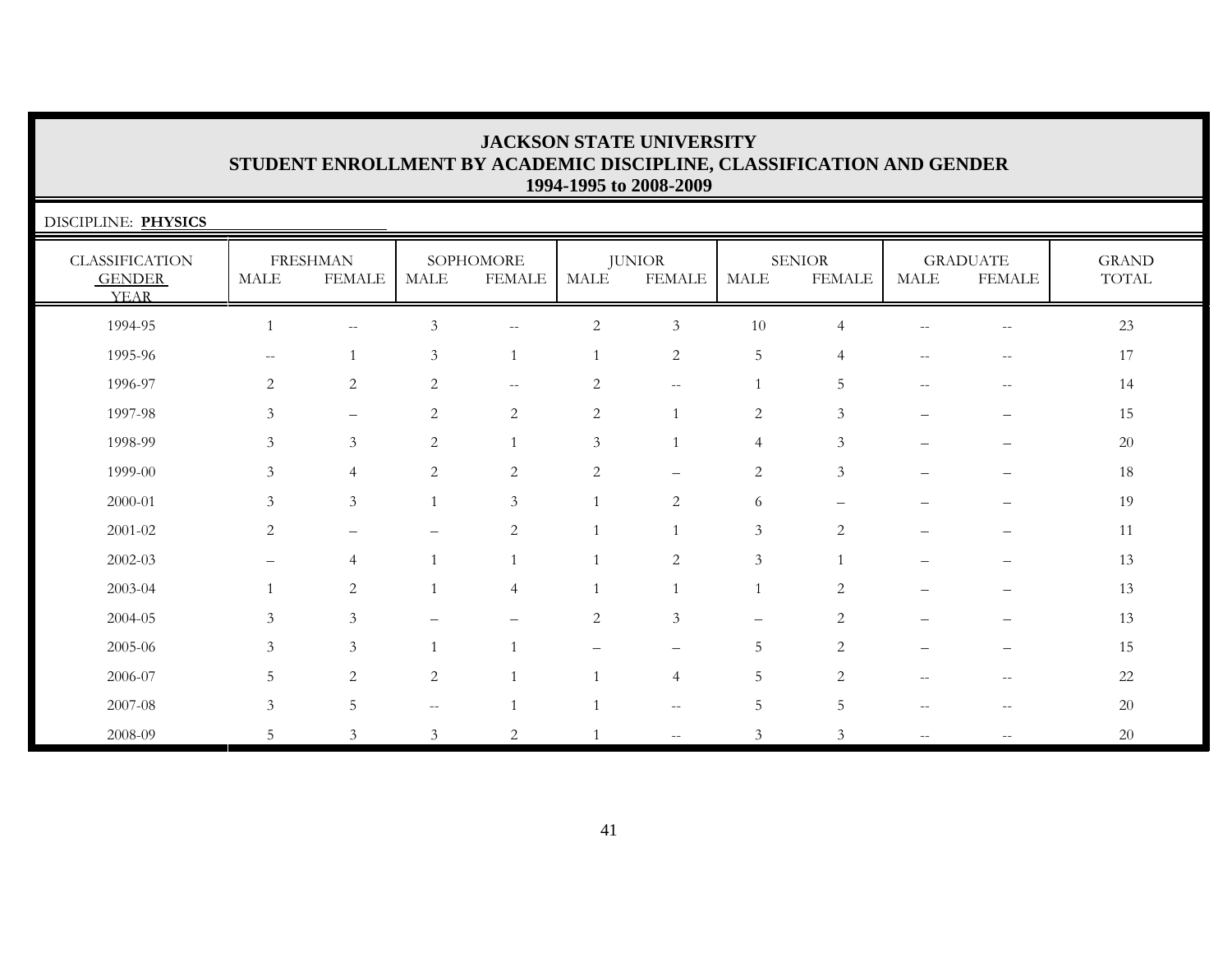| DISCIPLINE: POLICE SCIENCE                            |                          |                                  |      |                                                       |      |                                |                          |                                |                                                     |                                  |                                        |  |
|-------------------------------------------------------|--------------------------|----------------------------------|------|-------------------------------------------------------|------|--------------------------------|--------------------------|--------------------------------|-----------------------------------------------------|----------------------------------|----------------------------------------|--|
| <b>CLASSIFICATION</b><br><b>GENDER</b><br><b>YEAR</b> | <b>MALE</b>              | <b>FRESHMAN</b><br><b>FEMALE</b> | MALE | SOPHOMORE<br><b>FEMALE</b>                            | MALE | <b>JUNIOR</b><br><b>FEMALE</b> | $\operatorname{MALE}$    | <b>SENIOR</b><br><b>FEMALE</b> | MALE                                                | <b>GRADUATE</b><br><b>FEMALE</b> | <b>GRAND</b><br>$\operatorname{TOTAL}$ |  |
| 1994-95                                               |                          |                                  |      |                                                       |      |                                |                          |                                |                                                     |                                  |                                        |  |
| 1995-96                                               |                          |                                  |      |                                                       |      |                                |                          |                                |                                                     |                                  | $-$                                    |  |
| 1996-97                                               | $-$                      | $\qquad \qquad -$                | --   | $\hspace{0.05cm} - \hspace{0.05cm} - \hspace{0.05cm}$ | --   | $--$                           | $\overline{\phantom{m}}$ |                                | $\hspace{0.05cm} -\hspace{0.05cm} -\hspace{0.05cm}$ | $\overline{\phantom{m}}$         | $\overline{\phantom{m}}$               |  |
| 1997-98                                               |                          |                                  |      |                                                       | -    |                                |                          |                                |                                                     |                                  | $\overline{\phantom{m}}$               |  |
| 1998-99                                               |                          |                                  |      |                                                       |      |                                |                          |                                |                                                     |                                  | $\qquad \qquad -$                      |  |
| 1999-00                                               |                          |                                  |      |                                                       |      |                                |                          |                                |                                                     |                                  | $\overline{\phantom{m}}$               |  |
| 2000-01                                               |                          |                                  |      |                                                       |      |                                |                          |                                |                                                     |                                  | $\overline{\phantom{m}}$               |  |
| $2001 - 02$                                           |                          |                                  | $=$  | $-$                                                   |      |                                |                          |                                |                                                     |                                  | $\qquad \qquad -$                      |  |
| $2002 - 03$                                           |                          |                                  |      |                                                       |      |                                |                          |                                |                                                     |                                  | $-$                                    |  |
| 2003-04                                               |                          |                                  |      |                                                       |      |                                |                          |                                |                                                     |                                  | $-$                                    |  |
| 2004-05                                               |                          |                                  |      |                                                       |      |                                |                          |                                |                                                     |                                  | $- -$                                  |  |
| 2005-06                                               |                          |                                  |      |                                                       |      |                                |                          |                                |                                                     |                                  | $\qquad \qquad -$                      |  |
| 2006-07                                               |                          |                                  |      |                                                       |      |                                |                          |                                |                                                     |                                  | $-$                                    |  |
| 2007-08                                               |                          |                                  |      |                                                       |      |                                |                          |                                |                                                     |                                  | $-$                                    |  |
| 2008-09                                               | $\overline{\phantom{m}}$ |                                  | --   | $\hspace{0.05cm} - \hspace{0.05cm} - \hspace{0.05cm}$ | --   | $- -$                          | $\overline{\phantom{m}}$ |                                | $- -$                                               |                                  | $\qquad \qquad -$                      |  |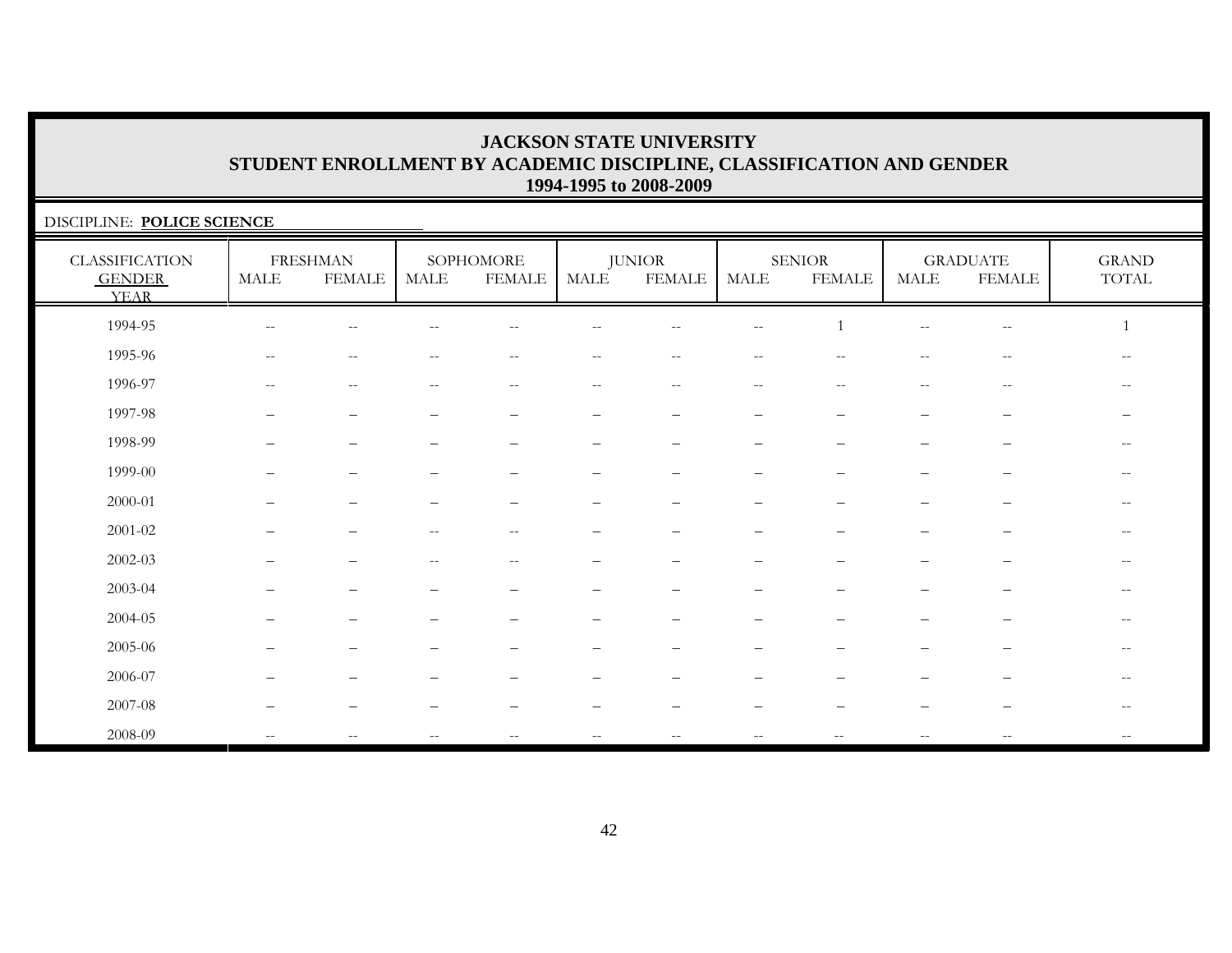| DISCIPLINE: POLITICAL SCIENCE                         |                |                                  |             |                            |                  |                                |             |                                |                          |                                  |                                        |
|-------------------------------------------------------|----------------|----------------------------------|-------------|----------------------------|------------------|--------------------------------|-------------|--------------------------------|--------------------------|----------------------------------|----------------------------------------|
| <b>CLASSIFICATION</b><br><b>GENDER</b><br><b>YEAR</b> | <b>MALE</b>    | <b>FRESHMAN</b><br><b>FEMALE</b> | <b>MALE</b> | SOPHOMORE<br><b>FEMALE</b> | <b>MALE</b>      | <b>JUNIOR</b><br><b>FEMALE</b> | <b>MALE</b> | <b>SENIOR</b><br><b>FEMALE</b> | <b>MALE</b>              | <b>GRADUATE</b><br><b>FEMALE</b> | <b>GRAND</b><br>$\operatorname{TOTAL}$ |
| 1994-95                                               | 30             | 37                               | 17          | 27                         | 15               | 22                             | 23          | 27                             | 6                        | $\overline{9}$                   | 213                                    |
| 1995-96                                               | 26             | 24                               | 17          | 18                         | 15               | 26                             | 15          | $20\,$                         | $\overline{5}$           | $\overline{c}$                   | 168                                    |
| 1996-97                                               | 15             | 29                               | 9           | 21                         | 17               | 13                             | 19          | 26                             | 6                        |                                  | 156                                    |
| 1997-98                                               | 21             | 16                               | 6           | 14                         | 8                | 17                             | 18          | 18                             | $\overline{\phantom{m}}$ | 6                                | 124                                    |
| 1998-99                                               | 10             | 33                               | $8\,$       | 9                          | $\overline{4}$   | 13                             | 15          | 18                             | $\overline{2}$           | $8\,$                            | 120                                    |
| 1999-00                                               | $\overline{7}$ | 25                               | $17\,$      | 16                         | $\overline{9}$   | 11                             | 9           | 15                             | $\overline{2}$           | $\overline{5}$                   | 117                                    |
| 2000-01                                               | 14             | 17                               | 10          | 12                         | 11               | 14                             | 13          | 24                             | $\sqrt{2}$               | $\sqrt{2}$                       | 119                                    |
| 2001-02                                               | 12             | 27                               | 10          | 14                         | 11               | 11                             | 9           | $20\,$                         | $\mathfrak{Z}$           | $\mathfrak{Z}$                   | 120                                    |
| 2002-03                                               | 19             | 32                               | 11          | 23                         | 10               | 14                             | 18          | 14                             | $\overline{7}$           | 10                               | 158                                    |
| 2003-04                                               | $\overline{7}$ | 37                               | 13          | 20                         | 15               | 22                             | 15          | 13                             | $\overline{4}$           | 10                               | 156                                    |
| 2004-05                                               | 17             | 44                               | 6           | 21                         | $\mathfrak{Z}$   | 21                             | 14          | 26                             | 5                        | $8\,$                            | 165                                    |
| 2005-06                                               | 18             | 37                               | 10          | 21                         | $\boldsymbol{7}$ | 20                             | 11          | 17                             | 6                        | 13                               | 160                                    |
| 2006-07                                               | 20             | 24                               | 13          | 29                         | 14               | 18                             | 10          | 26                             | 5                        | 13                               | 172                                    |
| 2007-08                                               | 19             | 24                               | 16          | 22                         | $\overline{9}$   | 27                             | 19          | 23                             | 6                        | 16                               | 181                                    |
| 2008-09                                               | 10             | 25                               | 14          | 26                         | 16               | 12                             | 10          | 24                             | 10                       | 17                               | 164                                    |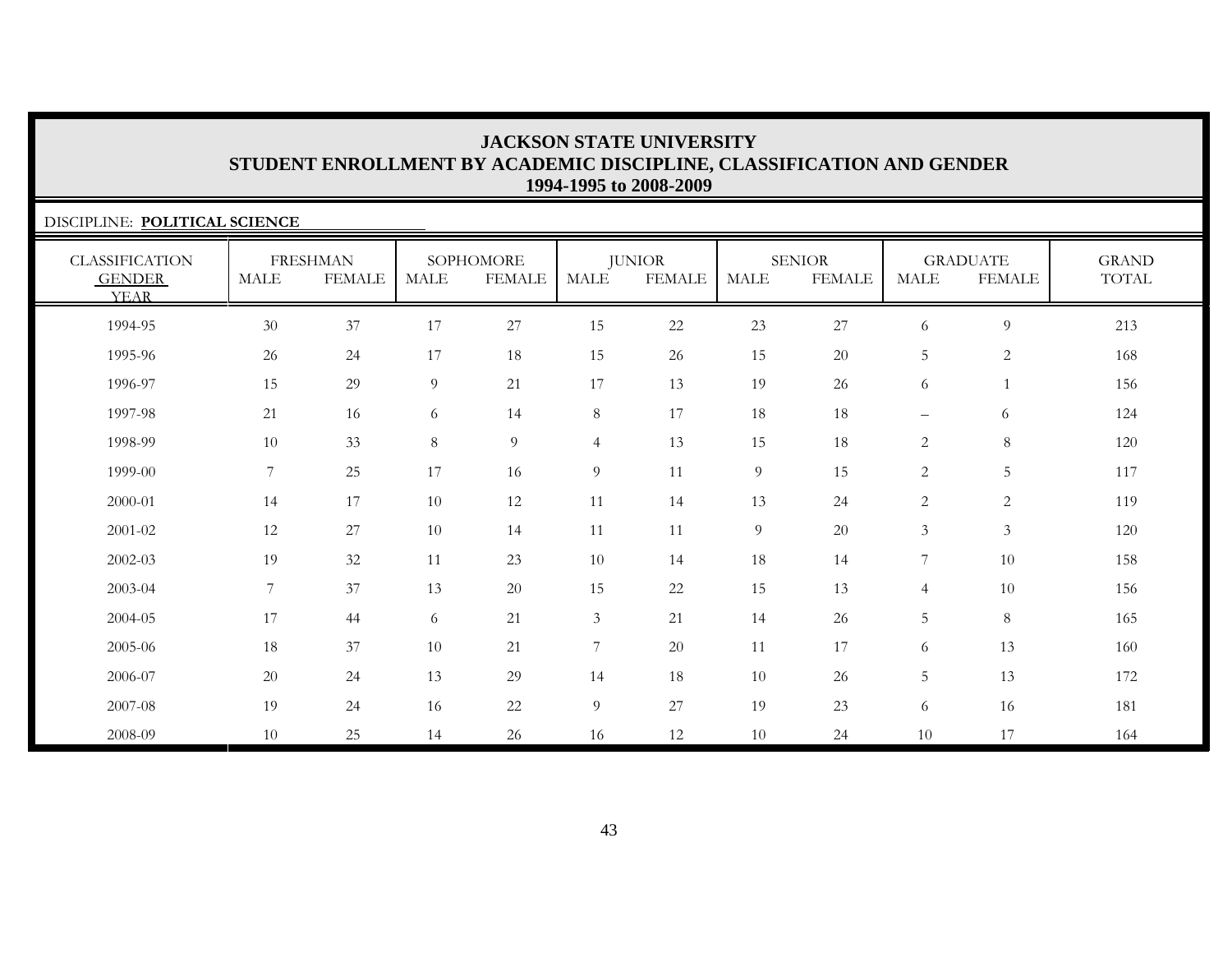#### DISCIPLINE: **PROFESSIONAL INTERDISCIPLINARY STUDIES**

| <b>CLASSIFICATION</b><br><b>GENDER</b><br><b>YEAR</b> | MALE                     | <b>FRESHMAN</b><br><b>FEMALE</b>                      | MALE           | SOPHOMORE<br><b>FEMALE</b> | MALE                     | <b>JUNIOR</b><br><b>FEMALE</b>                        | MALE                                                  | <b>SENIOR</b><br><b>FEMALE</b> | MALE                     | <b>GRADUATE</b><br><b>FEMALE</b>                      | <b>GRAND</b><br>$\operatorname{TOTAL}$ |
|-------------------------------------------------------|--------------------------|-------------------------------------------------------|----------------|----------------------------|--------------------------|-------------------------------------------------------|-------------------------------------------------------|--------------------------------|--------------------------|-------------------------------------------------------|----------------------------------------|
| 1994-95                                               | $\overline{\phantom{m}}$ | $\mathrel{{-}{-}}$                                    |                | $- -$                      | $ -$                     | --                                                    | $ -$                                                  |                                | $\qquad \qquad -$        | $-\,-$                                                | $- -$                                  |
| 1995-96                                               | $-\,-$                   | --                                                    |                |                            | $\overline{\phantom{m}}$ | $\hspace{0.05cm}$ – $\hspace{0.05cm}$                 | $\qquad \qquad -$                                     |                                | $\qquad \qquad -$        | $\qquad \qquad -$                                     | $\qquad \qquad -$                      |
| 1996-97                                               | $\overline{\phantom{m}}$ | $\hspace{0.05cm} - \hspace{0.05cm} - \hspace{0.05cm}$ | $-$            | $- -$                      | $\qquad \qquad -$        | $\hspace{0.05cm} - \hspace{0.05cm} - \hspace{0.05cm}$ | $\hspace{0.05cm} - \hspace{0.05cm} - \hspace{0.05cm}$ | $\sim$ –                       | $\qquad \qquad -$        | $\hspace{0.05cm} - \hspace{0.05cm} - \hspace{0.05cm}$ | $\qquad \qquad -$                      |
| 1997-98                                               | $\overline{\phantom{0}}$ | $\overline{\phantom{0}}$                              |                |                            | $\overline{\phantom{0}}$ | $\qquad \qquad -$                                     | $\overline{\phantom{0}}$                              |                                | $\overline{\phantom{0}}$ | —                                                     |                                        |
| 1998-99                                               |                          | $\overline{\phantom{0}}$                              |                |                            |                          |                                                       |                                                       |                                |                          |                                                       | $- -$                                  |
| 1999-00                                               |                          | $\overline{\phantom{0}}$                              |                |                            | $\overline{\phantom{m}}$ |                                                       |                                                       |                                |                          | —                                                     | $\overline{\phantom{a}}$               |
| 2000-01                                               |                          | $\overline{\phantom{0}}$                              |                |                            | -                        |                                                       |                                                       |                                | -                        | —                                                     | $--$                                   |
| $2001 - 02$                                           |                          |                                                       |                | $-$                        |                          |                                                       |                                                       |                                |                          |                                                       | $\overline{\phantom{a}}$               |
| $2002 - 03$                                           |                          |                                                       |                |                            |                          |                                                       |                                                       |                                |                          |                                                       | $\qquad \qquad -$                      |
| 2003-04                                               |                          |                                                       |                |                            |                          |                                                       |                                                       |                                |                          |                                                       | $--$                                   |
| 2004-05                                               |                          | $\overline{\phantom{0}}$                              |                |                            |                          | $\qquad \qquad -$                                     | $\qquad \qquad -$                                     |                                | —                        | —                                                     | $--$                                   |
| 2005-06                                               |                          | $\overline{\phantom{0}}$                              |                |                            |                          |                                                       |                                                       |                                |                          |                                                       | $- -$                                  |
| 2006-07                                               | $\overline{c}$           | $\overline{7}$                                        |                |                            | $\overline{2}$           | $\,8\,$                                               | 2                                                     | 10                             | $\qquad \qquad -$        | $-\,-$                                                | 33                                     |
| 2007-08                                               | $5\phantom{.}$           | 16                                                    | $\mathfrak{Z}$ | 9                          | $\mathfrak{Z}$           | 17                                                    | 14                                                    | 51                             | $\qquad \qquad -$        | $\hspace{0.05cm}$ – $\hspace{0.05cm}$                 | 118                                    |
| 2008-09                                               | $\overline{4}$           | 12                                                    | 3              | 18                         | 7                        | 34                                                    | 36                                                    | $80\,$                         | $- -$                    | $-\,-$                                                | 194                                    |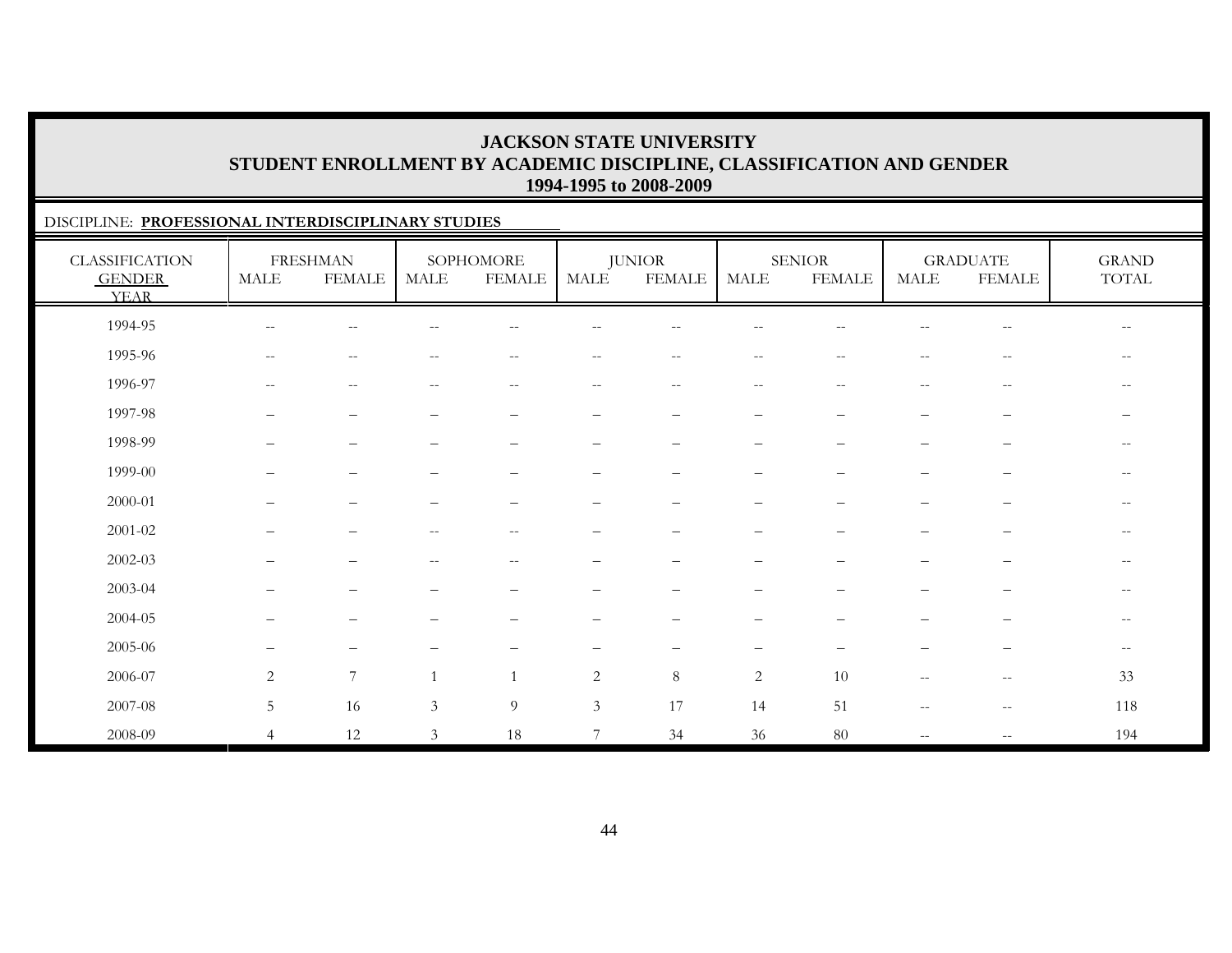| DISCIPLINE: PSYCHOLOGY                                |             |                                  |        |                            |             |                                |             |                                |                |                                  |                              |
|-------------------------------------------------------|-------------|----------------------------------|--------|----------------------------|-------------|--------------------------------|-------------|--------------------------------|----------------|----------------------------------|------------------------------|
| <b>CLASSIFICATION</b><br><b>GENDER</b><br><b>YEAR</b> | <b>MALE</b> | <b>FRESHMAN</b><br><b>FEMALE</b> | MALE   | SOPHOMORE<br><b>FEMALE</b> | <b>MALE</b> | <b>JUNIOR</b><br><b>FEMALE</b> | <b>MALE</b> | <b>SENIOR</b><br><b>FEMALE</b> | <b>MALE</b>    | <b>GRADUATE</b><br><b>FEMALE</b> | <b>GRAND</b><br><b>TOTAL</b> |
| 1994-95                                               | 27          | 31                               | 25     | 27                         | 12          | 40                             | 14          | 48                             | $- -$          | $-\,-$                           | 224                          |
| 1995-96                                               | 11          | 56                               | 23     | 27                         | 19          | 26                             | 12          | 43                             | $\mathbf{2}$   | 3                                | 222                          |
| 1996-97                                               | 18          | 38                               | 11     | 34                         | 19          | 29                             | 18          | 39                             |                | $\overline{4}$                   | 211                          |
| 1997-98                                               | 16          | 43                               | 16     | 29                         | 13          | 38                             | 20          | 49                             | $\overline{4}$ | $\overline{9}$                   | 237                          |
| 1998-99                                               | 13          | 51                               | 13     | 24                         | 18          | 24                             | 19          | 55                             | $\overline{7}$ | 10                               | 234                          |
| 1999-00                                               | 8           | 43                               | 12     | 31                         | 15          | 32                             | 13          | 49                             | 7              | 10                               | 220                          |
| 2000-01                                               | 11          | 49                               | 11     | 32                         | 14          | 37                             | 12          | 53                             | $\,8\,$        | 21                               | 248                          |
| 2001-02                                               | 16          | 72                               | 6      | 44                         | 14          | 29                             | 11          | 52                             | 9              | 20                               | 273                          |
| 2002-03                                               | 17          | 53                               | 9      | 49                         | 14          | 48                             | 18          | 49                             | 9              | 21                               | 287                          |
| 2003-04                                               | 12          | 56                               | 17     | 34                         | 11          | 32                             | 19          | 65                             | 6              | 25                               | 277                          |
| 2004-05                                               | 21          | 63                               | $8\,$  | 31                         | 15          | 36                             | 19          | 59                             | 8              | 26                               | 286                          |
| 2005-06                                               | 33          | 72                               | 15     | 50                         | 17          | 53                             | 19          | 44                             | $\overline{7}$ | 24                               | 334                          |
| 2006-07                                               | 18          | 68                               | 15     | 37                         | 14          | 46                             | 16          | 71                             | 6              | 28                               | 319                          |
| 2007-08                                               | 20          | 79                               | $18\,$ | 35                         | 21          | 38                             | 15          | 59                             | 6              | $30\,$                           | 321                          |
| 2008-09                                               | 20          | 72                               | 13     | 40                         | 15          | 35                             | 23          | 51                             | 5              | 36                               | 310                          |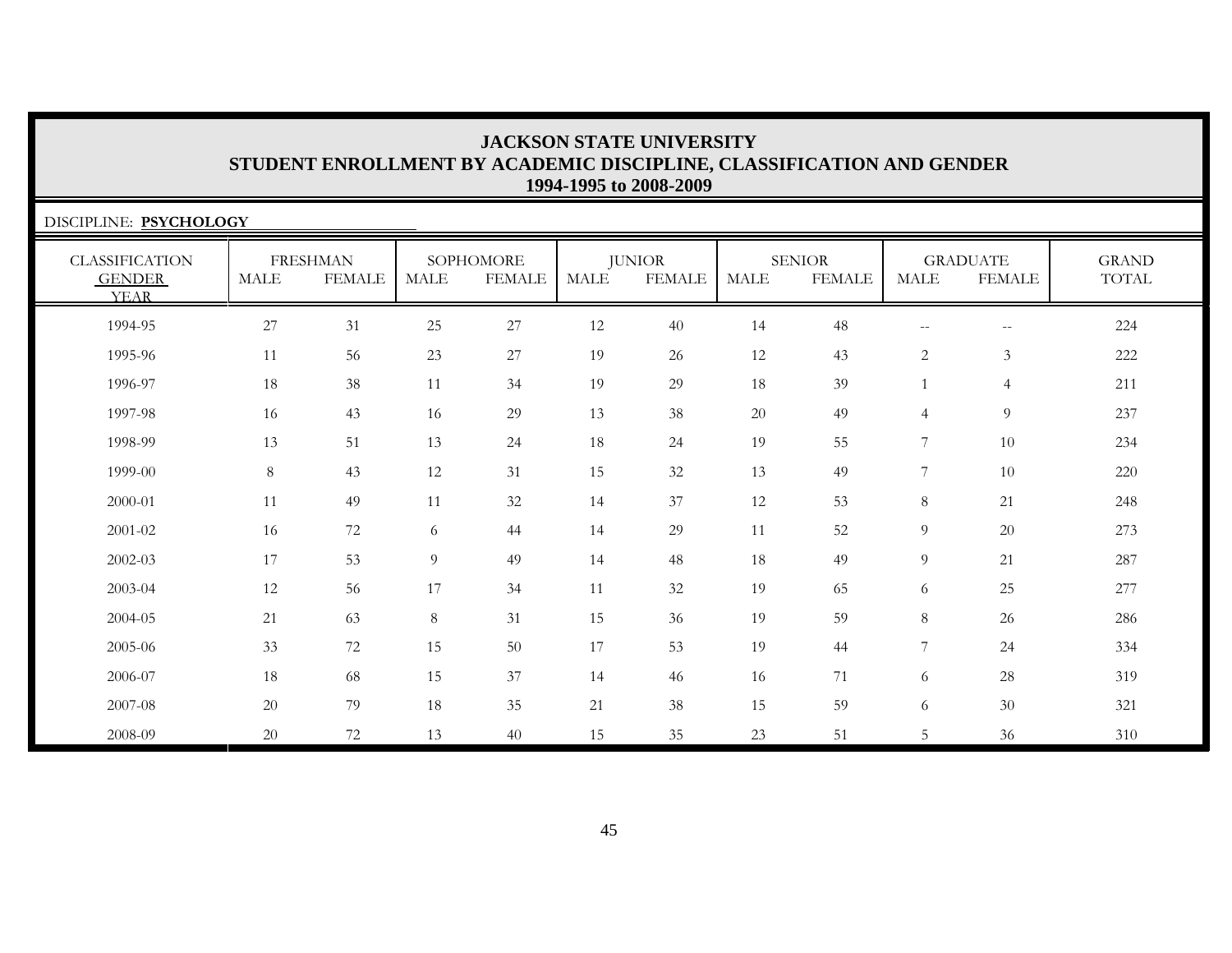#### DISCIPLINE: **PUBLIC ADMINISTRATION**

| <b>CLASSIFICATION</b><br><b>GENDER</b><br><b>YEAR</b> | <b>MALE</b>              | <b>FRESHMAN</b><br><b>FEMALE</b> | <b>MALE</b>                                         | SOPHOMORE<br><b>FEMALE</b>                          | MALE                            | <b>JUNIOR</b><br><b>FEMALE</b>                      | <b>MALE</b>                                           | <b>SENIOR</b><br><b>FEMALE</b>                      | <b>MALE</b> | <b>GRADUATE</b><br><b>FEMALE</b> | <b>GRAND</b><br>TOTAL |
|-------------------------------------------------------|--------------------------|----------------------------------|-----------------------------------------------------|-----------------------------------------------------|---------------------------------|-----------------------------------------------------|-------------------------------------------------------|-----------------------------------------------------|-------------|----------------------------------|-----------------------|
| 1994-95                                               | $-$                      | --                               |                                                     |                                                     |                                 |                                                     |                                                       |                                                     | --          | $-\,-$                           | $--$                  |
| 1995-96                                               | $\overline{\phantom{a}}$ | $\sim$ $-$                       | $-$                                                 | $\qquad \qquad -$                                   | $- -$                           | $\overline{\phantom{m}}$                            | $\hspace{0.05cm} -\hspace{0.05cm} -\hspace{0.05cm}$   | $\hspace{0.05cm} -\hspace{0.05cm} -\hspace{0.05cm}$ | 20          | 16                               | 36                    |
| 1996-97                                               | $- -$                    | $\overline{\phantom{m}}$         | $\hspace{0.05cm} -\hspace{0.05cm} -\hspace{0.05cm}$ | $--$                                                | $--$                            | $\hspace{0.05cm} -\hspace{0.05cm} -\hspace{0.05cm}$ | $--$                                                  | $-\,-$                                              | 17          | 23                               | 40                    |
| 1997-98                                               | $\qquad \qquad -$        | $\overline{\phantom{m}}$         | $\qquad \qquad -$                                   | $\overline{\phantom{0}}$                            | $\overline{\phantom{m}}$        | $\overline{\phantom{m}}$                            | $\overline{\phantom{0}}$                              | $\qquad \qquad -$                                   | 13          | 15                               | 28                    |
| 1998-99                                               | $\overline{\phantom{0}}$ | $\overline{\phantom{0}}$         |                                                     | $\qquad \qquad -$                                   | $\overline{\phantom{m}}$        | $\qquad \qquad -$                                   | $\qquad \qquad -$                                     | $\overline{\phantom{m}}$                            | 11          | 18                               | 29                    |
| 1999-00                                               | $\overline{\phantom{0}}$ | $\overline{\phantom{0}}$         |                                                     | $\overline{\phantom{0}}$                            | $\overline{\phantom{m}}$        | $\qquad \qquad -$                                   | $\qquad \qquad -$                                     | $\overline{\phantom{m}}$                            | 10          | 19                               | 29                    |
| 2000-01                                               |                          | $\overline{\phantom{0}}$         |                                                     |                                                     | $\overbrace{\phantom{1232211}}$ |                                                     | $\overline{\phantom{0}}$                              | $\overline{\phantom{m}}$                            | 13          | 24                               | 37                    |
| $2001 - 02$                                           | $\qquad \qquad -$        | $\overline{\phantom{0}}$         |                                                     | $\qquad \qquad -$                                   |                                 | $\qquad \qquad -$                                   | $\overline{\phantom{m}}$                              | $\overline{\phantom{m}}$                            | 16          | 18                               | 34                    |
| 2002-03                                               |                          | $\overline{\phantom{0}}$         | $-$                                                 | $\overline{\phantom{m}}$                            | $\overline{\phantom{m}}$        | $\qquad \qquad -$                                   | $\overline{\phantom{0}}$                              | $\qquad \qquad -$                                   | 16          | 23                               | 39                    |
| 2003-04                                               |                          | $\overline{\phantom{0}}$         |                                                     |                                                     |                                 |                                                     | $\qquad \qquad -$                                     | $\overline{\phantom{m}}$                            | 13          | 21                               | 34                    |
| 2004-05                                               |                          |                                  |                                                     |                                                     |                                 |                                                     |                                                       | $\overline{\phantom{0}}$                            | 16          | 19                               | 35                    |
| 2005-06                                               | $\qquad \qquad -$        | $\qquad \qquad -$                |                                                     |                                                     | $\overline{\phantom{m}}$        | $\qquad \qquad -$                                   | $\overline{\phantom{0}}$                              | $\overline{\phantom{m}}$                            | 14          | 16                               | $30\,$                |
| 2006-07                                               | $\overline{\phantom{a}}$ | $\overline{\phantom{m}}$         | $\overline{\phantom{a}}$                            | $\hspace{0.05cm} -\hspace{0.05cm} -\hspace{0.05cm}$ | $--$                            | $--$                                                | $\hspace{0.05cm} -\hspace{0.05cm} -\hspace{0.05cm}$   | $\hspace{0.05cm} -$                                 | 9           | 18                               | 27                    |
| 2007-08                                               | $\overline{\phantom{m}}$ | $-\, -$                          | $- -$                                               | $-\,-$                                              | $-\,-$                          | $\overline{\phantom{m}}$                            | $\hspace{0.05cm} - \hspace{0.05cm} - \hspace{0.05cm}$ | $\hspace{0.05cm}$ – $\hspace{0.05cm}$               | 13          | 16                               | 29                    |
| 2008-09                                               | $- -$                    | $- -$                            |                                                     |                                                     | $- -$                           | $-$                                                 |                                                       |                                                     | 15          | 21                               | 36                    |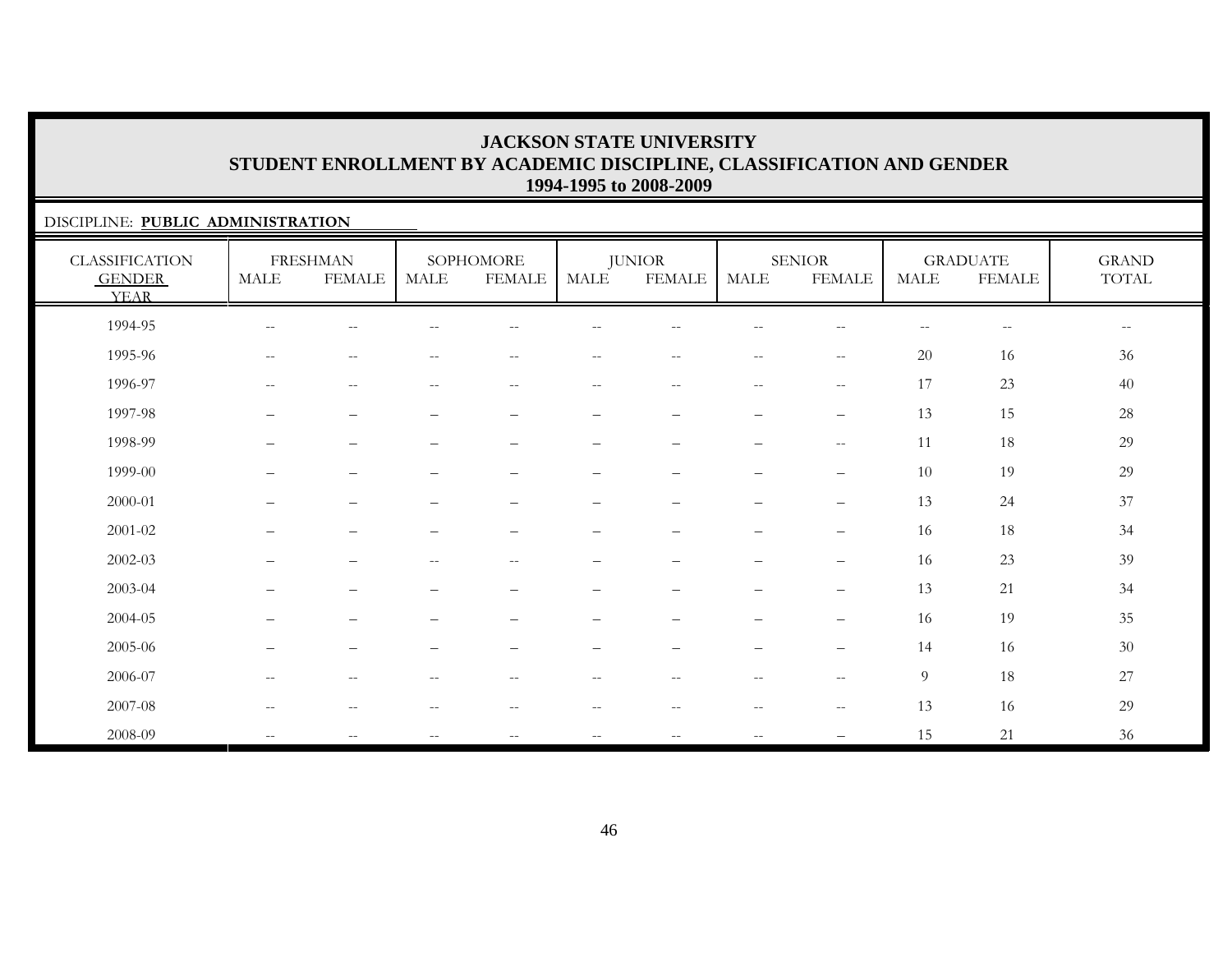| DISCIPLINE: PUBLIC HEALTH                             |                                                     |                                  |                          |                            |                          |                          |                          |                                |                                                       |                                                     |                                                       |
|-------------------------------------------------------|-----------------------------------------------------|----------------------------------|--------------------------|----------------------------|--------------------------|--------------------------|--------------------------|--------------------------------|-------------------------------------------------------|-----------------------------------------------------|-------------------------------------------------------|
| <b>CLASSIFICATION</b><br><b>GENDER</b><br><b>YEAR</b> | MALE                                                | <b>FRESHMAN</b><br><b>FEMALE</b> | MALE                     | SOPHOMORE<br><b>FEMALE</b> | MALE                     | <b>JUNIOR</b><br>FEMALE  | <b>MALE</b>              | <b>SENIOR</b><br><b>FEMALE</b> | MALE                                                  | <b>GRADUATE</b><br><b>FEMALE</b>                    | <b>GRAND</b><br>$\operatorname{TOTAL}$                |
| 1994-95                                               | $\overline{\phantom{m}}$                            | $-$                              |                          | --                         |                          |                          |                          |                                |                                                       | $\overline{\phantom{m}}$                            | $\overline{\phantom{m}}$                              |
| 1995-96                                               | $\hspace{0.05cm} -\hspace{0.05cm} -\hspace{0.05cm}$ | $- -$                            | $\overline{\phantom{m}}$ | $--$                       | $- -$                    | $--$                     | $-$                      | $- -$                          | $--$                                                  | $\overline{\phantom{m}}$                            | $\hspace{0.1mm}-\hspace{0.1mm}-\hspace{0.1mm}$        |
| 1996-97                                               | $\overline{\phantom{m}}$                            | $\qquad \qquad -$                | $\overline{\phantom{m}}$ | $\overline{\phantom{a}}$   | $\qquad \qquad -$        | $\overline{\phantom{m}}$ | $\sim$ $-$               | $\qquad \qquad -$              | $\hspace{0.05cm} - \hspace{0.05cm} - \hspace{0.05cm}$ | $-\,-$                                              | $-\,-$                                                |
| 1997-98                                               |                                                     |                                  |                          | $\qquad \qquad -$          | -                        |                          |                          |                                | $\overline{\phantom{a}}$                              | $\overline{\phantom{m}}$                            | $\hspace{0.05cm} - \hspace{0.05cm} - \hspace{0.05cm}$ |
| 1998-99                                               |                                                     | $\overline{\phantom{0}}$         | -                        | $\overline{\phantom{0}}$   | $\overline{\phantom{0}}$ | $\overline{\phantom{0}}$ |                          | $\overline{\phantom{0}}$       | $\hspace{0.05cm} - \hspace{0.05cm} - \hspace{0.05cm}$ | $\hspace{0.05cm} -\hspace{0.05cm} -\hspace{0.05cm}$ | $\hspace{0.05cm} -\hspace{0.05cm} -\hspace{0.05cm}$   |
| 1999-00                                               |                                                     |                                  |                          | $\qquad \qquad -$          | -                        |                          |                          | ٠                              | 2                                                     | 9                                                   | 11                                                    |
| 2000-01                                               |                                                     | $\overline{\phantom{0}}$         | -                        | $\overline{\phantom{0}}$   | $\overline{\phantom{0}}$ | $\equiv$                 |                          | $\overline{\phantom{0}}$       | $\overline{5}$                                        | $32\,$                                              | 37                                                    |
| 2001-02                                               |                                                     |                                  |                          |                            |                          |                          |                          |                                | 7                                                     | 45                                                  | 52                                                    |
| $2002 - 03$                                           |                                                     |                                  |                          | $\sim$                     |                          |                          |                          |                                | 7                                                     | 47                                                  | 54                                                    |
| 2003-04                                               |                                                     |                                  |                          |                            |                          |                          |                          |                                | 9                                                     | 55                                                  | 64                                                    |
| 2004-05                                               |                                                     |                                  |                          |                            |                          |                          |                          | $\qquad \qquad -$              | 16                                                    | 61                                                  | $77\,$                                                |
| 2005-06                                               |                                                     |                                  | -                        |                            | $\overline{\phantom{0}}$ |                          |                          | $\overline{\phantom{0}}$       | 13                                                    | 79                                                  | 92                                                    |
| 2006-07                                               | $\overline{\phantom{a}}$                            | $--$                             | $\overline{\phantom{m}}$ | $\overline{\phantom{a}}$   | $--$                     | $\sim$ $\sim$            | $\overline{\phantom{m}}$ | $--$                           | 14                                                    | 97                                                  | 111                                                   |
| 2007-08                                               | $\overline{\phantom{m}}$                            | $\overline{\phantom{m}}$         | --                       | $-\,-$                     | $--$                     | $\overline{\phantom{m}}$ | $-\, -$                  | $\overline{\phantom{m}}$       | 15                                                    | 81                                                  | 96                                                    |
| 2008-09                                               | $\overline{\phantom{m}}$                            |                                  | $-$                      | $\overline{\phantom{m}}$   | $- -$                    | $- -$                    |                          |                                | 21                                                    | 82                                                  | 103                                                   |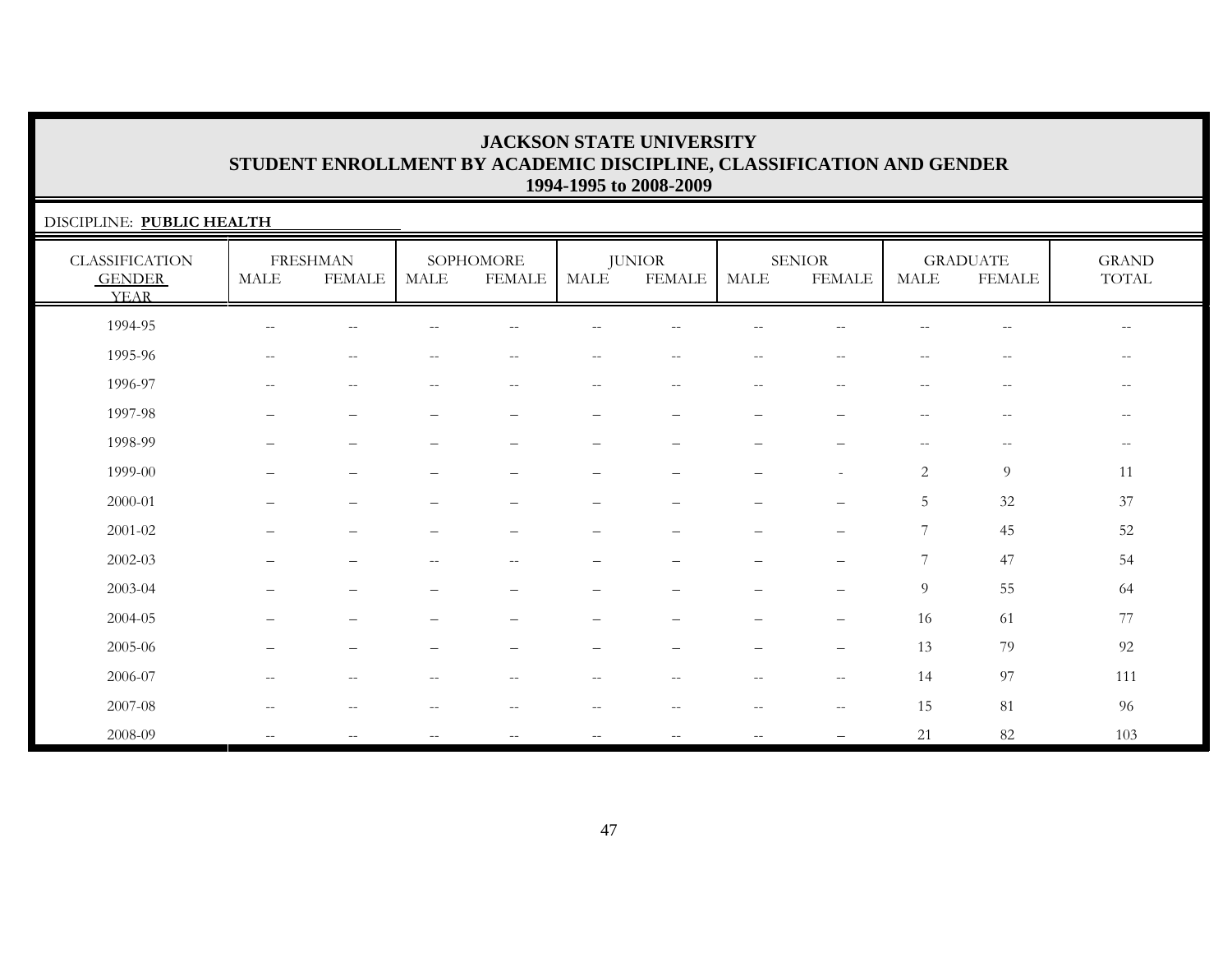#### DISCIPLINE: **PUBLIC POLICY AND ADMINISTRATION**

| <b>CLASSIFICATION</b><br><b>GENDER</b><br><b>YEAR</b> | MALE                                                  | <b>FRESHMAN</b><br><b>FEMALE</b>                    | <b>MALE</b>                                           | SOPHOMORE<br><b>FEMALE</b> | <b>MALE</b>              | <b>JUNIOR</b><br><b>FEMALE</b>                        | <b>MALE</b>              | <b>SENIOR</b><br><b>FEMALE</b>                      | MALE             | <b>GRADUATE</b><br><b>FEMALE</b> | <b>GRAND</b><br>TOTAL |
|-------------------------------------------------------|-------------------------------------------------------|-----------------------------------------------------|-------------------------------------------------------|----------------------------|--------------------------|-------------------------------------------------------|--------------------------|-----------------------------------------------------|------------------|----------------------------------|-----------------------|
| 1994-95                                               | $\hspace{0.05cm} -\hspace{0.05cm} -\hspace{0.05cm}$   | $\qquad \qquad -$                                   |                                                       | $- -$                      | --                       | $- -$                                                 | $\overline{\phantom{a}}$ | $- -$                                               | 23               | 34                               | 57                    |
| 1995-96                                               | $--$                                                  | $\hspace{0.05cm} -\hspace{0.05cm} -\hspace{0.05cm}$ | $\sim$ $-$                                            | $\overline{\phantom{m}}$   | $- -$                    | $--$                                                  | $--$                     | $\overline{\phantom{m}}$                            | 15               | $38\,$                           | 53                    |
| 1996-97                                               | $\overline{\phantom{m}}$                              | $-\,-$                                              | $\hspace{0.05cm} - \hspace{0.05cm} - \hspace{0.05cm}$ | $\qquad \qquad -$          | $-\,-$                   | $\overline{\phantom{m}}$                              | $--$                     | $\overline{\phantom{m}}$                            | 19               | 37                               | 56                    |
| 1997-98                                               | —                                                     | $\qquad \qquad -$                                   | $\overline{\phantom{0}}$                              | $\overline{\phantom{0}}$   | —                        | $\overbrace{\phantom{1232211}}$                       | $\qquad \qquad -$        | $\overline{\phantom{m}}$                            | 14               | 40                               | 54                    |
| 1998-99                                               | $\overline{\phantom{0}}$                              | $\qquad \qquad -$                                   |                                                       | $\overline{\phantom{0}}$   | $\overline{\phantom{0}}$ | $\overbrace{\phantom{1232211}}$                       | $\qquad \qquad -$        | $\qquad \qquad -$                                   | 10               | 26                               | 36                    |
| 1999-00                                               | $\equiv$                                              | $\qquad \qquad -$                                   |                                                       | -                          | $\overline{\phantom{0}}$ |                                                       | $\qquad \qquad -$        | $\overline{\phantom{0}}$                            | 13               | 26                               | 39                    |
| $2000 - 01$                                           | $\hspace{0.05cm} -\hspace{0.05cm} -\hspace{0.05cm}$   | $\overline{\phantom{m}}$                            | $\sim$ $-$                                            | $\overline{\phantom{m}}$   | $- -$                    | $--$                                                  | $--$                     | $\hspace{0.05cm} -\hspace{0.05cm} -\hspace{0.05cm}$ | 7                | 29                               | 36                    |
| 2001-02                                               |                                                       | $\qquad \qquad -$                                   |                                                       | $\qquad \qquad -$          | —                        | $\overline{\phantom{m}}$                              | $\qquad \qquad -$        | $\qquad \qquad -$                                   | $8\,$            | 24                               | 32                    |
| 2002-03                                               |                                                       | $\qquad \qquad -$                                   | $-$                                                   | $\sim$ $-$                 | -                        | $\overline{\phantom{0}}$                              | $\overline{\phantom{0}}$ | $\qquad \qquad -$                                   | $\boldsymbol{7}$ | 21                               | 28                    |
| 2003-04                                               |                                                       | -                                                   |                                                       |                            |                          |                                                       |                          | $\qquad \qquad -$                                   | 12               | 13                               | 25                    |
| 2004-05                                               | —                                                     | $\qquad \qquad -$                                   |                                                       |                            | -                        | $\overbrace{\phantom{1232211}}$                       | $\qquad \qquad -$        | $\qquad \qquad -$                                   | $\overline{4}$   | 21                               | $25\,$                |
| 2005-06                                               | —                                                     | $\qquad \qquad -$                                   |                                                       | $\overline{\phantom{m}}$   | —                        | $\overbrace{\phantom{1232211}}$                       | $\qquad \qquad -$        | $\overline{\phantom{0}}$                            | 11               | 34                               | 45                    |
| 2006-07                                               | $\hspace{0.05cm} - \hspace{0.05cm} - \hspace{0.05cm}$ | $\qquad \qquad -$                                   | $-$                                                   | $- -$                      | $\overline{\phantom{m}}$ | $\hspace{0.05cm} - \hspace{0.05cm} - \hspace{0.05cm}$ | $\qquad \qquad -$        | $\hspace{0.05cm} -\hspace{0.05cm} -\hspace{0.05cm}$ | 14               | 27                               | 41                    |
| 2007-08                                               | $ -$                                                  | $-$                                                 |                                                       | --                         | --                       | $-$                                                   | $\overline{\phantom{m}}$ | $\overline{\phantom{m}}$                            | $12\,$           | 39                               | 51                    |
| 2008-09                                               | $\mathbf{u}$                                          | $\overline{\phantom{m}}$                            | $\sim$ $-$                                            | $\overline{\phantom{m}}$   | $- -$                    | $\sim$ $\sim$                                         | $--$                     | $\overline{\phantom{m}}$                            | 10               | 34                               | 44                    |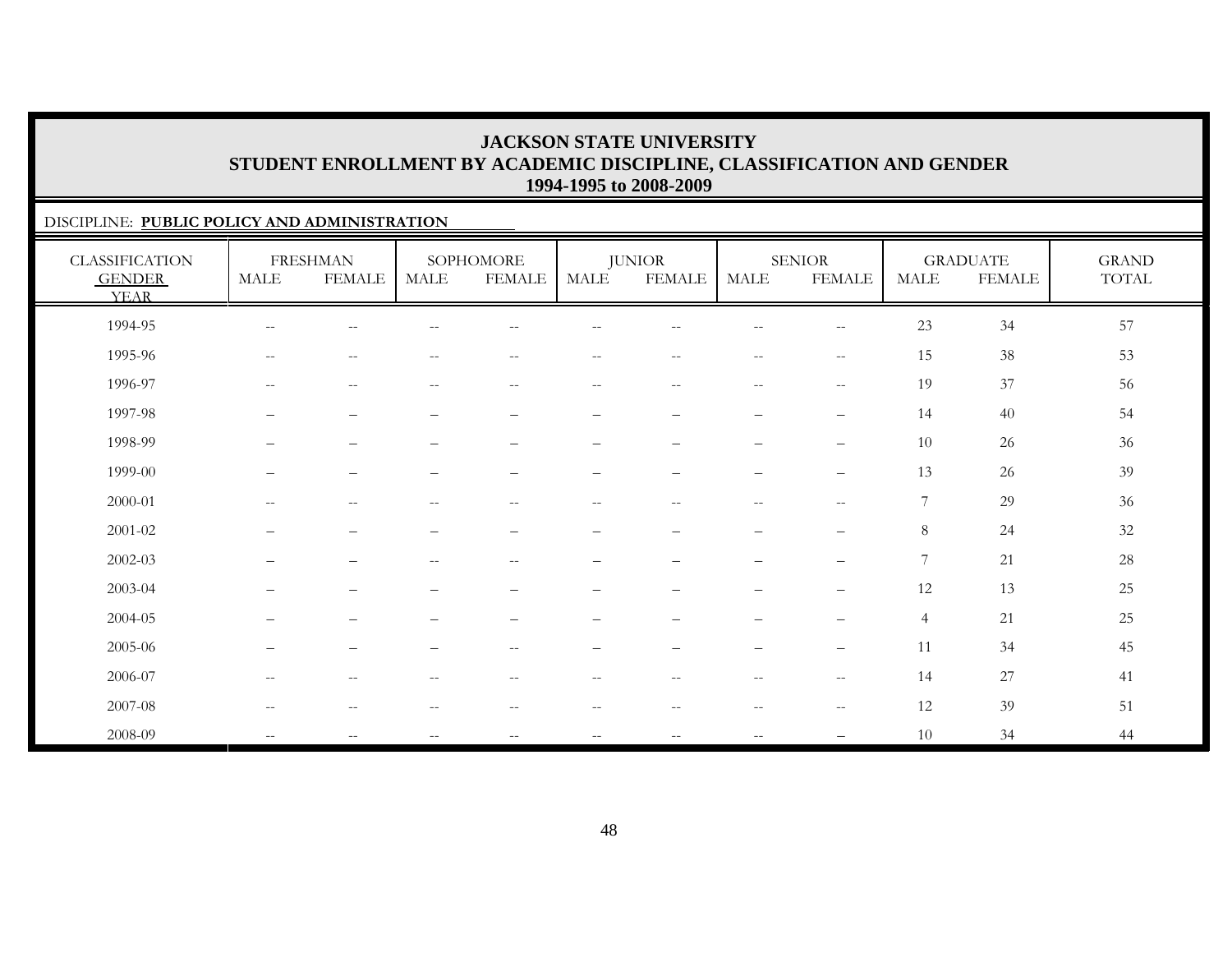| DISCIPLINE: READING                                   |                       |                                  |       |                                                     |                          |                                |                          |                                |                                                     |                                                     |                                        |
|-------------------------------------------------------|-----------------------|----------------------------------|-------|-----------------------------------------------------|--------------------------|--------------------------------|--------------------------|--------------------------------|-----------------------------------------------------|-----------------------------------------------------|----------------------------------------|
| <b>CLASSIFICATION</b><br><b>GENDER</b><br><b>YEAR</b> | $\operatorname{MALE}$ | <b>FRESHMAN</b><br><b>FEMALE</b> | MALE  | SOPHOMORE<br><b>FEMALE</b>                          | <b>MALE</b>              | <b>JUNIOR</b><br><b>FEMALE</b> | <b>MALE</b>              | <b>SENIOR</b><br><b>FEMALE</b> | <b>MALE</b>                                         | <b>GRADUATE</b><br><b>FEMALE</b>                    | <b>GRAND</b><br>$\operatorname{TOTAL}$ |
| 1994-95                                               | $\sim$ $-$            | $\overline{\phantom{m}}$         |       | $- -$                                               | $\overline{\phantom{m}}$ | $\overline{\phantom{m}}$       | $\sim$ -                 | $\qquad \qquad -$              | $\sim$ $-$                                          | $\hspace{0.05cm} -\hspace{0.05cm} -\hspace{0.05cm}$ | $- -$                                  |
| 1995-96                                               | $-$                   | $\qquad \qquad -$                | $- -$ | $ -$                                                | $\qquad \qquad -$        | $- -$                          | $ -$                     | $- -$                          | $ -$                                                | $-$                                                 | $\qquad \qquad -$                      |
| 1996-97                                               | $\sim$ $\sim$         | $- -$                            | $- -$ | $\hspace{0.05cm} -\hspace{0.05cm} -\hspace{0.05cm}$ | $--$                     | $--$                           | $-$                      | $- -$                          | $\sim$ $-$                                          | $\overline{\phantom{m}}$                            | $ -$                                   |
| 1997-98                                               |                       |                                  | —     | $\qquad \qquad -$                                   | $\overline{\phantom{0}}$ | $\overline{\phantom{0}}$       | $\overline{\phantom{0}}$ |                                | $\overline{\phantom{0}}$                            |                                                     | $\qquad \qquad -$                      |
| 1998-99                                               |                       |                                  |       |                                                     |                          |                                |                          |                                |                                                     |                                                     |                                        |
| 1999-00                                               |                       |                                  |       | $\overline{\phantom{0}}$                            | –                        | $\equiv$                       |                          | $\overline{\phantom{0}}$       | $\mathbf{1}$                                        | $\overline{\phantom{m}}$                            |                                        |
| 2000-01                                               | $-$                   | $- -$                            | $- -$ | $\overline{\phantom{m}}$                            | $\hspace{0.05cm} -$      | $- -$                          | $-$                      | $- -$                          | $\hspace{0.05cm} -\hspace{0.05cm} -\hspace{0.05cm}$ | $\mathfrak{Z}$                                      | $\mathfrak{Z}$                         |
| $2001 - 02$                                           |                       |                                  |       |                                                     |                          |                                |                          |                                |                                                     | $\mathfrak{Z}$                                      | $\mathfrak{Z}$                         |
| $2002 - 03$                                           |                       |                                  | $-$   | $- -$                                               |                          |                                |                          |                                |                                                     | $\mathfrak{Z}$                                      | $\overline{4}$                         |
| 2003-04                                               |                       |                                  |       |                                                     |                          |                                |                          |                                | $\overline{c}$                                      | 9                                                   | 11                                     |
| 2004-05                                               |                       |                                  |       |                                                     |                          |                                |                          |                                | 3                                                   | 21                                                  | 24                                     |
| 2005-06                                               |                       |                                  |       |                                                     | -                        |                                |                          |                                |                                                     | 23                                                  | 24                                     |
| 2006-07                                               |                       |                                  | -     |                                                     |                          |                                |                          |                                |                                                     | 16                                                  | 16                                     |
| $2007 - 08$                                           | $-$                   | $-$                              | --    | $-$                                                 | $\qquad \qquad -$        |                                | $-$                      | $- -$                          | $\sqrt{2}$                                          | 12                                                  | 14                                     |
| 2008-09                                               | $\sim$ $-$            | --                               | --    | $\qquad \qquad -$                                   | $- -$                    | --                             | $\sim$ $\sim$            |                                | 2                                                   | 10                                                  | 12                                     |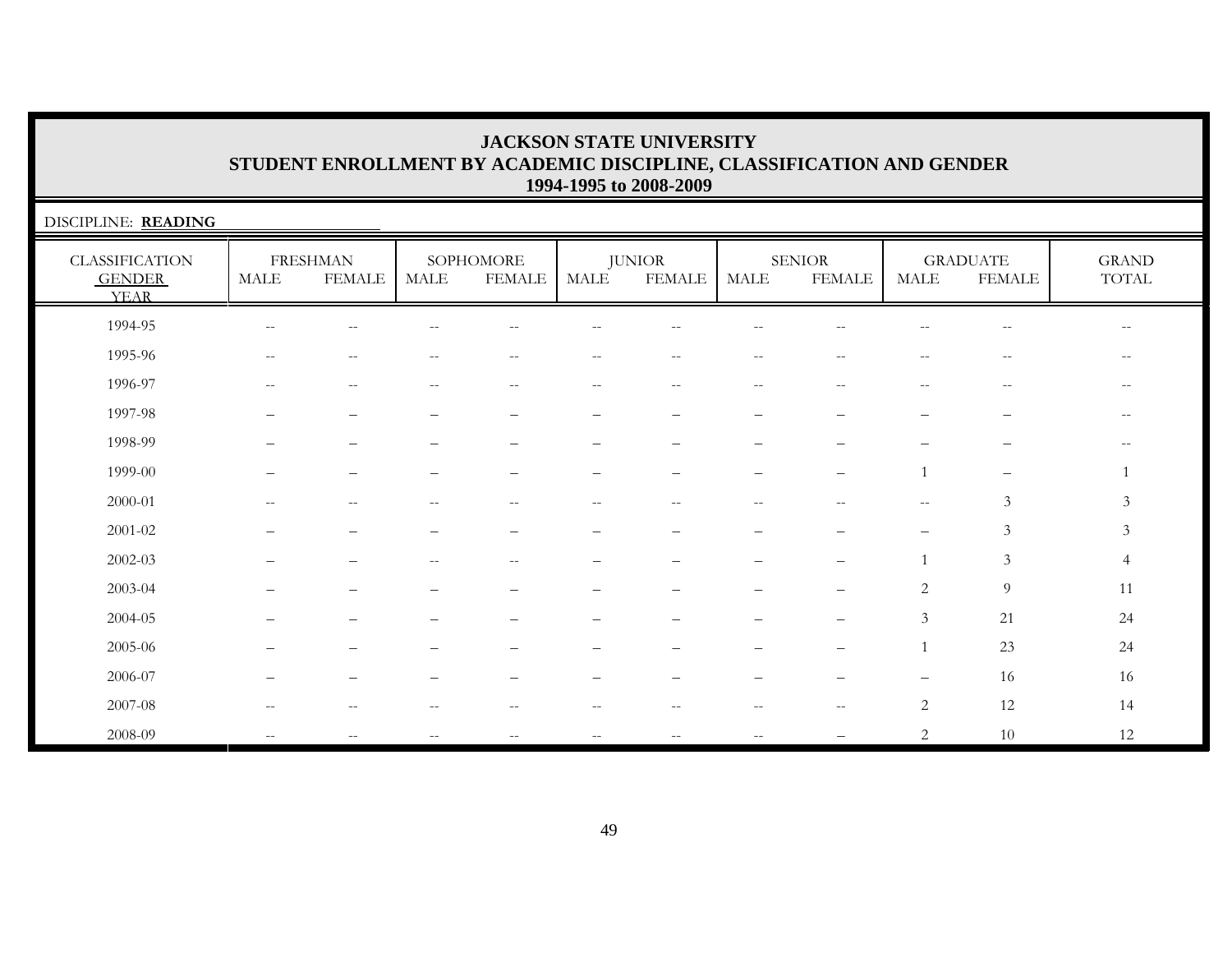#### DISCIPLINE: **REHABILITATION SERVICES**

| <b>CLASSIFICATION</b><br><b>GENDER</b><br><b>YEAR</b> | <b>MALE</b>                                         | <b>FRESHMAN</b><br><b>FEMALE</b>                      | MALE                     | SOPHOMORE<br><b>FEMALE</b> | MALE                                                  | <b>JUNIOR</b><br><b>FEMALE</b> | MALE                                                  | <b>SENIOR</b><br><b>FEMALE</b>                      | <b>MALE</b>    | <b>GRADUATE</b><br><b>FEMALE</b> | <b>GRAND</b><br>TOTAL |
|-------------------------------------------------------|-----------------------------------------------------|-------------------------------------------------------|--------------------------|----------------------------|-------------------------------------------------------|--------------------------------|-------------------------------------------------------|-----------------------------------------------------|----------------|----------------------------------|-----------------------|
| 1994-95                                               | $\qquad \qquad -$                                   | $\sim$                                                |                          |                            |                                                       |                                |                                                       | $\sim$ $\sim$                                       | 6              | 17                               | 23                    |
| 1995-96                                               | $\hspace{0.05cm} -\hspace{0.05cm} -\hspace{0.05cm}$ | $\hspace{0.05cm} - \hspace{0.05cm} - \hspace{0.05cm}$ | $- -$                    | $\qquad \qquad -$          | $\hspace{0.05cm} - \hspace{0.05cm} - \hspace{0.05cm}$ | $\sim$ $-$                     | $\hspace{0.05cm} -\hspace{0.05cm} -\hspace{0.05cm}$   | $\hspace{0.05cm} -$                                 | 5              | 24                               | 29                    |
| 1996-97                                               | $--$                                                | $\overline{\phantom{m}}$                              | $\overline{\phantom{m}}$ | $--$                       | $--$                                                  | $--$                           | $\overline{\phantom{m}}$                              | $\hspace{0.05cm} -\hspace{0.05cm} -\hspace{0.05cm}$ | $\overline{2}$ | 30                               | $32\,$                |
| 1997-98                                               | $\hspace{0.05cm} -\hspace{0.05cm} -\hspace{0.05cm}$ | $\overline{\phantom{0}}$                              |                          | $\overline{\phantom{0}}$   | $\overline{\phantom{a}}$                              | $\overline{\phantom{0}}$       | $\overline{\phantom{0}}$                              | $\qquad \qquad -$                                   | $\overline{4}$ | 24                               | 28                    |
| 1998-99                                               | $\overline{\phantom{0}}$                            | $\overline{\phantom{0}}$                              |                          | $\qquad \qquad -$          | $\overline{\phantom{m}}$                              | $\qquad \qquad -$              | $\qquad \qquad -$                                     | $\sim$ $\sim$                                       | $\mathfrak{Z}$ | 12                               | 15                    |
| 1999-00                                               | $\overline{\phantom{0}}$                            | $\overline{\phantom{0}}$                              |                          | -                          |                                                       |                                | $\qquad \qquad -$                                     | $\overline{\phantom{0}}$                            | $\mathfrak{Z}$ | $\overline{4}$                   | 7                     |
| 2000-01                                               | $\qquad \qquad -$                                   | $-$                                                   | $-$                      | $\overline{\phantom{m}}$   | $\hspace{0.05cm} - \hspace{0.05cm} - \hspace{0.05cm}$ | --                             | $\hspace{0.05cm} - \hspace{0.05cm} - \hspace{0.05cm}$ | $\sim$ $\sim$                                       | 6              | 21                               | 27                    |
| 2001-02                                               | $\qquad \qquad -$                                   | $\overline{\phantom{a}}$                              |                          | $\qquad \qquad -$          | $\overline{\phantom{m}}$                              |                                | $\qquad \qquad -$                                     | $\overline{\phantom{m}}$                            | 6              | $27\,$                           | 33                    |
| 2002-03                                               |                                                     |                                                       |                          | $\qquad \qquad -$          |                                                       |                                |                                                       | $\qquad \qquad -$                                   | 10             | 41                               | 51                    |
| 2003-04                                               |                                                     |                                                       |                          |                            |                                                       |                                |                                                       | $\qquad \qquad -$                                   | 6              | 49                               | 55                    |
| 2004-05                                               |                                                     |                                                       |                          |                            |                                                       |                                |                                                       | $\overline{\phantom{m}}$                            | $\overline{7}$ | 54                               | 61                    |
| 2005-06                                               | $\overline{\phantom{0}}$                            | $\overline{\phantom{m}}$                              |                          | -                          | -                                                     | $\qquad \qquad -$              | $\qquad \qquad -$                                     | $\qquad \qquad -$                                   | 13             | 34                               | 47                    |
| 2006-07                                               | $\overline{\phantom{0}}$                            | $\overline{\phantom{0}}$                              |                          |                            |                                                       |                                | $\overline{\phantom{0}}$                              | $\qquad \qquad -$                                   | 8              | 41                               | 49                    |
| 2007-08                                               | $\qquad \qquad -$                                   | $\hspace{0.05cm} -\hspace{0.05cm} -\hspace{0.05cm}$   | $-$                      | $\qquad \qquad -$          | $--$                                                  | $--$                           | $\hspace{0.05cm} -\hspace{0.05cm} -\hspace{0.05cm}$   | $-\,-$                                              | 10             | 50                               | 60                    |
| 2008-09                                               | $- -$                                               | $\overline{\phantom{m}}$                              | $\qquad \qquad -$        | $- -$                      | $-\,-$                                                | $\overline{\phantom{m}}$       | $\overline{\phantom{m}}$                              | $\overline{\phantom{0}}$                            | 10             | 49                               | 59                    |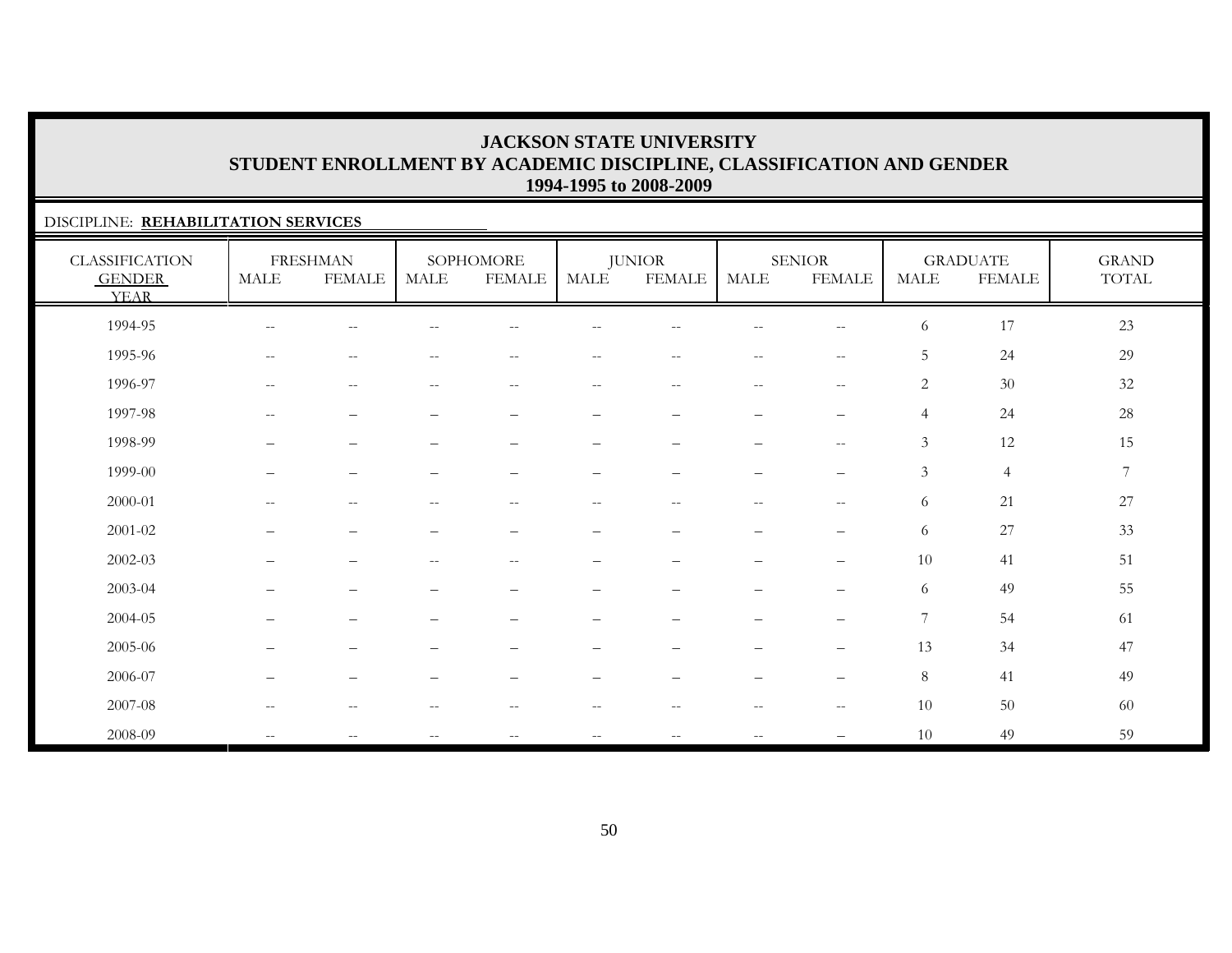#### DISCIPLINE: **SCIENCE EDUCATION**

| <b>CLASSIFICATION</b><br><b>GENDER</b><br><b>YEAR</b> | <b>MALE</b>                                         | <b>FRESHMAN</b><br><b>FEMALE</b>                    | MALE  | SOPHOMORE<br><b>FEMALE</b> | <b>MALE</b>                                         | <b>JUNIOR</b><br><b>FEMALE</b> | MALE              | <b>SENIOR</b><br><b>FEMALE</b>                | <b>MALE</b>       | <b>GRADUATE</b><br><b>FEMALE</b> | <b>GRAND</b><br>$\operatorname{TOTAL}$ |
|-------------------------------------------------------|-----------------------------------------------------|-----------------------------------------------------|-------|----------------------------|-----------------------------------------------------|--------------------------------|-------------------|-----------------------------------------------|-------------------|----------------------------------|----------------------------------------|
| 1994-95                                               |                                                     |                                                     |       |                            |                                                     |                                |                   |                                               |                   | $\mathfrak{Z}$                   | $\mathfrak{Z}$                         |
| 1995-96                                               | $\qquad \qquad -$                                   | $\sim$                                              |       |                            | $\sim$                                              | $\sim$                         | $\qquad \qquad -$ | $\mathord{\hspace{1pt}\text{--}\hspace{1pt}}$ | 2                 | $\sqrt{2}$                       |                                        |
| 1996-97                                               | $\hspace{0.05cm} -\hspace{0.05cm} -\hspace{0.05cm}$ | $\hspace{0.05cm} -\hspace{0.05cm} -\hspace{0.05cm}$ | $- -$ | $\overline{\phantom{m}}$   | $\hspace{0.05cm} -\hspace{0.05cm} -\hspace{0.05cm}$ | $--$                           | $--$              | $\hspace{0.05cm}$ – $\hspace{0.05cm}$         | 2                 | $\mathfrak{Z}$                   | 5                                      |
| 1997-98                                               |                                                     | -                                                   |       |                            | -                                                   |                                |                   | $\overline{\phantom{0}}$                      | 2                 | $\qquad \qquad -$                | 2                                      |
| 1998-99                                               |                                                     | $\overline{\phantom{0}}$                            |       |                            |                                                     | $\overline{\phantom{0}}$       |                   | $\mathrel{{-}{-}}$                            |                   | $\mathfrak{Z}$                   |                                        |
| 1999-00                                               |                                                     |                                                     |       |                            |                                                     |                                |                   |                                               |                   |                                  |                                        |
| $2000 - 01$                                           |                                                     |                                                     |       |                            | --                                                  | $\sim$                         | $-$               |                                               |                   | 3                                | 3                                      |
| $2001 - 02$                                           |                                                     |                                                     |       |                            |                                                     |                                |                   |                                               |                   | 2                                | 3                                      |
| 2002-03                                               |                                                     |                                                     |       | $\overline{\phantom{m}}$   |                                                     |                                |                   |                                               |                   | .5                               | 6                                      |
| 2003-04                                               |                                                     |                                                     |       |                            |                                                     |                                |                   |                                               | 2                 |                                  | 3                                      |
| 2004-05                                               |                                                     |                                                     |       |                            |                                                     |                                |                   |                                               | 2                 | 5                                |                                        |
| 2005-06                                               |                                                     |                                                     |       |                            |                                                     |                                |                   |                                               | $\qquad \qquad -$ | 5                                | 5                                      |
| 2006-07                                               |                                                     |                                                     |       |                            |                                                     |                                |                   |                                               |                   |                                  |                                        |
| 2007-08                                               |                                                     |                                                     |       |                            |                                                     |                                |                   |                                               |                   |                                  |                                        |
| 2008-09                                               | $\overline{\phantom{a}}$                            | $- -$                                               | $-$   | $- -$                      | $- -$                                               | $-\,-$                         | $- -$             |                                               |                   | $ -$                             |                                        |

\* Name changed to Science & Mathematics Education, 2006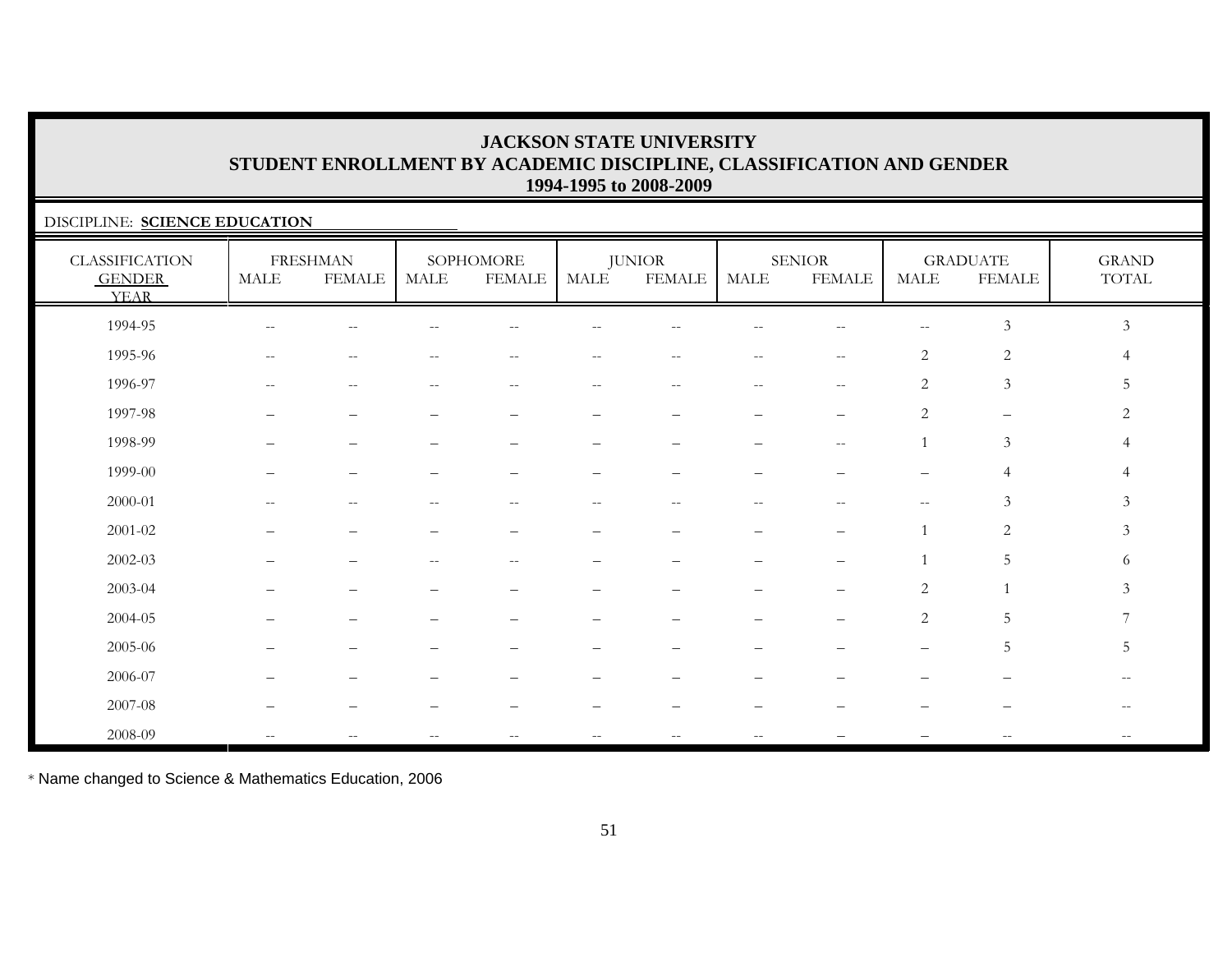#### DISCIPLINE: **SCIENCE & MATHEMATICS EDUCATION**

| <b>CLASSIFICATION</b><br><b>GENDER</b><br><b>YEAR</b> | MALE                      | <b>FRESHMAN</b><br><b>FEMALE</b>                      | MALE                     | SOPHOMORE<br><b>FEMALE</b> | MALE                                                  | <b>JUNIOR</b><br><b>FEMALE</b> | MALE                     | <b>SENIOR</b><br><b>FEMALE</b> | MALE                                                | <b>GRADUATE</b><br><b>FEMALE</b>               | <b>GRAND</b><br>TOTAL                                 |
|-------------------------------------------------------|---------------------------|-------------------------------------------------------|--------------------------|----------------------------|-------------------------------------------------------|--------------------------------|--------------------------|--------------------------------|-----------------------------------------------------|------------------------------------------------|-------------------------------------------------------|
| 1994-95                                               | $-\,-$                    |                                                       |                          |                            |                                                       |                                |                          |                                |                                                     |                                                | $-\,-$                                                |
| 1995-96                                               | $--$                      | $\hspace{0.05cm} - \hspace{0.05cm} - \hspace{0.05cm}$ | $- -$                    | $- -$                      | $\hspace{0.05cm} - \hspace{0.05cm} - \hspace{0.05cm}$ | $-$                            | $\overline{\phantom{m}}$ | $-$                            | $-$                                                 | $--$                                           | $\overline{\phantom{m}}$                              |
| 1996-97                                               | $--$                      | $\hspace{0.05cm} -\hspace{0.05cm} -\hspace{0.05cm}$   | $-$                      | $\overline{\phantom{m}}$   | $- -$                                                 | $--$                           | $--$                     | $\hspace{0.05cm} -$            | $\hspace{0.05cm} -\hspace{0.05cm} -\hspace{0.05cm}$ | $\hspace{0.1mm}-\hspace{0.1mm}-\hspace{0.1mm}$ | $\qquad \qquad -$                                     |
| 1997-98                                               |                           | $\overline{\phantom{0}}$                              |                          | -                          | $\overline{\phantom{0}}$                              | $\overline{\phantom{m}}$       | $\overline{\phantom{0}}$ |                                | —                                                   | $\overline{\phantom{m}}$                       | $- -$                                                 |
| 1998-99                                               |                           |                                                       |                          |                            |                                                       |                                |                          |                                |                                                     | $-$                                            |                                                       |
| 1999-00                                               |                           |                                                       |                          |                            | $\overline{\phantom{0}}$                              |                                | $\qquad \qquad -$        |                                |                                                     | $\overline{\phantom{0}}$                       | $- -$                                                 |
| $2000 - 01$                                           | $--$                      | $\hspace{0.05cm} -\hspace{0.05cm} -\hspace{0.05cm}$   | $\qquad \qquad -$        | $--$                       | $--$                                                  | $--$                           | $\overline{\phantom{m}}$ | $\hspace{0.05cm} -$            | $\overline{\phantom{a}}$                            | $\hspace{0.1mm}-\hspace{0.1mm}-\hspace{0.1mm}$ | $\qquad \qquad -$                                     |
| $2001 - 02$                                           |                           |                                                       |                          | -                          | -                                                     |                                | $\overline{\phantom{0}}$ |                                |                                                     | $\qquad \qquad -$                              | $\qquad \qquad -$                                     |
| $2002 - 03$                                           |                           |                                                       |                          | $\qquad \qquad -$          |                                                       |                                | $\overline{\phantom{0}}$ |                                |                                                     |                                                | $\qquad \qquad -$                                     |
| 2003-04                                               |                           |                                                       |                          |                            |                                                       |                                |                          |                                |                                                     |                                                | $- -$                                                 |
| 2004-05                                               |                           |                                                       |                          |                            |                                                       |                                |                          |                                |                                                     |                                                | $\hspace{0.05cm} - \hspace{0.05cm} - \hspace{0.05cm}$ |
| 2005-06                                               | $\overline{\phantom{0}}$  | $\overline{\phantom{0}}$                              |                          |                            | -                                                     | $\overline{\phantom{0}}$       | $\qquad \qquad -$        |                                | —                                                   | $\qquad \qquad -$                              | $\qquad \qquad -$                                     |
| 2006-07                                               |                           |                                                       |                          |                            |                                                       |                                |                          |                                |                                                     | 6                                              | $\overline{7}$                                        |
| 2007-08                                               | $\frac{1}{2}$             | $-$                                                   |                          | $- -$                      | $- -$                                                 | $ -$                           | $\sim$ $-$               | $\sim$ $\sim$                  | $\mathfrak{Z}$                                      | $8\,$                                          | 11                                                    |
| 2008-09                                               | $\mathbf{u} = \mathbf{v}$ | $\hspace{0.05cm} - \hspace{0.05cm} - \hspace{0.05cm}$ | $\overline{\phantom{m}}$ | $\overline{\phantom{a}}$   | $\overline{\phantom{m}}$                              | $-\,-$                         | $-\,-$                   |                                | $\mathfrak{Z}$                                      | $\overline{7}$                                 | $10\,$                                                |

\* Name changed from Science Education, 2006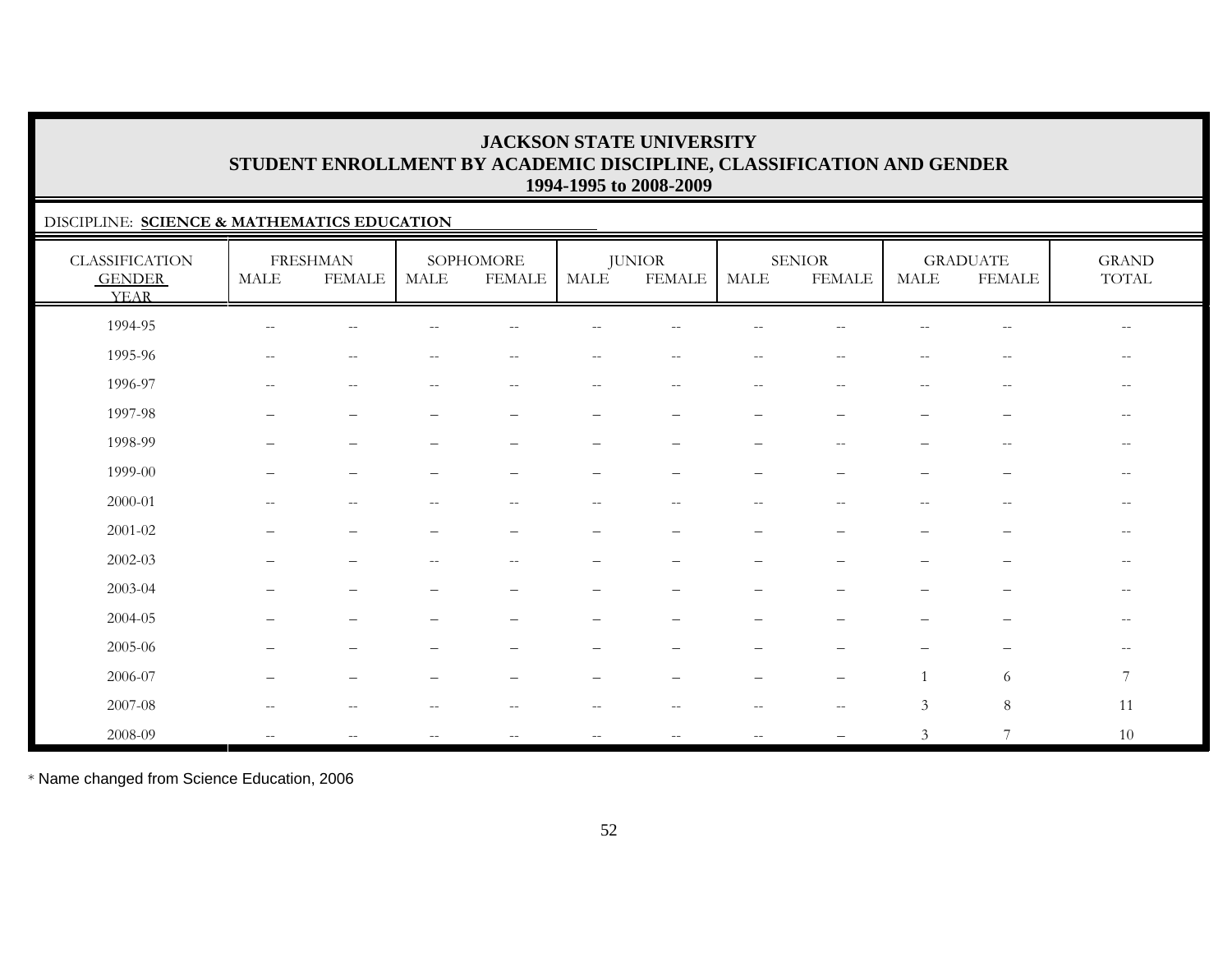#### DISCIPLINE: **SECONDARY EDUCATION**

| <b>CLASSIFICATION</b><br><b>GENDER</b><br><b>YEAR</b> | <b>MALE</b>                                           | <b>FRESHMAN</b><br><b>FEMALE</b> | MALE                                                | SOPHOMORE<br><b>FEMALE</b> | <b>MALE</b>              | <b>JUNIOR</b><br><b>FEMALE</b>                        | <b>MALE</b>              | <b>SENIOR</b><br><b>FEMALE</b>                | MALE              | <b>GRADUATE</b><br><b>FEMALE</b> | <b>GRAND</b><br>TOTAL |
|-------------------------------------------------------|-------------------------------------------------------|----------------------------------|-----------------------------------------------------|----------------------------|--------------------------|-------------------------------------------------------|--------------------------|-----------------------------------------------|-------------------|----------------------------------|-----------------------|
| 1994-95                                               | $- -$                                                 |                                  | $\overline{\phantom{m}}$                            | $\overline{c}$             | $\qquad \qquad -$        | $\overline{\phantom{m}}$                              | $\overline{c}$           | $\mathbf{u} = \mathbf{v}$                     |                   | $\overline{4}$                   | $10\,$                |
| 1995-96                                               | $\hspace{0.05cm} - \hspace{0.05cm} - \hspace{0.05cm}$ | $-$                              |                                                     |                            |                          | $\overline{\phantom{m}}$                              | $\overline{c}$           | $\mathbf{u}$                                  | $\overline{c}$    | $\overline{9}$                   | 13                    |
| 1996-97                                               | $\overline{\phantom{m}}$                              | $\overline{\phantom{m}}$         | $\hspace{0.05cm} -\hspace{0.05cm} -\hspace{0.05cm}$ | $\overline{\phantom{m}}$   | $\overline{\phantom{m}}$ | $\hspace{0.05cm} - \hspace{0.05cm} - \hspace{0.05cm}$ | $--$                     | $-\,-$                                        | $\overline{4}$    | $\overline{7}$                   | 11                    |
| 1997-98                                               | $\overline{\phantom{m}}$                              | $\overline{\phantom{m}}$         | $\overline{\phantom{0}}$                            | $\qquad \qquad -$          | $\overline{\phantom{m}}$ | $\overline{\phantom{m}}$                              | $\qquad \qquad -$        | $\qquad \qquad -$                             | $\overline{4}$    | 13                               | 17                    |
| 1998-99                                               |                                                       | $\qquad \qquad -$                |                                                     | $\overline{\phantom{0}}$   | $\qquad \qquad -$        | $\overline{\phantom{0}}$                              | $\overline{\phantom{0}}$ | $\overline{\phantom{m}}$                      | $\mathfrak{Z}$    | $\overline{9}$                   | 12                    |
| 1999-00                                               | ▃                                                     | $\qquad \qquad -$                |                                                     | $\overline{\phantom{0}}$   | $\overline{\phantom{0}}$ | $\overline{\phantom{m}}$                              | $\overline{\phantom{0}}$ | $\overline{\phantom{m}}$                      |                   | $10\,$                           | 11                    |
| 2000-01                                               | $\qquad \qquad -$                                     | $\sim$ $-$                       | $\overline{\phantom{m}}$                            | $-$                        | $\qquad \qquad -$        | $\overline{\phantom{m}}$                              | $--$                     | $\mathord{\hspace{1pt}\text{--}\hspace{1pt}}$ | $\overline{c}$    | 14                               | 16                    |
| 2001-02                                               | $\qquad \qquad -$                                     | $\overline{\phantom{m}}$         | $\equiv$                                            | $\qquad \qquad -$          | $\qquad \qquad -$        | $\overline{\phantom{m}}$                              | $\qquad \qquad -$        | $\overline{\phantom{m}}$                      | $\qquad \qquad -$ | $\overline{4}$                   | $\overline{4}$        |
| 2002-03                                               | $\overline{\phantom{0}}$                              | $\overline{\phantom{0}}$         |                                                     | $\qquad \qquad -$          | $\qquad \qquad -$        | $\overline{\phantom{0}}$                              | $\qquad \qquad -$        | $\overline{\phantom{m}}$                      | $\overline{c}$    | $\,8\,$                          | 10                    |
| 2003-04                                               |                                                       |                                  |                                                     |                            |                          |                                                       |                          |                                               | 6                 | 18                               | 24                    |
| 2004-05                                               |                                                       |                                  |                                                     |                            |                          |                                                       | -                        | $\overline{\phantom{m}}$                      | 5                 | 10                               | 15                    |
| 2005-06                                               |                                                       |                                  |                                                     |                            |                          |                                                       |                          | $\qquad \qquad -$                             | 10                | 13                               | 23                    |
| 2006-07                                               |                                                       | $\overline{\phantom{0}}$         |                                                     |                            |                          |                                                       |                          | $\overline{\phantom{m}}$                      | 8                 | 13                               | 21                    |
| 2007-08                                               | $\overline{\phantom{m}}$                              | $-\,-$                           | $-$                                                 | $- -$                      | $\qquad \qquad -$        | $\hspace{0.05cm} - \hspace{0.05cm} - \hspace{0.05cm}$ | $--$                     | $\overline{\phantom{m}}$                      | 7                 | 12                               | 19                    |
| 2008-09                                               | $\mathbf{u}$                                          | $\overline{\phantom{m}}$         | $-$                                                 | $- -$                      | $- -$                    | $\hspace{0.05cm} - \hspace{0.05cm} - \hspace{0.05cm}$ | $--$                     |                                               | $\overline{4}$    | $8\phantom{.}$                   | 12                    |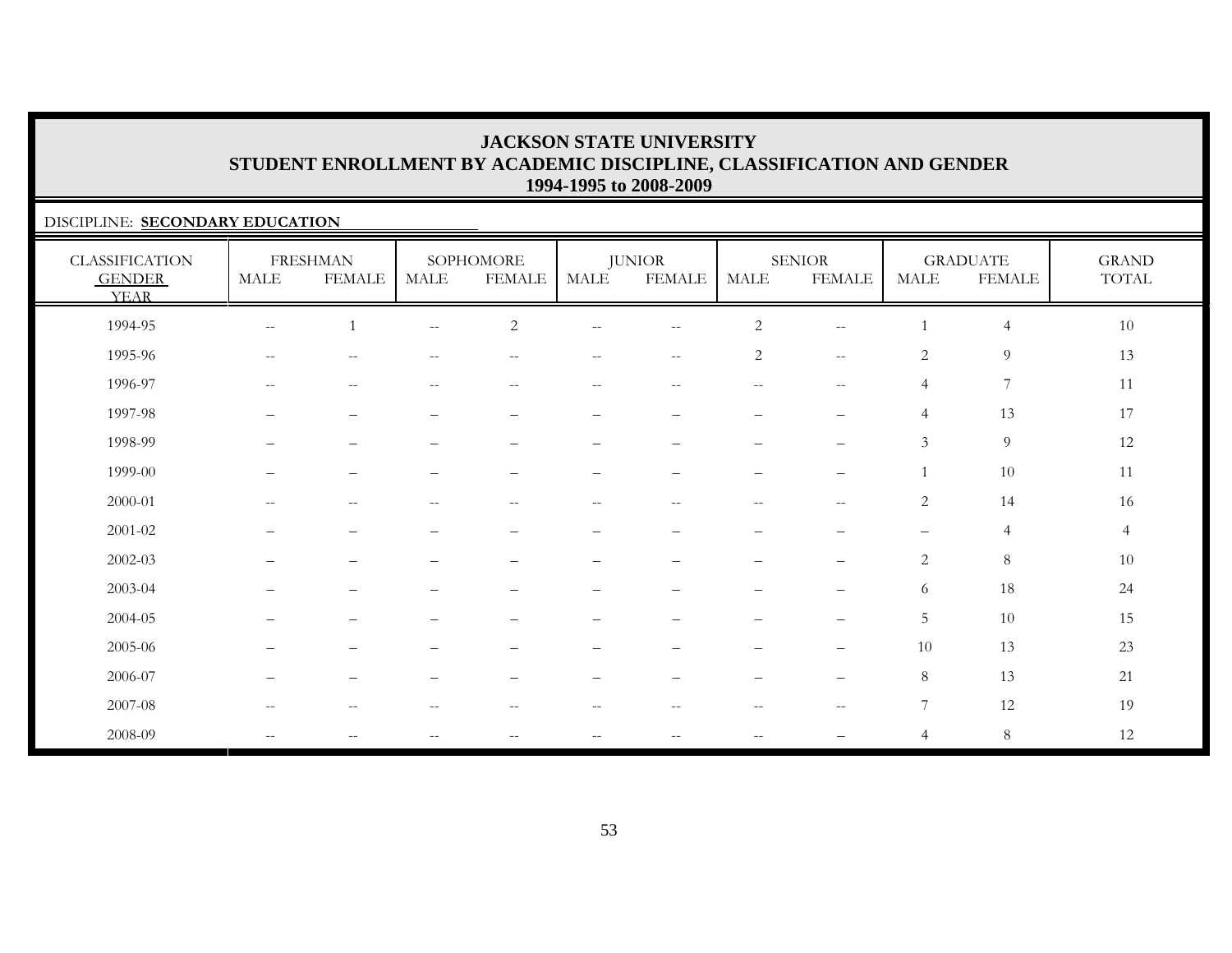#### DISCIPLINE: **SOCIAL SCIENCE EDUCATION**

| <b>CLASSIFICATION</b><br><b>GENDER</b><br><b>YEAR</b> | <b>MALE</b>       | <b>FRESHMAN</b><br><b>FEMALE</b> | <b>MALE</b>                                         | SOPHOMORE<br><b>FEMALE</b> | <b>MALE</b>    | <b>JUNIOR</b><br><b>FEMALE</b> | <b>MALE</b>    | <b>SENIOR</b><br><b>FEMALE</b> | <b>MALE</b>                                         | <b>GRADUATE</b><br><b>FEMALE</b> | <b>GRAND</b><br>TOTAL |
|-------------------------------------------------------|-------------------|----------------------------------|-----------------------------------------------------|----------------------------|----------------|--------------------------------|----------------|--------------------------------|-----------------------------------------------------|----------------------------------|-----------------------|
| 1994-95                                               |                   | $\overline{9}$                   | $\sqrt{2}$                                          | $\overline{1}$             | $\mathfrak{Z}$ | $7\phantom{.0}$                | 17             | 50                             | $\hspace{0.05cm} -\hspace{0.05cm} -\hspace{0.05cm}$ | $-\,-$                           | $90\,$                |
| 1995-96                                               | $\sqrt{2}$        | $\sqrt{2}$                       | 2                                                   | $\overline{1}$             | $\overline{c}$ | $\sim$ $-$                     | 11             | 26                             | $\hspace{0.05cm} -\hspace{0.05cm} -\hspace{0.05cm}$ | $\overline{\phantom{m}}$         | 46                    |
| 1996-97                                               | $\mathfrak{Z}$    | $\mathfrak{Z}$                   | $\hspace{0.05cm} -\hspace{0.05cm} -\hspace{0.05cm}$ | 4                          | 1              | $\sqrt{2}$                     | 11             | 11                             | $\hspace{0.05cm} -\hspace{0.05cm} -\hspace{0.05cm}$ | $-\,-$                           | 35                    |
| 1997-98                                               | $\mathbf{1}$      | $\sqrt{2}$                       | $\mathfrak{Z}$                                      | $\qquad \qquad -$          | $\sqrt{2}$     | $\mathbf 5$                    | $\sqrt{ }$     | 7                              | —                                                   | $\qquad \qquad -$                | $27\,$                |
| 1998-99                                               |                   | $\overline{\phantom{m}}$         | $\overline{1}$                                      | $\overline{1}$             | 3              | $\qquad \qquad -$              | 7              | 11                             | $\overline{\phantom{0}}$                            | $\overline{\phantom{m}}$         | 23                    |
| 1999-00                                               | $\qquad \qquad -$ | $\overline{1}$                   | 2                                                   | $\qquad \qquad -$          | 2              |                                | 6              | $\overline{\phantom{0}}$       |                                                     |                                  | 12                    |
| 2000-01                                               | $\overline{c}$    | $\overline{1}$                   | $\mathfrak{Z}$                                      | $\mathbf{2}$               | $\mathfrak{Z}$ |                                | $\overline{5}$ | $-\, -$                        | $\qquad \qquad -$                                   | $-\,-$                           | 17                    |
| $2001 - 02$                                           | $\overline{4}$    | $\mathbf{1}$                     | $\hspace{0.05cm} -\hspace{0.05cm} -\hspace{0.05cm}$ | 2                          | 6              | $\sqrt{2}$                     | 6              | $\overline{c}$                 |                                                     | $\overline{\phantom{m}}$         | 23                    |
| $2002 - 03$                                           |                   | -                                | $\overline{5}$                                      | $\mathbf{2}$               | $\overline{c}$ | $\sqrt{2}$                     | 12             | 8                              |                                                     |                                  | 31                    |
| 2003-04                                               | $\qquad \qquad -$ | $\overline{4}$                   |                                                     | $\qquad \qquad -$          | $\overline{4}$ | $\sqrt{2}$                     | 12             | 7                              |                                                     |                                  | $30\,$                |
| 2004-05                                               | $\overline{c}$    | $\mathfrak{Z}$                   | 2                                                   | 2                          | 2              | $\overline{2}$                 | 14             | 5                              | $\qquad \qquad -$                                   | $\overline{\phantom{m}}$         | 32                    |
| 2005-06                                               | $\overline{1}$    | $\mathfrak{Z}$                   | $5\overline{)}$                                     | $\mathfrak{Z}$             | $\,8\,$        | 7                              | $\mathfrak{Z}$ | $\,8\,$                        | -                                                   | -                                | 38                    |
| 2006-07                                               |                   | $\sqrt{2}$                       | $\overline{4}$                                      | 6                          | $\sqrt{2}$     | $\,8\,$                        | 6              | 11                             |                                                     | $\qquad \qquad -$                | 40                    |
| 2007-08                                               | $\overline{1}$    | $\mathbf{u}$                     | $\overline{2}$                                      | $\overline{4}$             |                | $\,8\,$                        | 7              | 15                             | $\hspace{0.05cm} -\hspace{0.05cm} -\hspace{0.05cm}$ | $\hspace{0.05cm} -$              | $38\,$                |
| 2008-09                                               | $- -$             | $\mathfrak{Z}$                   |                                                     | $\overline{1}$             | $\mathfrak{Z}$ | 5                              | $\overline{4}$ | 12                             | $\overline{0}$                                      | $\boldsymbol{0}$                 | 29                    |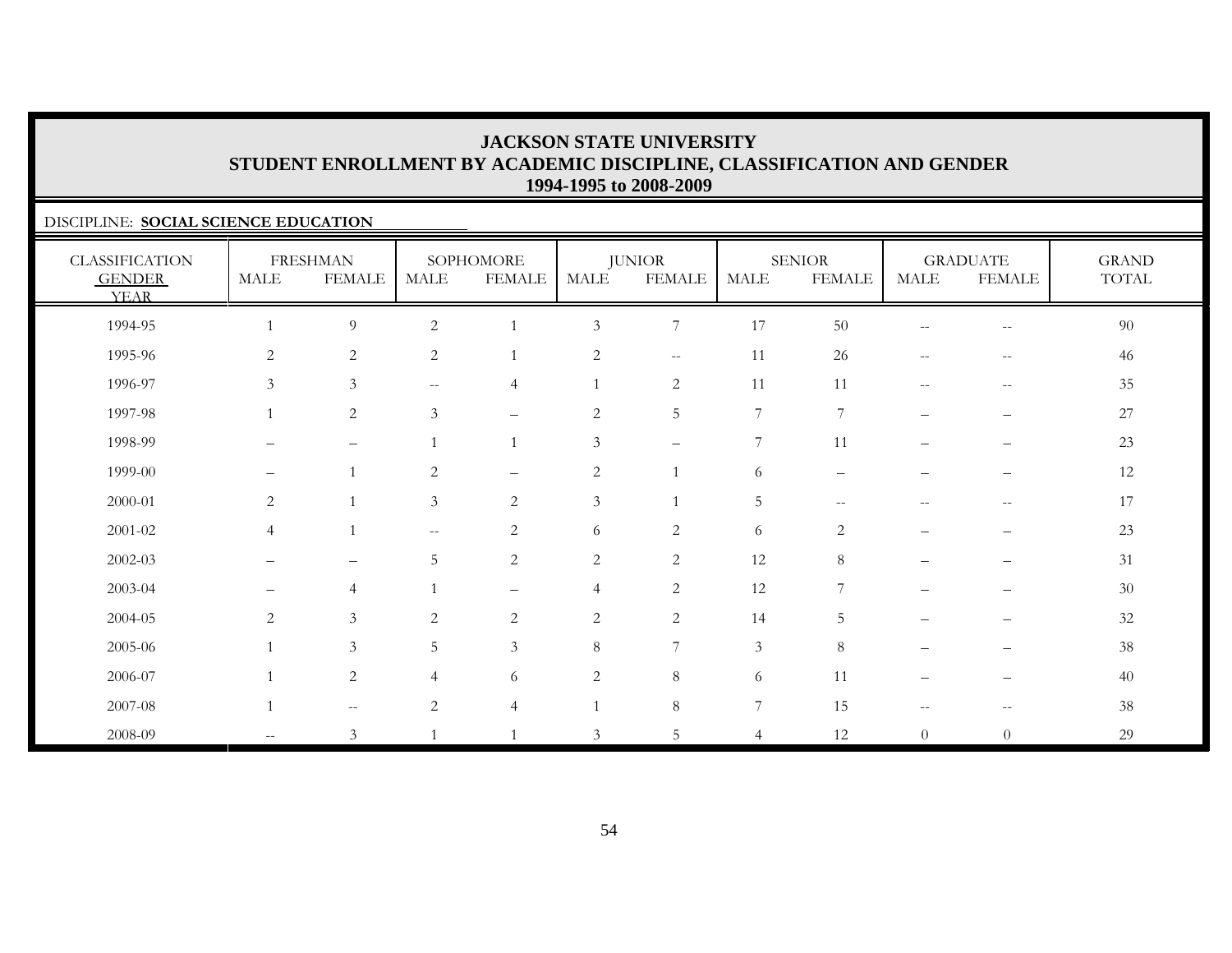| DISCIPLINE: SOCIAL WORK                               |                |                                  |                |                            |                  |                                |                  |                                |                   |                                  |                       |
|-------------------------------------------------------|----------------|----------------------------------|----------------|----------------------------|------------------|--------------------------------|------------------|--------------------------------|-------------------|----------------------------------|-----------------------|
| <b>CLASSIFICATION</b><br><b>GENDER</b><br><b>YEAR</b> | <b>MALE</b>    | <b>FRESHMAN</b><br><b>FEMALE</b> | MALE           | SOPHOMORE<br><b>FEMALE</b> | <b>MALE</b>      | <b>JUNIOR</b><br><b>FEMALE</b> | <b>MALE</b>      | <b>SENIOR</b><br><b>FEMALE</b> | <b>MALE</b>       | <b>GRADUATE</b><br><b>FEMALE</b> | <b>GRAND</b><br>TOTAL |
| 1994-95                                               | 6              | 27                               | 5              | 33                         | $8\,$            | 33                             | 5                | 56                             | $\qquad \qquad -$ | $\overline{\phantom{m}}$         | 173                   |
| 1995-96                                               | 3              | 23                               | 7              | 32                         | $\overline{4}$   | 40                             | 9                | 59                             | $\overline{4}$    | 16                               | 197                   |
| 1996-97                                               | 5              | 44                               | 2              | 33                         | 11               | 43                             | 12               | 69                             | 13                | 29                               | 261                   |
| 1997-98                                               | 3              | 21                               | 6              | 35                         | 15               | 55                             | 11               | 75                             | 18                | 62                               | 301                   |
| 1998-99                                               | 7              | 26                               | 8              | 29                         | $\boldsymbol{7}$ | 59                             | 15               | 81                             | 18                | 93                               | 343                   |
| 1999-00                                               | 5              | 35                               | 8              | 24                         | $8\,$            | 36                             | 21               | 117                            | 20                | 88                               | 362                   |
| 2000-01                                               | 7              | 49                               | 8              | 31                         | $8\,$            | 47                             | 15               | 88                             | 18                | 104                              | 375                   |
| 2001-02                                               | 11             | 54                               | 6              | 44                         | 10               | 47                             | 14               | 95                             | 9                 | 91                               | 381                   |
| 2002-03                                               | 12             | 67                               | 10             | 59                         | $\overline{4}$   | 50                             | 19               | 107                            | 16                | 96                               | 440                   |
| 2003-04                                               | 10             | 55                               | $\overline{7}$ | 60                         | 9                | 73                             | 11               | 104                            | 12                | 74                               | 415                   |
| 2004-05                                               | 6              | 59                               | 6              | 42                         | $\overline{7}$   | 49                             | 7                | 122                            | 14                | 77                               | 389                   |
| 2005-06                                               | $\overline{7}$ | 52                               | 6              | 42                         | $5\phantom{.0}$  | 71                             | $\,8\,$          | 77                             | 16                | 81                               | 365                   |
| 2006-07                                               | 5              | 35                               | 4              | 44                         | $8\,$            | 52                             | $\mathbf 5$      | 95                             | 17                | 67                               | 332                   |
| 2007-08                                               | $\overline{7}$ | 49                               | $\overline{4}$ | 46                         | $\overline{4}$   | 53                             | $\boldsymbol{7}$ | 104                            | 14                | 71                               | 359                   |
| 2008-09                                               | $\overline{4}$ | 33                               | 9              | 50                         | 3                | 43                             | 6                | 99                             | 16                | 83                               | 346                   |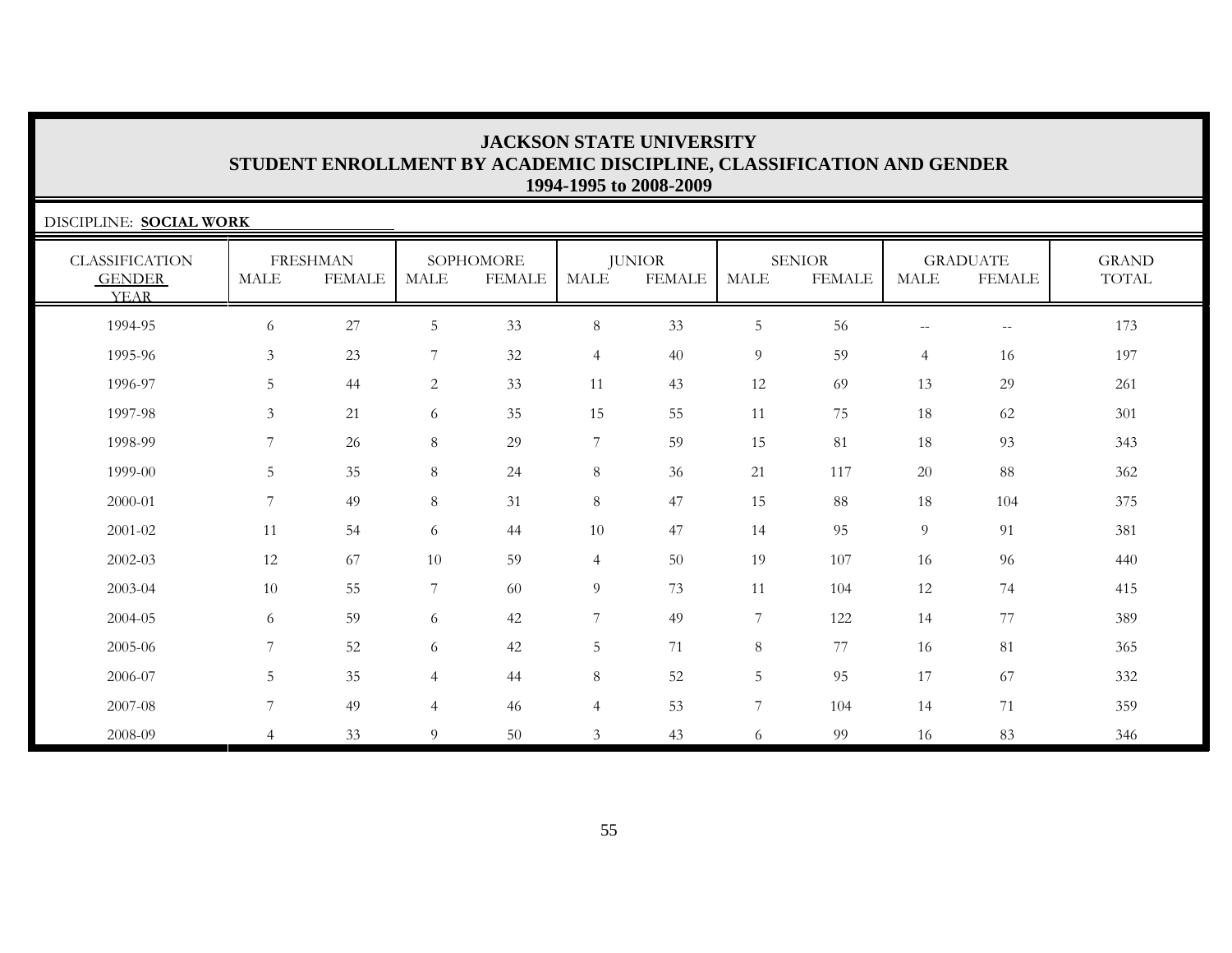| DISCIPLINE: SOCIOLOGY                                 |                |                                  |                          |                            |                          |                                |                |                                |             |                                  |                       |
|-------------------------------------------------------|----------------|----------------------------------|--------------------------|----------------------------|--------------------------|--------------------------------|----------------|--------------------------------|-------------|----------------------------------|-----------------------|
| <b>CLASSIFICATION</b><br><b>GENDER</b><br><b>YEAR</b> | MALE           | <b>FRESHMAN</b><br><b>FEMALE</b> | MALE                     | SOPHOMORE<br><b>FEMALE</b> | <b>MALE</b>              | <b>JUNIOR</b><br><b>FEMALE</b> | MALE           | <b>SENIOR</b><br><b>FEMALE</b> | <b>MALE</b> | <b>GRADUATE</b><br><b>FEMALE</b> | <b>GRAND</b><br>TOTAL |
| 1994-95                                               | 6              | 12                               | $\mathfrak{Z}$           | 9                          | 5                        | 6                              | $\,8\,$        | 9                              | 11          | 33                               | 102                   |
| 1995-96                                               | 7              | 6                                | 4                        | 9                          | 3                        | 9                              | 7              | 9                              | 17          | 32                               | 103                   |
| 1996-97                                               | $\overline{4}$ | $\overline{4}$                   | $\mathfrak{Z}$           | $\mathbf{1}$               | $\overline{4}$           | 6                              | $\overline{4}$ | 7                              | 20          | 31                               | 84                    |
| 1997-98                                               |                | $\overline{4}$                   | $\overline{\phantom{0}}$ | $\mathfrak{Z}$             | $\overline{\phantom{0}}$ | 5                              | $8\,$          | 7                              | 22          | 34                               | 83                    |
| 1998-99                                               |                | $- -$                            | 5                        | 3                          | $\overline{\phantom{m}}$ | $\qquad \qquad -$              | 5              | $\overline{7}$                 | 20          | 39                               | 80                    |
| 1999-00                                               | 3              | 6                                | $\mathbf{2}$             | $\qquad \qquad -$          | $\overline{4}$           | $\mathbf{2}$                   | $\mathfrak{Z}$ | 9                              | 19          | 32                               | 80                    |
| 2000-01                                               |                | 3                                |                          | 5                          | $\overline{4}$           | 2                              | $\overline{4}$ | 8                              | 15          | 26                               | 69                    |
| 2001-02                                               | 3              | 5                                | $\overline{\phantom{0}}$ | $\overline{4}$             | $\overline{2}$           |                                | 5              | 7                              | 13          | 25                               | 65                    |
| 2002-03                                               |                | $\overline{4}$                   | $\overline{c}$           | 6                          | $\mathbf{1}$             | $\overline{7}$                 | $\overline{4}$ | 6                              | 14          | $30\,$                           | 74                    |
| 2003-04                                               |                | 8                                | $\mathfrak{Z}$           | $\overline{4}$             | $\mathbf{1}$             | 9                              | 6              | 10                             | 16          | $38\,$                           | 96                    |
| 2004-05                                               | 3              | 8                                |                          | 5                          | $\sqrt{2}$               | $\overline{4}$                 | 6              | 16                             | 13          | 37                               | 95                    |
| 2005-06                                               | 5              | 9                                | $\overline{\phantom{0}}$ | 11                         | 6                        | 17                             | 6              | 14                             | 12          | 39                               | 119                   |
| 2006-07                                               | 3              | 8                                | 5                        | 8                          | $5\phantom{.0}$          | 8                              | $\,8\,$        | 29                             | 16          | 44                               | 134                   |
| 2007-08                                               | $\overline{c}$ | $\overline{7}$                   | $\mathfrak{Z}$           | 10                         | 6                        | $\overline{9}$                 | 11             | 20                             | 19          | 34                               | 121                   |
| 2008-09                                               | 2              | 12                               | $\overline{4}$           | 12                         | $\overline{4}$           | 12                             | 16             | 25                             | 17          | 45                               | 149                   |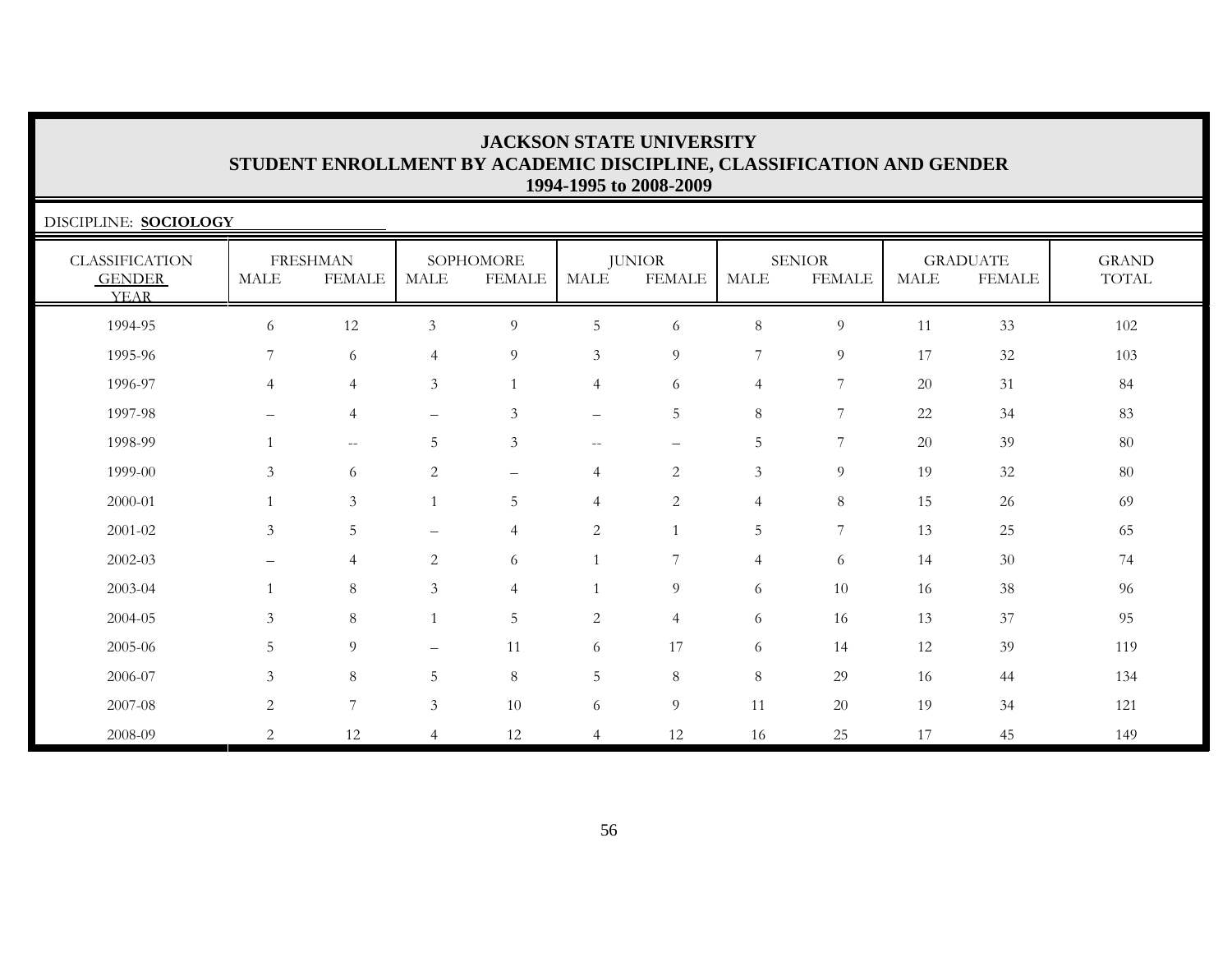| DISCIPLINE: SPANISH                                   |                          |                                  |                          |                                                     |                   |                                |                       |                                |                                                     |                                  |                       |
|-------------------------------------------------------|--------------------------|----------------------------------|--------------------------|-----------------------------------------------------|-------------------|--------------------------------|-----------------------|--------------------------------|-----------------------------------------------------|----------------------------------|-----------------------|
| <b>CLASSIFICATION</b><br><b>GENDER</b><br><b>YEAR</b> | <b>MALE</b>              | <b>FRESHMAN</b><br><b>FEMALE</b> | <b>MALE</b>              | SOPHOMORE<br><b>FEMALE</b>                          | MALE              | <b>JUNIOR</b><br><b>FEMALE</b> | $\operatorname{MALE}$ | <b>SENIOR</b><br><b>FEMALE</b> | $\operatorname{MALE}$                               | <b>GRADUATE</b><br><b>FEMALE</b> | <b>GRAND</b><br>TOTAL |
| 1994-95                                               | $\mathbf{1}$             | $\sim$ $-$                       |                          |                                                     |                   |                                | $-$                   | $\overline{c}$                 | $ -$                                                | $\overline{\phantom{m}}$         | $\mathfrak{Z}$        |
| 1995-96                                               | $-$                      |                                  | --                       | $\qquad \qquad -$                                   | $\qquad \qquad -$ | $--$                           | $\sim$ $-$            |                                | $\hspace{0.05cm} -\hspace{0.05cm} -\hspace{0.05cm}$ | $\hspace{0.05cm} -$              |                       |
| 1996-97                                               | $\overline{\phantom{m}}$ | $\overline{\phantom{m}}$         | $\overline{\phantom{m}}$ | $\hspace{0.05cm} -\hspace{0.05cm} -\hspace{0.05cm}$ | $--$              | $--$                           | $\qquad \qquad -$     | $- -$                          | $\overline{\phantom{m}}$                            | $\hspace{0.05cm} -$              | $\qquad \qquad -$     |
| 1997-98                                               |                          |                                  |                          |                                                     |                   |                                |                       |                                |                                                     |                                  |                       |
| 1998-99                                               |                          |                                  |                          |                                                     |                   |                                |                       |                                |                                                     |                                  | $-$                   |
| 1999-00                                               |                          |                                  |                          |                                                     |                   |                                |                       |                                |                                                     |                                  |                       |
| $2000 - 01$                                           |                          |                                  |                          |                                                     |                   |                                |                       |                                |                                                     |                                  |                       |
| $2001 - 02$                                           |                          |                                  |                          |                                                     |                   |                                |                       |                                |                                                     |                                  |                       |
| $2002 - 03$                                           |                          |                                  |                          |                                                     |                   |                                |                       |                                |                                                     |                                  |                       |
| 2003-04                                               |                          |                                  |                          |                                                     |                   |                                |                       |                                |                                                     |                                  |                       |
| 2004-05                                               |                          |                                  |                          |                                                     |                   |                                |                       |                                |                                                     |                                  |                       |
| 2005-06                                               |                          |                                  |                          |                                                     |                   |                                |                       |                                |                                                     |                                  | $- -$                 |
| 2006-07                                               |                          |                                  |                          |                                                     |                   |                                |                       |                                |                                                     |                                  | $- -$                 |
| 2007-08                                               |                          |                                  |                          |                                                     |                   |                                |                       |                                |                                                     |                                  |                       |
| 2008-09                                               | $\sim$                   |                                  |                          |                                                     | $- -$             |                                |                       |                                |                                                     |                                  | $-$                   |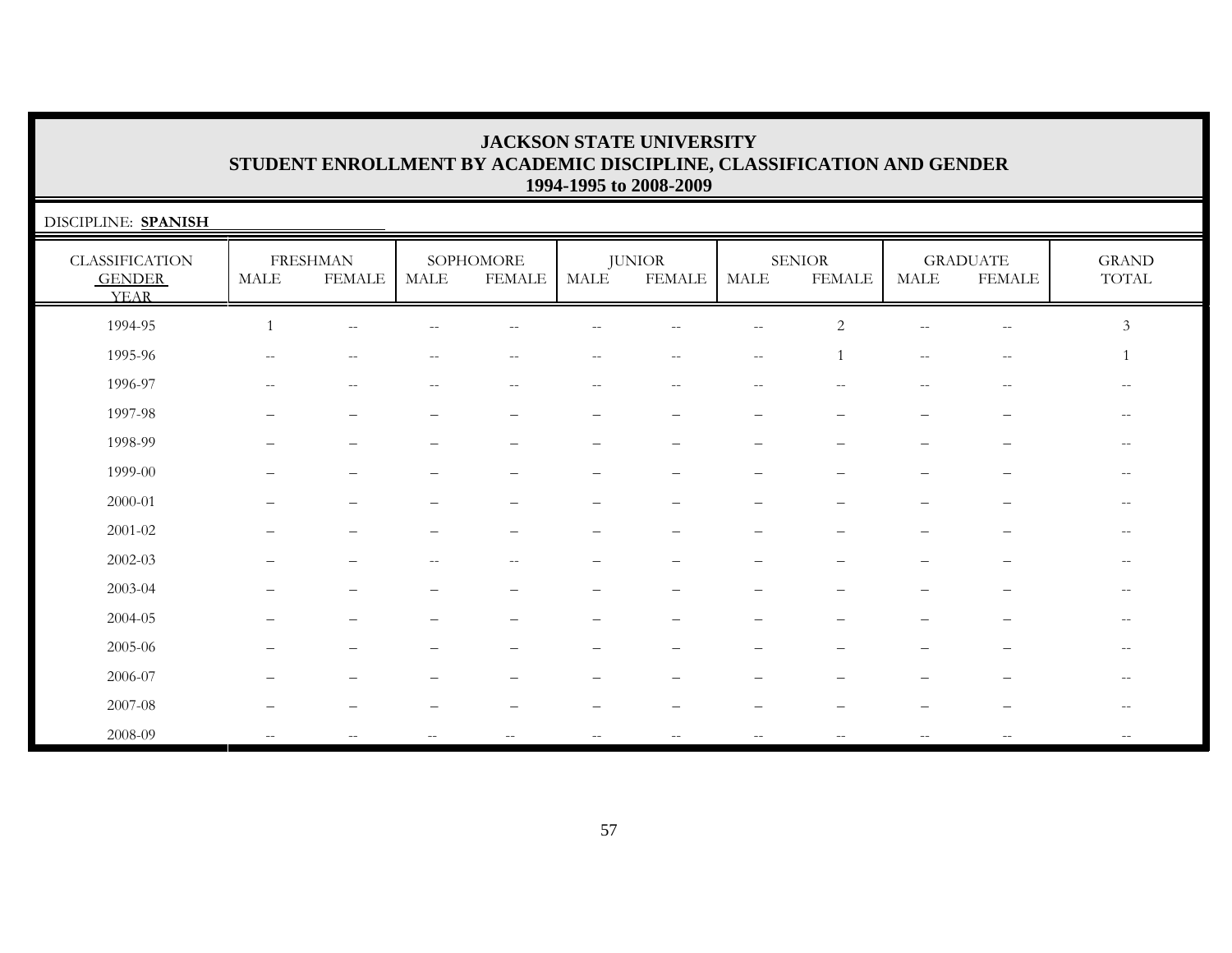| DISCIPLINE: SPECIAL EDUCATION                         |                                                     |                                  |                          |                            |                          |                                |                |                                |                |                                  |                       |  |
|-------------------------------------------------------|-----------------------------------------------------|----------------------------------|--------------------------|----------------------------|--------------------------|--------------------------------|----------------|--------------------------------|----------------|----------------------------------|-----------------------|--|
| <b>CLASSIFICATION</b><br><b>GENDER</b><br><b>YEAR</b> | <b>MALE</b>                                         | <b>FRESHMAN</b><br><b>FEMALE</b> | <b>MALE</b>              | SOPHOMORE<br><b>FEMALE</b> | <b>MALE</b>              | <b>JUNIOR</b><br><b>FEMALE</b> | <b>MALE</b>    | <b>SENIOR</b><br><b>FEMALE</b> | <b>MALE</b>    | <b>GRADUATE</b><br><b>FEMALE</b> | <b>GRAND</b><br>TOTAL |  |
| 1994-95                                               | $\hspace{0.05cm} -\hspace{0.05cm} -\hspace{0.05cm}$ | 5                                | 5                        | 7                          | $- -$                    | 13                             | 6              | 38                             | $\overline{1}$ | 22                               | 97                    |  |
| 1995-96                                               | 2                                                   | 10                               | 2                        | 7                          | $\overline{c}$           | 6                              | $\sqrt{2}$     | 24                             | $\overline{4}$ | 15                               | 74                    |  |
| 1996-97                                               |                                                     | 5                                | $\mathbf{1}$             | 6                          | 7                        | $8\,$                          | 8              | 18                             | $\mathfrak{Z}$ | 17                               | 74                    |  |
| 1997-98                                               | 2                                                   | 8                                | 2                        | 7                          | $\overline{4}$           | 17                             | 15             | 22                             | 8              | 15                               | 100                   |  |
| 1998-99                                               | 2                                                   | $\overline{4}$                   | $\overline{\phantom{0}}$ | $\,8\,$                    | $\mathfrak{Z}$           | 11                             | 6              | 35                             | 8              | $\overline{4}$                   | 81                    |  |
| 1999-00                                               |                                                     | 10                               | $\mathbf{1}$             | 5                          | $\overline{c}$           | $8\,$                          | 14             | 21                             | 5              | 13                               | $80\,$                |  |
| 2000-01                                               | 3                                                   | 6                                |                          | 7                          | $\overline{\phantom{m}}$ | 12                             | $\overline{4}$ | 26                             | $\overline{2}$ | 21                               | 81                    |  |
| 2001-02                                               | 3                                                   | $\overline{4}$                   | $\overline{c}$           | 5                          | $\overline{2}$           | 9                              | $\overline{4}$ | 34                             | $\mathfrak{Z}$ | 18                               | 84                    |  |
| 2002-03                                               | 5                                                   | 10                               | $\mathbf{2}$             | 6                          | $\mathfrak{Z}$           | 10                             | 9              | 33                             | $\overline{4}$ | 19                               | 101                   |  |
| 2003-04                                               | 5                                                   | 13                               | $\overline{4}$           | $\,8\,$                    | $\overline{c}$           | 12                             | $\overline{4}$ | $38\,$                         | $\mathfrak{Z}$ | 17                               | 106                   |  |
| 2004-05                                               | $\mathfrak{Z}$                                      | 15                               | $\overline{4}$           | 8                          | $\overline{c}$           | $8\,$                          | $\overline{4}$ | 33                             | 3              | 22                               | 102                   |  |
| 2005-06                                               | $\mathbf{1}$                                        | 11                               | 4                        | $8\phantom{.}$             | $\mathfrak{Z}$           | 15                             | $\overline{2}$ | 29                             | $\overline{4}$ | 19                               | 96                    |  |
| 2006-07                                               |                                                     | 6                                |                          | 5                          | 6                        | 10                             | $\overline{4}$ | 19                             | $\mathfrak{Z}$ | 16                               | 90                    |  |
| 2007-08                                               | 2                                                   | $\overline{7}$                   |                          | 6                          | $\sim$ $\sim$            | 12                             | 8              | 31                             | 13             | 39                               | 119                   |  |
| 2008-09                                               |                                                     | $\mathfrak{Z}$                   | 2                        | 5                          |                          | $\overline{7}$                 | 8              | 21                             | 11             | 48                               | 107                   |  |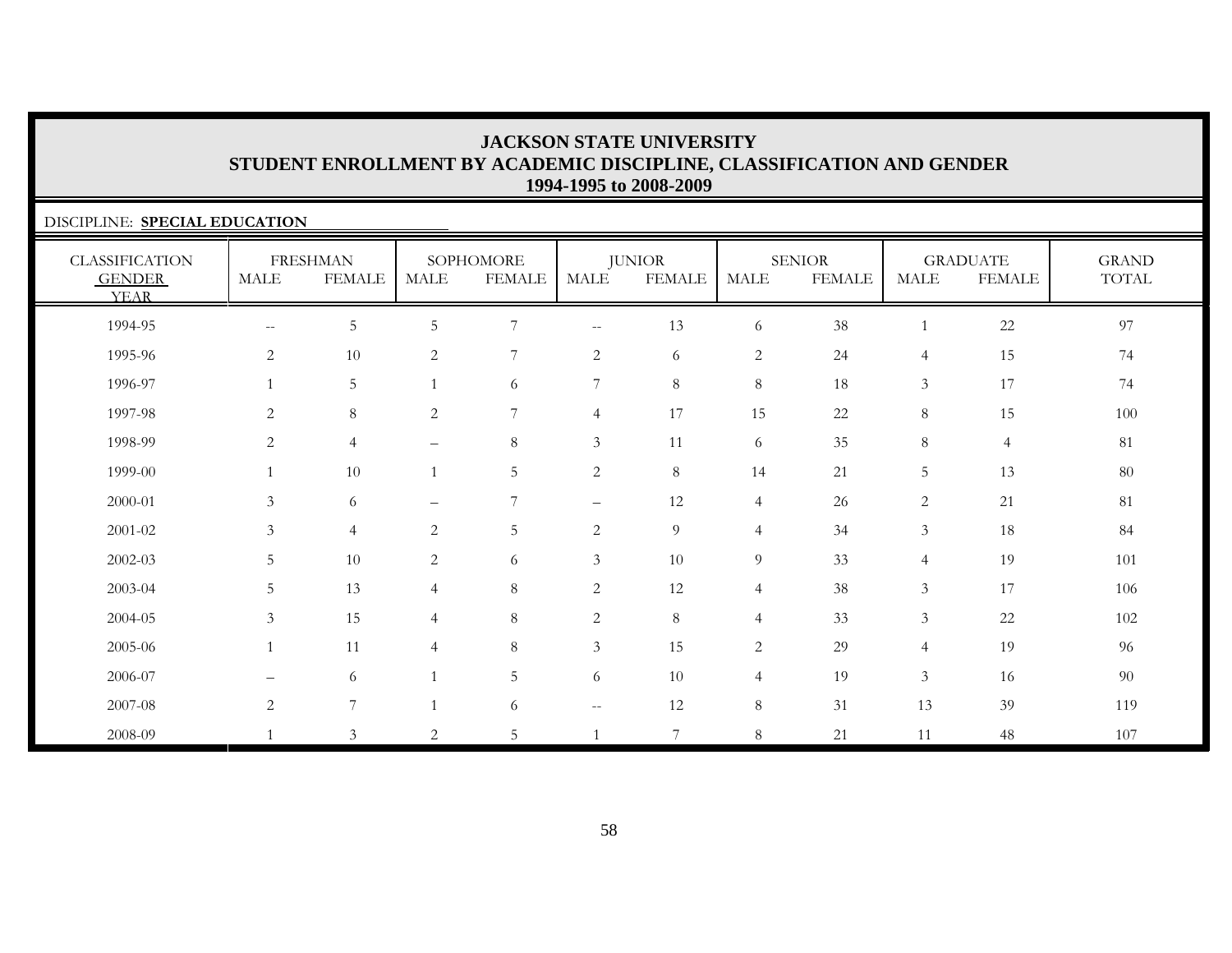#### DISCIPLINE: **SPEECH AND DRAMATIC ARTS**

| <b>CLASSIFICATION</b><br><b>GENDER</b><br><b>YEAR</b> | <b>MALE</b>       | <b>FRESHMAN</b><br><b>FEMALE</b> | <b>MALE</b>     | SOPHOMORE<br><b>FEMALE</b> | MALE           | <b>JUNIOR</b><br><b>FEMALE</b> | <b>MALE</b>      | <b>SENIOR</b><br><b>FEMALE</b> | MALE                                                | <b>GRADUATE</b><br><b>FEMALE</b> | <b>GRAND</b><br>TOTAL |
|-------------------------------------------------------|-------------------|----------------------------------|-----------------|----------------------------|----------------|--------------------------------|------------------|--------------------------------|-----------------------------------------------------|----------------------------------|-----------------------|
| 1994-95                                               | $\overline{4}$    | 12                               | $\overline{4}$  | 10                         | 5              | 14                             | $\mathbf{1}$     | 19                             |                                                     | $\hspace{0.05cm} -$              | 69                    |
| 1995-96                                               | 5                 | 16                               | 6               | 10                         | $\mathbf 5$    | 17                             | $5\phantom{.0}$  | 28                             | $-$                                                 | $\hspace{0.05cm} -$              | 92                    |
| 1996-97                                               | $\overline{1}$    | 14                               | $5\phantom{.0}$ | 19                         | $\mathfrak{Z}$ | $7\phantom{.}$                 | $\,8\,$          | 29                             | $\hspace{0.05cm} -\hspace{0.05cm} -\hspace{0.05cm}$ | $\overline{\phantom{m}}$         | 86                    |
| 1997-98                                               | $\overline{1}$    | 9                                | 5               | 18                         | 6              | 19                             | $\overline{7}$   | 31                             | $\qquad \qquad -$                                   | $\overline{\phantom{m}}$         | 96                    |
| 1998-99                                               | $\overline{3}$    | 16                               | $\mathfrak{Z}$  | $20\,$                     | $\mathbf 5$    | 15                             | $\overline{5}$   | 28                             | $\qquad \qquad -$                                   | $\overline{\phantom{m}}$         | 95                    |
| 1999-00                                               | 5                 | 10                               | 6               | 20                         | 3              | 21                             | 13               | 22                             |                                                     |                                  | $100\,$               |
| 2000-01                                               | $\overline{2}$    | 16                               | $\overline{4}$  | 13                         | $\mathbf 5$    | 20                             | $\overline{9}$   | 24                             | $\qquad \qquad -$                                   | $\overline{\phantom{m}}$         | 93                    |
| $2001 - 02$                                           | $\mathfrak{Z}$    | 14                               | 2               | 13                         | 7              | 12                             | $\overline{4}$   | 28                             | $\qquad \qquad -$                                   | $\qquad \qquad -$                | 83                    |
| 2002-03                                               | $\qquad \qquad -$ | 12                               | 2               | 15                         | $\overline{c}$ | 16                             | $\boldsymbol{7}$ | 15                             | —                                                   | $\overline{\phantom{m}}$         | 69                    |
| 2003-04                                               | $\overline{4}$    | $20\,$                           | 2               | $8\,$                      | $\mathbf{1}$   | 16                             | $\mathfrak{Z}$   | 14                             |                                                     |                                  | 68                    |
| 2004-05                                               | $\mathfrak{Z}$    | 13                               | 2               | 9                          | $\overline{c}$ | 17                             |                  | 19                             | $\qquad \qquad -$                                   | $\qquad \qquad -$                | 66                    |
| 2005-06                                               | $\overline{4}$    | 11                               | $\overline{4}$  | 11                         | 3              | 15                             |                  | 17                             | $\qquad \qquad -$                                   | $\qquad \qquad -$                | 66                    |
| 2006-07                                               | $\overline{2}$    | 16                               | $5\phantom{.}$  | 12                         | 6              | 10                             | $\mathfrak{Z}$   | 18                             |                                                     | $\overline{\phantom{m}}$         | 72                    |
| 2007-08                                               | $\mathfrak{Z}$    | $\mathfrak{Z}$                   | $\overline{4}$  | $\,8\,$                    | $\overline{4}$ | $\,8\,$                        | $5\phantom{.0}$  | 9                              | $\hspace{0.05cm} -\hspace{0.05cm} -\hspace{0.05cm}$ | $\hspace{0.05cm} -$              | 44                    |
| 2008-09                                               | $\mathbf{2}$      | $\mathfrak{Z}$                   | 2               | $\mathfrak{Z}$             | 2              | $\overline{4}$                 | 7                | 13                             | $\overline{\phantom{a}}$                            | $\hspace{0.05cm} -$              | 36                    |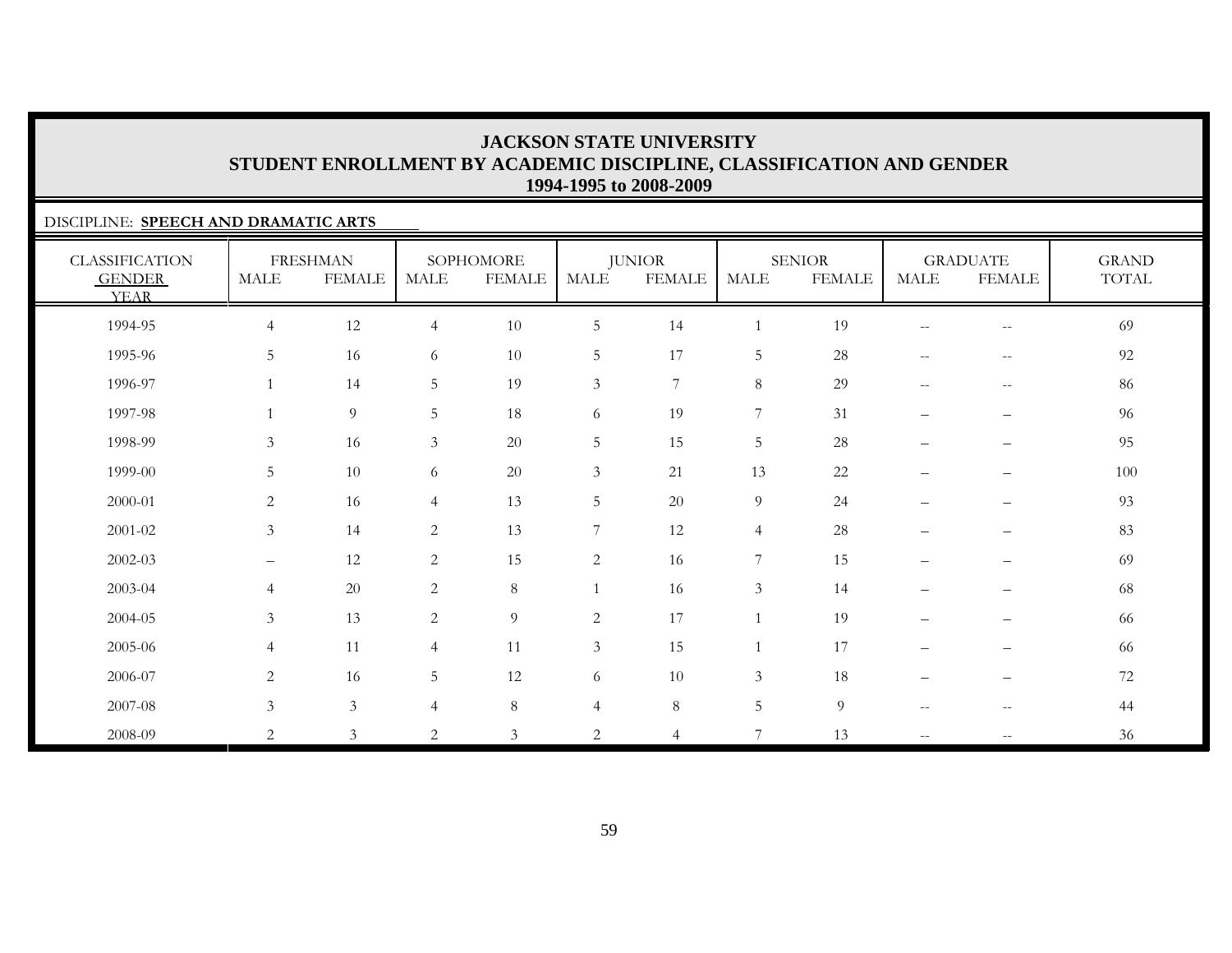| DISCIPLINE: TEACHING                                  |                          |                                  |                          |                                                       |                                                       |                                |                                                     |                                |                                                     |                                                     |                                        |
|-------------------------------------------------------|--------------------------|----------------------------------|--------------------------|-------------------------------------------------------|-------------------------------------------------------|--------------------------------|-----------------------------------------------------|--------------------------------|-----------------------------------------------------|-----------------------------------------------------|----------------------------------------|
| <b>CLASSIFICATION</b><br><b>GENDER</b><br><b>YEAR</b> | $\operatorname{MALE}$    | <b>FRESHMAN</b><br><b>FEMALE</b> | MALE                     | SOPHOMORE<br><b>FEMALE</b>                            | MALE                                                  | <b>JUNIOR</b><br><b>FEMALE</b> | $\operatorname{MALE}$                               | <b>SENIOR</b><br><b>FEMALE</b> | MALE                                                | <b>GRADUATE</b><br><b>FEMALE</b>                    | <b>GRAND</b><br>$\operatorname{TOTAL}$ |
| 1994-95                                               | $\overline{\phantom{m}}$ |                                  |                          |                                                       |                                                       |                                |                                                     |                                |                                                     | --                                                  | $\overline{\phantom{m}}$               |
| 1995-96                                               | $\overline{\phantom{m}}$ | $\qquad \qquad -$                | $- -$                    | $\mathrel{{-}{-}}$                                    | $\overline{\phantom{m}}$                              | $\overline{\phantom{m}}$       | $-$                                                 | $- -$                          | $\mathrel{{-}{-}}$                                  | $\hspace{0.05cm}$ – $\hspace{0.05cm}$               | $\overline{\phantom{m}}$               |
| 1996-97                                               | $\overline{\phantom{m}}$ | $ -$                             | $\overline{\phantom{a}}$ | $\mathrel{{-}{-}}$                                    | $--$                                                  | $--$                           | $\hspace{0.05cm} -\hspace{0.05cm} -\hspace{0.05cm}$ | $--$                           | $\hspace{0.05cm} -\hspace{0.05cm} -\hspace{0.05cm}$ | $\hspace{0.05cm} -\hspace{0.05cm} -\hspace{0.05cm}$ | $\overline{\phantom{m}}$               |
| 1997-98                                               | $\overline{\phantom{m}}$ | $- -$                            | $- -$                    | $-$                                                   | $-$                                                   | $- -$                          | $-$                                                 | $- -$                          | $ -$                                                | $-$                                                 | $ -$                                   |
| 1998-99                                               | $-$                      | $- -$                            | $\qquad \qquad -$        | $\hspace{0.05cm} - \hspace{0.05cm} - \hspace{0.05cm}$ | $\hspace{0.05cm} - \hspace{0.05cm} - \hspace{0.05cm}$ | $--$                           | $\overline{\phantom{m}}$                            | $\overline{\phantom{m}}$       | $\hspace{0.05cm}$ – $\hspace{0.05cm}$               | $-$                                                 | $\qquad \qquad -$                      |
| 1999-00                                               |                          |                                  | —                        | $\overline{\phantom{0}}$                              | $\qquad \qquad -$                                     | -                              | $\overline{\phantom{0}}$                            | $\qquad \qquad -$              | $\overline{4}$                                      | $\overline{1}$                                      | 5                                      |
| $2000 - 01$                                           |                          |                                  |                          |                                                       |                                                       |                                |                                                     |                                | 3                                                   | 21                                                  | 24                                     |
| 2001-02                                               |                          |                                  |                          |                                                       |                                                       |                                |                                                     |                                | $\overline{2}$                                      | 38                                                  | 40                                     |
| $2002 - 03$                                           |                          |                                  |                          |                                                       |                                                       |                                |                                                     |                                | 6                                                   | 23                                                  | 29                                     |
| 2003-04                                               |                          |                                  |                          |                                                       |                                                       |                                |                                                     |                                | $\overline{7}$                                      | 24                                                  | 31                                     |
| 2004-05                                               |                          |                                  |                          |                                                       |                                                       |                                |                                                     |                                | 9                                                   | 31                                                  | 40                                     |
| 2005-06                                               |                          |                                  |                          |                                                       | -                                                     |                                |                                                     | $\overline{\phantom{0}}$       | 11                                                  | 50                                                  | 61                                     |
| 2006-07                                               |                          |                                  | —                        |                                                       | $\qquad \qquad -$                                     |                                | $\overline{\phantom{0}}$                            | $\qquad \qquad -$              | 10                                                  | 49                                                  | 59                                     |
| 2007-08                                               | $-$                      | $-$                              | --                       | --                                                    | $-\,-$                                                | $-\,-$                         | $-$                                                 | $\overline{\phantom{m}}$       | 12                                                  | 54                                                  | 66                                     |
| 2008-09                                               | $-$                      |                                  | $=$                      |                                                       | $- -$                                                 | $-$                            | $\sim$                                              |                                | 21                                                  | 42                                                  | 63                                     |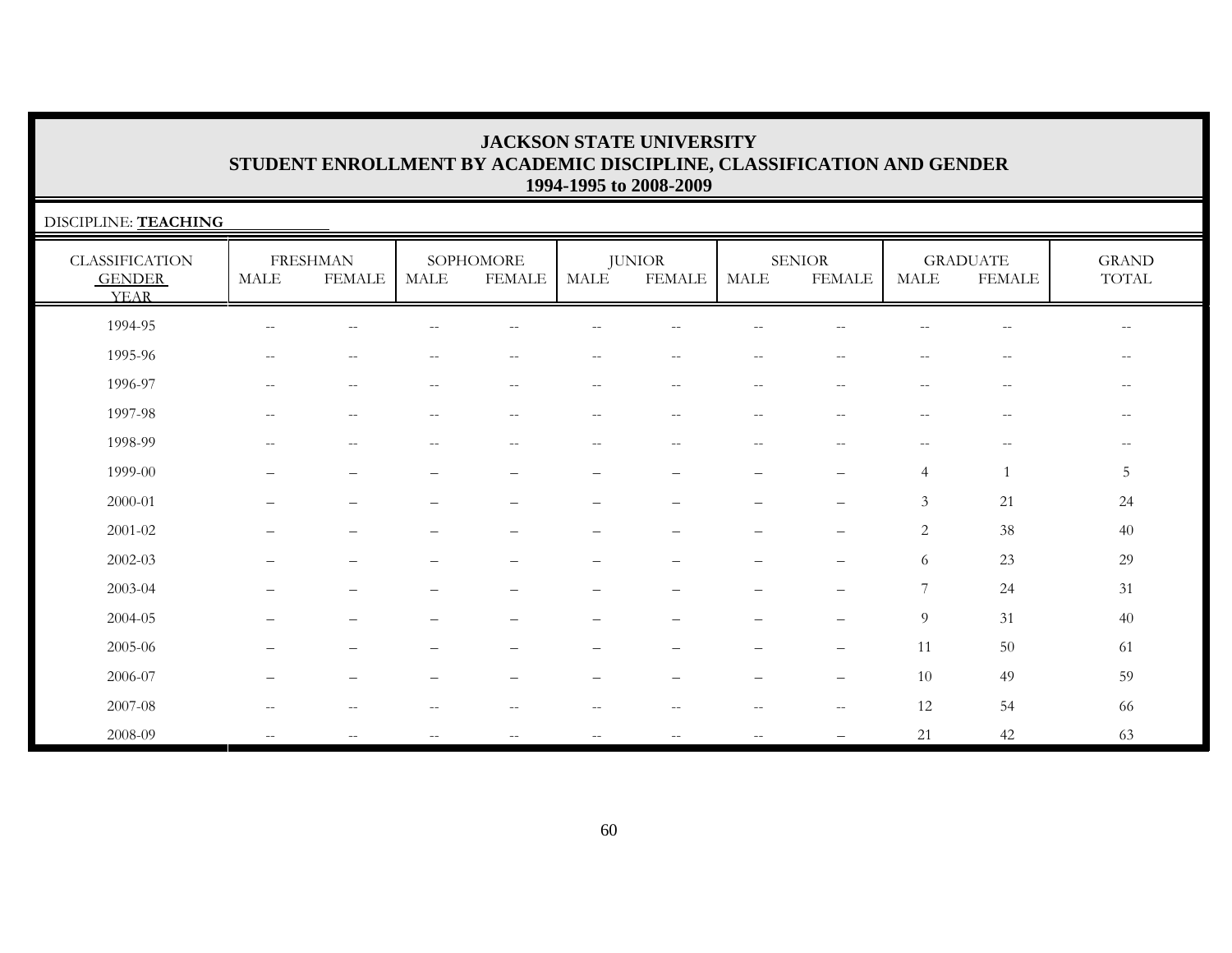#### DISCIPLINE: **TECHNOLOGY EDUCATION**

| <b>CLASSIFICATION</b><br><b>GENDER</b><br><b>YEAR</b> | MALE                                                | <b>FRESHMAN</b><br><b>FEMALE</b>                      | MALE              | SOPHOMORE<br><b>FEMALE</b>                            | MALE                                                | <b>JUNIOR</b><br><b>FEMALE</b>                      | MALE                                                | <b>SENIOR</b><br><b>FEMALE</b>        | MALE                     | <b>GRADUATE</b><br><b>FEMALE</b> | <b>GRAND</b><br>TOTAL    |
|-------------------------------------------------------|-----------------------------------------------------|-------------------------------------------------------|-------------------|-------------------------------------------------------|-----------------------------------------------------|-----------------------------------------------------|-----------------------------------------------------|---------------------------------------|--------------------------|----------------------------------|--------------------------|
| 1994-95                                               | $\sim$ $-$                                          |                                                       |                   |                                                       |                                                     |                                                     |                                                     |                                       |                          |                                  | $\qquad \qquad -$        |
| 1995-96                                               | $\hspace{0.05cm} -\hspace{0.05cm} -\hspace{0.05cm}$ | $\hspace{0.05cm} - \hspace{0.05cm} - \hspace{0.05cm}$ | $- -$             | $\hspace{0.05cm} - \hspace{0.05cm} - \hspace{0.05cm}$ | $ -$                                                | $\hspace{0.05cm} -\hspace{0.05cm} -\hspace{0.05cm}$ | $\overline{\phantom{m}}$                            | $\hspace{0.05cm}$ – $\hspace{0.05cm}$ | $\overline{\phantom{m}}$ | $-\,-$                           | $\overline{\phantom{a}}$ |
| 1996-97                                               |                                                     | $--$                                                  |                   | $--$                                                  |                                                     | $\sim$                                              | $\mathbf{2}$                                        | $--$                                  | 5                        | $\mathbf{1}$                     | 11                       |
| 1997-98                                               |                                                     | $\overline{\phantom{m}}$                              |                   |                                                       |                                                     | $\overline{\phantom{m}}$                            |                                                     | $\overline{1}$                        | 2                        |                                  | $\boldsymbol{7}$         |
| 1998-99                                               |                                                     | -                                                     |                   |                                                       |                                                     | $\overline{\phantom{0}}$                            | $\mathfrak{Z}$                                      | $\overline{\phantom{0}}$              | 6                        | $\sqrt{2}$                       | 11                       |
| 1999-00                                               | $\mathfrak{Z}$                                      | $\overline{1}$                                        |                   |                                                       |                                                     |                                                     |                                                     |                                       | $8\,$                    |                                  | 16                       |
| $2000 - 01$                                           | $\overline{2}$                                      | $\overline{2}$                                        | 3                 |                                                       |                                                     | $\qquad \qquad -$                                   |                                                     |                                       | 4                        |                                  | 15                       |
| $2001 - 02$                                           |                                                     | $\sqrt{2}$                                            |                   |                                                       |                                                     | $\qquad \qquad -$                                   | $\sqrt{2}$                                          | $\overline{\phantom{m}}$              | 5                        | $\overline{4}$                   | 16                       |
| 2002-03                                               |                                                     | $\overline{\phantom{m}}$                              | $\overline{c}$    |                                                       |                                                     |                                                     | $\qquad \qquad \longleftarrow$                      |                                       | $8\,$                    | 6                                | 17                       |
| 2003-04                                               |                                                     |                                                       |                   |                                                       |                                                     |                                                     |                                                     |                                       | 17                       | 16                               | $35\,$                   |
| 2004-05                                               |                                                     |                                                       |                   |                                                       |                                                     |                                                     |                                                     | $\qquad \qquad -$                     | 19                       | 15                               | 37                       |
| 2005-06                                               |                                                     |                                                       |                   | —                                                     | $\overline{\phantom{m}}$                            |                                                     | $\overline{\phantom{0}}$                            | $\qquad \qquad -$                     | 16                       | 15                               | $32\,$                   |
| 2006-07                                               |                                                     |                                                       |                   |                                                       |                                                     |                                                     | $\qquad \qquad -$                                   | $\overline{1}$                        | 28                       | 31                               | 60                       |
| 2007-08                                               | $\hspace{0.05cm} -\hspace{0.05cm} -\hspace{0.05cm}$ | $-$                                                   |                   | $ -$                                                  | $\hspace{0.05cm} -\hspace{0.05cm} -\hspace{0.05cm}$ | $\overline{1}$                                      | $\hspace{0.05cm} -\hspace{0.05cm} -\hspace{0.05cm}$ |                                       | 19                       | 34                               | 55                       |
| 2008-09                                               | $\hspace{0.05cm} -\hspace{0.05cm} -\hspace{0.05cm}$ |                                                       | $\qquad \qquad -$ | $--$                                                  |                                                     |                                                     | $\overline{\phantom{m}}$                            | 2                                     | 15                       | 24                               | 42                       |

\* Name changed from Industrial Arts Education June, 1996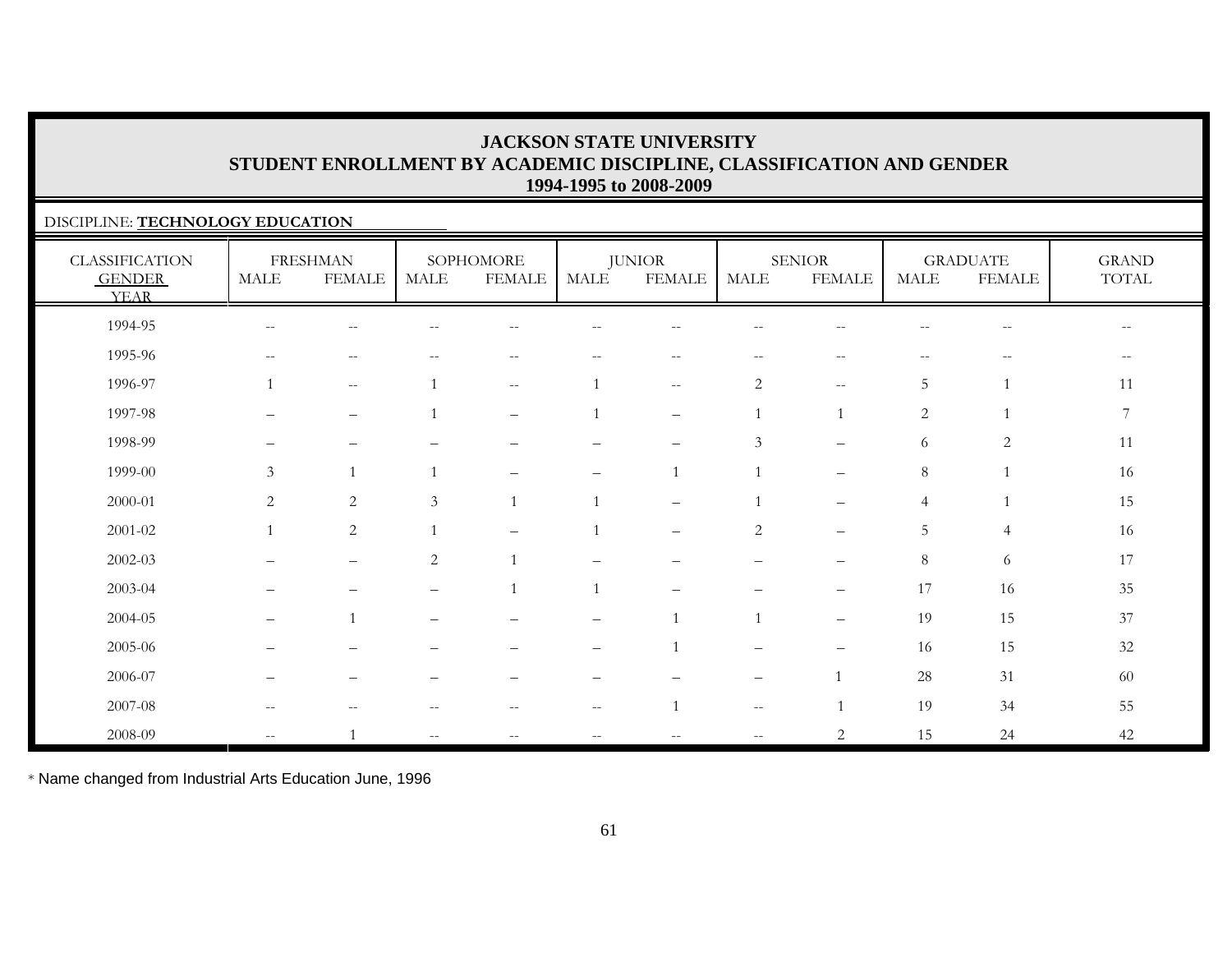#### DISCIPLINE: **TELECOMMUNICATIONS ENGINEERING**

| <b>CLASSIFICATION</b><br><b>GENDER</b><br><b>YEAR</b> | MALE                     | <b>FRESHMAN</b><br><b>FEMALE</b> | MALE                                                  | SOPHOMORE<br><b>FEMALE</b> | MALE                     | <b>JUNIOR</b><br><b>FEMALE</b>                        | MALE                     | <b>SENIOR</b><br><b>FEMALE</b>                      | <b>MALE</b>                                         | <b>GRADUATE</b><br><b>FEMALE</b>                      | <b>GRAND</b><br>TOTAL                               |
|-------------------------------------------------------|--------------------------|----------------------------------|-------------------------------------------------------|----------------------------|--------------------------|-------------------------------------------------------|--------------------------|-----------------------------------------------------|-----------------------------------------------------|-------------------------------------------------------|-----------------------------------------------------|
| 1994-95                                               | $\overline{\phantom{m}}$ | $-$                              |                                                       |                            |                          |                                                       |                          |                                                     | --                                                  | $\hspace{0.05cm} - \hspace{0.05cm} - \hspace{0.05cm}$ | $\hspace{0.05cm} -\hspace{0.05cm} -\hspace{0.05cm}$ |
| 1995-96                                               | $\overline{\phantom{m}}$ | $-\,-$                           | $\qquad \qquad -$                                     | $- -$                      | $-\,-$                   | $\overline{\phantom{a}}$                              | $--$                     | $\overline{\phantom{m}}$                            | $- -$                                               | $-\,-$                                                | $\qquad \qquad -$                                   |
| 1996-97                                               | $\overline{\phantom{m}}$ | $\overline{\phantom{m}}$         | $- -$                                                 | $-$                        | $\qquad \qquad -$        | $ -$                                                  | $- -$                    | $-$                                                 | $\overline{\phantom{m}}$                            | $\hspace{0.05cm} -$                                   | $- -$                                               |
| 1997-98                                               | $- -$                    | $\overline{\phantom{a}}$         | $ -$                                                  | $-$                        | $- -$                    | $\hspace{0.05cm} - \hspace{0.05cm} - \hspace{0.05cm}$ | $\sim$ $-$               | $- -$                                               | $\overline{\phantom{a}}$                            | $\sim$ $\sim$                                         | $- -$                                               |
| 1998-99                                               | $\overline{\phantom{m}}$ | $-$                              | $\hspace{0.05cm} - \hspace{0.05cm} - \hspace{0.05cm}$ | $- -$                      | $\overline{\phantom{m}}$ | $\overline{\phantom{m}}$                              | $\overline{\phantom{m}}$ | $\overline{\phantom{m}}$                            | $\overline{\phantom{m}}$                            | $\hspace{0.05cm}$ – $\hspace{0.05cm}$                 | $- -$                                               |
| 1999-00                                               | -                        |                                  |                                                       |                            | $\qquad \qquad -$        | -                                                     | $\qquad \qquad -$        |                                                     | $\mathord{\hspace{1pt}\text{--}\hspace{1pt}}$       | $--$                                                  | $\qquad \qquad -$                                   |
| 2000-01                                               | $\mathbf{2}$             | $\mathbf{1}$                     | $\mathfrak{Z}$                                        | $\overline{\phantom{m}}$   | $- -$                    |                                                       | --                       |                                                     | --                                                  | $-\,-$                                                | 6                                                   |
| $2001 - 02$                                           | $\overline{4}$           | $\overline{\phantom{m}}$         |                                                       | $- -$                      | $\mathfrak z$            | $\mathord{\hspace{1pt}\text{--}\hspace{1pt}}$         | 1                        | $\mathbf{1}$                                        | $\hspace{0.05cm} -\hspace{0.05cm} -\hspace{0.05cm}$ | $\hspace{0.05cm} - \hspace{0.05cm} - \hspace{0.05cm}$ | 10                                                  |
| 2002-03                                               | $\overline{1}$           | $\overline{\phantom{0}}$         | $\overline{2}$                                        | $\overline{\phantom{0}}$   |                          |                                                       |                          |                                                     |                                                     |                                                       | $\overline{4}$                                      |
| 2003-04                                               | $\mathfrak{Z}$           | $\mathbf{1}$                     |                                                       |                            |                          |                                                       |                          |                                                     |                                                     |                                                       | 6                                                   |
| 2004-05                                               | 6                        | $\qquad \qquad -$                |                                                       | $\overline{1}$             | 3                        | $\mathord{\hspace{1pt}\text{--}\hspace{1pt}}$         | $\overline{\phantom{m}}$ |                                                     | —                                                   | $\overline{\phantom{m}}$                              | 11                                                  |
| 2005-06                                               | 2                        | $\mathbf{1}$                     |                                                       | $\qquad \qquad -$          |                          | $\overline{\phantom{m}}$                              | $\mathfrak{Z}$           |                                                     |                                                     |                                                       | 8                                                   |
| 2006-07                                               | 6                        | $\mathbf{1}$                     |                                                       |                            |                          |                                                       |                          | 2                                                   |                                                     |                                                       | 9                                                   |
| 2007-08                                               | $\overline{2}$           | $---$                            | 3                                                     | $\overline{\phantom{m}}$   | $\overline{\phantom{m}}$ |                                                       | 2                        | $\hspace{0.05cm} -\hspace{0.05cm} -\hspace{0.05cm}$ | $\overline{\phantom{m}}$                            | $\hspace{0.1mm}-\hspace{0.1mm}-\hspace{0.1mm}$        | 8                                                   |
| 2008-09                                               | 5                        | $\mathbf{1}$                     | 2                                                     | $\mathbf{1}$               | $\overline{c}$           | $\overline{\phantom{m}}$                              | $\overline{c}$           | $\overline{\phantom{m}}$                            | $\overline{\phantom{a}}$                            | $\overline{\phantom{m}}$                              | 13                                                  |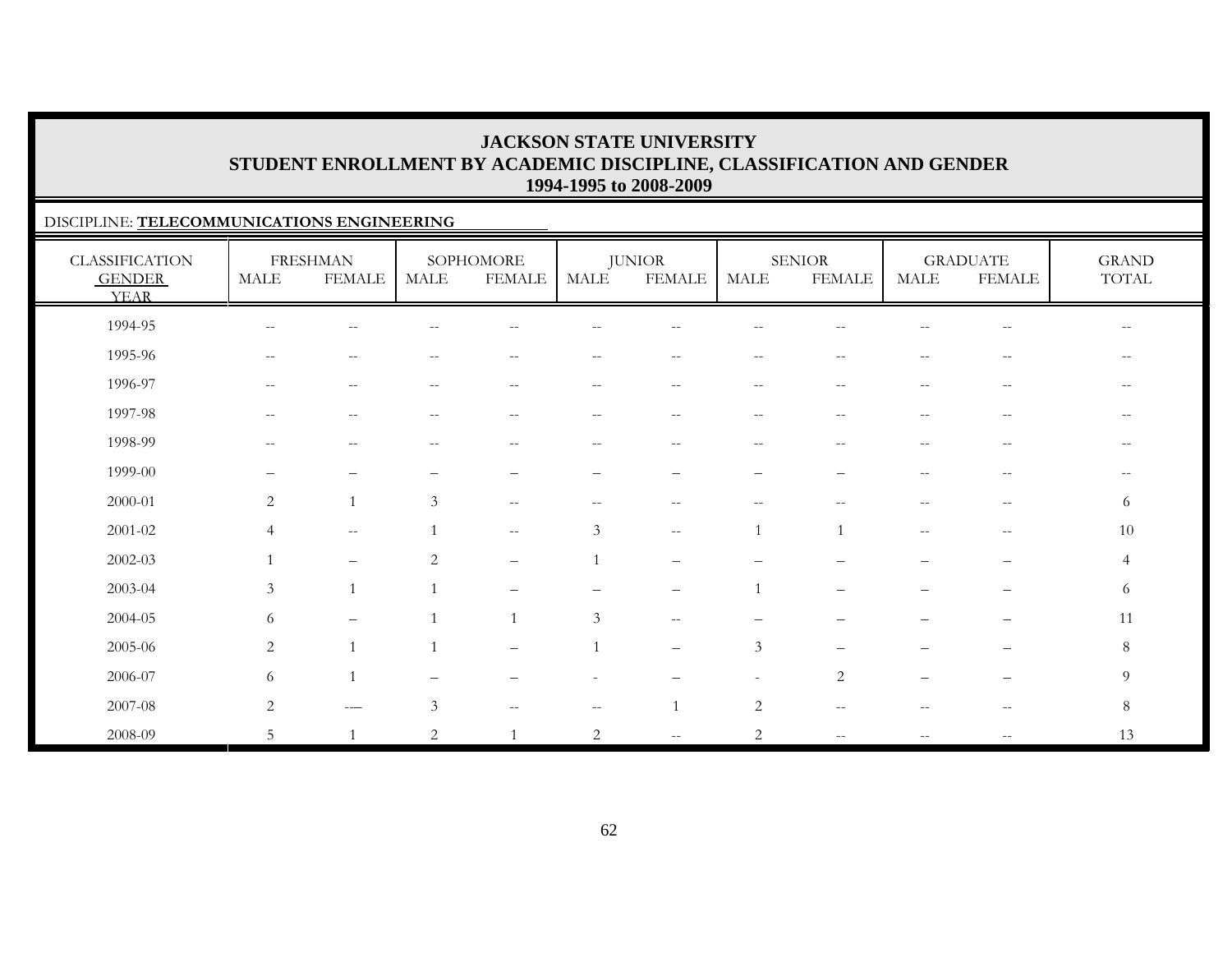#### DISCIPLINE: **URBAN AND REGIONAL PLANNING**

| <b>CLASSIFICATION</b><br><b>GENDER</b><br><b>YEAR</b> | MALE                     | <b>FRESHMAN</b><br><b>FEMALE</b>                      | MALE                                                | SOPHOMORE<br><b>FEMALE</b>                            | <b>MALE</b>              | <b>JUNIOR</b><br><b>FEMALE</b>                | MALE                     | <b>SENIOR</b><br><b>FEMALE</b>                        | <b>MALE</b>              | <b>GRADUATE</b><br><b>FEMALE</b>                      | <b>GRAND</b><br>$\operatorname{TOTAL}$ |
|-------------------------------------------------------|--------------------------|-------------------------------------------------------|-----------------------------------------------------|-------------------------------------------------------|--------------------------|-----------------------------------------------|--------------------------|-------------------------------------------------------|--------------------------|-------------------------------------------------------|----------------------------------------|
| 1994-95                                               | $\qquad \qquad -$        |                                                       |                                                     |                                                       |                          |                                               |                          |                                                       |                          | $- -$                                                 | $\qquad \qquad -$                      |
| 1995-96                                               | $--$                     | $\mathrel{{-}{-}}$                                    | $\overline{\phantom{m}}$                            | $\hspace{0.05cm} - \hspace{0.05cm} - \hspace{0.05cm}$ | $\overline{\phantom{m}}$ | $--$                                          | $--$                     | $\hspace{0.05cm} - \hspace{0.05cm} - \hspace{0.05cm}$ | $\overline{\phantom{m}}$ | $\hspace{0.05cm} - \hspace{0.05cm} - \hspace{0.05cm}$ | $- -$                                  |
| 1996-97                                               | $\overline{\phantom{a}}$ | $\mathrel{{-}{-}}$                                    | $\hspace{0.05cm} -\hspace{0.05cm} -\hspace{0.05cm}$ | $\hspace{0.05cm} -\hspace{0.05cm} -\hspace{0.05cm}$   | $--$                     | $--$                                          | $--$                     | $\hspace{0.05cm} -$                                   | $\overline{\phantom{m}}$ | $\overline{\phantom{m}}$                              | $- -$                                  |
| 1997-98                                               | $-\,-$                   | $-\,-$                                                | $\overline{\phantom{m}}$                            | $-\,-$                                                | $\overline{\phantom{m}}$ | $-\,-$                                        | $\overline{\phantom{m}}$ | $-\,-$                                                | $\overline{\phantom{m}}$ | $\overline{\phantom{m}}$                              | $--$                                   |
| 1998-99                                               | $-$                      | $-$                                                   |                                                     | $-$                                                   | $\overline{\phantom{m}}$ | $-$                                           | $-$                      | $\hspace{0.05cm}$ – $\hspace{0.05cm}$                 | 8                        | 6                                                     | 14                                     |
| 1999-00                                               |                          | $\overline{\phantom{0}}$                              |                                                     |                                                       | -                        |                                               | $\equiv$                 |                                                       | 9                        | $\,8\,$                                               | 17                                     |
| 2000-01                                               | $\overline{\phantom{a}}$ | $\hspace{0.05cm} -\hspace{0.05cm} -\hspace{0.05cm}$   | $\hspace{0.05cm} -\hspace{0.05cm} -\hspace{0.05cm}$ | $\hspace{0.05cm} -\hspace{0.05cm} -\hspace{0.05cm}$   | $\overline{\phantom{m}}$ | $--$                                          | $\overline{\phantom{m}}$ | $\mathbf{u}$                                          | 12                       | $\overline{7}$                                        | 19                                     |
| $2001 - 02$                                           | $\overline{\phantom{a}}$ | $\sim$ $-$                                            |                                                     | $-$                                                   | $\overline{\phantom{a}}$ | $-$                                           | $\sim$ $-$               | $\sim$ $\sim$                                         | 10                       | 12                                                    | $22\,$                                 |
| $2002 - 03$                                           |                          | $\overline{\phantom{0}}$                              |                                                     |                                                       | -                        |                                               | $\overline{\phantom{0}}$ | $\qquad \qquad -$                                     | 10                       | 14                                                    | 24                                     |
| 2003-04                                               |                          |                                                       |                                                     |                                                       |                          |                                               |                          | $\overline{\phantom{m}}$                              | 8                        | 10                                                    | 18                                     |
| 2004-05                                               |                          | $\overline{\phantom{0}}$                              |                                                     |                                                       |                          |                                               | $\qquad \qquad -$        | $\qquad \qquad -$                                     | 12                       | 13                                                    | 25                                     |
| 2005-06                                               |                          | $\overline{\phantom{0}}$                              |                                                     |                                                       |                          |                                               | $\qquad \qquad -$        | $\qquad \qquad -$                                     | 12                       | 17                                                    | 29                                     |
| 2006-07                                               |                          | $\overline{\phantom{0}}$                              |                                                     |                                                       | -                        | $\overline{\phantom{0}}$                      | $\overline{\phantom{0}}$ | $\qquad \qquad -$                                     | 17                       | 16                                                    | 33                                     |
| 2007-08                                               | $\overline{\phantom{m}}$ | $\hspace{0.05cm} - \hspace{0.05cm} - \hspace{0.05cm}$ | $-$                                                 | $\hspace{0.05cm} - \hspace{0.05cm} - \hspace{0.05cm}$ | $--$                     | $\mathord{\hspace{1pt}\text{--}\hspace{1pt}}$ | $\sim$ $-$               | $\overline{\phantom{m}}$                              | 16                       | 16                                                    | $32\,$                                 |
| 2008-09                                               | $-$                      |                                                       |                                                     | $\qquad \qquad -$                                     | $-\,-$                   | $- -$                                         |                          |                                                       | 18                       | $22\,$                                                | 40                                     |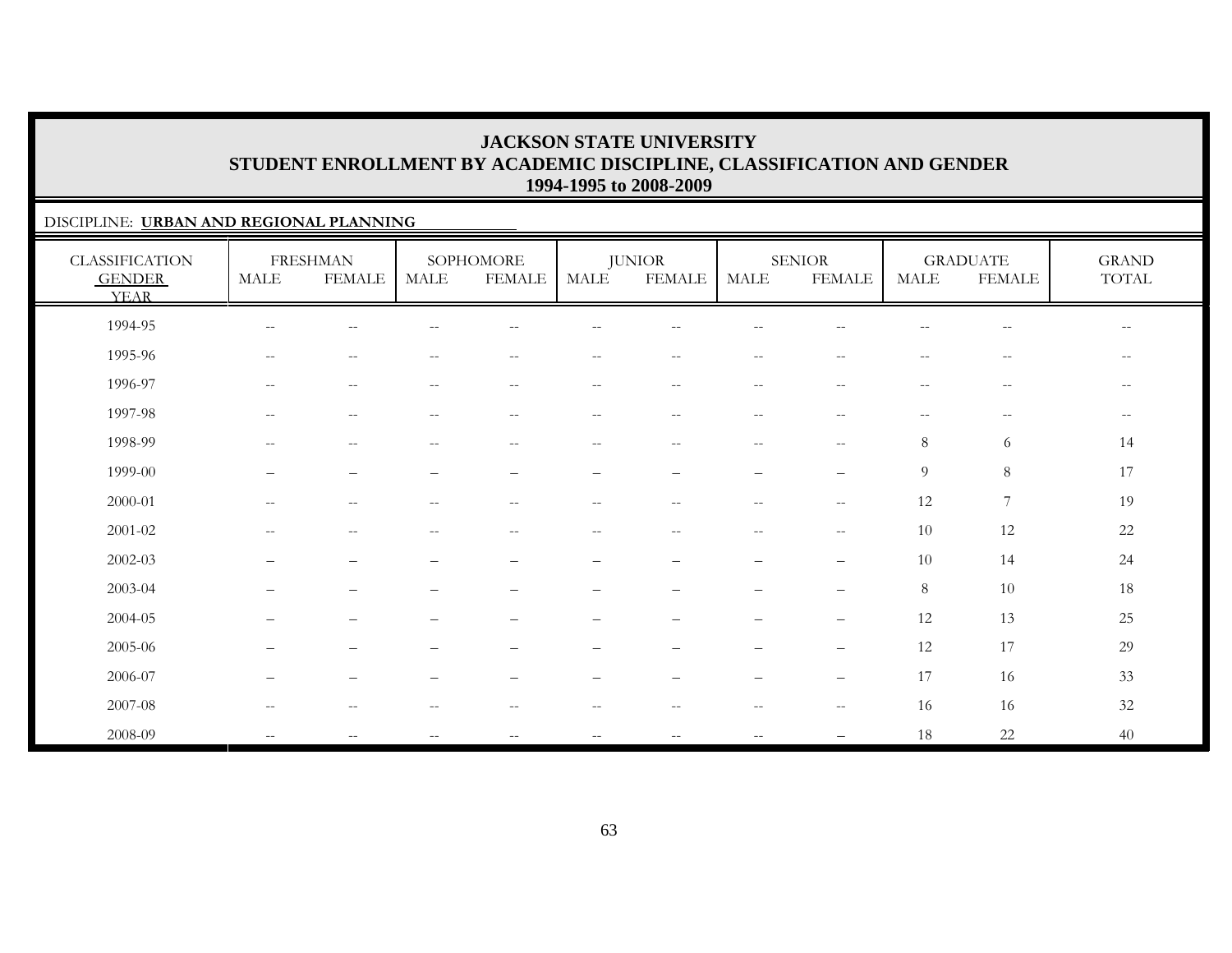| DISCIPLINE: URBAN STUDIES                             |                |                                  |                |                                                     |                   |                         |                |                                |                          |                                  |                       |
|-------------------------------------------------------|----------------|----------------------------------|----------------|-----------------------------------------------------|-------------------|-------------------------|----------------|--------------------------------|--------------------------|----------------------------------|-----------------------|
| <b>CLASSIFICATION</b><br><b>GENDER</b><br><b>YEAR</b> | <b>MALE</b>    | <b>FRESHMAN</b><br><b>FEMALE</b> | <b>MALE</b>    | SOPHOMORE<br><b>FEMALE</b>                          | <b>MALE</b>       | <b>JUNIOR</b><br>FEMALE | <b>MALE</b>    | <b>SENIOR</b><br><b>FEMALE</b> | <b>MALE</b>              | <b>GRADUATE</b><br><b>FEMALE</b> | <b>GRAND</b><br>TOTAL |
| 1994-95                                               | $\overline{2}$ | $\mathbf{u}$                     | 6              | $\,8\,$                                             | $\overline{c}$    | $\overline{4}$          | 11             | 3                              | $-$                      | $- -$                            | 90                    |
| 1995-96                                               | 2              |                                  | 2              | $\hspace{0.05cm} -\hspace{0.05cm} -\hspace{0.05cm}$ | 5                 | 6                       | $\mathfrak{Z}$ | 4                              | $-$                      | $\qquad \qquad -$                | 23                    |
| 1996-97                                               | $\overline{4}$ | $\overline{c}$                   | $\overline{c}$ |                                                     | $\overline{4}$    | $\overline{2}$          | 3              | 6                              | $-$                      | $\qquad \qquad -$                | 24                    |
| 1997-98                                               |                | $\overline{\phantom{0}}$         | 5              | 2                                                   |                   |                         | $\sqrt{2}$     | 7                              |                          | $\overline{\phantom{0}}$         | 18                    |
| 1998-99                                               | 2              |                                  |                | 2                                                   | $\overline{4}$    | 2                       | -              |                                |                          |                                  | 12                    |
| 1999-00                                               |                | $\mathfrak{Z}$                   | $\overline{4}$ | $\overline{4}$                                      |                   | $\mathfrak{Z}$          | 5              |                                |                          |                                  | 22                    |
| 2000-01                                               |                | 2                                |                | $\overline{4}$                                      | 3                 | 2                       | $\overline{4}$ | 6                              |                          |                                  | $22\,$                |
| 2001-02                                               | 2              | 5                                |                | 3                                                   | $\qquad \qquad -$ |                         | $\overline{1}$ | 3                              |                          |                                  | 16                    |
| 2002-03                                               |                | 5                                | 4              | 2                                                   | 3                 | 2                       |                | 8                              |                          |                                  | 26                    |
| 2003-04                                               |                |                                  | 4              | 3                                                   | $\mathfrak{Z}$    | 2                       |                | 3                              |                          |                                  | 17                    |
| 2004-05                                               | 2              | 3                                |                |                                                     | $\mathfrak{Z}$    | 2                       | $\overline{2}$ | 3                              |                          |                                  | 16                    |
| 2005-06                                               |                |                                  |                |                                                     |                   |                         | $\overline{2}$ | 2                              |                          |                                  | $7\phantom{.}$        |
| 2006-07                                               |                |                                  | 2              |                                                     |                   |                         | $\mathfrak{Z}$ | 3                              |                          |                                  | 12                    |
| 2007-08                                               |                |                                  | 3              |                                                     |                   | $- -$                   |                | 2                              | $-$                      | --                               | 10                    |
| 2008-09                                               | 2              | $\mathbf{u}$                     | 2              |                                                     |                   | $- -$                   | 2              | 2                              | $\overline{\phantom{a}}$ | $- -$                            | 9                     |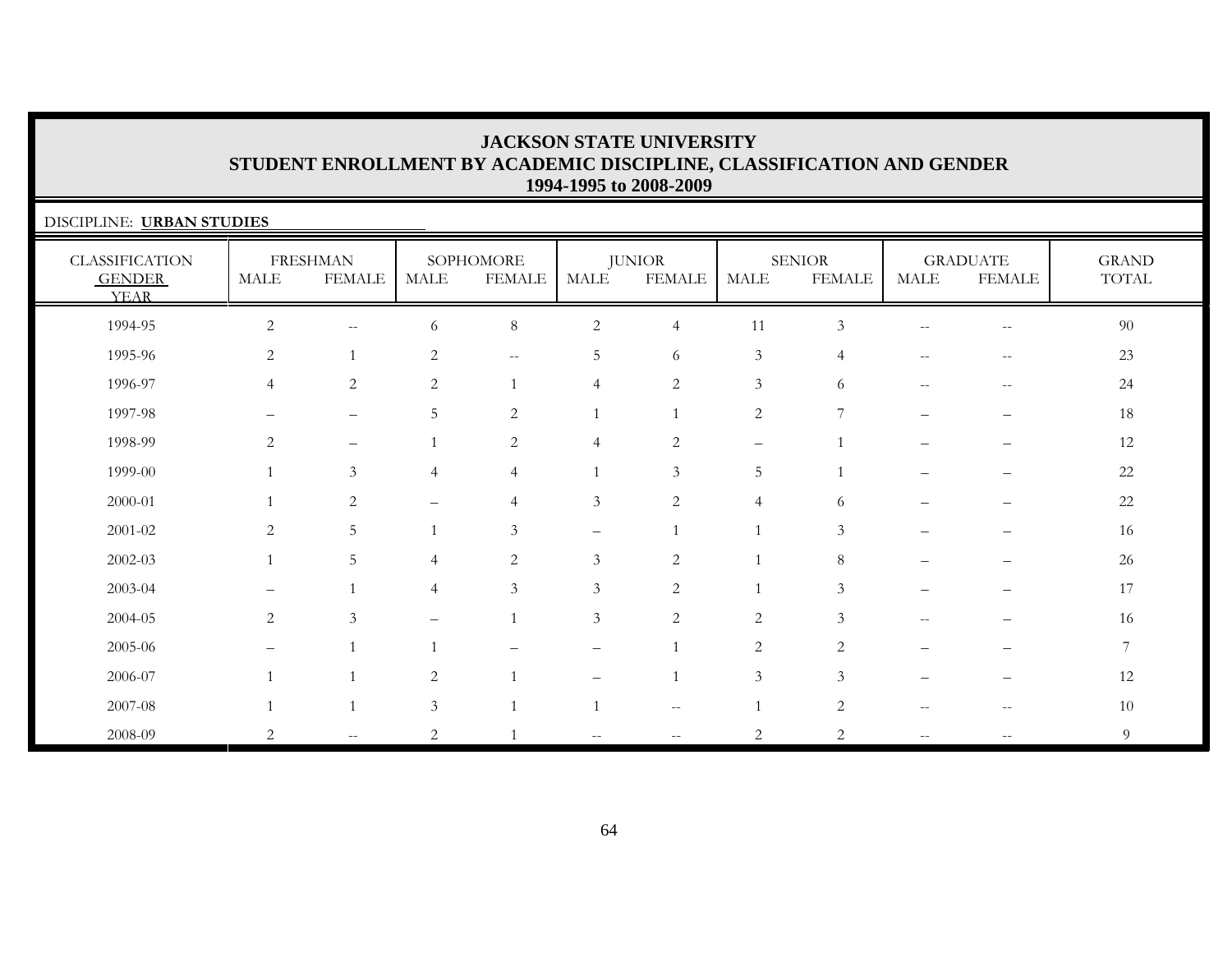| DISCIPLINE: UNDECIDED MAJORS                          |      |                                  |      |                            |                       |                                |                |                                |             |                                  |                       |
|-------------------------------------------------------|------|----------------------------------|------|----------------------------|-----------------------|--------------------------------|----------------|--------------------------------|-------------|----------------------------------|-----------------------|
| <b>CLASSIFICATION</b><br><b>GENDER</b><br><b>YEAR</b> | MALE | <b>FRESHMAN</b><br><b>FEMALE</b> | MALE | SOPHOMORE<br><b>FEMALE</b> | $\operatorname{MALE}$ | <b>JUNIOR</b><br><b>FEMALE</b> | <b>MALE</b>    | <b>SENIOR</b><br><b>FEMALE</b> | <b>MALE</b> | <b>GRADUATE</b><br><b>FEMALE</b> | <b>GRAND</b><br>TOTAL |
| 1994-95                                               | 141  | 114                              | 34   | 21                         | 12                    | 11                             | 11             | 19                             | 63          | 198                              | 624                   |
| 1995-96                                               | 121  | 142                              | 31   | 19                         | 8                     | 10                             | $\,8\,$        | $30\,$                         | 63          | 151                              | 583                   |
| 1996-97                                               | 114  | 108                              | 23   | 37                         | $\overline{9}$        | 6                              | 7              | 11                             | 47          | 112                              | 474                   |
| 1997-98                                               | 140  | 132                              | 22   | 20                         | $\sqrt{ }$            | 5                              | $\mathfrak{Z}$ | $\overline{4}$                 | 58          | 84                               | 475                   |
| 1998-99                                               | 104  | 113                              | 41   | 22                         | $\overline{9}$        | 12                             | $\mathfrak{Z}$ | 6                              | 40          | 72                               | 422                   |
| 1999-00                                               | 78   | 105                              | 22   | 16                         | 13                    | 12                             | $\overline{4}$ | 9                              | 73          | 144                              | 476                   |
| 2000-01                                               | 112  | 132                              | 33   | 32                         | $\overline{9}$        | 9                              | 9              | 8                              | 74          | 159                              | 577                   |
| 2001-02                                               | 136  | 93                               | 19   | 21                         | $\overline{4}$        | $\overline{2}$                 | $\overline{c}$ | 6                              | 73          | 159                              | 515                   |
| 2002-03                                               | 210  | 169                              | 30   | 28                         | $\overline{5}$        | 5                              | 5              | 8                              | 61          | 113                              | 634                   |
| 2003-04                                               | 277  | 232                              | 55   | 36                         | $\overline{c}$        | $\overline{4}$                 | $\overline{7}$ | 10                             | 55          | 103                              | 781                   |
| 2004-05                                               | 267  | 291                              | 65   | 82                         | 16                    | 30                             | 9              | 15                             | 79          | 131                              | 985                   |
| 2005-06                                               | 245  | 282                              | 62   | 75                         | 33                    | 37                             | 14             | 24                             | 64          | 126                              | 962                   |
| 2006-07                                               | 196  | 206                              | 60   | 72                         | 32                    | 38                             | 19             | 31                             | 40          | 51                               | 745                   |
| 2007-08                                               | 193  | 258                              | 71   | 60                         | 35                    | 36                             | 24             | 37                             | 43          | 95                               | 852                   |
| 2008-09                                               | 164  | 186                              | 42   | 65                         | 30                    | 25                             | 15             | 24                             | 38          | 90                               | 679                   |